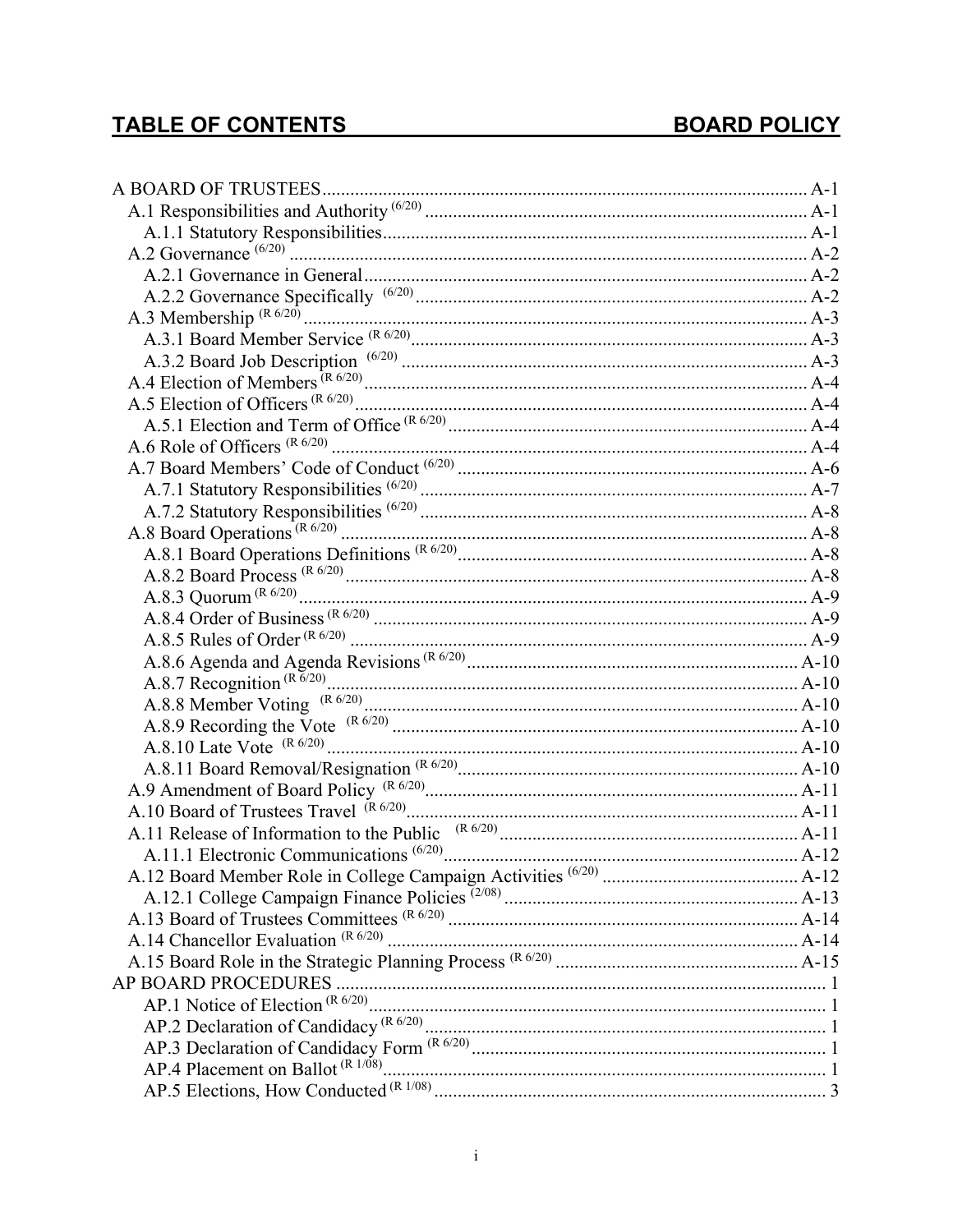# TABLE OF CONTENTS TABLE OF CONTENTS

| B.9 Non-discrimination as Related to Admissions, Educational Programs, Activities and      |  |
|--------------------------------------------------------------------------------------------|--|
|                                                                                            |  |
|                                                                                            |  |
|                                                                                            |  |
|                                                                                            |  |
|                                                                                            |  |
| The College shall designate an individual to coordinate the College's compliance with non- |  |
|                                                                                            |  |
|                                                                                            |  |
|                                                                                            |  |
| B.12 Equal Employment Policy and Affirmative Action Commitment (R 7/94) B-4                |  |
|                                                                                            |  |
|                                                                                            |  |
|                                                                                            |  |
|                                                                                            |  |
|                                                                                            |  |
|                                                                                            |  |
|                                                                                            |  |
|                                                                                            |  |
|                                                                                            |  |
|                                                                                            |  |
|                                                                                            |  |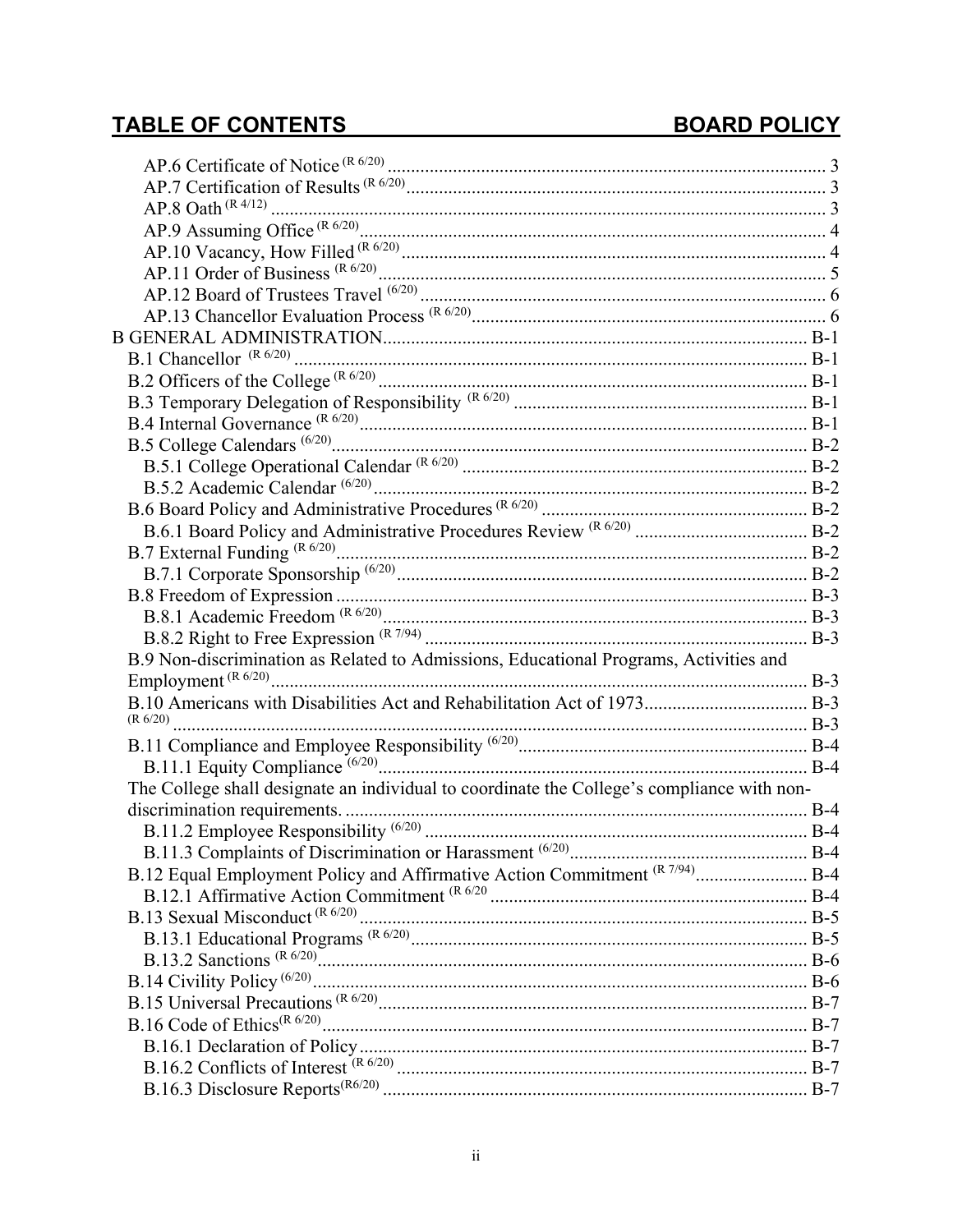# TABLE OF CONTENTS TABLE OF CONTENTS

| B.19 Prohibition of Corporal Punishment, Abuse or Neglect to Children <sup>(9/96)</sup> B-9 |  |
|---------------------------------------------------------------------------------------------|--|
|                                                                                             |  |
|                                                                                             |  |
|                                                                                             |  |
|                                                                                             |  |
|                                                                                             |  |
|                                                                                             |  |
|                                                                                             |  |
|                                                                                             |  |
|                                                                                             |  |
|                                                                                             |  |
|                                                                                             |  |
|                                                                                             |  |
|                                                                                             |  |
|                                                                                             |  |
|                                                                                             |  |
| B.28 Granting of Honorary Degrees and Trustee Service Awards <sup>(12/16)</sup> B-12        |  |
|                                                                                             |  |
|                                                                                             |  |
|                                                                                             |  |
|                                                                                             |  |
|                                                                                             |  |
|                                                                                             |  |
|                                                                                             |  |
|                                                                                             |  |
|                                                                                             |  |
|                                                                                             |  |
|                                                                                             |  |
|                                                                                             |  |
| (R 2/11)                                                                                    |  |
|                                                                                             |  |
|                                                                                             |  |
|                                                                                             |  |
|                                                                                             |  |
|                                                                                             |  |
|                                                                                             |  |
|                                                                                             |  |
|                                                                                             |  |
|                                                                                             |  |
|                                                                                             |  |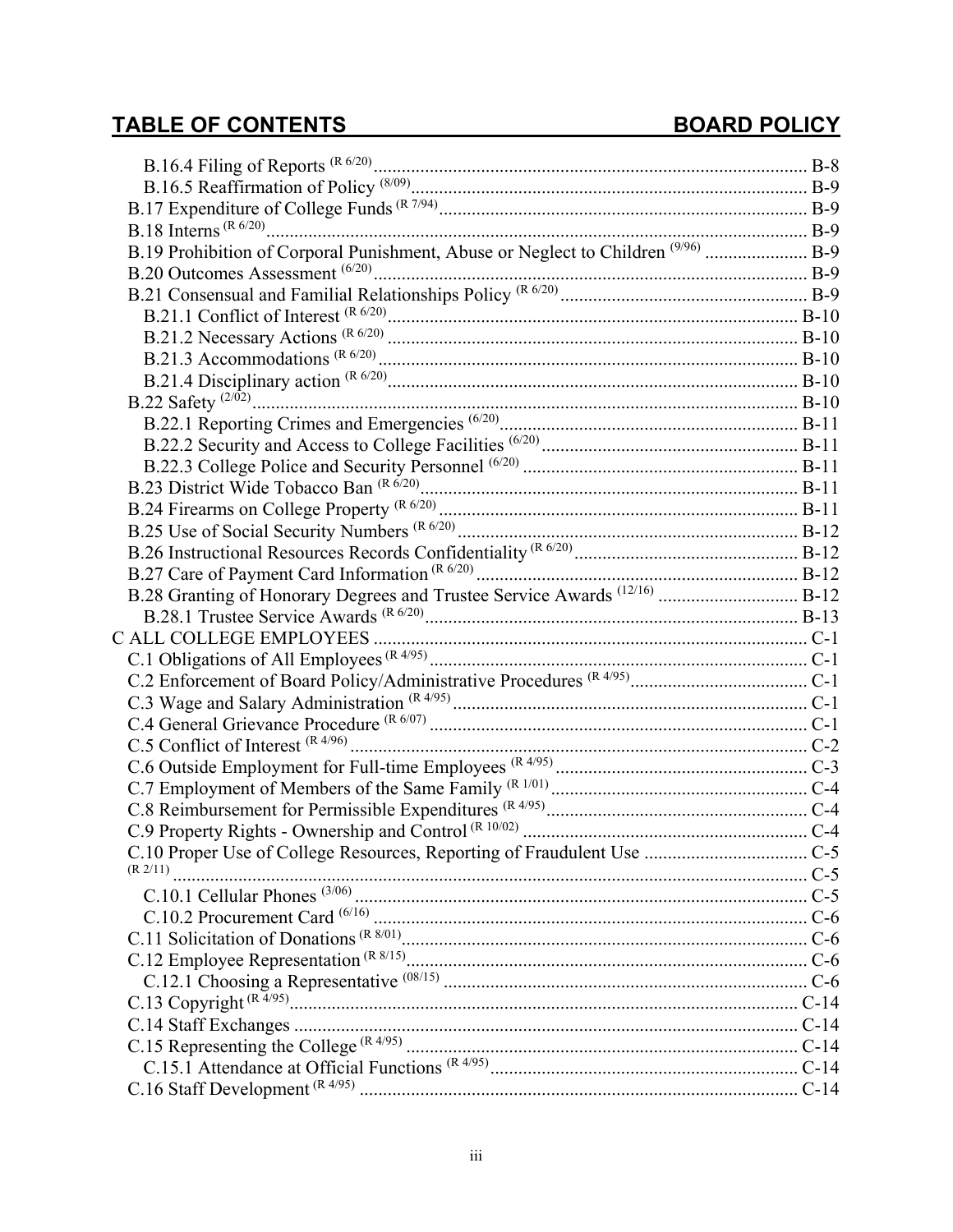| C.21.1 Full-time 12-Month Administrative and Professional Employee Vacation <sup>(10/13)</sup> C-17                                                                   |  |
|-----------------------------------------------------------------------------------------------------------------------------------------------------------------------|--|
| C.21.2 Benefit in Lieu of Vacation - 36-Week Professional Employees (R 7/94) C-18                                                                                     |  |
| C.21.3 Non-unit Classified Office and Technical Employee Vacation (R 10/13)  C-18                                                                                     |  |
|                                                                                                                                                                       |  |
|                                                                                                                                                                       |  |
|                                                                                                                                                                       |  |
|                                                                                                                                                                       |  |
|                                                                                                                                                                       |  |
|                                                                                                                                                                       |  |
| C.21.10 Professional Development Leaves - Administrative/Professional Employees (R 4/95)                                                                              |  |
|                                                                                                                                                                       |  |
|                                                                                                                                                                       |  |
|                                                                                                                                                                       |  |
|                                                                                                                                                                       |  |
|                                                                                                                                                                       |  |
|                                                                                                                                                                       |  |
| C.23 Educational Benefits for Employees and Employees' Families (R 6/16)  C-25                                                                                        |  |
|                                                                                                                                                                       |  |
|                                                                                                                                                                       |  |
| C.24 Retirement System (R 7/12)<br>C.24.1 Public School Retirement System of Missouri (R 7/12)<br>C.24.1 Public School Retirement System of Missouri (R 7/12)<br>C-27 |  |
|                                                                                                                                                                       |  |
|                                                                                                                                                                       |  |
|                                                                                                                                                                       |  |
|                                                                                                                                                                       |  |
|                                                                                                                                                                       |  |
|                                                                                                                                                                       |  |
|                                                                                                                                                                       |  |
|                                                                                                                                                                       |  |
|                                                                                                                                                                       |  |
|                                                                                                                                                                       |  |
|                                                                                                                                                                       |  |
|                                                                                                                                                                       |  |
|                                                                                                                                                                       |  |
|                                                                                                                                                                       |  |
|                                                                                                                                                                       |  |
|                                                                                                                                                                       |  |
|                                                                                                                                                                       |  |
|                                                                                                                                                                       |  |
|                                                                                                                                                                       |  |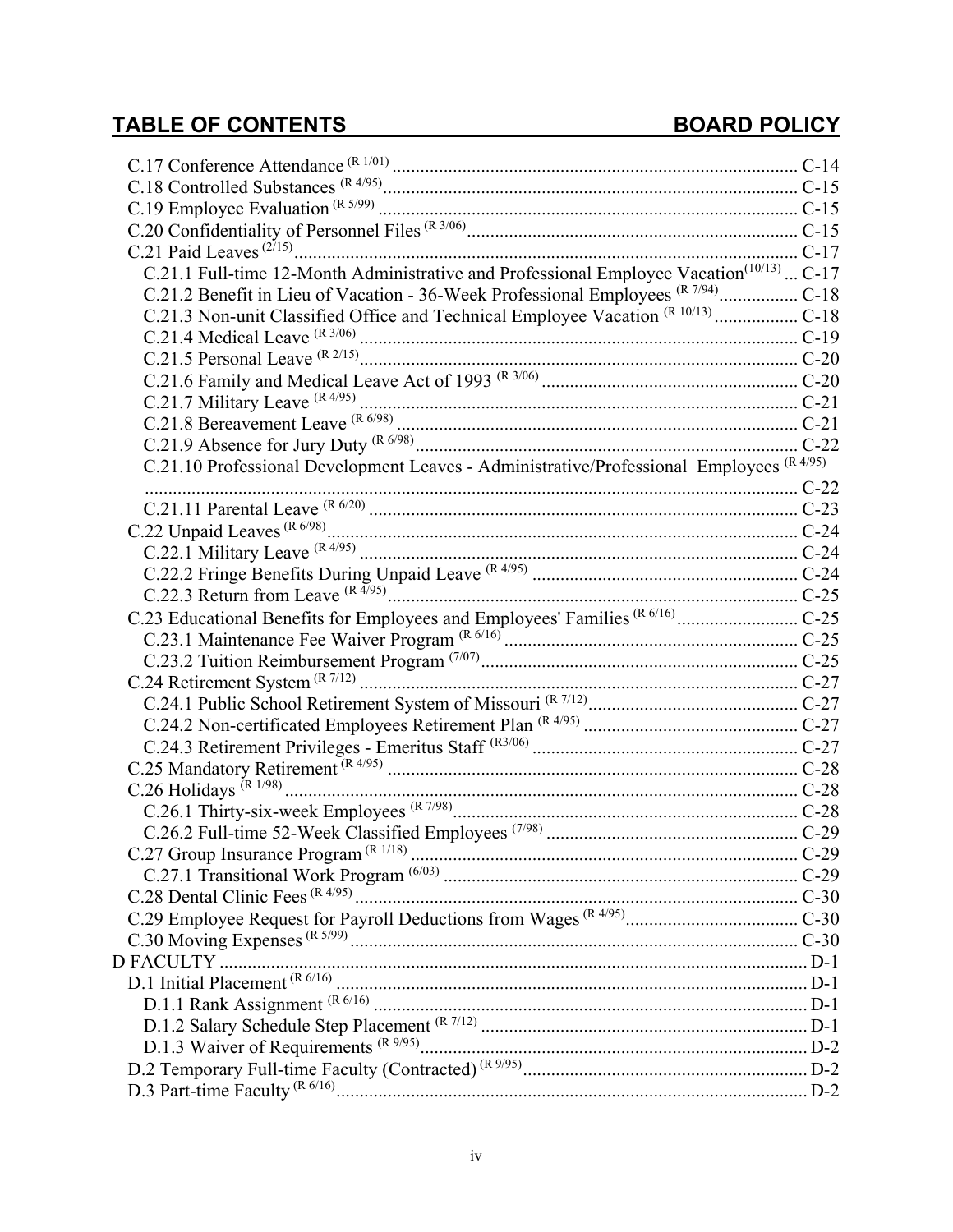| D.3.4 Minimum Eligibility Requirements for Initial Placement or Advancement on Part-time       |  |
|------------------------------------------------------------------------------------------------|--|
|                                                                                                |  |
|                                                                                                |  |
| D.3.6 Salary Schedule for Continuing Education Non-credit Courses (R 9/95)  D-5                |  |
|                                                                                                |  |
|                                                                                                |  |
|                                                                                                |  |
|                                                                                                |  |
| E.1.3 Salary Schedules for Full-time 12-Month Administrative Employees <sup>(R9/16)</sup> E-3  |  |
| E.1.4 Salary Schedules for Full-time Non-unit Professional Employees (R 9/16) E-3              |  |
|                                                                                                |  |
| E.1.6 Full-time (Contracted) Temporary Administrative/Professional Employees (R 10/96)E-4      |  |
| E.1.7 Part-time (Non-contracted) Temporary Salaried Administrative/Professional                |  |
|                                                                                                |  |
| E.1.8 Workforce Solutions Group/Corporate Services Temporary HourlyE-5                         |  |
|                                                                                                |  |
|                                                                                                |  |
|                                                                                                |  |
|                                                                                                |  |
|                                                                                                |  |
|                                                                                                |  |
|                                                                                                |  |
| E.3 Establishment of Administrative/Non-unit Professional Employee Grievance Process (R 6/07)  |  |
|                                                                                                |  |
|                                                                                                |  |
|                                                                                                |  |
|                                                                                                |  |
|                                                                                                |  |
| F.2 Salary Schedules for Full-time Non-unit Classified Office and Technical Employees (R 9/16) |  |
|                                                                                                |  |
|                                                                                                |  |
| F.3.1 Workforce Solutions Group/Corporate Services Temporary Hourly Classified                 |  |
|                                                                                                |  |
|                                                                                                |  |
|                                                                                                |  |
|                                                                                                |  |
|                                                                                                |  |
|                                                                                                |  |
|                                                                                                |  |
|                                                                                                |  |
|                                                                                                |  |
|                                                                                                |  |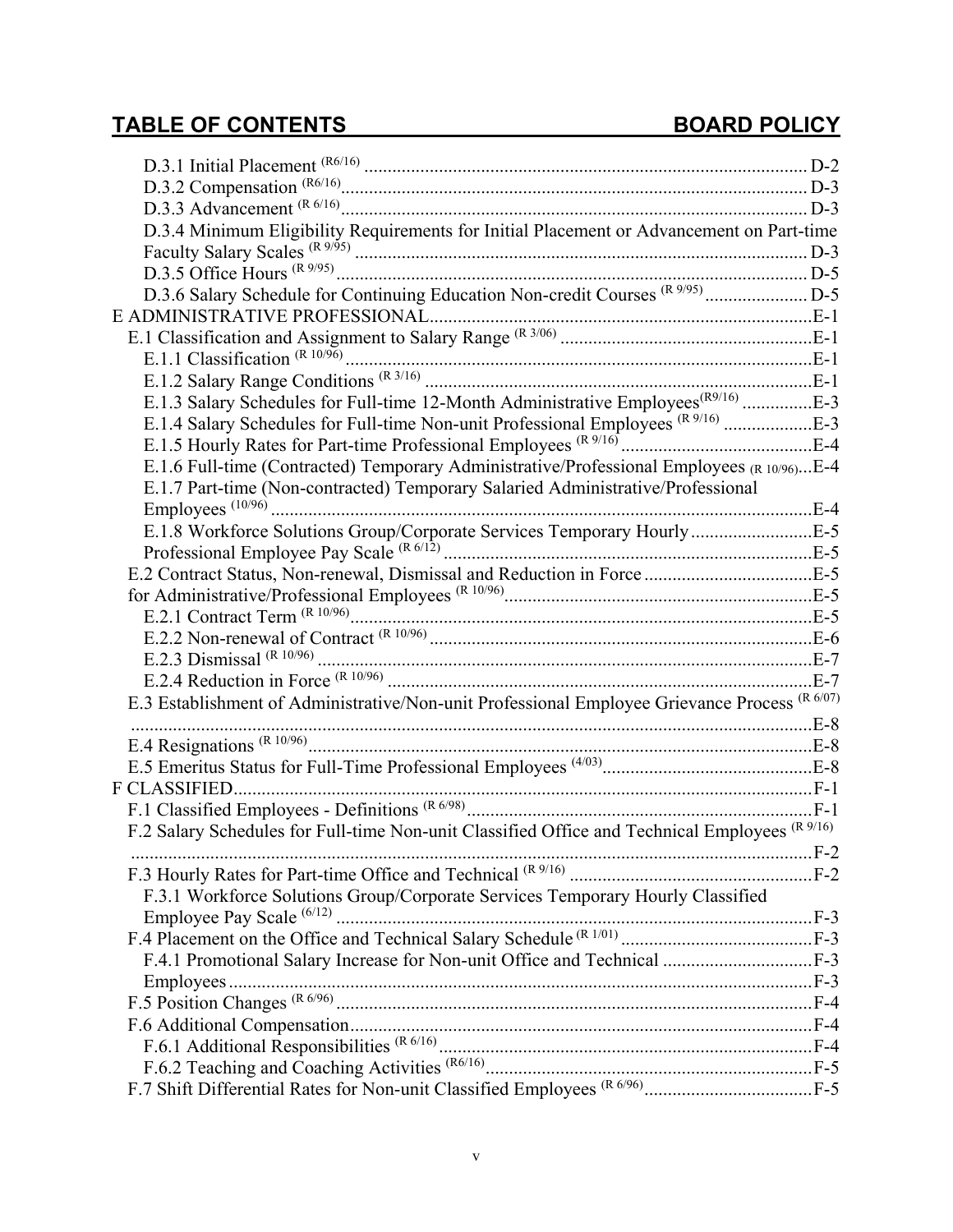| F.14 Emeritus Status for Full-Time Non-Unit Classified Office and Technical Employees (R          |  |
|---------------------------------------------------------------------------------------------------|--|
|                                                                                                   |  |
|                                                                                                   |  |
|                                                                                                   |  |
|                                                                                                   |  |
|                                                                                                   |  |
|                                                                                                   |  |
|                                                                                                   |  |
|                                                                                                   |  |
|                                                                                                   |  |
|                                                                                                   |  |
|                                                                                                   |  |
|                                                                                                   |  |
|                                                                                                   |  |
|                                                                                                   |  |
|                                                                                                   |  |
|                                                                                                   |  |
|                                                                                                   |  |
|                                                                                                   |  |
|                                                                                                   |  |
|                                                                                                   |  |
|                                                                                                   |  |
|                                                                                                   |  |
|                                                                                                   |  |
|                                                                                                   |  |
| G.9.10 Satisfactory Academic Progress for International Students with $F-I$ Visas $(R6/20)$ . G-5 |  |
| G.9.11 Satisfactory Academic Progress for Students Receiving Federal Higher Education             |  |
|                                                                                                   |  |
| G.9.12 Satisfactory Academic Progress for Students Receiving Veterans' Benefits (R 6/20) G-6      |  |
| G.9.13 Satisfactory Academic Progress for Students in Selective Admissions Career and             |  |
|                                                                                                   |  |
|                                                                                                   |  |
|                                                                                                   |  |
|                                                                                                   |  |
|                                                                                                   |  |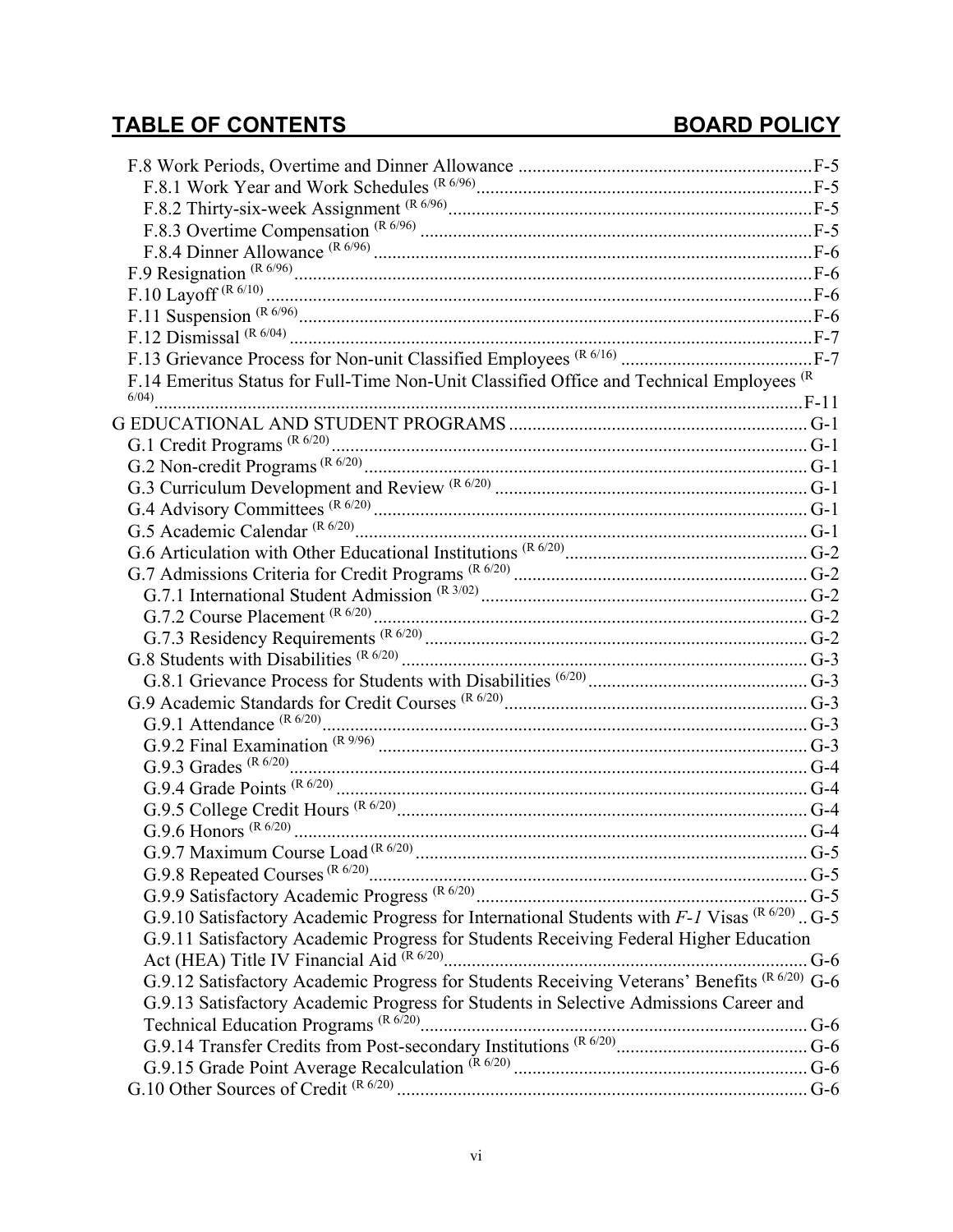# **TABLE OF CONTENTS**

| G.12 Academic Awards for Credit Programs: Degrees, Certificates and Requirements (R 6/20)G-                                                                           |  |
|-----------------------------------------------------------------------------------------------------------------------------------------------------------------------|--|
| 7                                                                                                                                                                     |  |
|                                                                                                                                                                       |  |
|                                                                                                                                                                       |  |
|                                                                                                                                                                       |  |
|                                                                                                                                                                       |  |
|                                                                                                                                                                       |  |
|                                                                                                                                                                       |  |
|                                                                                                                                                                       |  |
|                                                                                                                                                                       |  |
|                                                                                                                                                                       |  |
|                                                                                                                                                                       |  |
|                                                                                                                                                                       |  |
|                                                                                                                                                                       |  |
|                                                                                                                                                                       |  |
|                                                                                                                                                                       |  |
|                                                                                                                                                                       |  |
|                                                                                                                                                                       |  |
|                                                                                                                                                                       |  |
|                                                                                                                                                                       |  |
|                                                                                                                                                                       |  |
|                                                                                                                                                                       |  |
|                                                                                                                                                                       |  |
|                                                                                                                                                                       |  |
|                                                                                                                                                                       |  |
|                                                                                                                                                                       |  |
|                                                                                                                                                                       |  |
|                                                                                                                                                                       |  |
| G.20 Behavior Intervention Teams at St. Louis Community College (R 6/20)  G-14                                                                                        |  |
|                                                                                                                                                                       |  |
|                                                                                                                                                                       |  |
|                                                                                                                                                                       |  |
|                                                                                                                                                                       |  |
|                                                                                                                                                                       |  |
|                                                                                                                                                                       |  |
|                                                                                                                                                                       |  |
|                                                                                                                                                                       |  |
|                                                                                                                                                                       |  |
|                                                                                                                                                                       |  |
|                                                                                                                                                                       |  |
|                                                                                                                                                                       |  |
|                                                                                                                                                                       |  |
|                                                                                                                                                                       |  |
| H.2.2 Financial Exigency (R 2/20)<br>H.3 Payment of Expenses (R 4/03)<br>H.4 Purchases of Less Than \$75,000 (R 2/20)<br>H.4 Purchases of Less Than \$75,000 (R 2/20) |  |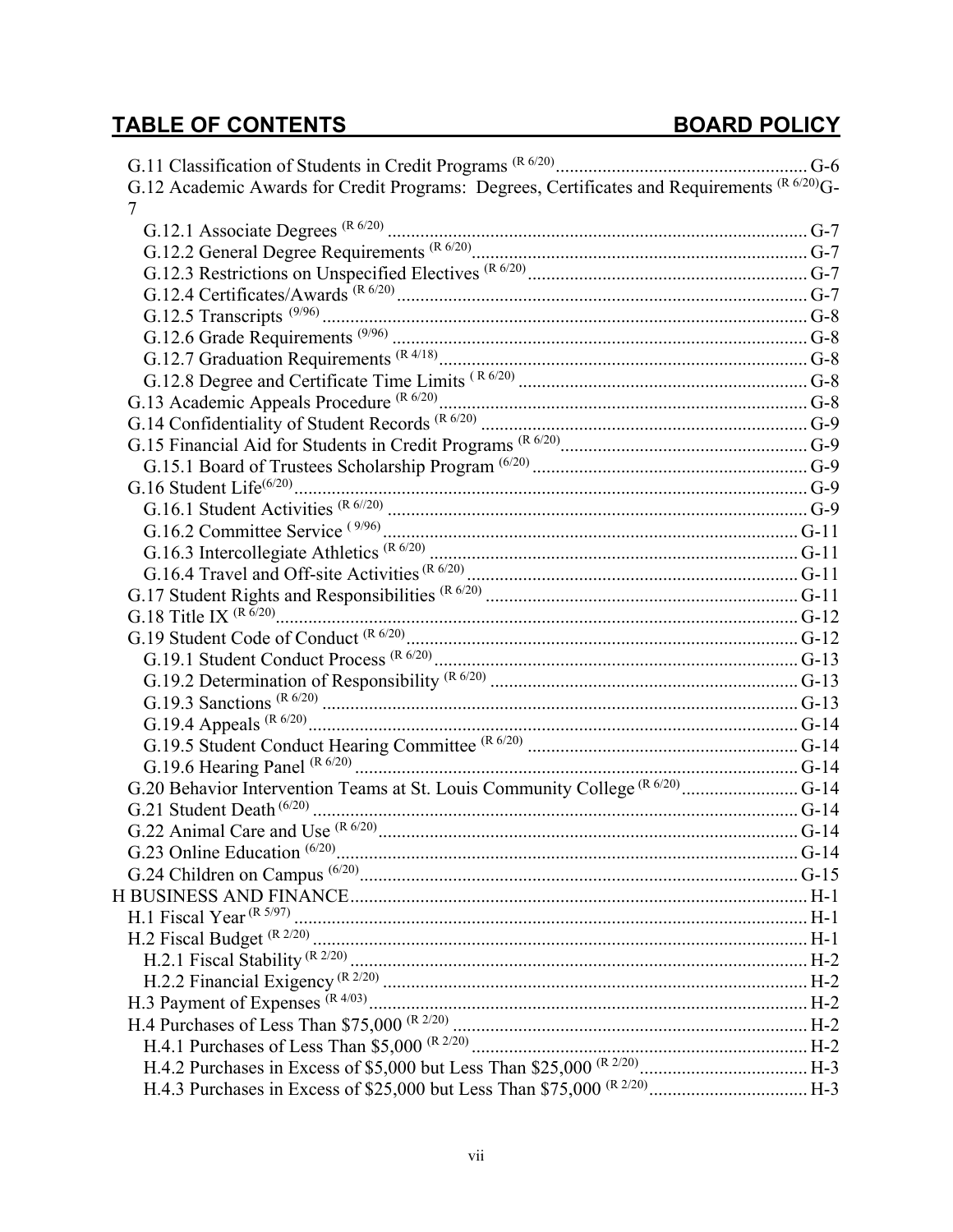| H.6 Purchases in Excess of \$5,000 Involving Restricted Bid Lists (R 2/20)  H-3         |  |
|-----------------------------------------------------------------------------------------|--|
| H.7 Minority-Owned Businesses and Women-Owned Businesses <sup>(2/20)</sup> H-4          |  |
|                                                                                         |  |
|                                                                                         |  |
|                                                                                         |  |
| H.8.3 Ratifications With and Without Prior Board Approval (R 2/20)  H-5                 |  |
|                                                                                         |  |
|                                                                                         |  |
|                                                                                         |  |
|                                                                                         |  |
|                                                                                         |  |
|                                                                                         |  |
|                                                                                         |  |
|                                                                                         |  |
|                                                                                         |  |
|                                                                                         |  |
|                                                                                         |  |
|                                                                                         |  |
|                                                                                         |  |
|                                                                                         |  |
|                                                                                         |  |
|                                                                                         |  |
|                                                                                         |  |
| H.18.1 Refund of Fees (Courses of a Minimum of 15 Weeks Duration) (R 2/20)  H-10        |  |
|                                                                                         |  |
|                                                                                         |  |
|                                                                                         |  |
| H.18.5 Refund of Fees (Continuing Education Non-credit Courses) <sup>(R9/17)</sup> H-11 |  |
|                                                                                         |  |
|                                                                                         |  |
|                                                                                         |  |
|                                                                                         |  |
|                                                                                         |  |
|                                                                                         |  |
|                                                                                         |  |
|                                                                                         |  |
|                                                                                         |  |
|                                                                                         |  |
|                                                                                         |  |
|                                                                                         |  |
|                                                                                         |  |
|                                                                                         |  |
|                                                                                         |  |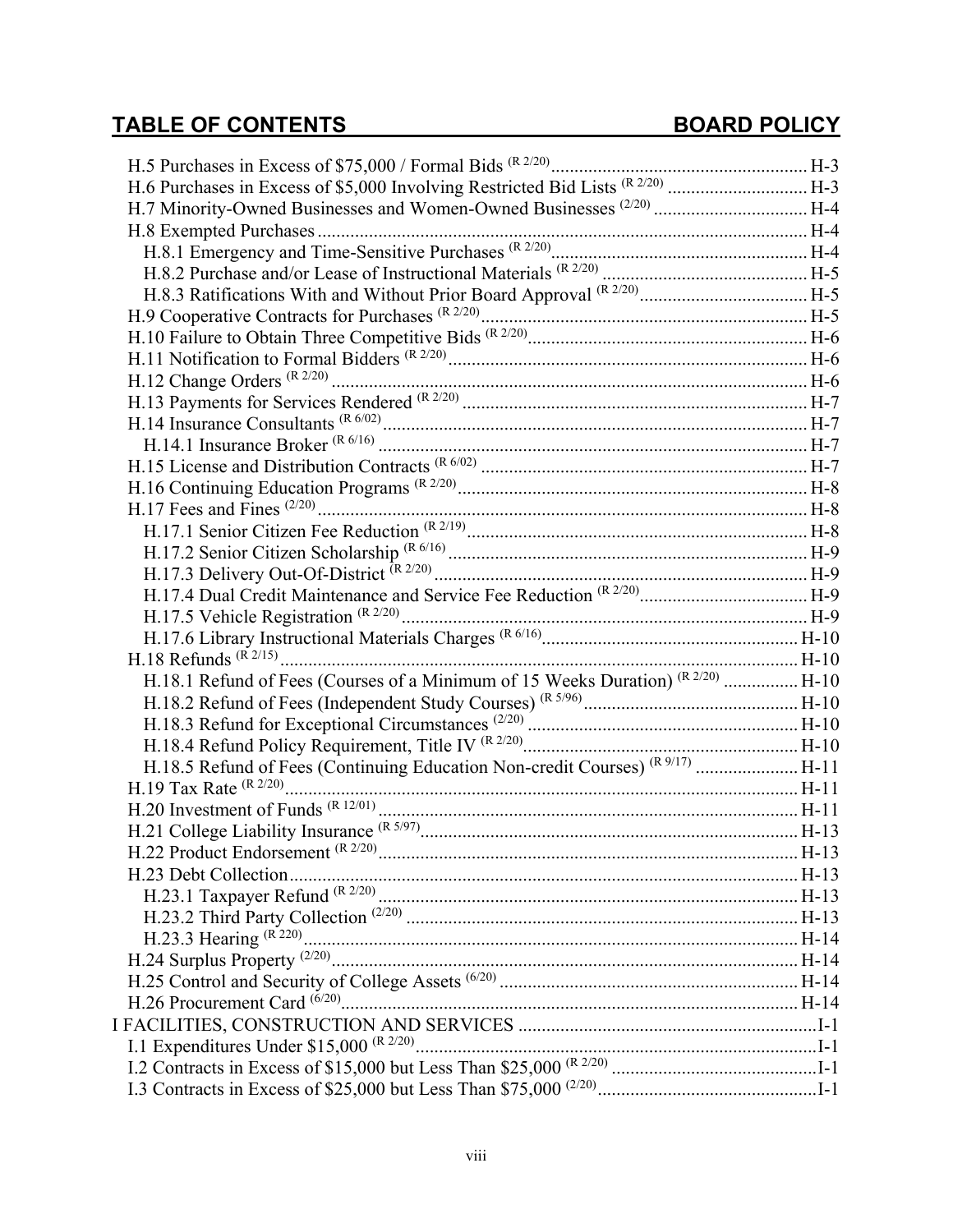| I.6.2 Expenditures for M&R Projects Over \$15,000 but Less Than \$25,000 <sup>(R 2/20)</sup> I-3 |
|--------------------------------------------------------------------------------------------------|
| I.6.3 Expenditures for M&R Projects Over \$25,000 but Less Than \$75,000 <sup>(2/20)</sup> 1-3   |
|                                                                                                  |
|                                                                                                  |
|                                                                                                  |
|                                                                                                  |
|                                                                                                  |
|                                                                                                  |
| I.10 Selection of Architectural and Engineering (A/E) Services for                               |
|                                                                                                  |
|                                                                                                  |
|                                                                                                  |
|                                                                                                  |
|                                                                                                  |
|                                                                                                  |
|                                                                                                  |
|                                                                                                  |
|                                                                                                  |
|                                                                                                  |
|                                                                                                  |
|                                                                                                  |
|                                                                                                  |
|                                                                                                  |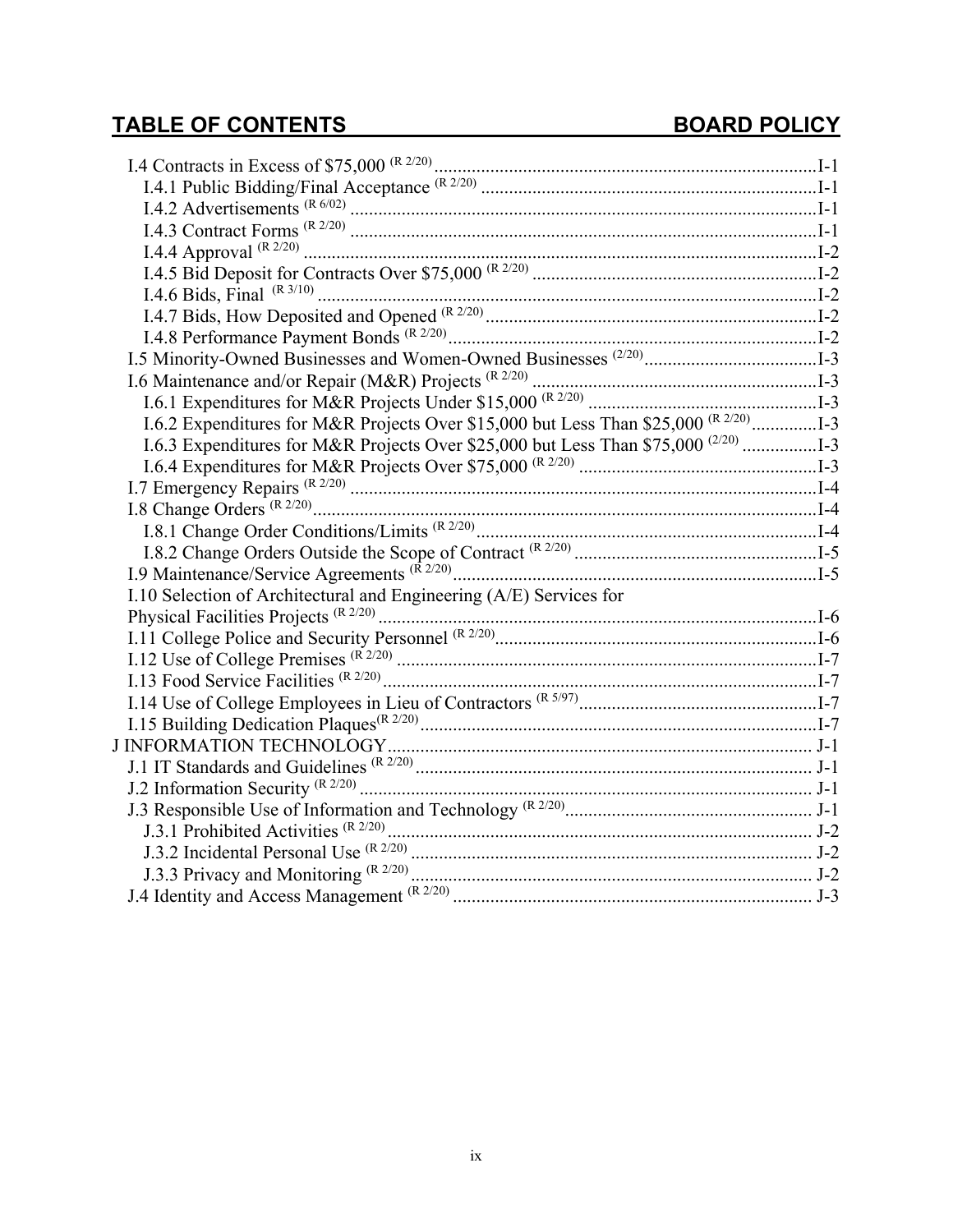## <span id="page-9-0"></span>**A BOARD OF TRUSTEES**

#### **Board of Trustees and College Mission, Vision, and Values** (R 6/20)

#### **Mission**

Empowering students. Expanding minds. Changing Lives.

#### **Vision**

St. Louis Community College will be a national leader and model institution for inclusive and transformative education that strengthens the communities we serve through the success of our students.

#### **Values**

*Students First* Everything we do supports student success and removes barriers.

#### *Respect for All*

We promote equitable treatment and respectful discourse in all interactions with students, each other, and the community.

*Integrity* We act with honesty, trustworthiness, and ethical behavior.

#### *Collaboration*

Working collectively, we achieve more than working individually or within separate groups.

#### *Data Informed*

We make decisions in the best interests of students and the institution based on reliable data.

## <span id="page-9-1"></span>**A.1 Responsibilities and Authority** (6/20)

The Board of Trustees shall exercise appropriate statutory authority and fulfill its responsibilities in a way that is consistent with the mission of the College.

#### **A.1.1 Statutory Responsibilities**

<span id="page-9-2"></span> The statutory responsibilities of the Board of Trustees include, but are not limited to, the following:

- a. Approve the appointment, retention and dismissal of employees of the College, define and assign their powers and duties and fix their compensation.
- b. Levy such taxes as are required for the operation of the College.
- c. Establish fees for students in the amount necessary to maintain College courses.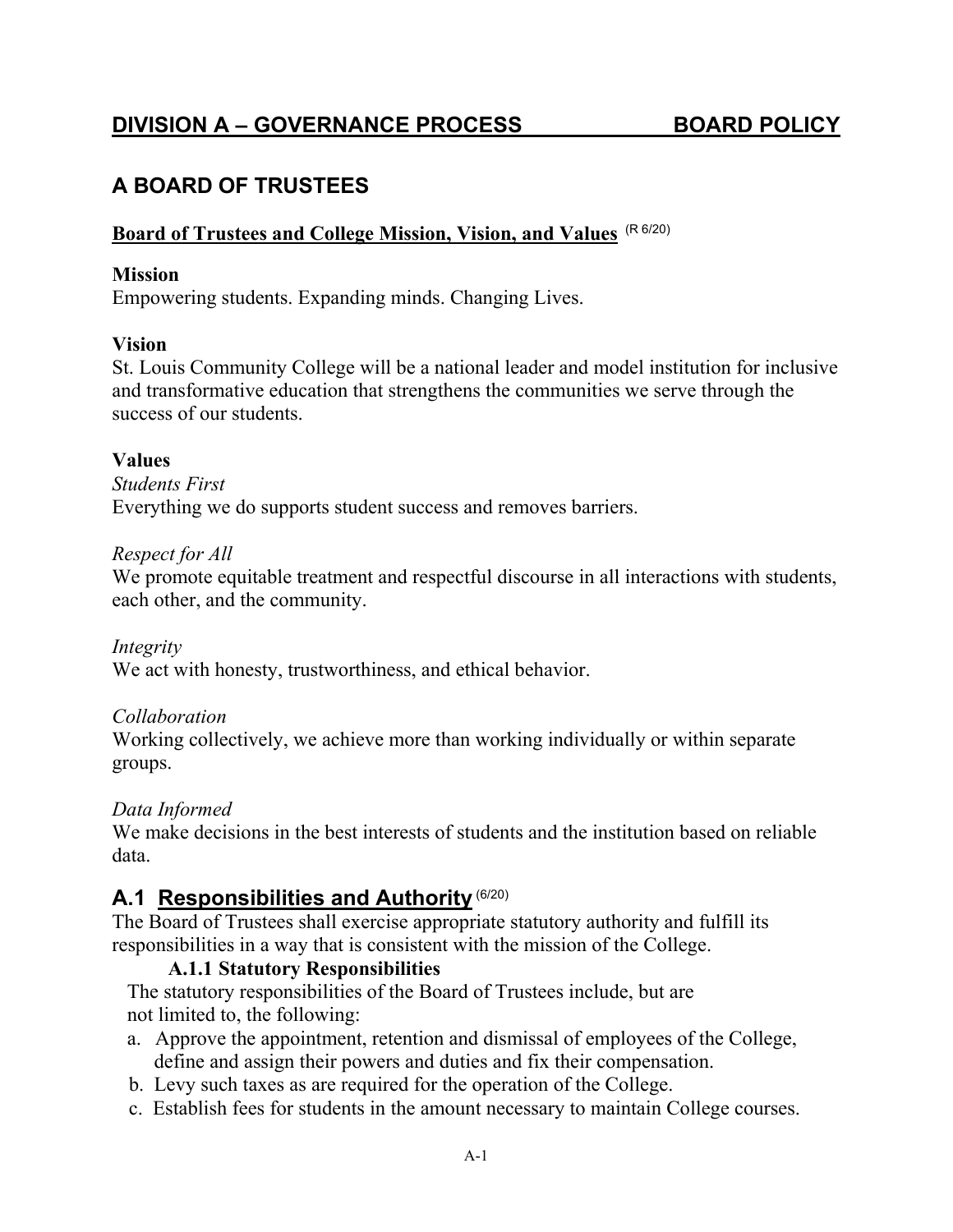- d. Provide instructional programs and services and physical facilities.
- e. Approve all contracts.
- f. Formulate and oversee disciplinary policy regarding students.
- g. Comply with all applicable federal, state and local mandates.

## <span id="page-10-0"></span>**A.2 Governance** (6/20)

The Board of Trustees shall engage in governance that supports the mission, vision, and values of the College.

### **A.2.1 Governance in General**

<span id="page-10-1"></span>The Board of Trustees will be actively involved in the governance of the College by:

- 1. Being proactive in supporting the Chancellor and the College Leadership Team.
- 2. Keeping adequately informed about relevant local, regional, national and international educational issues potentially impacting the College.
- 3. Embracing its tasks with an approach that emphasizes
	- a. Outward vision.
	- b. Respectful consideration of all viewpoints.
	- c. Strategic leadership more than administrative detail, by exercising overview of administrative functions delegated to the Chancellor.
- 4. Encouraging the participative role of faculty, staff, management and students in College governance through an ongoing consultative process. In matters relating to curriculum, academic, and professional matters, the Board of Trustees expects administration to consult with the appropriate governance council. The Board of Trustees affirms the right of faculty, staff, management, and students to express ideas and opinions at the campus level with the assurance that such opinions will be given respectful consideration.

## **A.2.2 Governance Specifically**  (6/20)

<span id="page-10-2"></span>More specifically, the Board of Trustees will:

- 1. Operate always mindful of its civic trusteeship obligation to the citizens and students of the College district.
- 2. Lead and inspire the College through the careful establishment of organizational goals and perspectives through written policies.
- 3. Focus on the intended long-term impact of the College's goals.
- 4. Initiate policy formation and be active in strategic and fiscal planning.
- 5. Monitor and regularly discuss the Board of Trustees' own process and performance. Insure the continuity of its governance capabilities by continual trustee education and annual evaluation.
	- a. Continual re-development will include orientation of new members in the Board's adopted governance process and regular Board of Trustees discussion of process improvement.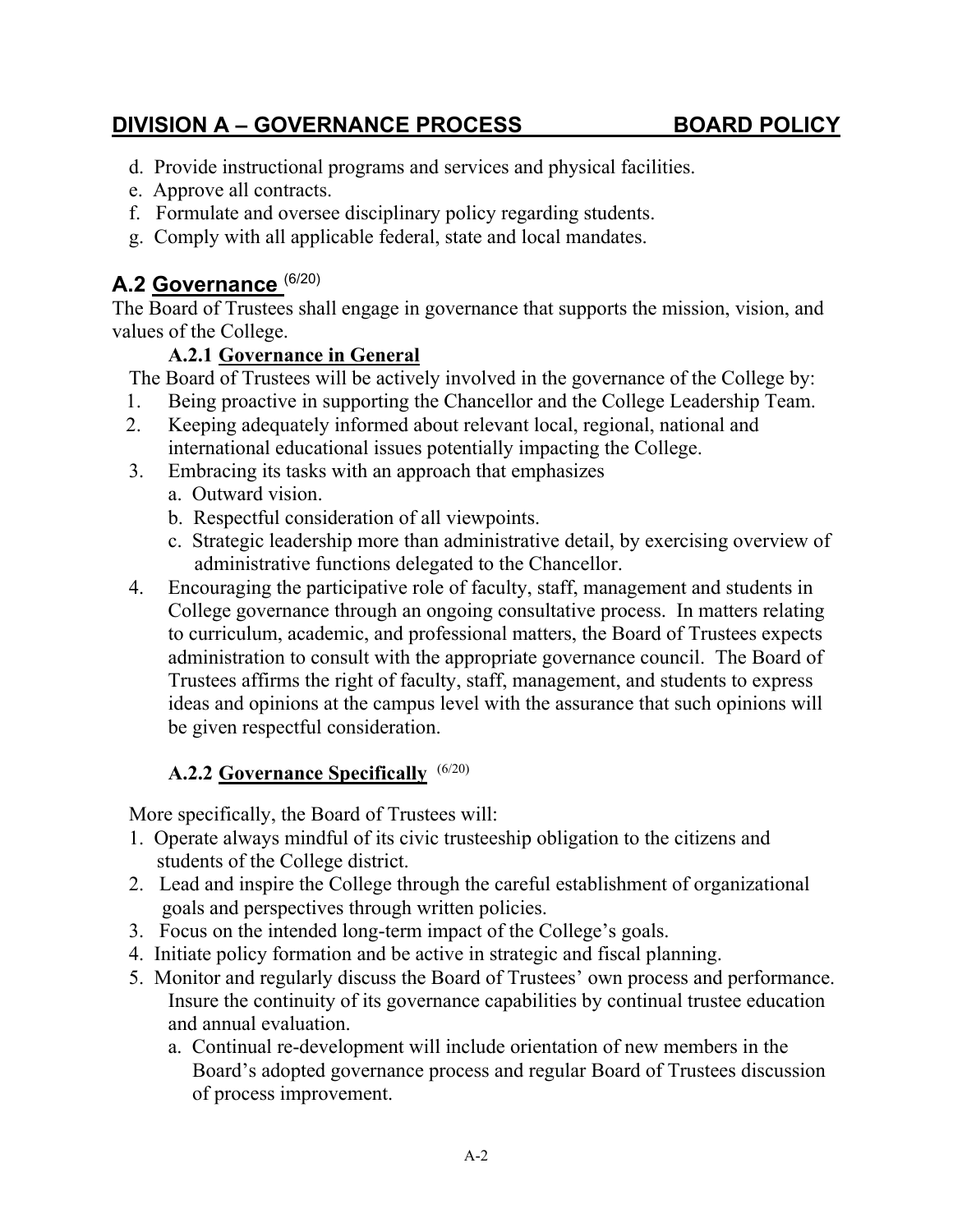### **A.3.1 Board Member Service** (R 6/20)

Missouri Coordinating Board for Higher Education.

<span id="page-11-1"></span>No member of the Board of Trustees will directly or indirectly receive any compensation or remuneration nor derive any profit or gain from membership on the Board of Trustees or from services rendered to the College. Each member of the Board of Trustees will disclose to the Board of Trustees any personal interest which he/she may have in any matter pending before the Board. That member will not participate in any discussion or decision on such matter(s) and will abstain from voting.

No Board of Trustees member of St. Louis Community College will use any College equipment, supplies, or personnel for any purpose other than the College's business.

#### **A.3.2 Board Job Description**  (6/20)

<span id="page-11-2"></span>The job of the Board of Trustees is to represent the public in determining and requiring appropriate organizational performance. The Board of Trustees will focus its efforts on the following responsibilities within the context of its statutory duties:

- 1. Select, appoint and evaluate the Chancellor's performance.
- 2. Engage in fiduciary, strategic and generative governance to monitor institutional performance.
- 3. Provide ways and means for obtaining adequate financial support, including, but not limited to:
	- a. Providing oversight to the annual budget process.
	- b. Approving the annual budget and expenditures of all funds.
	- c. Approving the annual staffing plan.
- 4. Maintain a link between the College and the community by:
	- a. Creating a positive image for the College in representing the College to the community.
	- b. Keeping fellow Board of Trustees members and the Chancellor informed of concerns and questions that are heard and seen when in the community.

#### members, six (6) of whom shall each be elected to a six-year term from the four (4) sub districts, and one (1) at-large member who shall be appointed to a six-year term by the

<span id="page-11-0"></span>A.3 Membership (R 6/20)

7. Welcome public input from various sources, including staff, students, alumni, employers and community members, on the formation of Board of Trustees goals and actions.

The Board of Trustees of the community college district shall be composed of seven (7)

6. Demonstrate commitment and accountability to the general public by competent,

## **DIVISION A – GOVERNANCE PROCESS BOARD POLICY**

conscientious and effective decision-making.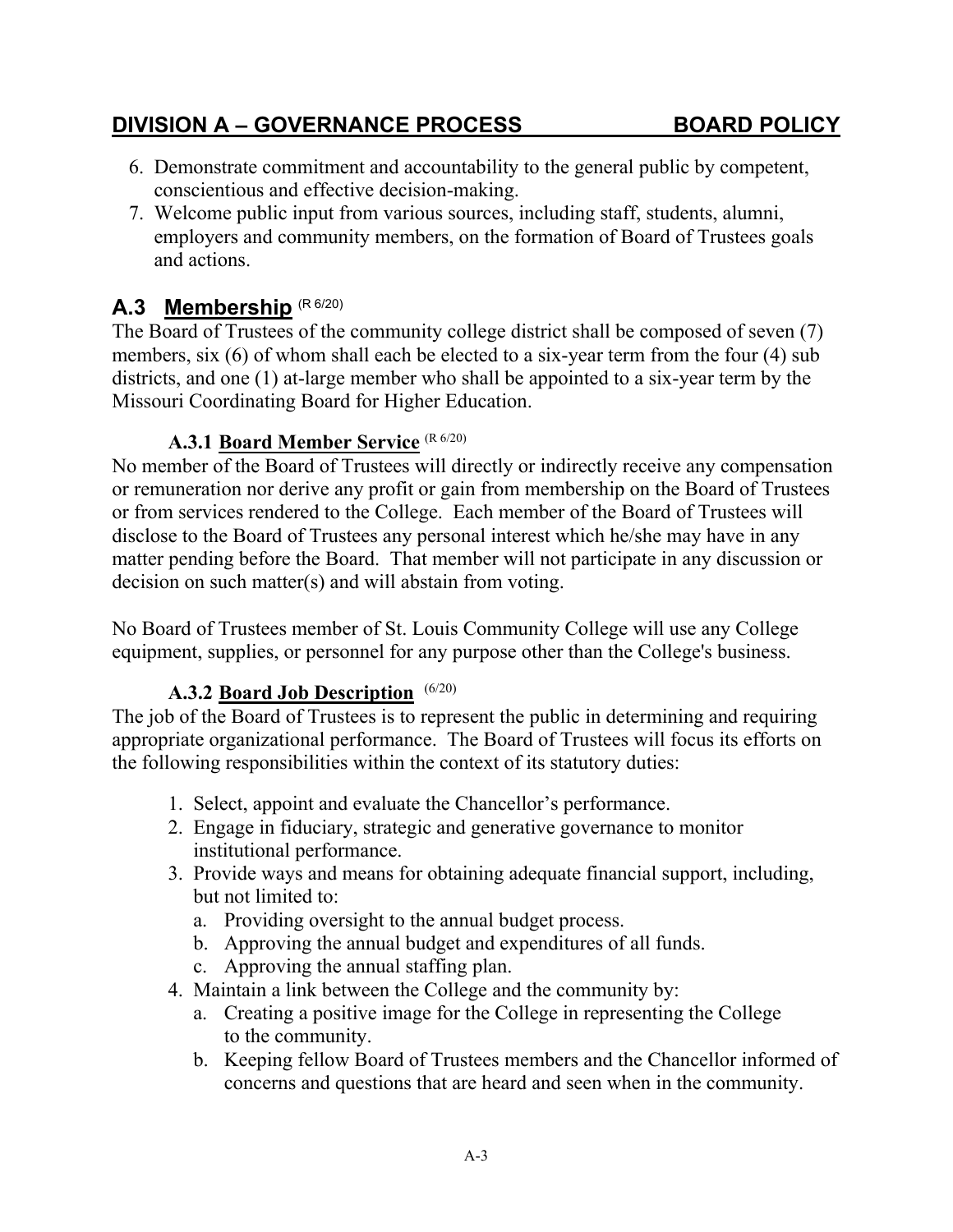## <span id="page-12-0"></span>**A.4 Election of Members** (R 6/20)

Six-members of the Board of Trustees representing the four (4) sub-districts of the College service area shall be elected in accordance with statutory requirements outlined in Board Procedures. One (1) at-large member shall be appointed to a six-year term by the Missouri Coordinating Board for Higher Education.

## <span id="page-12-1"></span>**A.5 Election of Officers** (R 6/20)

The officers of the Board of Trustees will be a Chair and a Vice Chair who will be members of the Board of Trustees. The Secretary shall be the Associate for Board Relations. The Treasurer shall be the Vice Chancellor for Finance and Administration.

#### **A.5.1 Election and Term of Office** (R 6/20)

<span id="page-12-2"></span>Officers of the Board of Trustees will be elected at the first regular meeting of the Board of Trustees after April 1 of each year. Vacancies will be filled as soon as practicable by electing a successor to the unexpired term of office.

Officers of the Board of Trustees will be elected for a term of one (1) year, will assume office immediately upon election to that office, and will hold office until a successor is elected and qualified. Officers may be elected for successive terms without term limit.

In the event of the absence of both the Chair and Vice Chair at any regular or special meeting of the Board of Trustees, those Board of Trustees members present will select a Chair to preside by majority vote.

## <span id="page-12-3"></span>**A.6 Role of Officers** (R 6/20)

The primary role of each Board of Trustees member is to maintain the integrity of the Board's processes and to work in concert with other Board of Trustees members to promote the Board's fiduciary, strategic and generative governance responsibilities.

#### **Board Chair**

1. The Board of Trustees Chair promotes consistency by the Board of Trustees in its policies and procedures. Specifically, the Board chair:

- a. Presides at all meetings of the Board of Trustees; preserves order and enforces rules.
- b. Establishes, together with the Vice Chair or their designee(s), the draft meeting agendas in collaboration with the Chancellor.
- c. Appoints, subject to approval by the Board of Trustees, all committees that the Board of Trustees may deem necessary.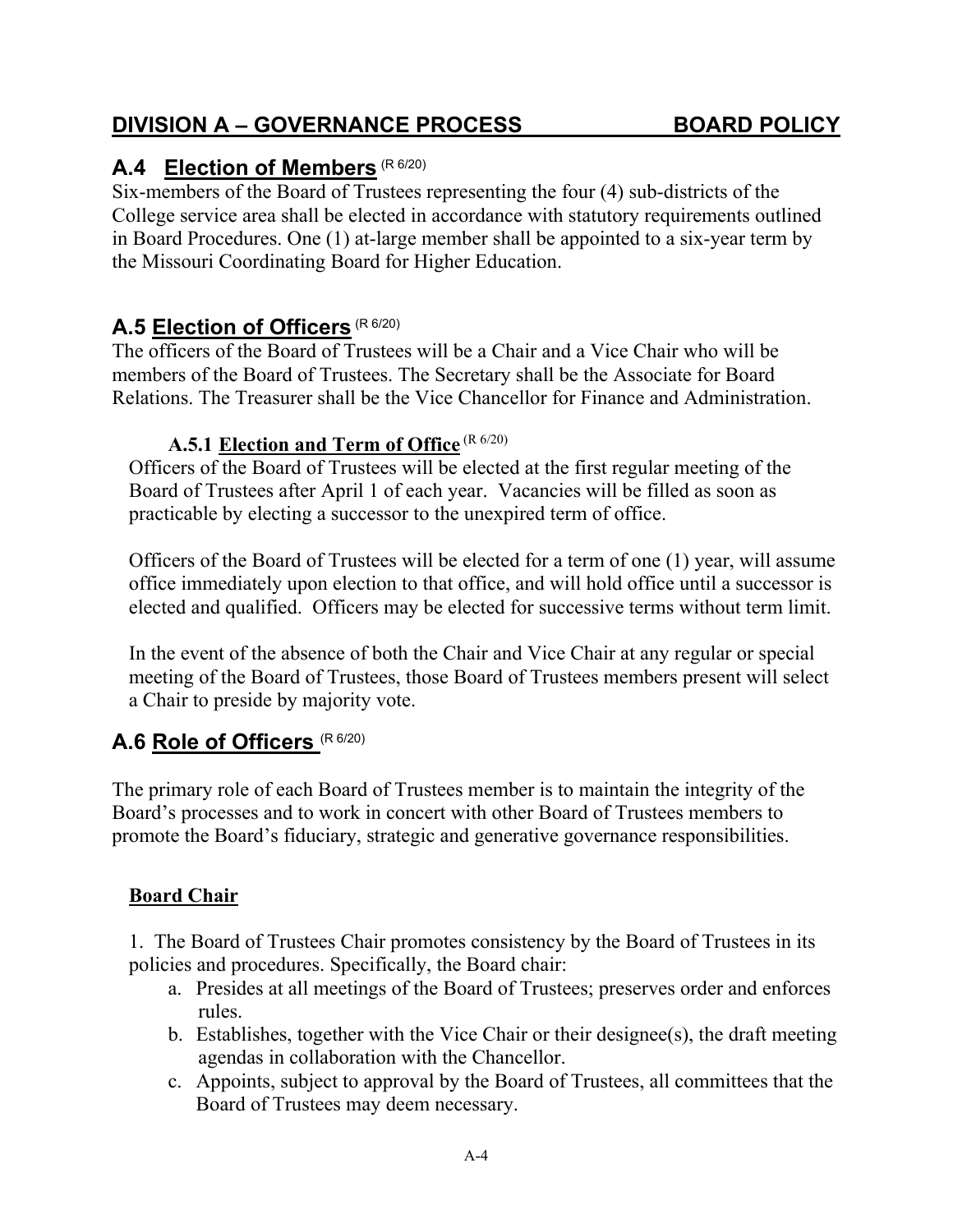- d. Signs all bonds evidencing the bonded indebtedness of the College, and all letters, agreements, contracts, deeds, leases and other documents and papers ordered to be executed by the Board of Trustees.
- 2. The Board Chair approves the Chancellor's attendance and expense reports.
	- a. The Board Chair has no authority to individually supervise or direct the Chancellor.
- 3. The Board Chair is responsible for Board of Trustees communications.
	- a. The Board Chair will generally be the designated spokesperson who will work closely with the Chancellor and may serve as the primary public contact for Board of Trustees inquiries, media coverage and speaking engagements.
		- 1. All communications made on behalf of the Board of Trustees are to be approved by the Board of Trustees.
		- 2. The Board Chair, in collaboration with the Chancellor, may facilitate speaking engagements for Board of Trustees members.
	- b. The Board Chair shall ensure that other Board of Trustees members are informed of current and pending Board of Trustees issues and processes.
	- c. The Board Chair shall acknowledge correspondences that are sent to the Board of Trustees.
- 4. The Board Chair shall call special meetings as required.
- 5. The Board Chair may plan an annual retreat each year.

6. The Board Chair shall serve as a liaison to College administration for labor relations negotiation purposes.

### **Board Vice Chair**

In case of the resignation, absence, or other disability of the Board Chair, the Board Vice Chair will perform all of the duties of the Board Chair. The Board Vice Chair also performs other duties assigned by the Board Chair or the Board of Trustees. The Board Vice Chair will assist in agenda setting and retreat planning. The Board Vice Chair shall serve as a liaison to College administration for labor relations negotiation purposes.

#### **Board Secretary**

The Board Secretary (the Associate for Board Relations) will be the official custodian of the records of the College and will perform all duties required by the Board of Trustees and all duties provided in Board Policies. The Board Secretary records the proceedings of the Board of Trustees. The Board Secretary will make public notification of Board of Trustees member elections, attest to all public acts of the College, affix thereto, when necessary, the seal of St. Louis Community College, and prepare and serve on the members in due time notice of all regular and special meetings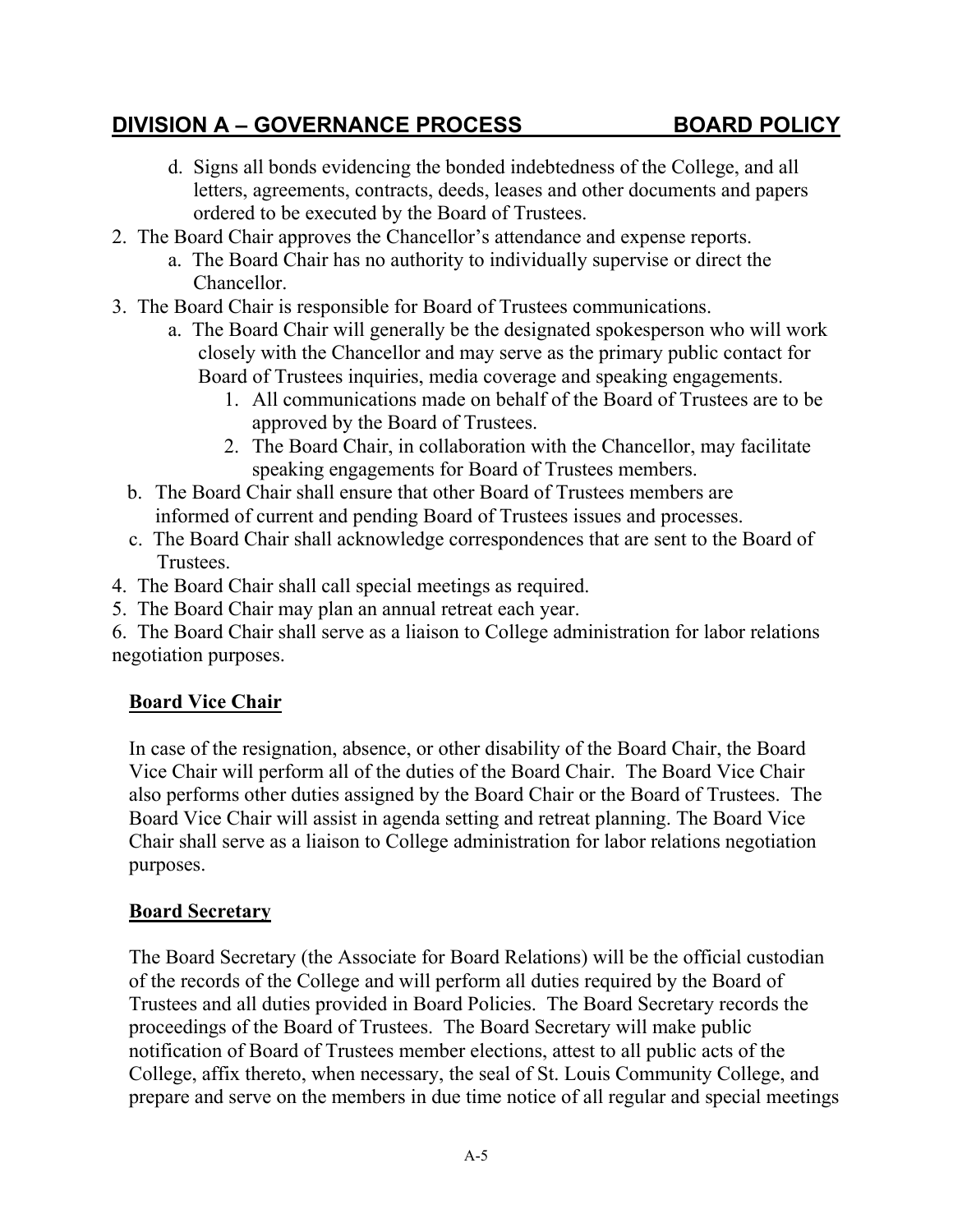correspondence sent to the entire Board of Trustees.

The Board Treasurer (the Vice Chancellor for Finance and Administration) will comply with all applicable state laws, keep complete records of the financial transactions of the College, sign all checks, and report from time to time concerning the financial status of the College. In lieu of actually signing checks, the Board Treasurer may use a facsimile signature. The facsimile signature will be applied on checks in a manner approved by the Board of Trustees and accepted by the Board of Trustees' demand depository.

of the Board of Trustees. The Board Secretary will be the custodian of the official seal

of the College. The Board Secretary will serve as the designated election official, representing the College with the appropriate Boards of Election Commissioners. The Board Secretary shall share with the Board of Trustees the Board Chair response to

At regular Board of Trustees meetings, the Board Treasurer will present quarterly budget reports, detailing actual income and expenditures in relation to the approved budget. The Board Treasurer also will make a complete report on the financial condition of the College at the end of each fiscal year.

### <span id="page-14-0"></span>**A.7 Board Members' Code of Conduct** (6/20)

The Board of Trustees expects ethical and professional conduct of itself and its members. This commitment includes proper use of authority and appropriate decorum both in group and individual behavior when duly elected as Board of Trustees members.

- 1. Board of Trustees members must represent impartial loyalty in fulfilling their responsibilities to the College. This accountability supersedes any conflicting loyalty such as that to advocacy or interest groups and memberships on other boards or staffs.
- 2. In addition to their existing obligations under Missouri State Statutes and the reporting requirements under the Missouri Ethics Commission, Board of Trustee members must avoid conflict of interest with respect to their fiduciary duties to the College.
	- a. Board of Trustees members must not use their positions to obtain or influence employment in the College for themselves, family members or close associates.
	- b. If a Board of Trustees member were considered for employment by the College, they must resign as a member of the Board of Trustees.
- 3. Board of Trustees members may not attempt to exercise individual authority over the College except as explicitly set forth in Board Policies.

### **DIVISION A – GOVERNANCE PROCESS BOARD POLICY**

**Board Treasurer**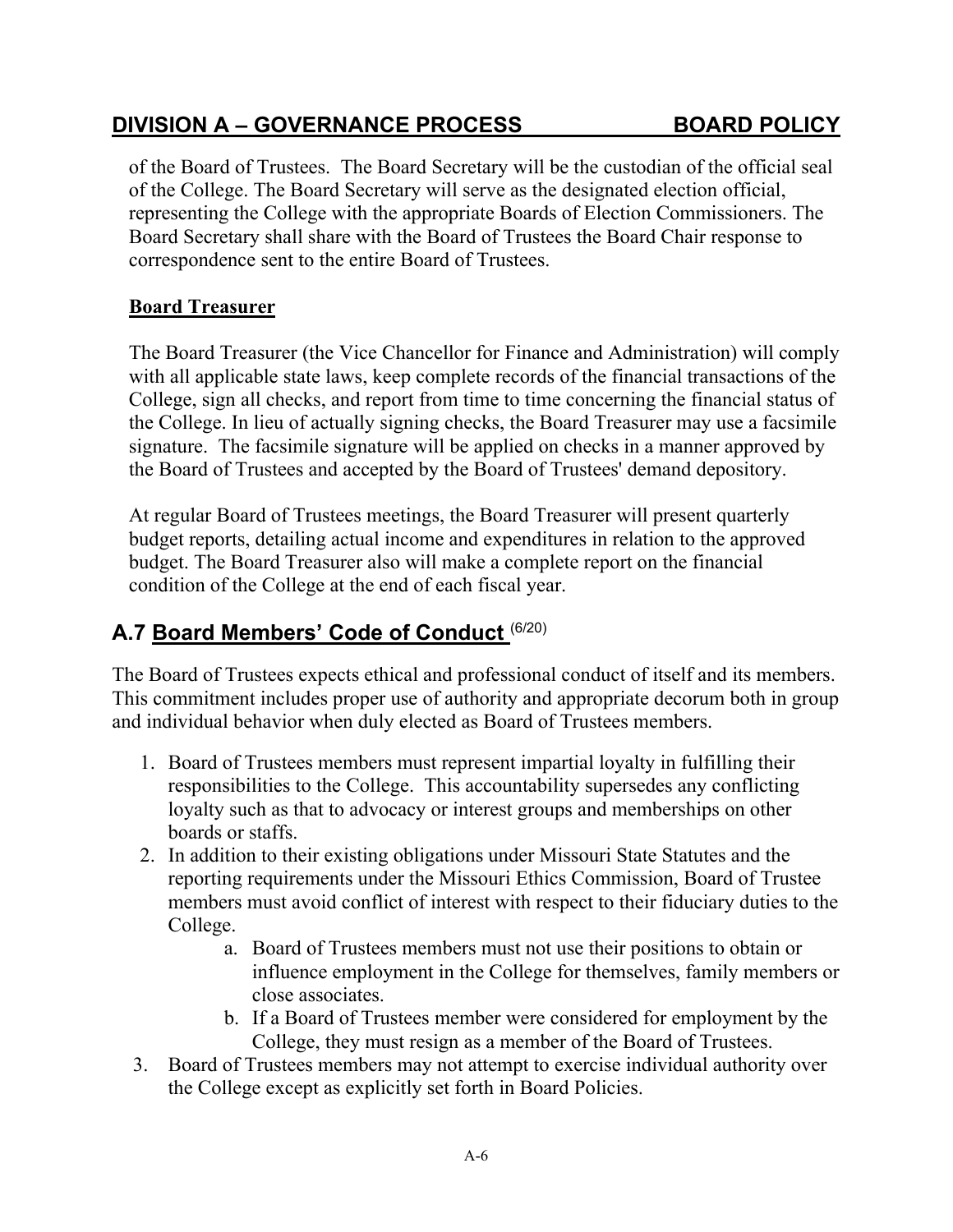- a. Board of Trustees members' interaction with the Chancellor or with staff must recognize the lack of authority of any individual Board member or group of Board of Trustees members except as noted above.
- 4. Board of Trustees members shall be encouraged to participate in educational activities, including state, regional and national meetings, to enhance their ability to serve effectively as board members.
- 5. Board of Trustees members will use established lines of College administrative authority and not interfere in the normal procedures for handling complaints or grievances.
- 6. Board of Trustees members will not waive Board of Trustees rights to confidentiality; including discussions that occur at legally held closed meetings of the Board of Trustees, and other privileged communications, such as attorney-client privileged communications.
- 7. Board of Trustees members will govern with civility and integrity to enhance the image of the College.
- 8. Board of Trustees members shall govern in a non-partisan manner consistent with the nature of public education.

### <span id="page-15-0"></span>**A.7.1 Statutory Responsibilities** (6/20)

- a. All members of the Board of Trustees of the College must comply with section 105.454 of Missouri Revised Statutes on conflicts of interest as well as any other state law governing official conduct.
- b. Pursuant to section 105.460 of Missouri Revised Statutes, any member of the Board of Trustees who has a substantial personal or private interest in any measure proposed or pending before the Board of Trustees must, prior to passing on the measure, disclose that interest in writing to the Secretary of the Board, and such disclosure will be recorded in the minutes of the College

"Substantial personal or private interest" is any interest in a measure which results from ownership by the individual, their spouse, or their dependent children, whether singularly or collectively, directly or indirectly of: (1) 10% or more of any business entity; or (2) an interest having a value of \$10,000 or more; or (3) the receipt of a salary, gratuity, or other compensation or remuneration of \$5,000 or more per year from any individual, partnership, organization, or association within any calendar year.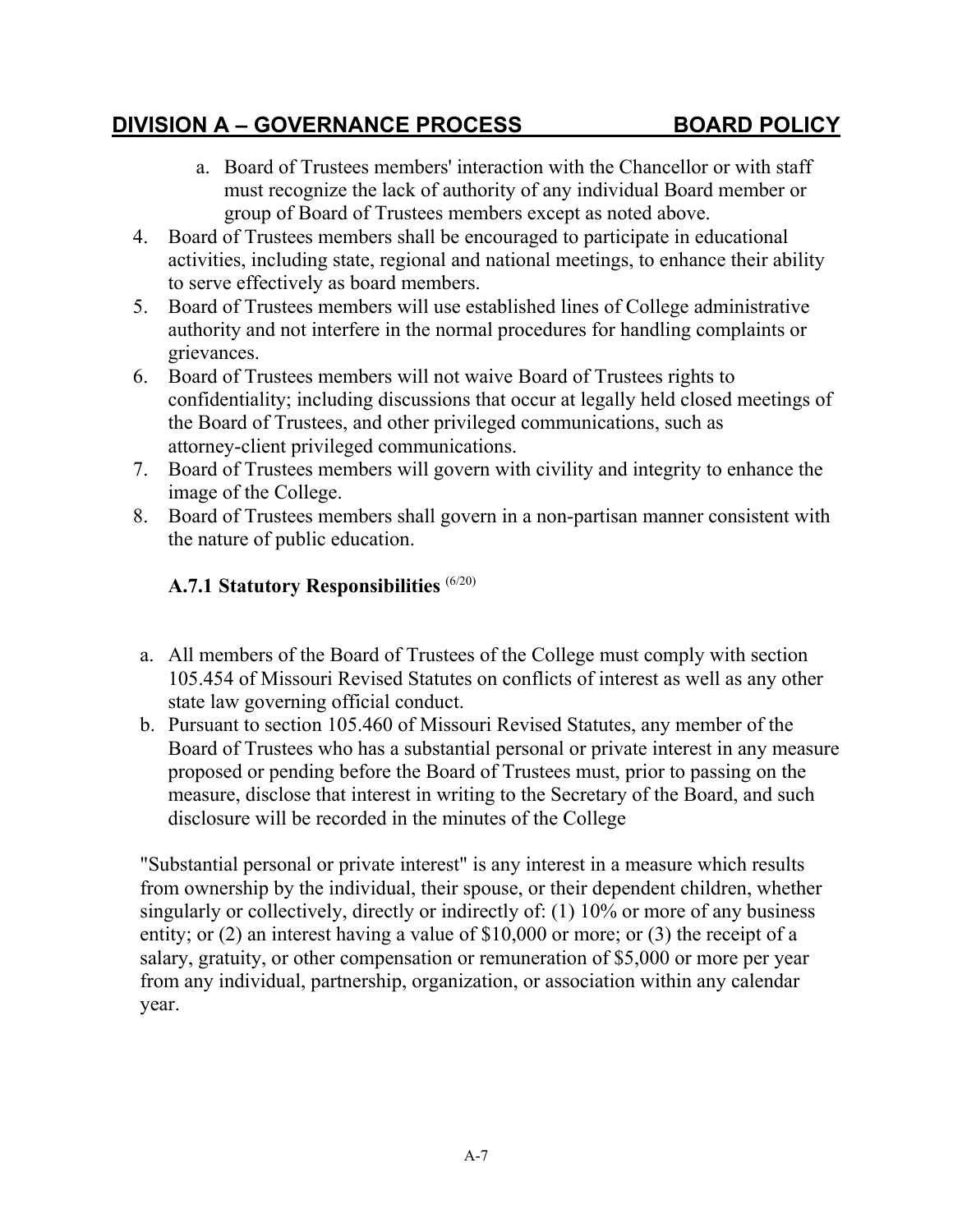#### **A.7.2 Statutory Responsibilities** (6/20)

<span id="page-16-0"></span>All members of the Board of Trustees will disclose the following information by May 1, if any such transactions occurred during the previous calendar year:

- a. For such person, and all persons within the first degree of consanguinity or affinity (spouse, parents or children) of such person, the date and the identities of the parties to each transaction with a total value in excess of \$500, if any, that such person had with the College, other than compensation received as an employee or payment of any tax, fee or penalty due to the College, and other than transfers for no consideration to the College.
- b. The date and the identities of the parties to each transaction known to the person with a total value in excess of \$500, if any, that any business entity in which such person had a substantial interest, had with the College, other than payment of any tax, fee or penalty due to the College or transactions involving payment for providing utility service to the College, and other than transfers for no consideration to the College.

#### <span id="page-16-1"></span>**A.8 Board Operations** (R 6/20)

<span id="page-16-2"></span>The Board of Trustees shall operate consistent with all statutory requirements.

#### **A.8.1 Board Operations Definitions** (R 6/20)

- 1. Regular meetings Regular meetings of the Board of Trustees will be held in conjunction with the Board of Trustees calendar and in accordance with Chapter 610 of the Missouri Revised Statutes, commonly referred to as the "Missouri Open Meetings Law" or the "Missouri's Sunshine Law".
- 2. Emergency meeting The Chancellor is authorized to call emergency meetings in consultation with the Board Chair. The Board Chair will notify all members of the Board of Trustees.
- 3. Special Meetings Special meetings may be called at any time in accordance with Missouri Open Meetings Law by the Board Chair and will be called by the Secretary upon written request of three (3) or more members of the Board of Trustees. In all cases of special meetings, not less than 24 hours written notice stating the time and place of the meeting and the business to be considered will be given to each member and to the public. No business will be transacted at special meetings other than that stated in the notice.
- 4. Executive Sessions Executive sessions of the Board of Trustees may be called in accordance with state law.

#### **A.8.2 Board Process** (R 6/20)

<span id="page-16-3"></span>The Board of Trustees will operate in a consistent manner as follows: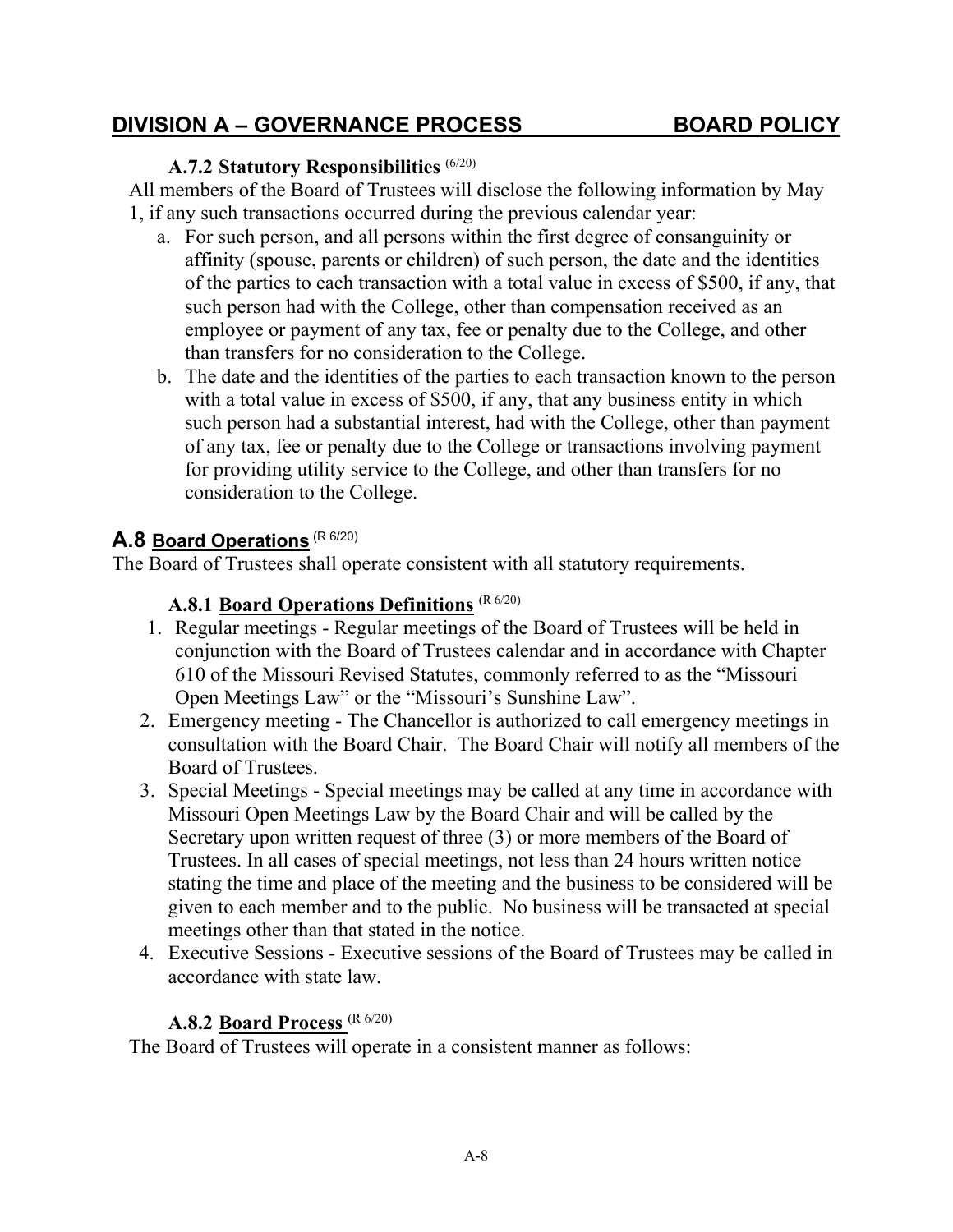- 1. The Board of Trustees meeting schedule for the next calendar year will be adopted prior to September 1 each year. The Board of Trustees will operate in accordance with the Missouri State Statute and other applicable state and federal statutes.
- 2. The Board Chair and Vice Chair shall set the Board of Trustees meeting agenda in consultation with the Chancellor. The agenda setting meeting is open for observation to all Board of Trustees members with 24 hours advance notice to the Board Secretary.
- 3. The agenda will be set at least 72 hours prior to the regular Board of Trustees meeting.
- 4. In the event of emergency situations not covered by specific policies, the Chancellor, with the advice and consent of the Board Chair, if practicable, shall have the authority to take any appropriate action required by such emergency. Action taken and the reason therefore shall be communicated to the Board of Trustees as soon as practicable.
- 5. The Board of Trustees shall establish an annual Board of Trustees development budget to encourage the Trustees to represent the college at appropriate meetings and for professional development activities.
- 6. The Board of Trustees may elect to hold additional meetings to hear appeals of employees as outlined in applicable grievance procedures.
- 7. The Board of Trustees may direct the administration to prepare new reports, prepare a written legal opinion, or gather new information only upon Board of Trustees approval of an appropriate motion or upon written request by any two (2) Board of Trustees members or the Board Chair. (A copy of the request and response will be sent to all other Board of Trustees members.)

#### **A.8.3 Quorum** (R 6/20)

<span id="page-17-0"></span>At all meetings of the Board of Trustees a majority of the entire membership of the Board of Trustees will constitute a quorum to do business.

#### A.8.4 Order of Business<sup>(R 6/20)</sup>

<span id="page-17-1"></span>The Board Chair will call the members to order on the appearance of a quorum. The order of business, unless modified by the Board of Trustees, is outlined in Board Procedures.

#### **A.8.5 Rules of Order** (R 6/20)

<span id="page-17-2"></span>In all matters not covered by the rules of the Board of Trustees, parliamentary procedures will be governed by *Roberts Rules of Order, Revised.*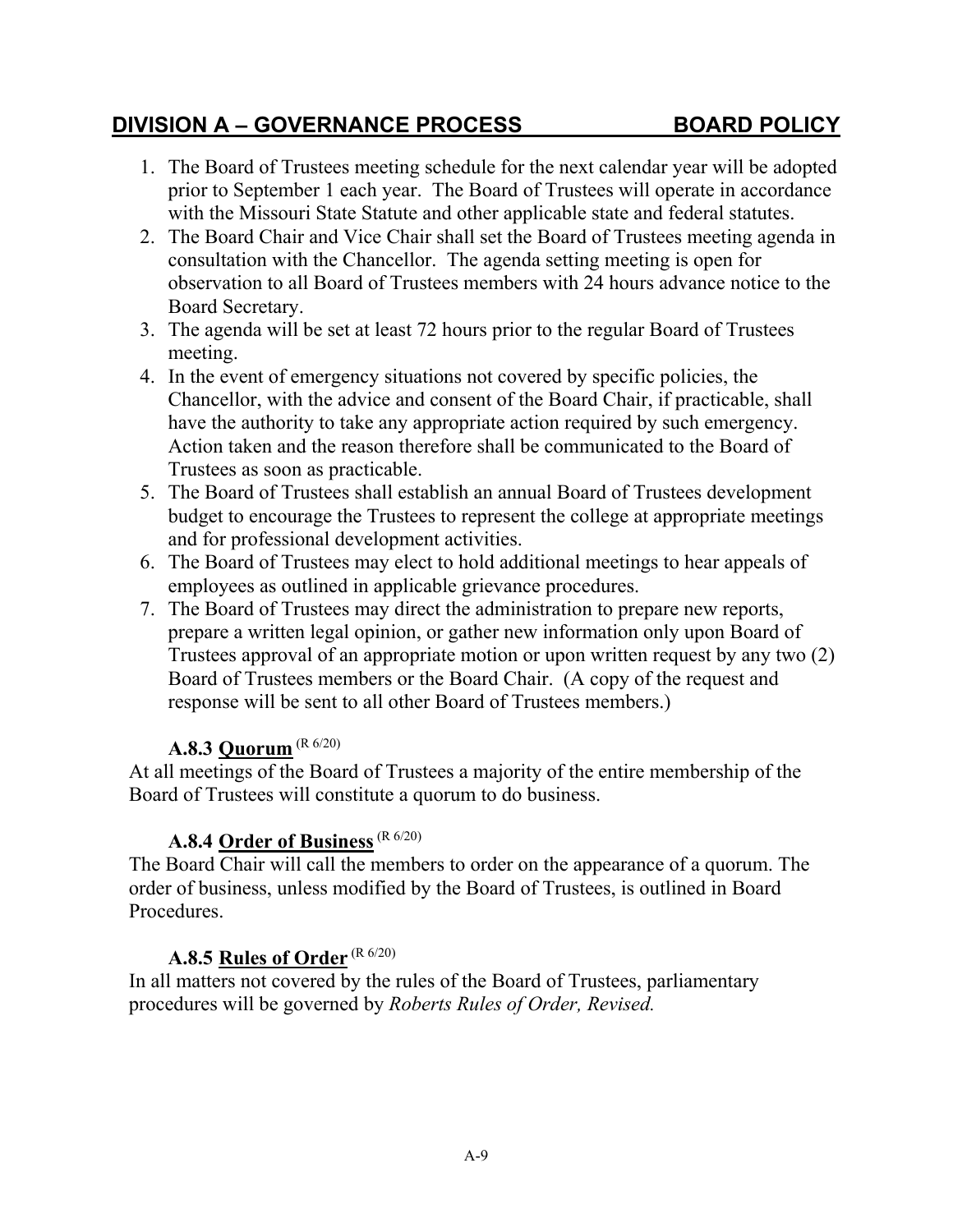## **A.8.6 Agenda and Agenda Revisions**(R 6/20)

<span id="page-18-0"></span>All items that require action at public meetings of the Board of Trustees must be submitted in writing to the Board of Trustees and made available to the public prior to the meeting. This Board Policy may be waived by majority vote of members present.

#### **A.8.7 Recognition** (R 6/20)

<span id="page-18-1"></span>Generally, no person other than a member of the Board of Trustees will be recognized to speak at any meeting of the Board of Trustees except upon recognition of the Board Chair. However, the Chancellor or other staff members designated by the Chancellor may speak at any time upon recognition by the Board Chair or upon questioning by a member of the Board of Trustees. The Board of Trustees will give citizens the opportunity to address the Board of Trustees, but reserves the right to limit the time allotted for remarks.

## **A.8.8 Member Voting** (R 6/20)

<span id="page-18-2"></span>No member of the Board of Trustees may vote by proxy. Every member present will vote on all questions, unless a member abstains because of a conflict of interest.

#### **A.8.9 Recording the Vote** (R 6/20)

<span id="page-18-3"></span>Actions taken by the Board of Trustees will be determined by a majority vote of those present or such other greater vote of the Board of Trustees as may be required by law. The vote will be recorded on all questions. Any Board of Trustees member may request a roll call vote and/or have the reasons for their votes recorded in the minutes.

#### **A.8.10 Late Vote** (R 6/20)

<span id="page-18-4"></span>No member will be allowed to give or change a vote on any question after the result has been announced by the Board Chair, unless by unanimous consent of the members of the Board of Trustees.

#### **A.8.11 Board Removal/Resignation** (R 6/20)

- <span id="page-18-5"></span>1. Any Board of Trustees member who changes their domicile or residency from the sub-district from which said Board of Trustees member was elected will be deemed to have vacated or resigned as a Trustee of the Board of Trustees for the College effective at the next regularly scheduled Board of Trustees meeting following the change of domicile or residency. At the beginning of said meeting, the Board of Trustees will announce the vacancy and publicly invite interested, legally qualified citizens to apply in accordance with Board Policy and Board Procedures.
- 2. Any Board of Trustees member failing to attend Board of Trustees meetings for three (3) consecutive regular meetings, unless excused by the Board of Trustees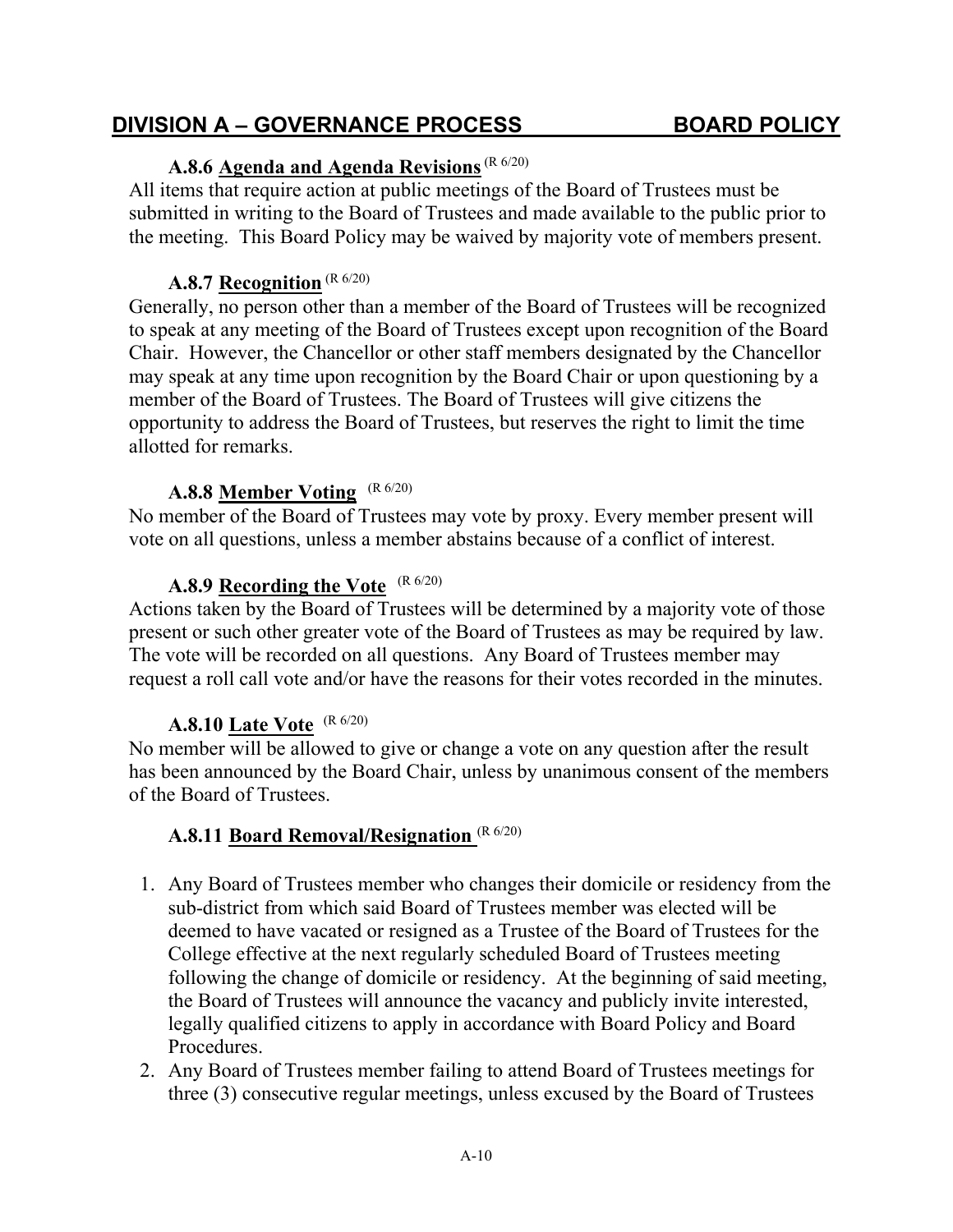for reasons satisfactory to the Board of Trustees, will be deemed to have vacated their seat on the Board of Trustees. At the third (3rd) consecutive regular meeting missed, the Board of Trustees will announce the vacancy and publicly invite interested, legally qualified citizens to apply.

3. If the Board of Trustees finds that one of its members has violated duly promulgated bylaws of the St. Louis Community College District, the Board of Trustees' decision will become final and immediately effective pursuant to Missouri Revised Statutes 178.820.6(4). The sub-district seat will thereupon be declared vacant.

## <span id="page-19-0"></span>**A.9 Amendment of Board Policy** (R 6/20)

Board Policies are the governmental rules of the Board of Trustees of St. Louis Community College.

These policies may be amended, repealed, or added to by four (4) affirmative votes of the Board of Trustees. A request for Board Policy revision must be made in writing and may be presented at any regularly scheduled Board of Trustees meeting. Upon a Board of Trustees member's action to lodge for public review, the policy revision will be acted upon at the next regularly scheduled Board of Trustees meeting. Lodging may be waived by a unanimous vote of the Board of Trustees. Board Policies resulting from meet and confer activities may be adopted by an affirmative vote of four (4) Board of Trustees members without the necessity of lodging.

# <span id="page-19-1"></span>**A.10 Board of Trustees Travel** (R 6/20)

Board of Trustees members will abide by Board Policy and Board Procedures regarding travel reimbursement on College business. Board of Trustees members are encouraged to stay well-informed by attending Board of Trustees development activities. Upon return, Board of Trustees members will report on their training. Expenses shall be ratified by the Board of Trustees annually.

## <span id="page-19-2"></span>**A.11 Release of Information to the Public** (R 6/20)

Records of the College are open to the public unless closed in accordance with the action of the Board of Trustees in adopting this policy, state or federal law. All records of St. Louis Community College subject to closure pursuant to Missouri's Sunshine Law (Section 610.021 RSMO, as amended) are hereby closed.

For purposes of release of records not closed pursuant to this policy, the Board of Trustees appoints the following employee as Custodian of Records:

Associate for Board Relations St. Louis Community College 3221 McKelvey Road Bridgeton, MO 63044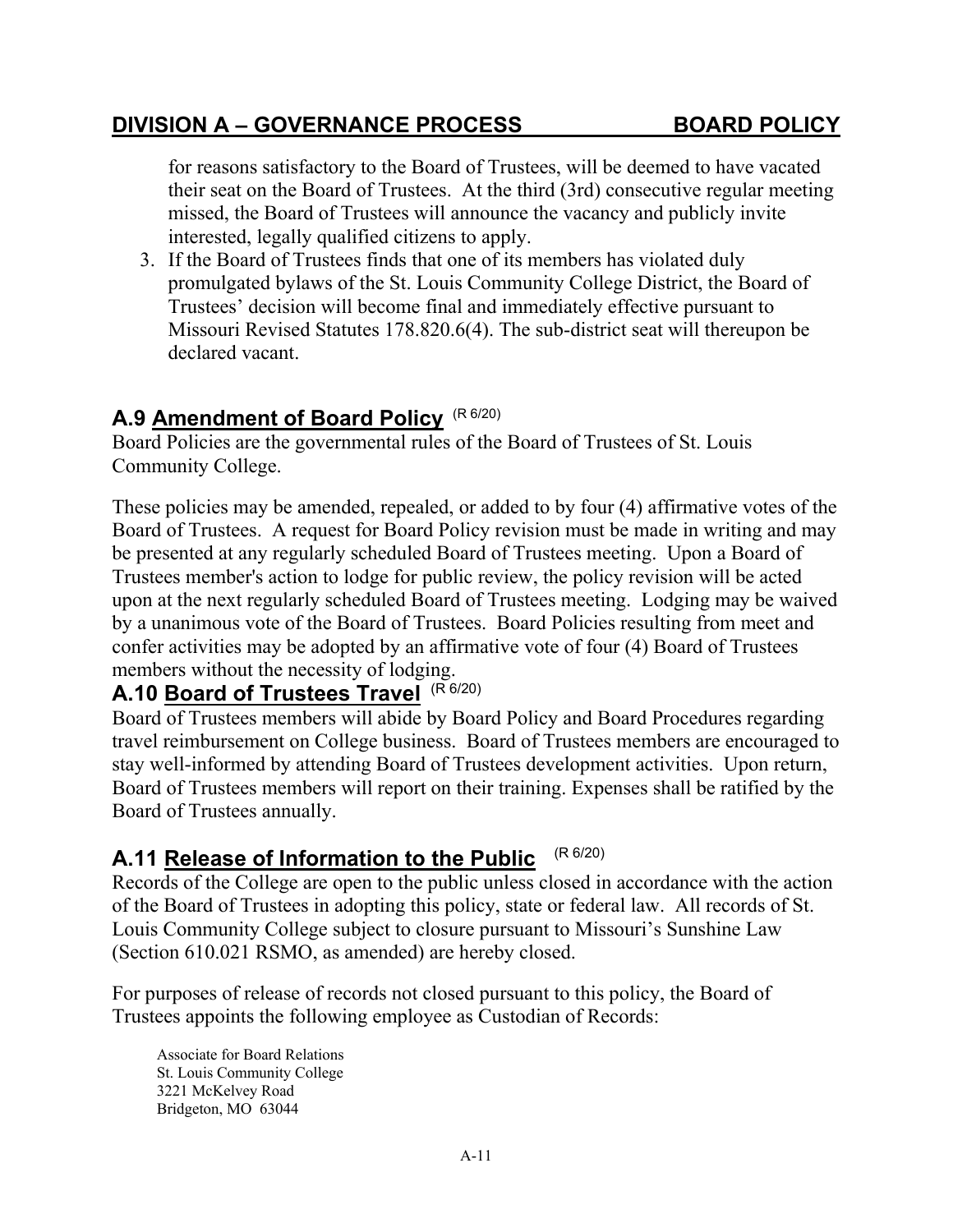(314) 539-5154

All Requests for records will be directed to the Custodian. In addition, the College will train at least one (1) additional employee to serve as Custodian of Records in the absence of the official Custodian.

After receipt of the request, the Custodian of Records shall:

- provide access within three (3) business days or sooner if possible or explain in writing the reason for denial of access or for delay.
- provide a written statement or specific statutory grounds for denial no later than the third (3rd) business day following the date that the request of the records is received.
- provide records in a requested format if that format is available.

Members of the public may request copies of public records. A charge may be made for copies, up to ten cents per page for copies no larger than 9x17. A reasonable charge for larger copies and for the cost of staff time required to perform document search or provide copies of public records may be charged.

#### **A.11.1 Electronic Communications** (6/20)

<span id="page-20-0"></span>If a Board of Trustees member transmits an e-mail relating to College business to at least three (3) other members of the Board of Trustees so that, when counting the sender, a majority of members are copied, the Custodian of Records shall also be copied on the e-mail. Any such message, subject to the exceptions of Section 610.021 RSMO, shall be considered a public record upon receipt by the Custodian.

## <span id="page-20-1"></span>**A.12 Board Member Role in College Campaign Activities** (6/20)

Board of Trustees members must acknowledge their roles and responsibilities in College Campaign Activities and recognize Board of Trustees member actions will reflect upon the campaign, the Board of Trustees, and the College.

Board of Trustees members will support College campaign activities, and at least one member, selected by the vote of the Board of Trustees, will serve as liaison to the College campaign organization. That Board of Trustees member (or members) will make the campaign organization's leadership aware of appropriate governance and accountability standards.

Board of Trustees members will not be active decision makers in the College campaign.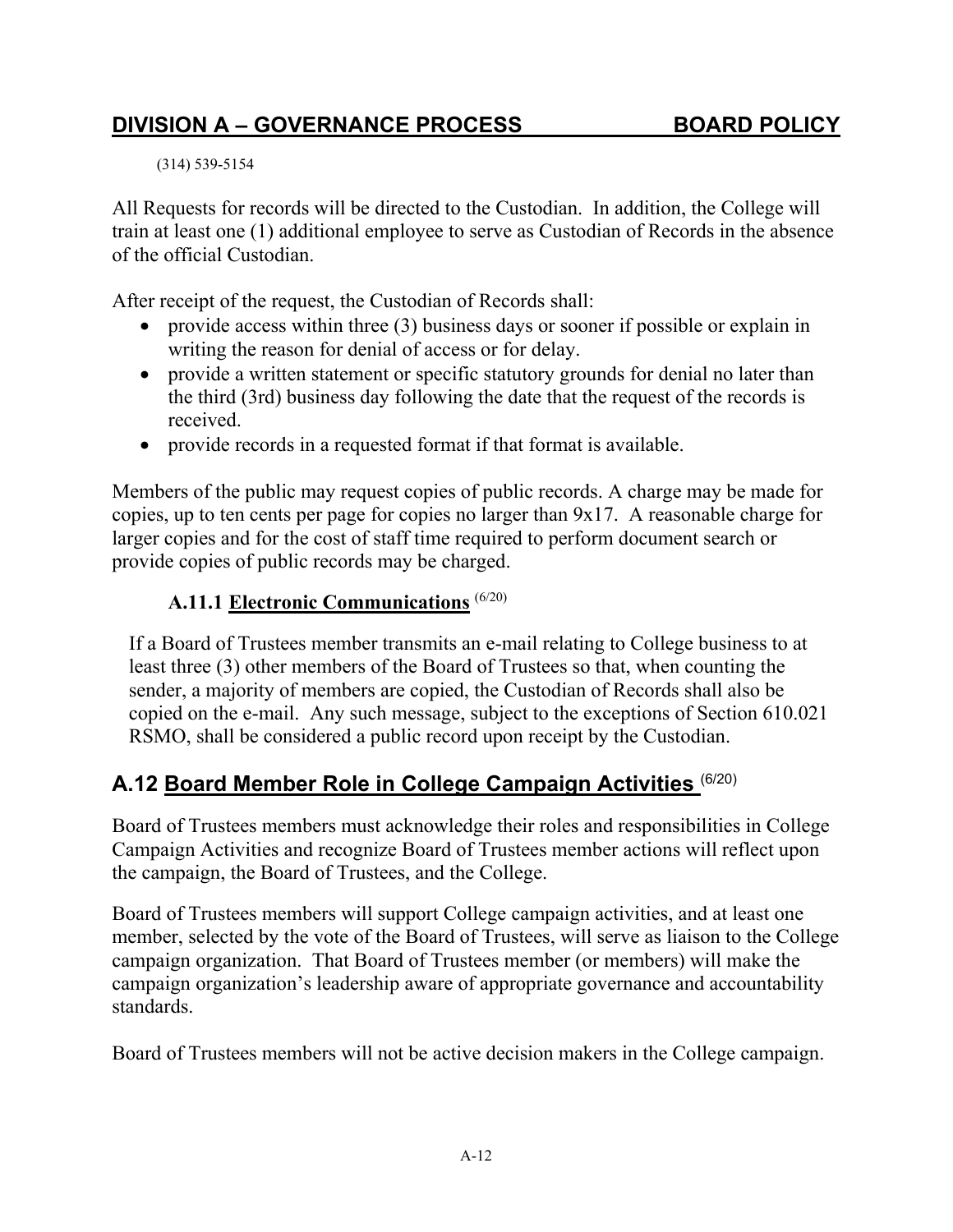Prominent persons lending their names to the College campaign leadership will be kept informed of major developments and participate in major decisions.

The College campaign organization will incorporate as a not-for-profit corporation under Chapter 355 of the Missouri Revised Statutes.

A College Campaign Organization Leadership Committee should exist and define its role. It will participate in major decisions, such as the selection of College campaign advisors, legal advisors and other major vendors.

The Committee and the Chancellor will be kept informed of expenditures and other College campaign issues.

The Committee will adopt conflict of interest and nepotism policies in accordance with St. Louis Community College Board Policy, and the Board of Trustees will insure, to the extent possible, compliance with these policies.

#### <span id="page-21-0"></span>**A.12.1 College Campaign Finance Policies** (2/08)

Selection of principal advisors and major vendors by the College campaign organization will be based on the following:

- be selected by a request for proposal process,
- be within the College district,
- be selected based on their qualifications,
- have terms of engagement documented in writing.

All College Campaign expenses will be fully documented in a manner not unlike that required by the College.

Debit cards will be prohibited for Committee and campaign expenses.

Neither the Committee Treasurer, nor any deputy, will have the sole authority to initiate, authorize or make major expenditures.

Income and expense reports must be developed and provided to Committee members on a timely basis.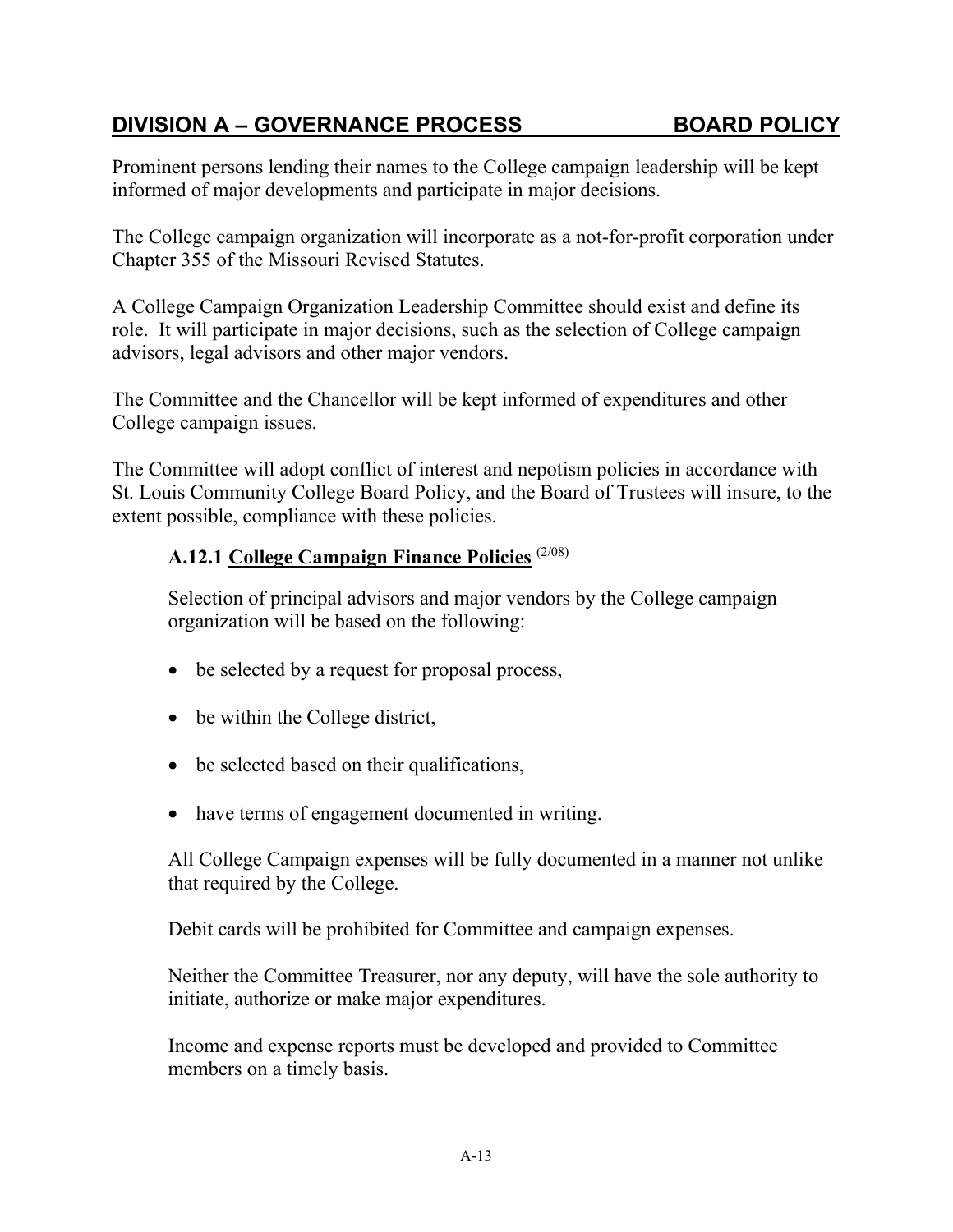Appropriate internal controls will exist.

## <span id="page-22-0"></span>**A.13 Board of Trustees Committees** (R 6/20)

The Board of Trustees may establish committees to help carry out its responsibilities. Committees will be used in such manner as to support the mission of the College.

- 1. Board of Trustees committees may not speak or act for the Board of Trustees except when formally given such authority for specific and time-limited purposes. Expectations and authority will be carefully stated in order not to conflict with authority delegated to the Chancellor.
- 2. Board of Trustees committees are to help the Board of Trustees do its job, not to help or advise the staff do its jobs. Committees ordinarily will assist the Board of Trustees by preparing policy alternatives for Board of Trustees deliberation.
- 3. Board of Trustees committees are to avoid over-identification with organizational parts rather than the whole. Therefore, a Board of Trustees committee that has helped the Board of Trustees create policy on some topic will not be used to monitor organizational performance on that same subject.
- 4. Board of Trustees committees cannot exercise authority over staff. In keeping with the Board of Trustees' broader focus, Board of Trustees committees will normally not have direct dealings with current staff operations.
- 5. This Board Policy applies to only committees formed by Board of Trustees action, whether or not the committees include non-Board of Trustees members. It does not apply to committees formed under the authority of the Chancellor.

#### **A.13.1 Committee Structure** (R 6/20)

A committee is a Board of Trustees committee only if its existence and charge come from the Board of Trustees, regardless of whether Board of Trustees members sit on the committee. The Board of Trustees, in establishing committees, will determine committee goals and limits of committee authority.

All Board of Trustees committees, whether served by one member or more, will obtain minutes of the meeting and should circulate the minutes to the entire Board.

## <span id="page-22-1"></span>**A.14 Chancellor Evaluation** (R 6/20)

As a regular and scheduled activity, the Board of Trustees will evaluate the performance of the Chancellor based on goals and objectives and his/her appropriate criteria agreed to by the Chancellor and the Board of Trustees. The primary purpose of the evaluation will be to maintain high quality district and administrative leadership. An ad hoc committee of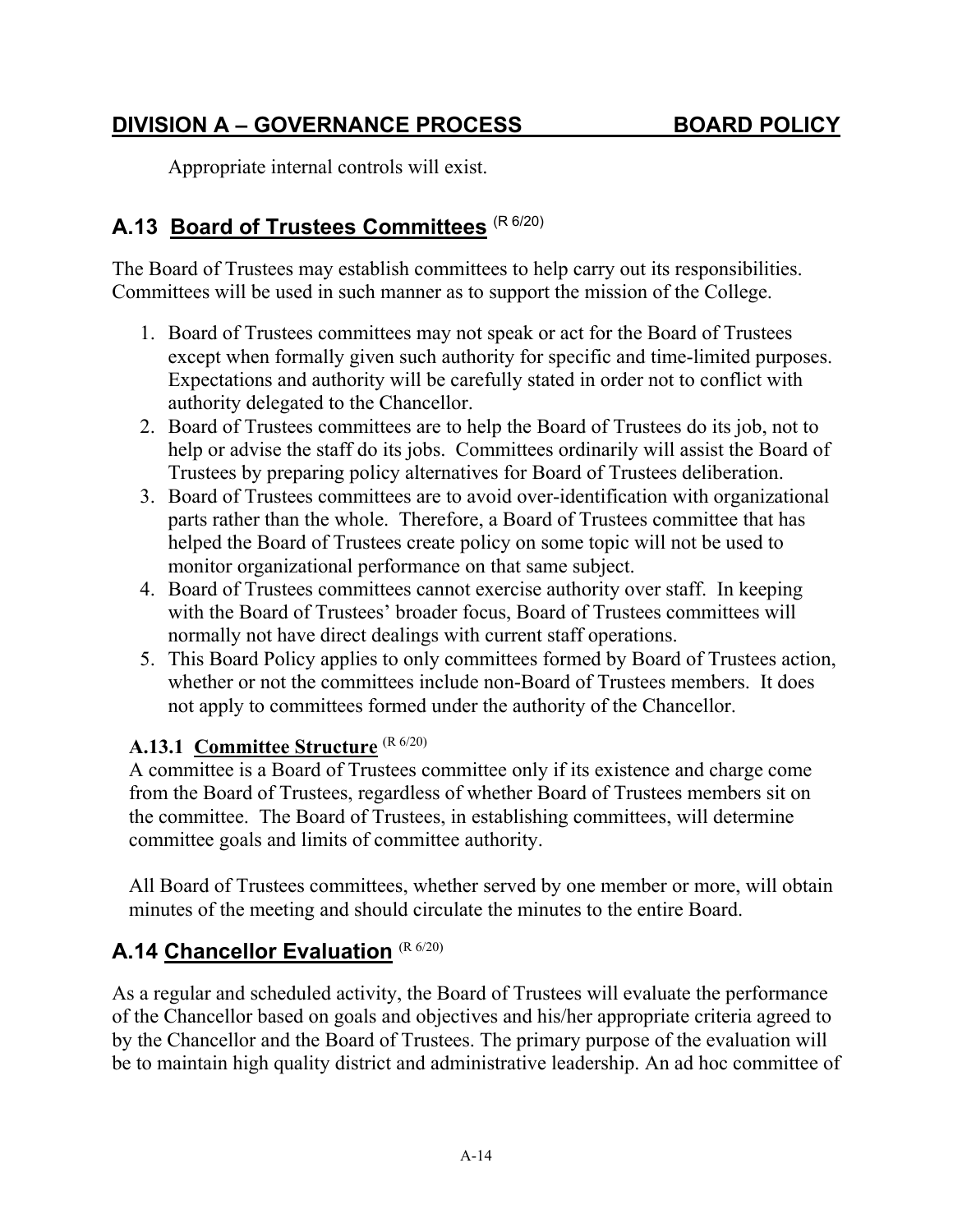the Board of Trustees was appointed to develop the format and monitor the process. The evaluation process will be designed in accordance with the following principles:

- The dates established for the Chancellor's evaluation and goal setting process will align with the Fiscal year (July  $1 -$  June 30). In the event a new Chancellor is not hired at the beginning of the fiscal year, a mutually agreed upon date would be established between the Board of Trustees and the Chancellor. The first evaluation will reflect progress in the months between the start and the end of the fiscal year.
- The annual evaluation shall be scheduled for June of each year with an informal progress review scheduled mid-year (January).
- The evaluation will be held at a scheduled time with no other items on the agenda.
- The Chancellor will complete a self-evaluation using the same form that the Board of Trustees will use. The self-evaluation will be submitted to the Board members prior to the scheduled evaluation session.
- The final evaluation will be a composite of the evaluations by individual Board of Trustees members and shall be furnished in advance to the Chancellor. The Board of Trustees, as a whole, will meet with the Chancellor to discuss the final evaluation. The evaluation shall include a discussion of both strengths and potential areas for improvement.
- The evaluation will be signed by the Chancellor and the Board Chair when final. A signed copy will be retained by the Chancellor and a signed and sealed copy will be placed in the Chancellor's personnel file.
- The Chancellor and the Board of Trustees shall mutually agree upon the goals and objectives as they relate to strategic priorities for each year, as well as the format of the evaluation instrument.
- The Chancellor will provide a draft of his/her annual goals to the Board of Trustees each year in July via email.

## <span id="page-23-0"></span>**A.15 Board Role in the Strategic Planning Process** (R 6/20)

The Board of Trustees has a responsibility to be involved in setting and understanding the priorities established by the College's long-term strategic planning process. The Board of Trustees will ensure the Chancellor's goals are aligned with the College's strategic priorities. The Chancellor will present the College's strategic plan each year to the Board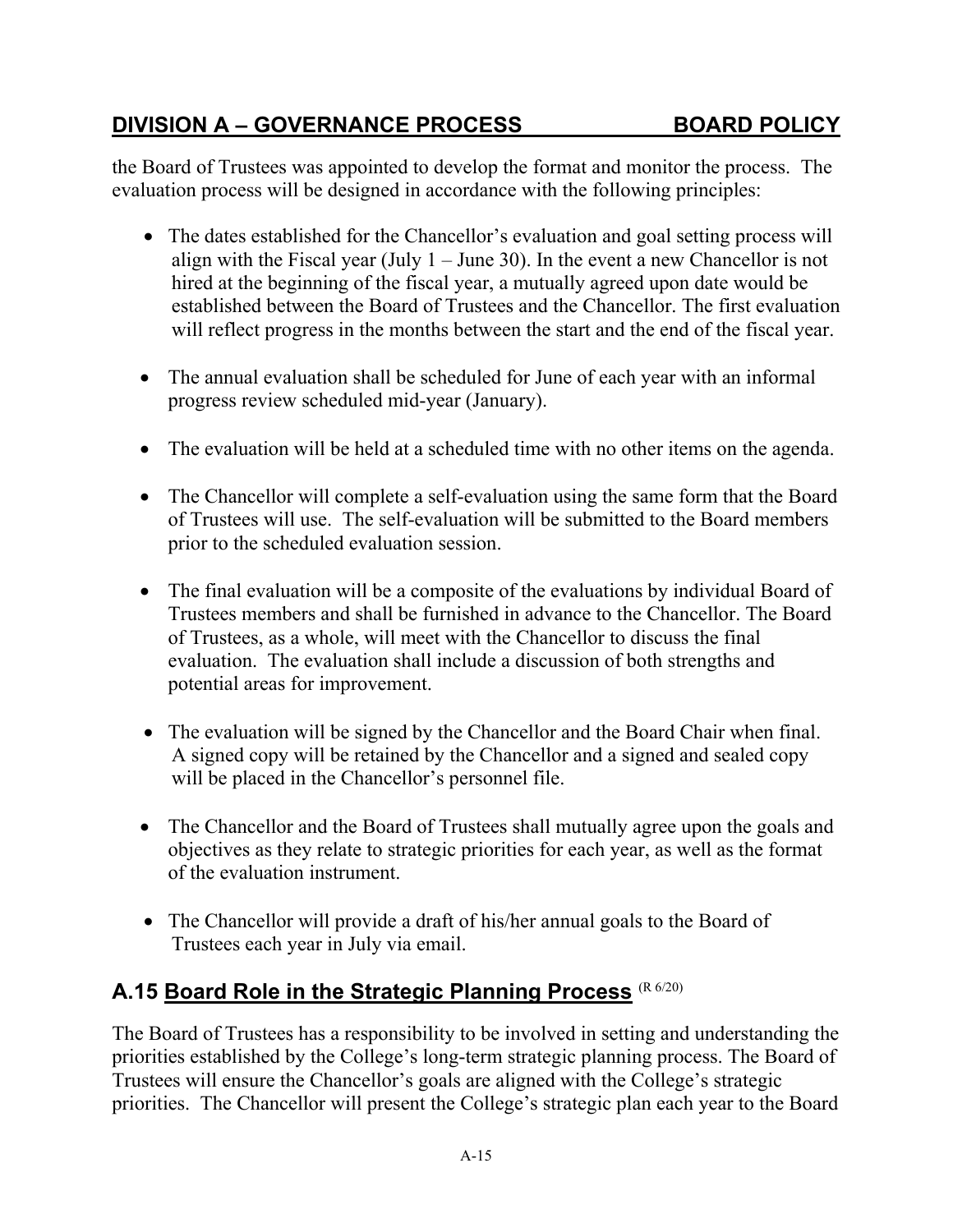of Trustees, who will vote on the approval of said document. The strategic planning process is outlined and shall begin in July of each fiscal year, and describes the Board of Trustees' role in the process in March and April.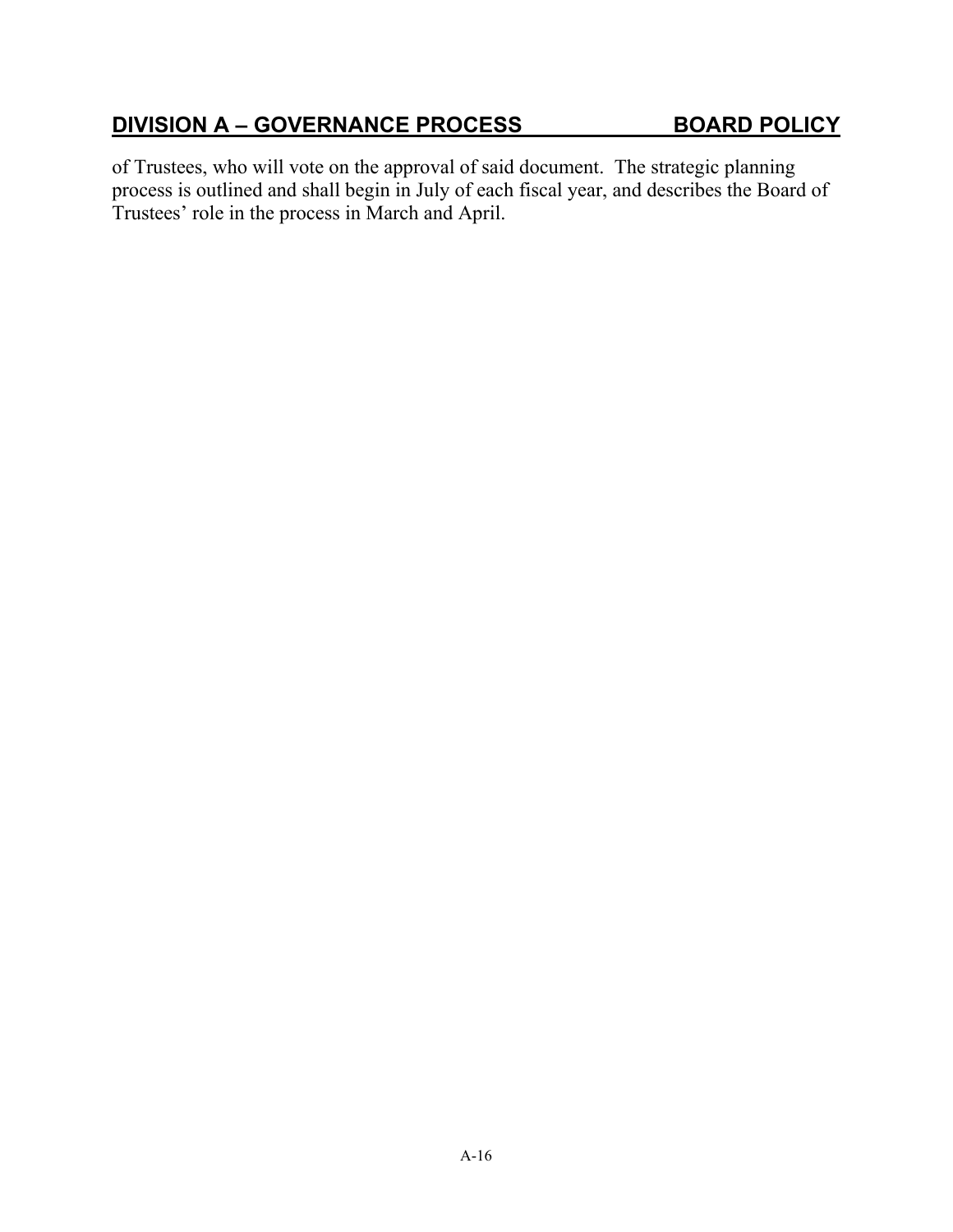## <span id="page-25-0"></span>**AP BOARD PROCEDURES**

## <span id="page-25-1"></span>**AP.1 Notice of Election (R 6/20)**

Before the 16th Tuesday prior to any election for the office of Trustee, the Secretary of the Board of Trustees, or the designee of the Board of Trustees, will notify the general public of the opening filing date, the office or offices to be filled, the proper place for filing and the closing filing date of the election by publication of legal notice in at least one newspaper of general circulation in the St. Louis Community College District.

## <span id="page-25-2"></span>**AP.2** Declaration of Candidacy **(R 6/20)**

All candidates for the office of Trustee will file their Declarations of Candidacy in person in the Board Secretary's office at the Corporate College at 3221 McKelvey, Bridgeton, Missouri, with the Board Secretary, or the designee of the Board of Trustees, on the forms to be provided by St. Louis Community College, between 8 a.m. on the 16th Tuesday and 5 p.m. on the 11th Tuesday prior to the date on which the election of said Trustee will be held.

## <span id="page-25-3"></span>**AP.3** Declaration of Candidacy Form **(R 6/20)**

The *Declaration of Candidacy* forms will include the following information:

- a. The full name, residence address, and date of birth of the candidate. The candidate must be at least twenty-one (21) years of age.
- b. The length of time said candidate has resided in the district and sub district.
- c. A statement that the candidate has been a resident voter of their election district for at least one (1) year next preceding the election for which the candidate is filing.
- d. A statement that applicant is a citizen of the United States, together with a designation of the birthplace of the candidate if born in the United States, or the date on which and the place at which the candidate became a naturalized citizen, whichever is applicable.

## <span id="page-25-4"></span>**AP.4 Placement on Ballot (R 1/08)**

The placement of candidates' names on the ballot shall be determined according to the order of filings by such candidates; except that, in the case of candidates who file a declaration of candidacy with the Board Secretary or the designee of the Board of Trustees prior to 5:00 p.m. on the first day for filing for election, the order shall be determined by lottery. All candidates will be notified of the lottery and all other requirements for filing for office at the time the candidate receives the filing forms.

The lottery will be conducted by the Board Secretary or a designee of the Board of Trustees who is not a candidate for that election. The lottery will be held at the place designated for the filing of the declaration of candidacy as set forth in Board Policy.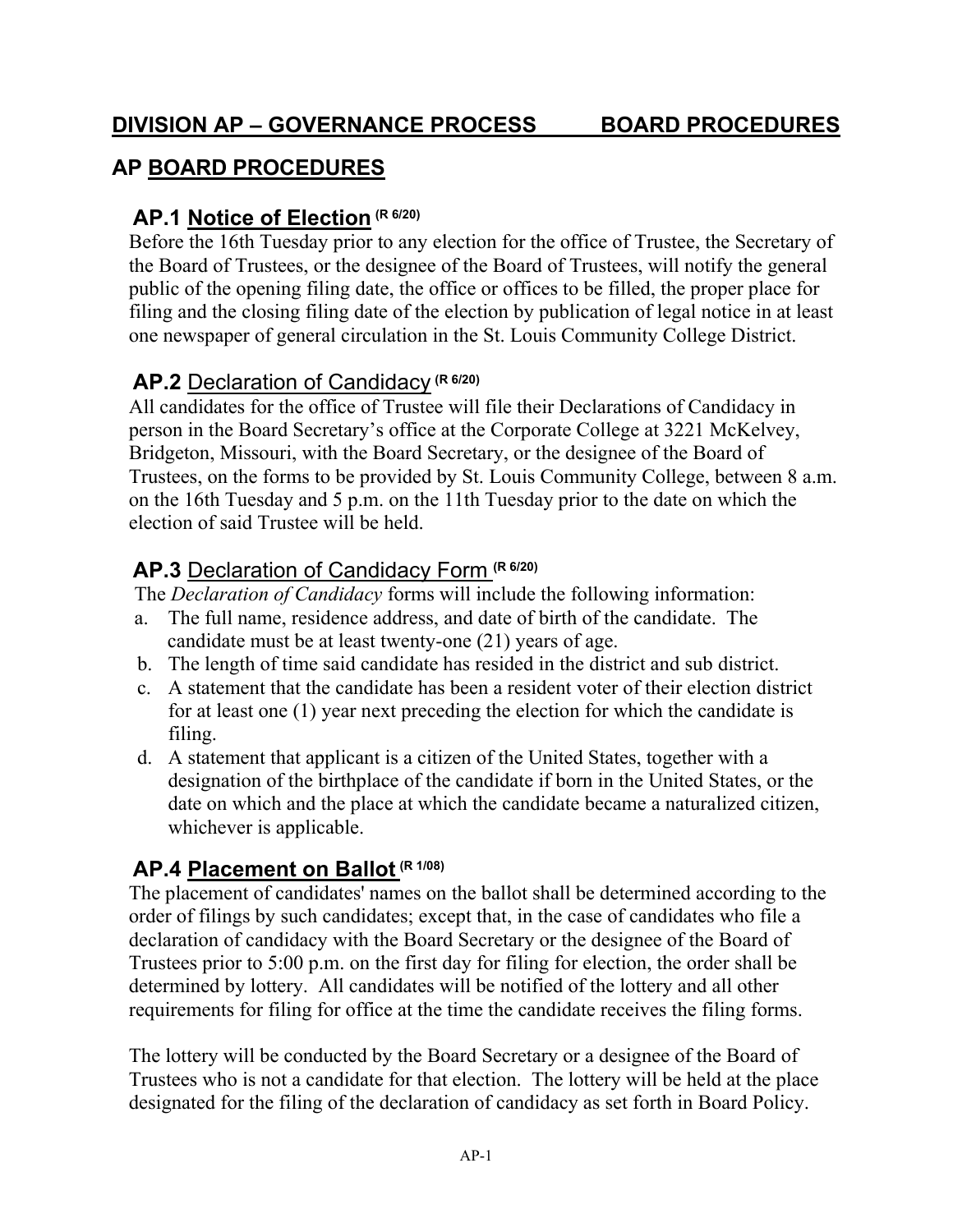The lottery for order of placement on the ballot for candidates for the Board of Trustees will be accomplished by use of a wire lottery basket. The lottery procedure will be witnessed by two (2) College employees designated by the Board of Trustees.

Specifically, the lottery procedures are as follows:

- a. The Board Secretary, or designee of the Board of Trustees who is not a candidate for that election shall deposit into a wire lottery basket, balls of identical size and weight numbered one (1) through twenty-five (25) as close to 8:00 a.m. as practicable on the first day for filing for election and prior to acceptance of the first declaration of candidacy from any candidate.
- b. After all of the numbered balls have been placed into the wire lottery basket the Board Secretary, or Board of Trustees designee, who is not a candidate for that election, shall spin the lottery basket ten (10) times.
- c. Thereafter, each candidate shall draw a numbered ball at random at the time of filing their Declaration of Candidacy by executing a single reverse turn of the wire lottery basket, at the direction of the Board Secretary, or Board of Trustees designee, who is not a candidate for that election.
- d. The Board Secretary or Board of Trustees designee who is not a candidate for that election shall spin the wire lottery basket five (5) times between the drawing of each numbered ball, except that spinning the wire lottery basket ten (10) times after initially depositing all of the numbered balls into the wire lottery basket as set forth in Board Policy, shall be sufficient for the drawing of the first numbered ball by the first candidate to file their Declaration of Candidacy. A spin of the lottery basket consists of one 360-degree turn of the basket handle.
- e. The Board Secretary or a designee of the Board of Trustees who is not a candidate for that election shall record the number drawn with the candidate's Declaration of Candidacy. Thereafter, the numbered ball shall be set aside and not returned to the wire basket.

The names of candidates filing on the first day of filing for election shall be listed for each office on each ballot in ascending order of the numbers so drawn. For example:

Michael Smith, Kathy Jones, James Carter and George Brown each file their declaration of candidacy on the first day of filing for election and draw a numbered ball. Michael Smith files first and draws ball number 10, Kathy Jones files second and draws ball number ball number 22, James Carter files third and draws ball number 5, and George Brown files fourth and draws ball number 17.

The order in which the four candidates will appear on the official ballot will be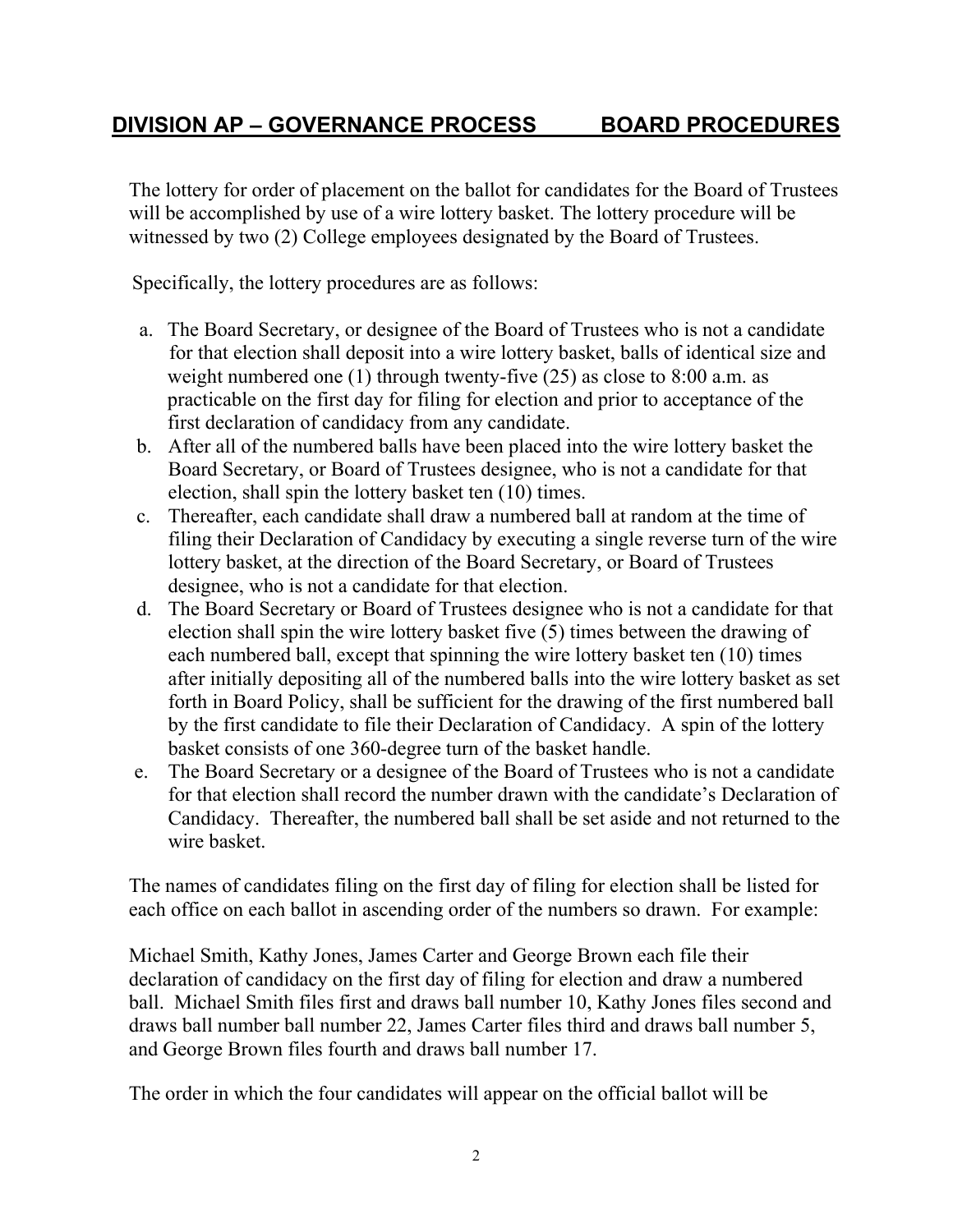as follows:

James Carter (Ball 5) Michael Smith (Ball 10) George Brown (Ball 17) Kathy Jones (Ball 22)

### <span id="page-27-0"></span>**AP.5** Elections, How Conducted **(R 1/08)**

All elections will be conducted in accordance with state law.

#### <span id="page-27-1"></span>**AP.6** Certificate of Notice **(R 6/20)**

Not later than 5 p.m. on the 10th Tuesday prior to the election, the Board of Trustees' designated election official, or in the absence of such designation, the Chancellor will cause to be certified to the appropriate Board(s) of Election Commissioners: (a) those candidates filing *Declaration*s *of Candidacy* who meet the requirements of a candidate for the Board of Trustees of St. Louis Community College and/or (b) the text of all questions to be voted upon.

The Board of Trustees' designated election official also will deliver to the Board(s) of Election Commissioners a certified copy of the legal notice of election published pursuant to Missouri statute.

### <span id="page-27-2"></span>**AP.7** Certification of Results **(R 6/20)**

Within seven (7) business days after receipt of the official election returns from the appropriate Board(s) of Election Commissioners, at least a majority of the thenqualified members of the Board of Trustees will tabulate the results so received and declare and certify the candidate or candidates receiving the greatest number of votes and the result of balloting upon any question. Said certification will be authorized by the Board of Trustees, signed by the Board Secretary, affixed with the official seal, and lodged in the official records of the College. The Board Secretary will, upon such certification, issue certificates of election on forms to be approved by the Board of Trustees.

### <span id="page-27-3"></span>**AP.8** Oath **(R 4/12)**

All members of the Board of Trustees will be required to take and subscribe to an oath of office in the following form:

I do solemnly affirm that I will support and defend the Constitutions of the United States and of the State of Missouri, and that I will faithfully conduct myself in the office of trustee of St. Louis Community College.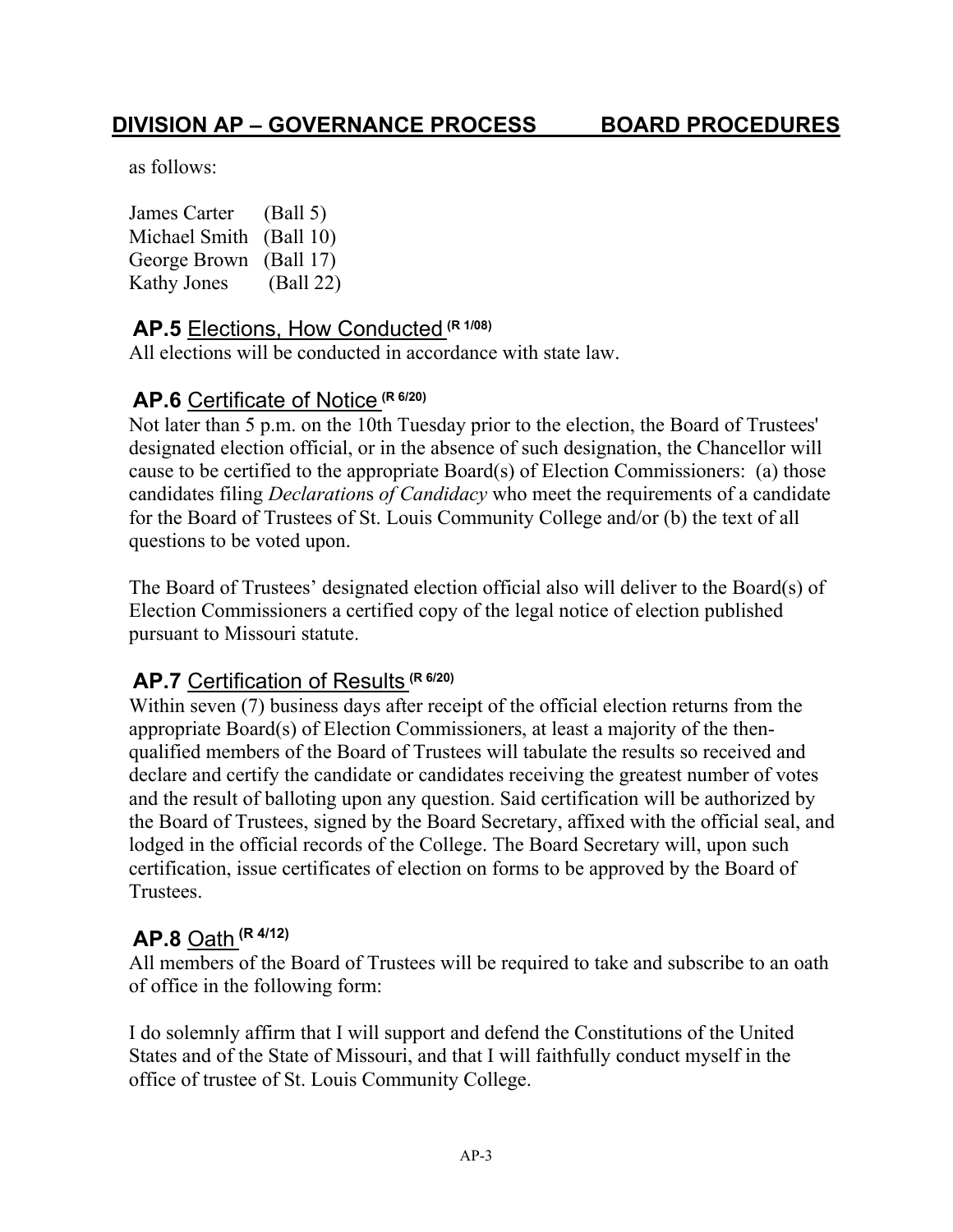## <span id="page-28-0"></span>**AP.9** Assuming Office **(R 6/20)**

Election results, if received from the relevant election commissioners, will be certified as the first agenda item at the first regular meeting of the Board of Trustees after the election of a member or members of the Board of Trustees. Then said member(s) should present themselves for the purpose of being seated. If election results have not been received prior to the first regular Board of Trustees meeting, then election results will be certified at the next Board of Trustees meeting and the member(s) should present themselves for the purpose of being seated. If the oath of office has not already been taken, the newly elected member or members will then swear or affirm the prescribed oath. A new member will file the oath with the Secretary of the Board. The Chair of the Board of Trustees will thereupon recognize them as a member of the Board of Trustees. Thereafter, the newly-elected trustee will be entitled and qualified to perform the duties of the office of a member of the Board of Trustees.

# <span id="page-28-1"></span>**AP.10** Vacancy, How Filled **(R 6/20)**

Whenever a vacancy occurs in the membership of the Board of Trustees for any reason, the Board of Trustees will announce the vacancy at its next regularly scheduled meeting. Thereupon the Board of Trustees will publicly invite interested, legally-qualified citizens to apply in writing to fill the vacancy until the next election of Trustees.

The application will include the *Declaration of Candidacy* form as specified in Board Policy, a statement of reasons for seeking the appointment and any other information, including a résumé, which the applicant believes may be helpful to the Board of Trustees.

Applications must be submitted to the Chancellor's office at least five (5) days before the Board of Trustees meeting at which applicants are to be interviewed.

If no suitable applicant is found after the Board of Trustees has conducted interviews, the Board of Trustees will again publicly invite interested, legally-qualified citizens to apply in writing to fill the vacancy.

The process of accepting applications and conducting interviews will continue until the Board, by majority vote of the remaining trustees, appoints an applicant to hold office until the next election held by St. Louis Community College when a Trustee will be elected for the unexpired term. The newly-appointed Trustee will take the oath of office and be seated at the next regular meeting of the Board of Trustees.

Whenever a vacancy occurs in the appointed member's seat due to death, resignation, removal from the district, or by operation of law or otherwise, the coordinating board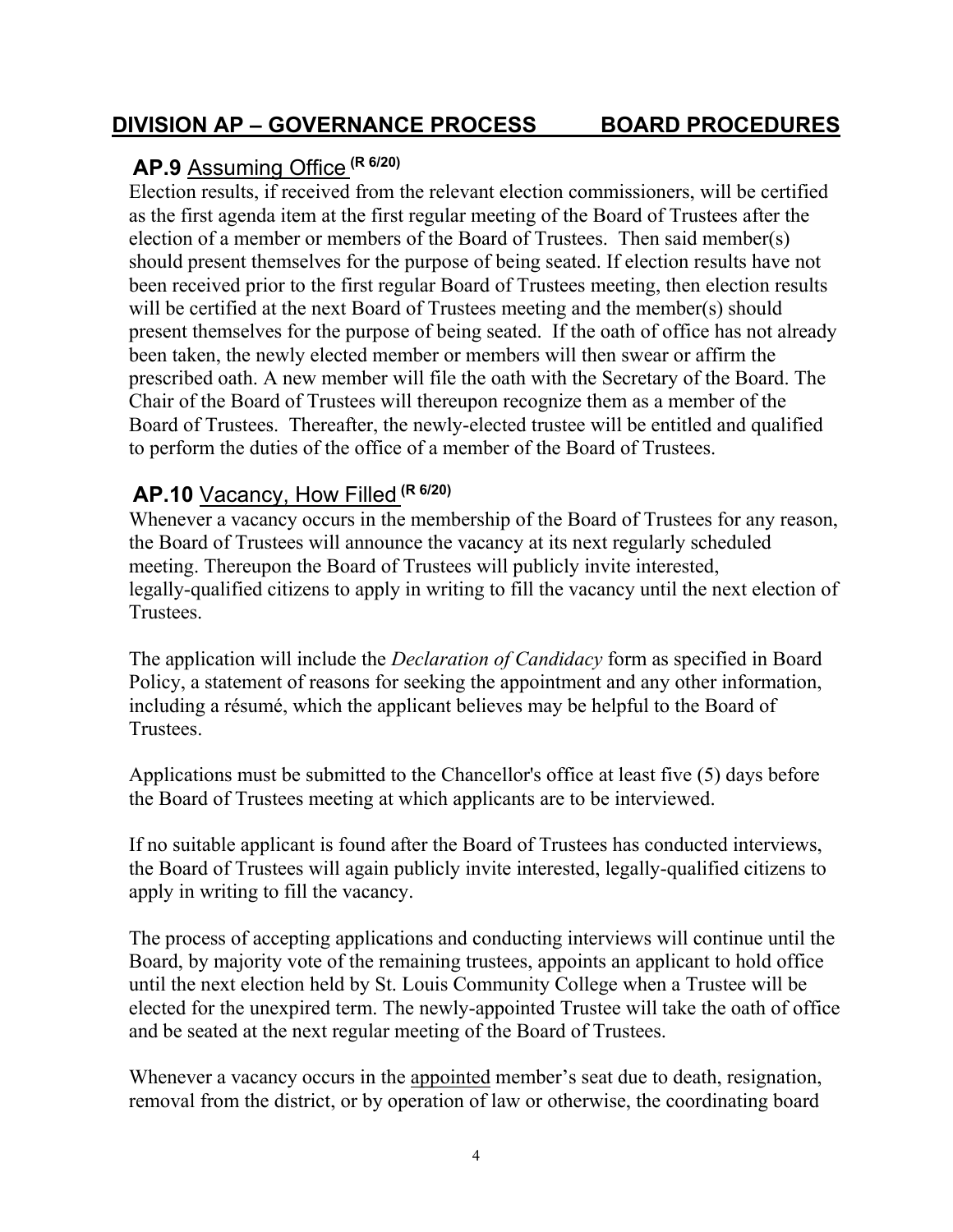for higher education shall, in a like manner, appoint a competent person to fill such vacancy and shall communicate his or her action to the Board Secretary of the College. Such appointed member shall hold office for the remainder of the unexpired term.

#### <span id="page-29-0"></span>**AP.11** Order of Business **(R 6/20)**

The Board Chair will call the members to order on the appearance of a quorum. The order of business, unless modified by the Board of Trustees, will be as follows:

- I. General Functions
	- 1. Call to Order and Roll Call
	- 2. Welcome to Guests
	- 3. Citizens Desiring to Address the Board Regarding Agenda Items\*
	- 4. Adoption of Agenda/Revisions to Agenda
	- 5. Acceptance of Minutes
	- 6. Recognition of Student and Staff Accomplishments
	- 7. Informational Presentations
	- 8. Approval of Executive Session Resolution
	- 9. Board of Trustees Business
	- 10.Approval of Consent Agenda Items
		- a. Academic and Student Affairs
			- b. Human Resources
			- c. Bid Awards
			- d. Finance
			- e. Contracts and/or Agreements
			- f. External Funds
	- 11. Communications
		- 11.1. Chancellor's Report
		- 11.2. Board Chair's Report
		- 11.3 Citizens desiring to address the Board regarding other concerns
		- 11.4 Board Member Comments
	- 12. New Business
	- 13. Adjournment

\*Persons who wish to speak to the Board of Trustees should sign in before the beginning of the meeting. The amount of time allotted to persons to speak will normally be limited to two (2) minutes. Exceptions may be granted at the Board of Trustees' discretion. During the meeting, the Board Chair, with unanimous consent of the Board of Trustees, may recognize unregistered persons who wish to speak to the Board of Trustees.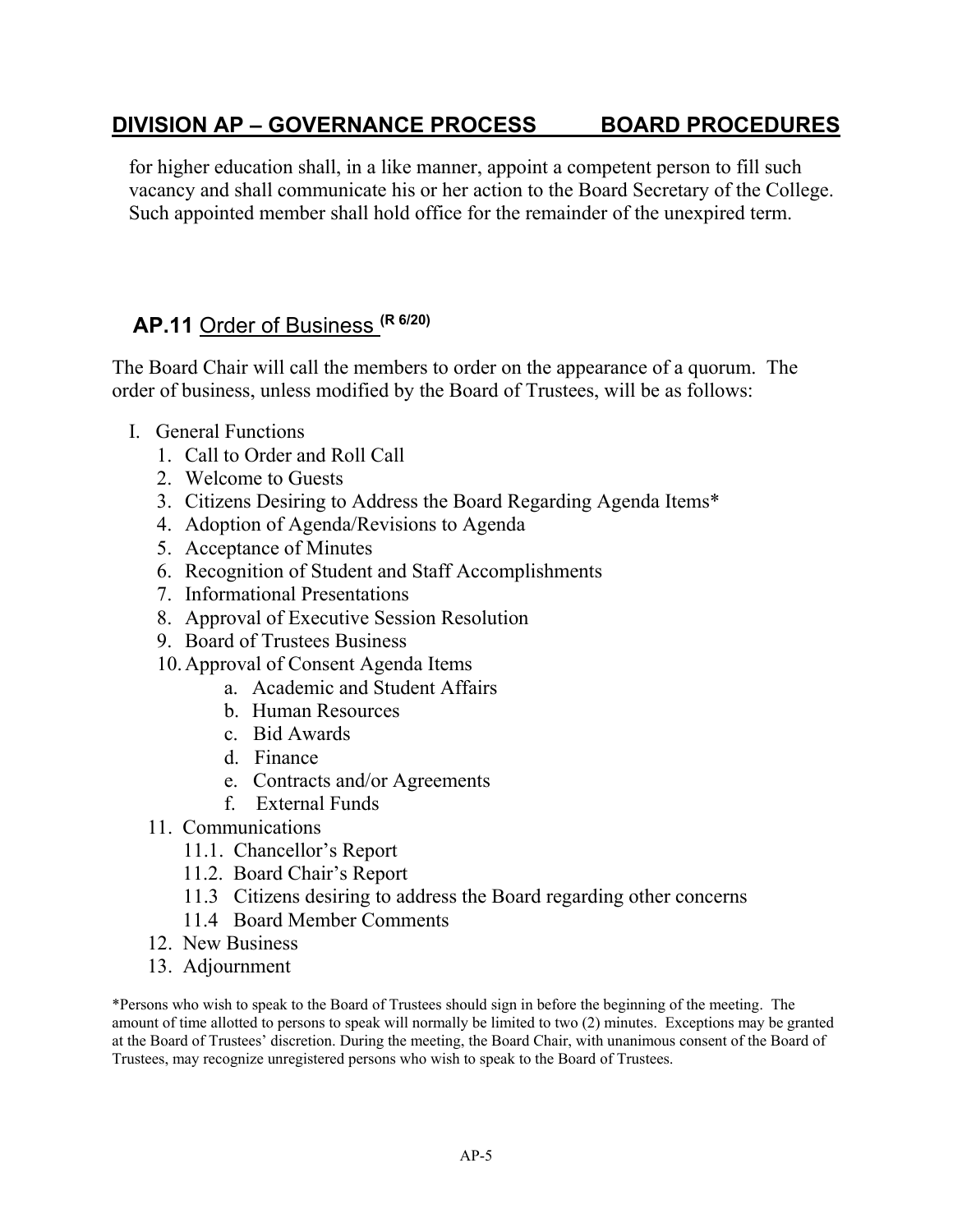#### <span id="page-30-0"></span>**AP.12 Board of Trustees Travel (6/20)**

Board of Trustees members are required to use the most cost effective choice: personal vehicle or College- contracted rental vehicle. Reimbursement for the College-contracted rental vehicle will be for the cost of the rental plus actual fuel costs. Insurance coverage is provided through the College's insurance contract, please waive coverage with the College-contracted provider. Should a Board of Trustees members elect the more expensive mode of travel, the reimbursement will be limited to the more affordable option. Reimbursement for use of personal automobiles for College business will be at the rate established by the Internal Revenue Service.

All travel of any Board of Trustees member must be approved prior by the Board of Trustees at a regularly scheduled Board of Trustees meeting.

All airline travel may be arranged through the College's approved contract vendor for travel or the traveler may use official airline websites to make travel reservations. Reimbursable air travel may include the cost of one (1) checked bag. The College shall not reimburse for flight changes, unless in emergency situations, first class or business class travel, priority boarding, or other added expenses.

Lodging shall be reimbursed. Meals and incidental allowance, shall not include alcoholic beverages, and will be made to travelers in overnight travel. Board of Trustees members shall have a limit not to exceed one-hundred (\$100) a day for meals and incidental allowance. Board of Trustees members shall be allowed to use ride shares, cab service, or other means of transportation at a destination for reimbursement.

Receipts are required for all reimbursement or pre-payments. Any travel in the State of Missouri, must have no Missouri Sales Tax included, or the Board of Trustees member shall reimburse the College for the Sales Tax.

## <span id="page-30-1"></span>**AP.13 Chancellor Evaluation Process** (R 6/20)

Key dates for the Chancellor's evaluation process will be based on the calendar year:

- **1. May –** the Board of Trustees will initiate the annual evaluation process in May.
	- a. The assessment will be based on a mutually agreeable format and criteria, which will reflect the goals and objectives of the past year and agreed-upon expectations for leadership and performance, and their criteria as determined.
	- b. The Chancellor will submit a self-evaluation in a clearly organized fashion, including appropriate documentation, utilizing the Board of Trustees evaluation form. Using the self-evaluation provided by the Chancellor and their knowledge of the Chancellor's performance, Board of Trustees members will provide their individual feedback concerning the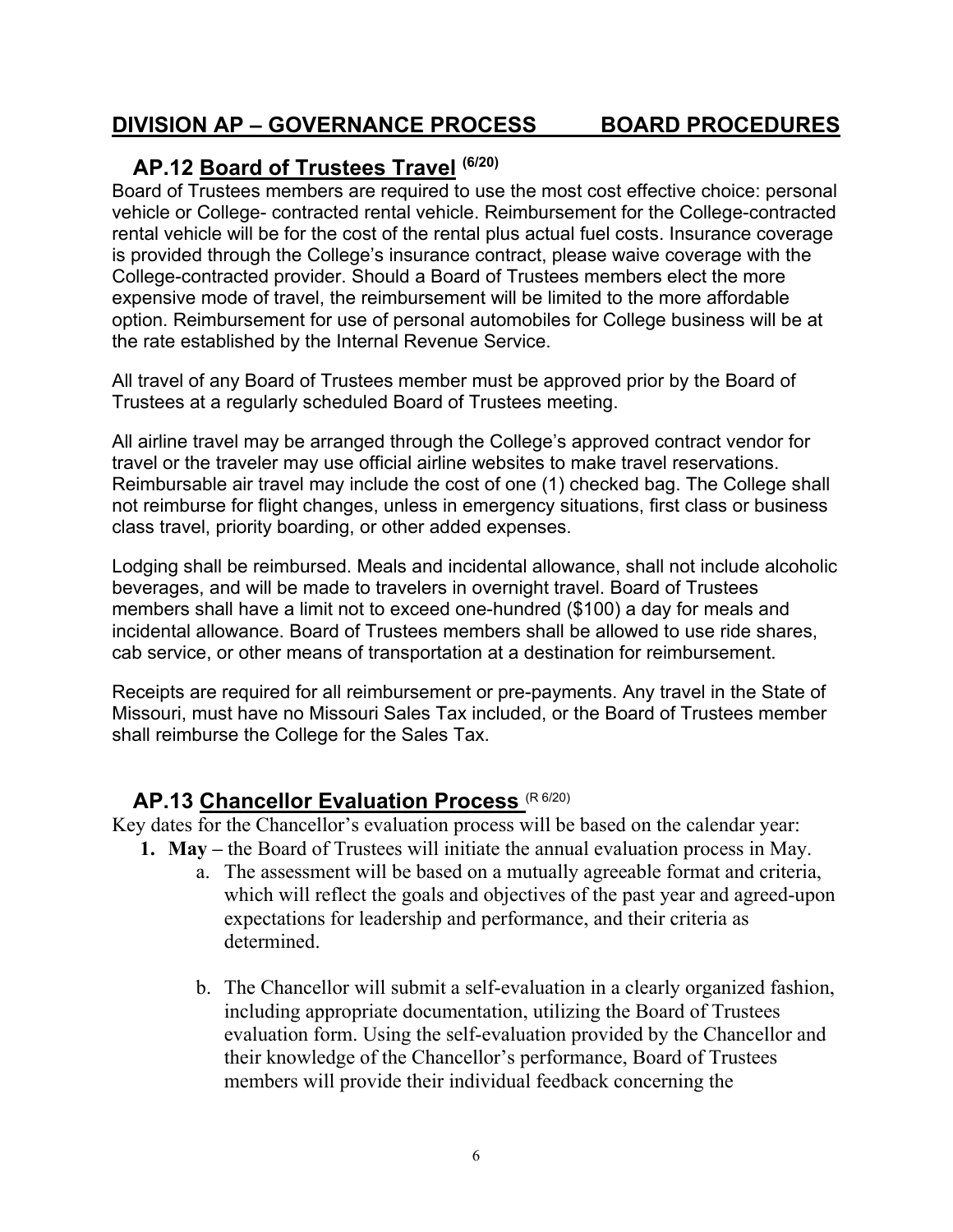Chancellor's performance to the Board Chair, using the annual evaluation form for the Chancellor.

- c. Based on the feedback from the entire Board of Trustees, the Board Chair will compile all ratings and comments for the annual review of the Chancellor. Each Board of Trustees member will receive the compiled annual review of the Chancellor.
- **2. June –** The Board of Trustees will receive the evaluation within seven to ten (7- 10) working days prior to the June Board of Trustees meeting. In the June Executive Session, the entire Board of Trustees and the Chancellor will have a discussion of their annual progress and of their evaluation. The discussion will include reviewing the evaluation documents, progress on their annual goals as agreed to by the Board of Trustees, and any changes to their contract, including their salary, for the upcoming year. The Board of Trustees will vote to adopt the Chancellor's evaluation, any changes to their contract, and their salary for the upcoming year following the discussion with the Chancellor over these matters.to the Board a draft of his/her annual goals for the upcoming year.
- **3. July** The Chancellor will provide to the Board of Trustees a draft of their annual goals for the upcoming year.
- **4. August –** The Board of Trustees will come to consensus on the Chancellor's annual goals for the next academic year during an Executive Session in August.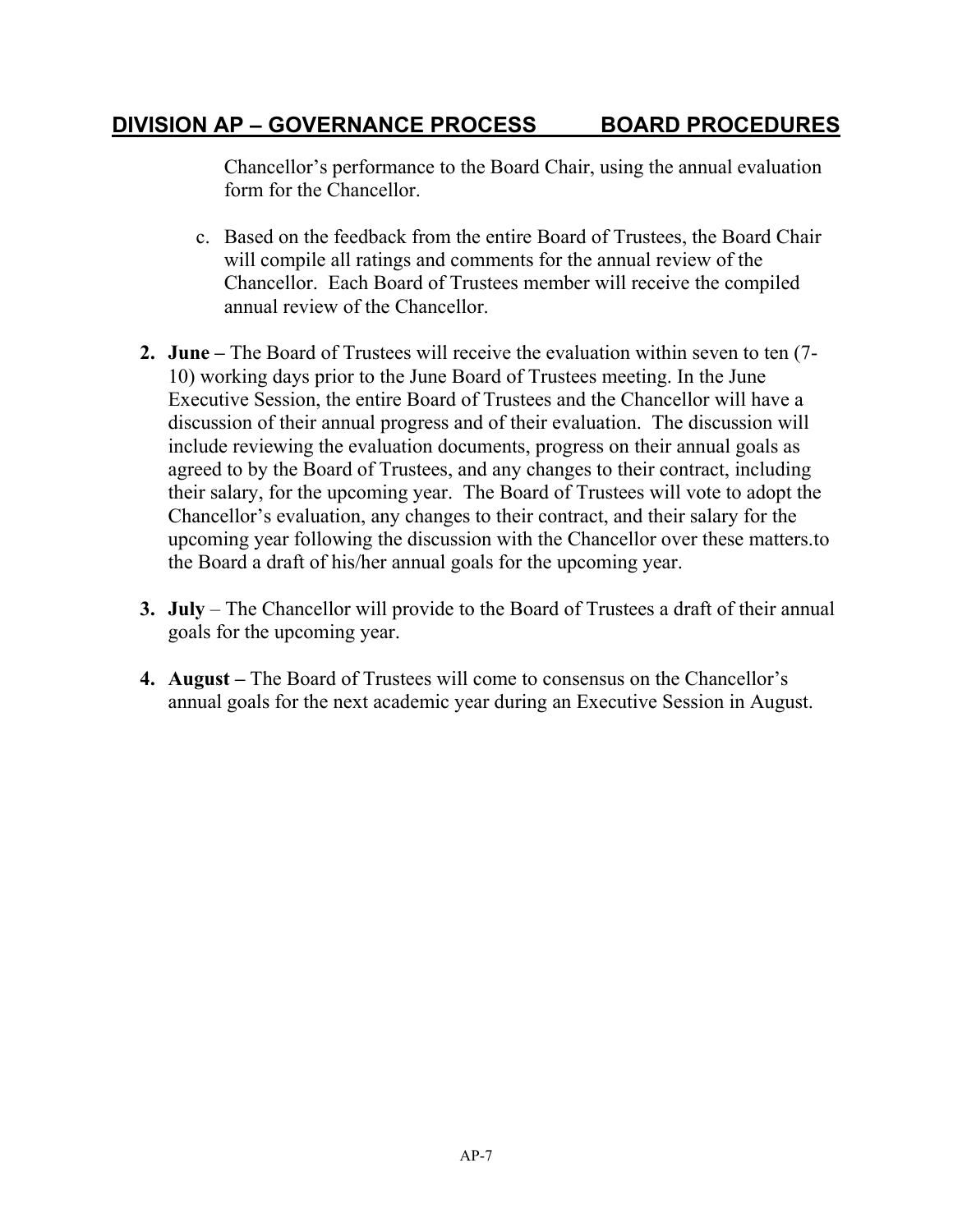## <span id="page-32-0"></span>**B GENERAL ADMINISTRATION**

## <span id="page-32-1"></span>**B.1 Chancellor** (R 6/20)

The Chancellor is the Chief Executive and Administrative Officer for the Board of Trustees. Subject to Board of Trustees overview, the Chancellor provides leadership for the College to fulfill its stated educational mission by providing for an effective organization and administration; sound stewardship and development of all College resources -- human, fiscal, and capital; stewardship of the College's image; appropriate planning; and effective links between the College and its students, community, and educational constituencies. The Chancellor executes directly or by delegation all executive and administrative duties in connection with the operation of the College. Terms and conditions of appointment are as determined by the Board of Trustees.

## <span id="page-32-2"></span>**B.2 Officers of the College** (R 6/20)

The officers of the College are the Chancellor, the Vice Chancellor for Academic Affairs, the Vice Chancellor for Student Affairs, the Vice Chancellor for Finance and Administration, and the Chief Information Officer.

## <span id="page-32-3"></span>**B.3 Temporary Delegation of Responsibility** (R 6/20)

The Chancellor may designate any officer to carry out their duties during a temporary absence of less than 30 days. If no such designation is made in writing to the Board of Trustees or Board Chair, the Vice Chancellor for Academic Affairs will assume the Chancellor's duties in their absence. When the Chancellor and the Vice Chancellor for Academic Affairs both are absent, the Vice Chancellor for Finance and Administration will assume the Chancellor's duties until the return of the Vice Chancellor for Academic Affairs or the Chancellor.

If the Chancellor is absent or is expected to be absent for more than 30 working days or two regularly scheduled Board of Trustees meetings, the Board of Trustees will appoint a temporary replacement.

## <span id="page-32-4"></span>**B.4 Internal Governance** (R 6/20)

The College will provide internal governance structures which ensure the accomplishment of the College's mission, vision, values, and strategic plan and provide for broad employee and student participation.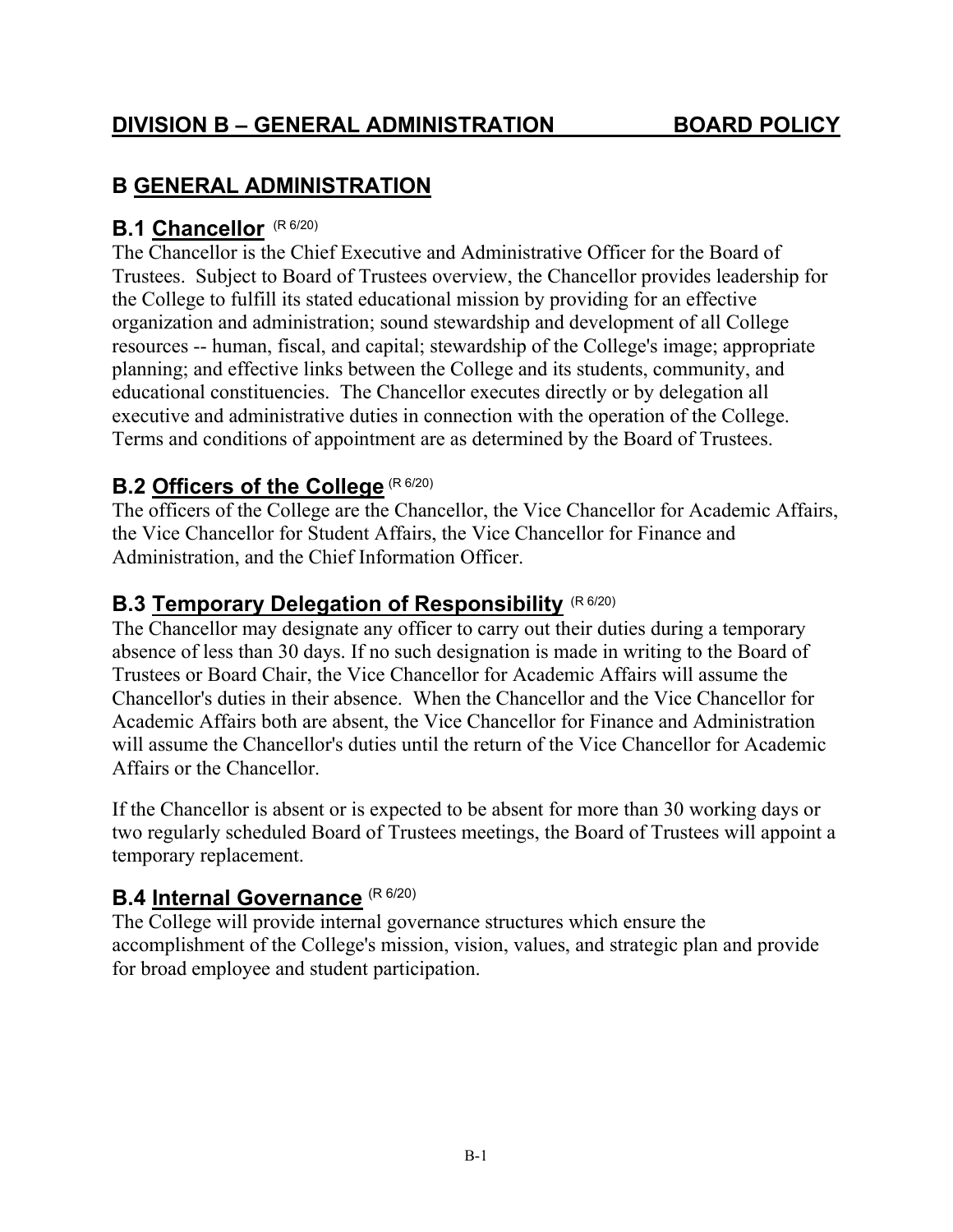<span id="page-33-3"></span>**B.6 Board Policy and Administrative Procedures** (R 6/20)

College's website. Notification of revisions to Board Policy or Administrative Procedures will be communicated via e-mail to all faculty and staff.

The official record of the Board Policies of the Board of Trustees of St. Louis Community College will be maintained by the Board Secretary. Administrative

#### **B.6.1 Board Policy and Administrative Procedures Review** (R 6/20)

Procedures are approved by the Chancellor and will be maintained by the Chancellor's

<span id="page-33-4"></span>To avoid obsolescence of the Board Policy and Administrative Procedures, the College will engage in a complete review on a rotating basis, as follows:

- Sections A, B, and C Every year ending in 1, 4, or 7
- Sections D, E, F, and G Every year ending in  $2, 5$ , or  $8$
- Sections H, I, and J Every year ending 3, 6, or 9

#### <span id="page-33-5"></span>**B.7 External Funding** (R 6/20)

The College will seek external funds for the benefit of College priorities as outlined in Administrative Procedures. All grants and donations having a value in excess of \$10,000 must be submitted to the Board of Trustees for approval at the next regularly scheduled Board of Trustees Board meeting.

#### **B.7.1 Corporate Sponsorship** (6/20)

<span id="page-33-6"></span>St. Louis Community College, recognizing the benefit of sponsorships, advertisements and gifts, supports the consideration of such opportunities that will enhance its mission, vision, values, and strategic plan.

#### **DIVISION B – GENERAL ADMINISTRATION BOARD POLICY**

**B.5.1 College Operational Calendar** (R 6/20)

**B.5.2 Academic Calendar** (6/20)

The College shall have an operational calendar and an academic calendar.

<span id="page-33-1"></span>Annually, the Board of Trustees will approve the College operational calendar to define

provided seven (7) days a week as determined to be necessary and desirable. College offices will normally remain open for service throughout the year on a five day week, Monday through Friday basis, except for those days when the College is officially

<span id="page-33-2"></span>Annually, the Board of Trustees will approve a related academic calendar to establish the schedule for students and faculty for academic terms with course-and instruction-

holidays and work- related schedules. Educational and support services may be

<span id="page-33-0"></span>**B.5 College Calendars** (6/20)

closed.

related activity.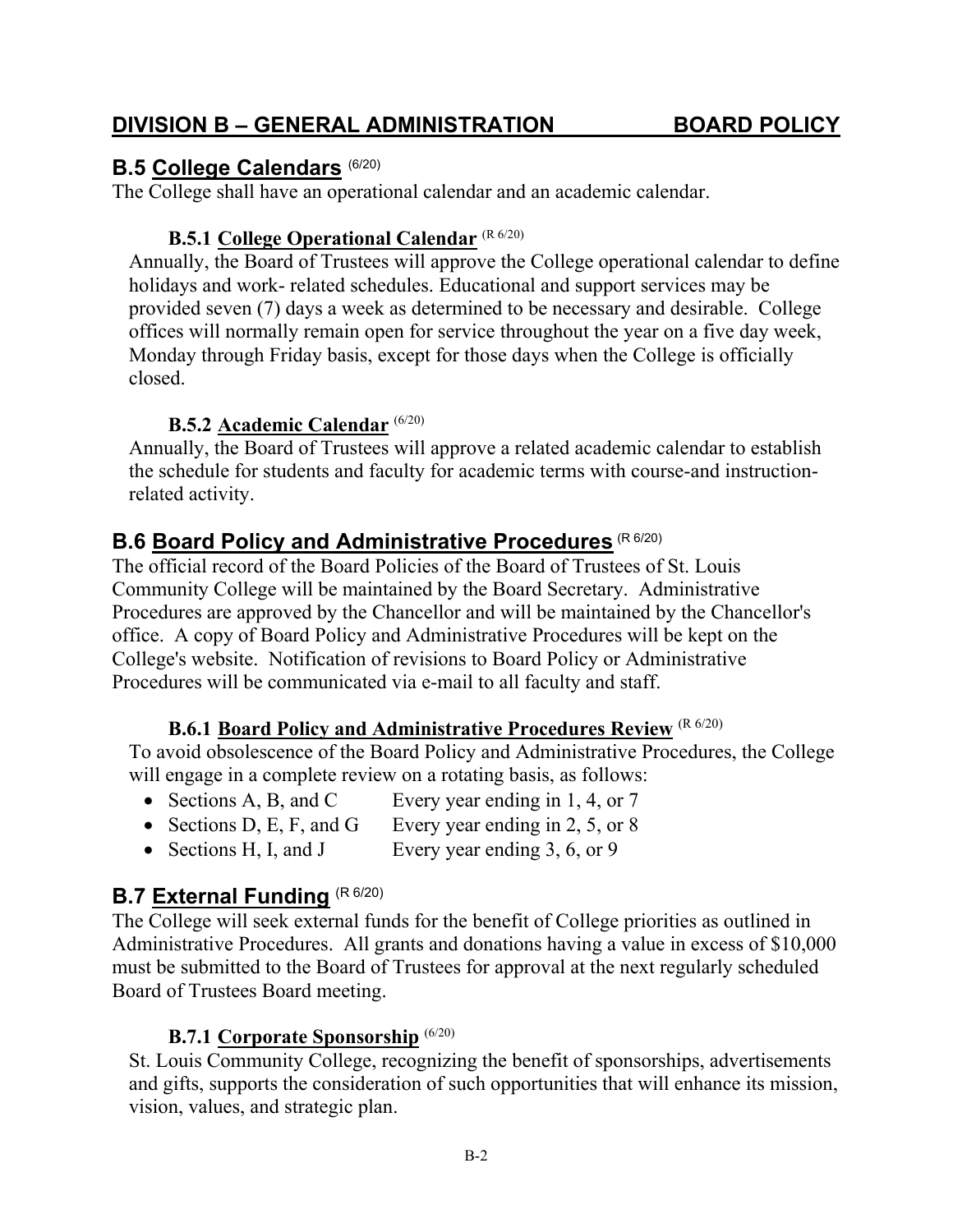## <span id="page-34-1"></span><span id="page-34-0"></span>**B.8 Freedom of Expression**

#### **B.8.1 Academic Freedom** (R 6/20)

The College endorses the principle of academic freedom and desires to foster respect for differing points of view. The faculty have the freedom to objectively present controversial issues related to the College's mission. While recognizing this freedom, the College expects that classroom (both in-person and online) discussions shall relate to the subject matter of the course. However, the College will not condone student or faculty actions, which deprive other students, employees, or visitors of their rights.

### **B.8.2 Right to Free Expression** (R 7/94)

<span id="page-34-2"></span>The College also endorses the principle of freedom of expression for all persons. The College may invite visits from outside speakers representing diverse points of view in the furtherance of its educational mission. The College reserves the right to ensure that opportunity be provided to challenge those views. The College reserves the right to uniformly regulate the time, place and manner of the exercise of free expression rights.

## <span id="page-34-3"></span>**B.9 Non-discrimination as Related to Admissions, Educational Programs, Activities and Employment (R 6/20)**

St. Louis Community College is committed to creating inclusive, welcoming, and respectful learning and working environments focused on the needs of our diverse communities. The College does not discriminate on the basis of race, color, national origin, ancestry, religion, sex, pregnancy, sexual orientation, gender identity, gender expression, age, disability, protected veteran status, and any other status protected by applicable state or federal law. The College's Nondiscrimination policies apply to any phase of its employment process, any phase of its admission, or financial aid programs, and all of its educational programs or activities.

This is in accordance with Section 504 of the Rehabilitation Act, Titles II and III of the Americans with Disabilities Act (ADA), Titles VI and VII of the Civil Rights Act of 1964, Title IX of the Education Amendments of 1972, the Age Discrimination Act of 1975, the Age Discrimination in Employment Act (ADEA), the Genetic Information Notification Act (GINA), the Uniformed Services Employment and Reemployment Rights Act (USERRA), and any amendments thereto.

#### <span id="page-34-4"></span>**B.10 Americans with Disabilities Act and Rehabilitation Act of 1973**  $(R 6/20)$ I

<span id="page-34-5"></span>The College is committed to compliance with the Americans with Disabilities Act (ADA) and Rehabilitation Act of 1973 and will provide opportunities for qualified persons with disabilities in all activities, programs, or services operated or sponsored by the College,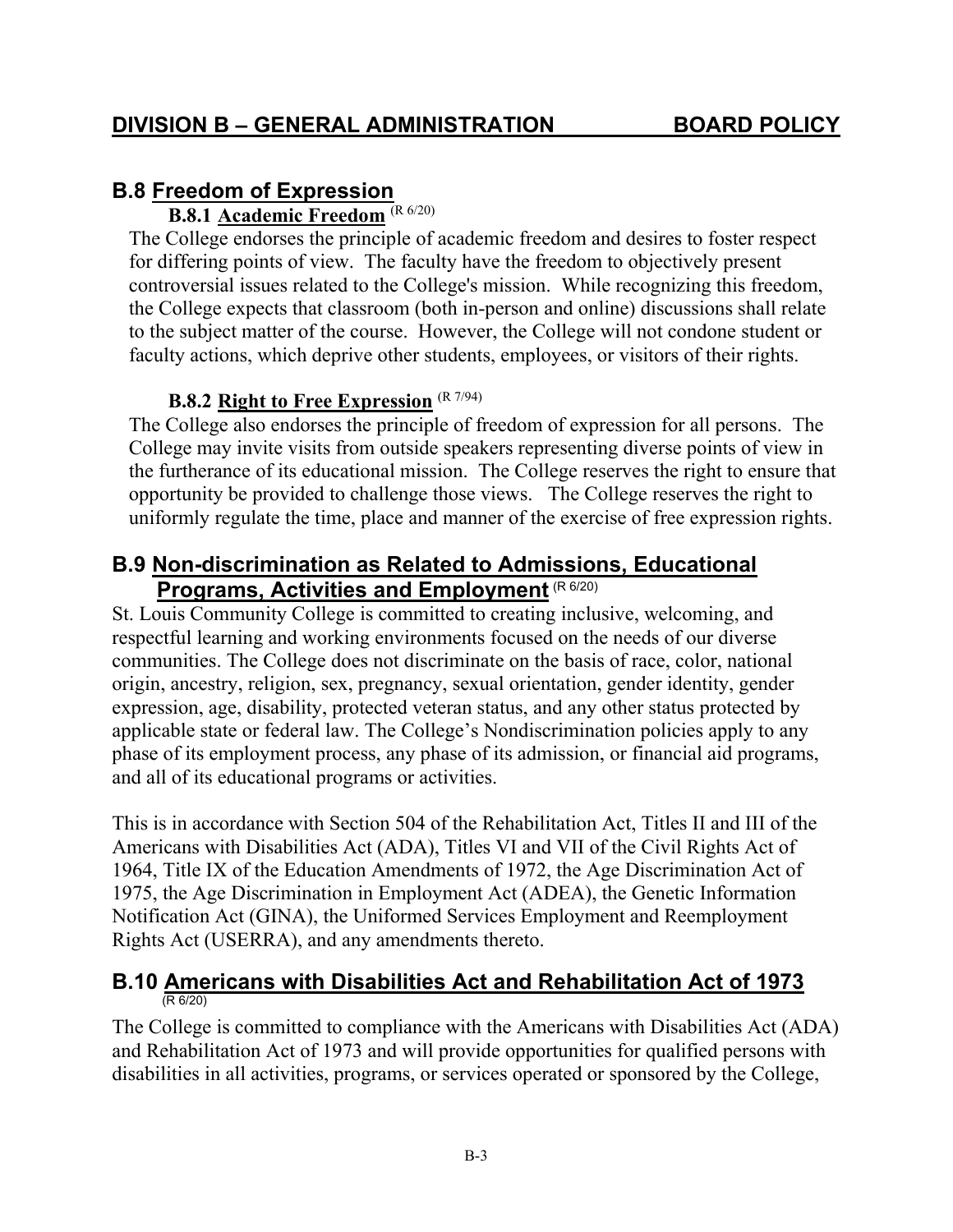#### non-discrimination requirements.

<span id="page-35-0"></span>**B.11 Compliance and Employee Responsibility** (6/20)

take appropriate steps to rectify institutional deficiencies.

#### **B.11.2 Employee Responsibility (6/20)**

**B.11.1 Equity Compliance** (6/20)

<span id="page-35-3"></span>All College employees are responsible for maintaining an educational and work environment that is free from discrimination and harassment. Accordingly, College employees who observe behavior that may constitute discrimination or harassment or who receive reports or are notified of potential discrimination or harassment from another member of the College community are required to immediately notify as outlined in Administrative Procedures.

<span id="page-35-2"></span><span id="page-35-1"></span>The College shall designate an individual to coordinate the College's compliance with

including, but not limited to, employment, academic services and programs, and student

The College recognizes that compliance with these Acts requires the awareness of all employees and the commitment of institutional resources. Therefore, the administration will continuously evaluate compliance with the ADA and Rehabilitation Act of 1973 and

#### **B.11.3 Complaints of Discrimination or Harassment** (6/20)

<span id="page-35-4"></span>The College shall have a process through which individuals may raise complaints of discrimination or harassment, concerns regarding any alleged discriminatory or harassing act or occurrence, or potential violations of the College's discrimination and harassment policies.

#### <span id="page-35-5"></span>**B.12 Equal Employment Policy and Affirmative Action Commitment** (R 7/94)

St. Louis Community College will provide equal opportunity in all terms and conditions of employment for all persons. The College prohibits discrimination and will promote the full realization of Equal Employment Opportunity through a continuing college-wide Affirmative Action commitment. This policy applies to, and must be an integral part of, every aspect of personnel policy and practice in the employment, development, advancement, and treatment of employees and applicants for employment.

#### **B.12.1 Affirmative Action Commitment** (R 6/20

<span id="page-35-6"></span>The College will administer all terms and conditions of employment such as recruitment, appointment, promotion, compensation, benefits, transfer, training, and educational opportunities without regard to race, color, national origin, ancestry,

services.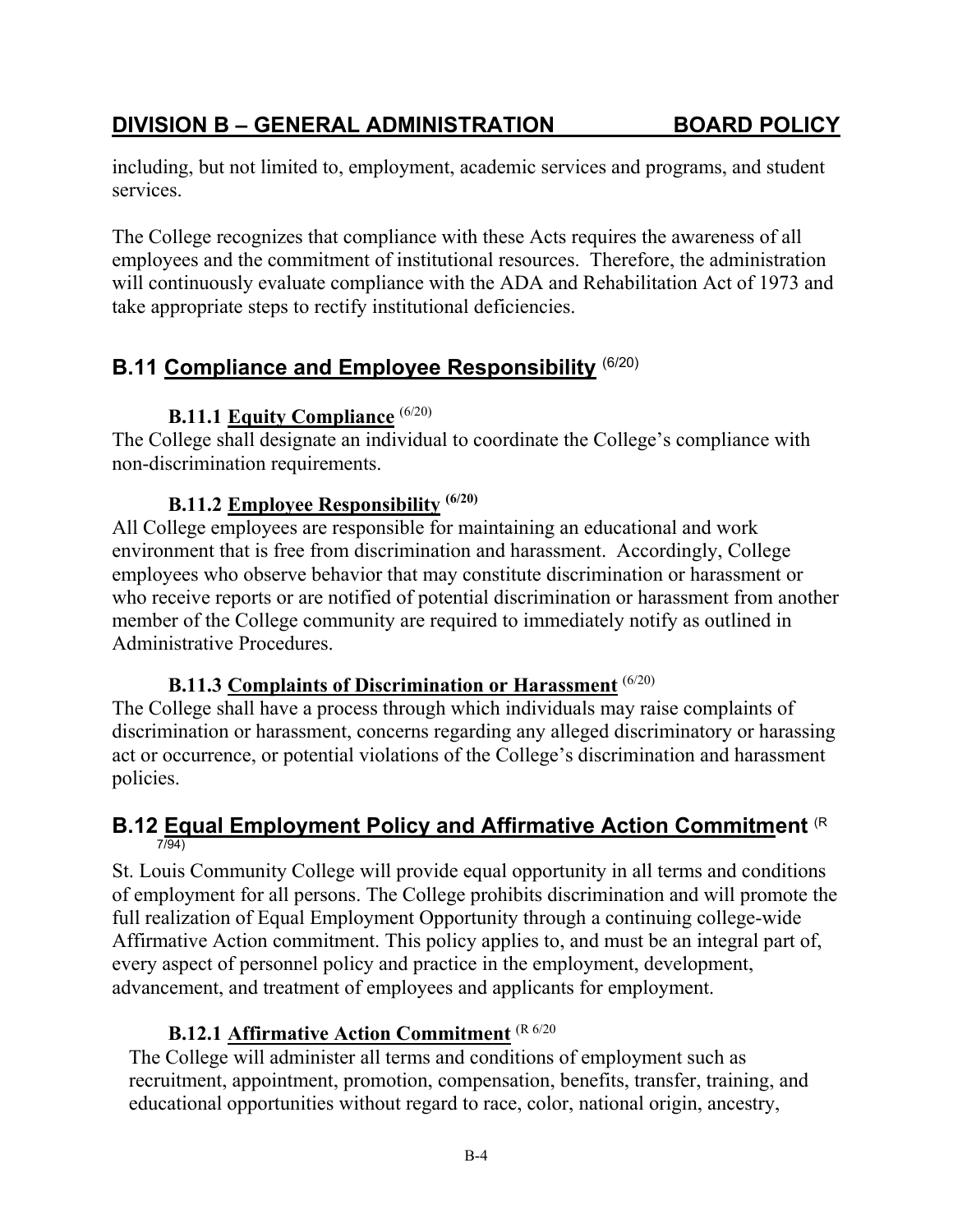## **DIVISION B – GENERAL ADMINISTRATION BOARD POLICY**

religion, sex, pregnancy, sexual orientation, gender identity, gender expression, age, disability, protected veteran status, and any other status protected by applicable state or federal law. The College will comply with applicable federal and state laws, rules and regulations and give special attention to increasing the participation of minorities, women, persons with disabilities, and disabled or veterans in all levels of the College's work force and student body. The College ensures that the work place and student environment are free from sexual or racial harassment or intimidation of any kind.

The Affirmative Action plan will detail efforts to ensure Equal Employment Opportunity in the work place and educational environment. The plan will address efforts to seek out, admit, employ, and promote members of protected classes who are not sufficiently represented in the College's work force.

# **B.13 Sexual Misconduct** (R 6/20)

St. Louis Community College is committed to providing an academic and work environment that is free from sexual misconduct, including sexual harassment. In keeping with this commitment, the College prohibits sexual harassment of any member of the College community. Sexual harassment in any form, including verbal, written, physical or visual harassment will not be tolerated. Sexual harassment may include, without limitation, unwelcome sexual advances, attempts to coerce any member of the College community into a sexual relationship or to punish such persons for refusing to submit to sexual advances, or conduct of a sexual nature which creates an intimidating, hostile or offensive academic or work environment.

Any member of the College community who makes a sexual misconduct complaint may obtain redress through Administrative Procedures of the College. The College will respond to all complaints promptly and in an equitable manner.

Information regarding complaints of sexual misconduct will be kept confidential to the extent possible. Retaliation against anyone who brings a complaint of sexual misconduct is prohibited.

#### **B.13.1 Educational Programs** (R 6/20)

St. Louis Community College will utilize a number of strategies and activities specifically designed to educate the College community regarding sexual assault issues and to promote awareness of rape, acquaintance rape, and other sex offense prevention strategies. The strategies and activities referenced above may include the use of posters, flyers, brochures, videos, lectures, and awareness days/weeks.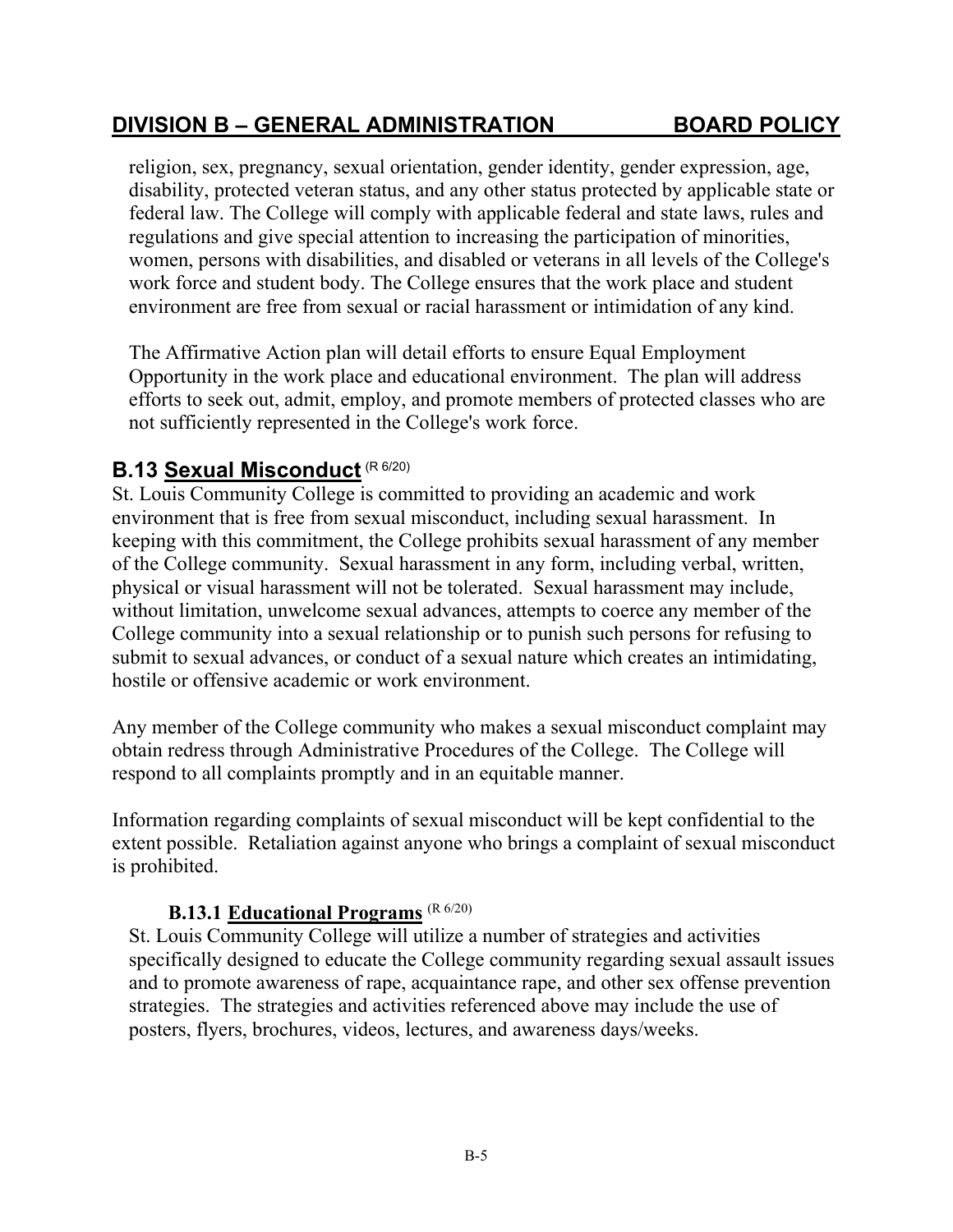#### B-6

## **DIVISION B – GENERAL ADMINISTRATION BOARD POLICY**

## **B.13.2 Sanctions** (R 6/20)

A student or employee of the College found to have violated this policy will be subject to disciplinary action, up to and including dismissal from the College or termination of employment.

## **B.14 Civility Policy (6/20)**

In an effort to maintain a safe workplace free of harassment and to promote a positive learning environment for students and staff, respectful and civil behavior is required on College property, in College-sponsored transportation, and at College-sponsored activities and events. All persons having business with the College including, but not limited to students, faculty, staff, Board of Trustees members, volunteers, visitors, and patrons shall treat one another with civility, courtesy, and respect. Abusive conduct shall be prohibited.

Abusive conduct shall be defined as any behaviors that are physically or verbally threatening, either overtly or implicitly, as well as behaviors that are coercive, intimidating, violent, or harassing. This conduct can be verbal, nonverbal, or physical conduct directed toward a College employee that, based on its severity, nature and frequency of occurrence, a reasonable person would determine is intended to cause intimidation, humiliation, or unwanted distress. A single act does not constitute abusive conduct.

Examples of abusive conduct include, but are not limited to: use of profanity; personally insulting remarks; attacks on a person's race, gender, gender identity or expression, national origin, religion, sexual orientation, or disability; and/or behaviors that are disruptive to the College and work environment, including College events.

Such interactions could occur in, but are not limited to: telephone or text conversations; voice mail messages; face-to-face conversations; written letters; e-mail communications; or on College social media.

Any abusive conduct shall be reported immediately to the appropriate College personnel. A record will be made of any alleged incident and any action taken. Confidentiality will be observed when possible and appropriate to protect the complainant and the alleged offending person. Making false reports of abusive conduct shall be strictly prohibited.

Patrons and members of the general public may be subject to College and/or campus action including prohibition or restriction of future contact and limitations on access to functions, activities, or College property. Retaliation against a person who reports a claim of uncivil behavior is prohibited.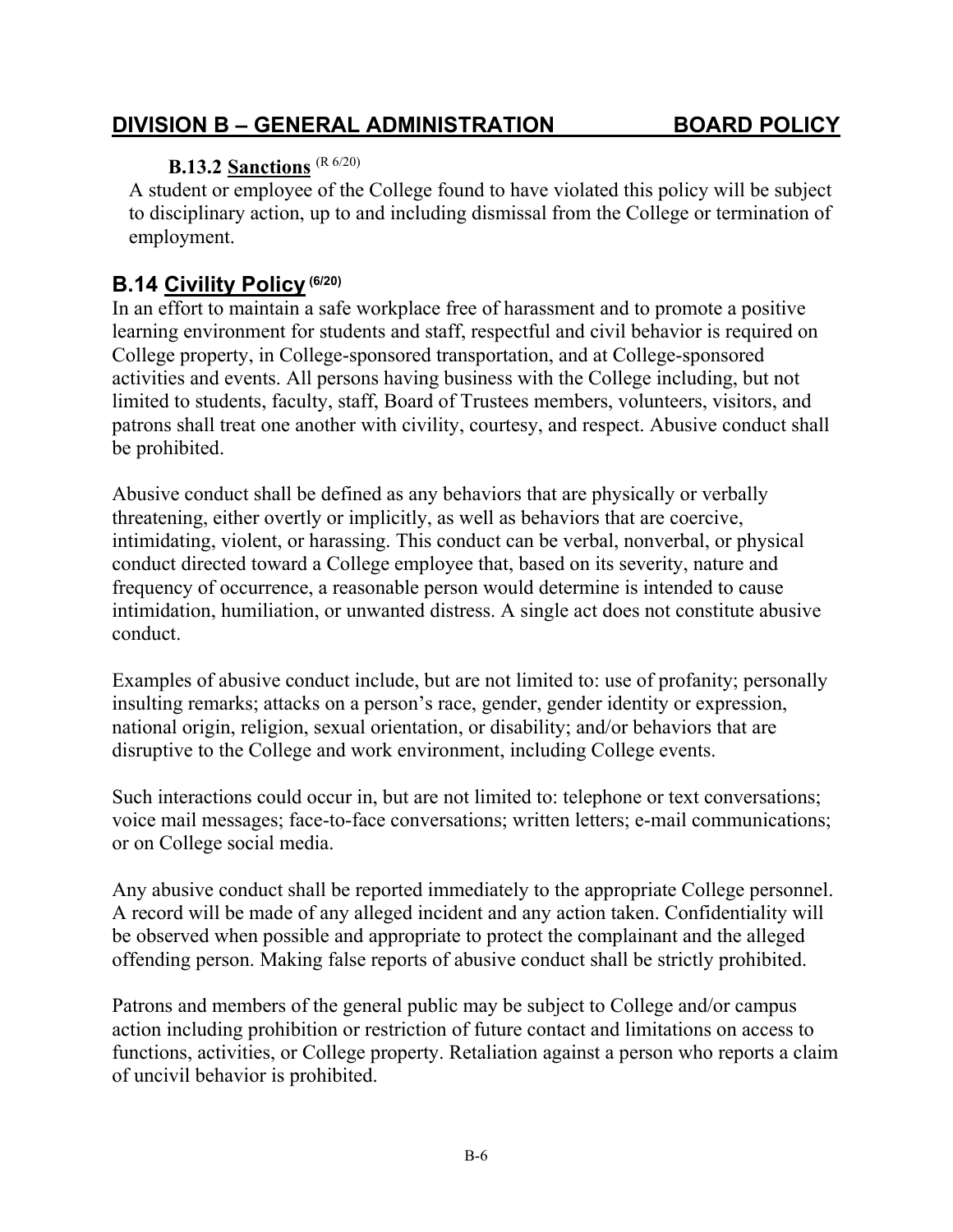# **B.15 Universal Precautions** (R 6/20)

St. Louis Community College requires employees and students to use "universal precautions" to minimize contact with Hepatitis B Virus (HBV), Human Immunodeficiency Virus (HIV), and other blood-borne pathogens. Exposure incidents involving blood or other potentially infectious materials which occur as a result of College activities will be reported for appropriate follow up, in accordance with Administrative Procedures.

# **B.16** Code of Ethics<sup>(R 6/20)</sup>

## **B.16.1 Declaration of Policy**

The proper operation of government requires that public officials and employees be independent, impartial and responsible to the people; that government decisions and policy be made in the proper channels of the governmental structure; that public office not be used for personal gain; and that the public have confidence in the integrity of its government. In recognition of these goals, there is hereby established a procedure for disclosure by certain College officials and employees of private financial or other interests in matters affecting the College.

## **B.16.2 Conflicts of Interest** (R 6/20)

All employees of the College must comply with section 105.454 of Missouri Revised Statutes on conflicts of interest as well as any other state law governing official conduct.

## **B.16.3 Disclosure Reports**(R6/20)

The Chancellor, Vice Chancellors, General Counsel, and others as outlined in Administrative Procedures will disclose the following information by May 1, if any such transactions occurred during the previous calendar year:

- a. For such person, and all persons within the first degree of consanguinity or affinity (spouse, parents or children) of such person, the date and the identities of the parties to each transaction with a total value in excess of \$500, if any, that such person had with the College, other than compensation received as an employee or payment of any tax, fee or penalty due to the College, and other than transfers for no consideration to the College.
- b. The date and the identities of the parties to each transaction known to the person with a total value in excess of \$500, if any, that any business entity in which such person had a substantial interest, had with the College, other than payment of any tax, fee or penalty due to the College or transactions involving payment for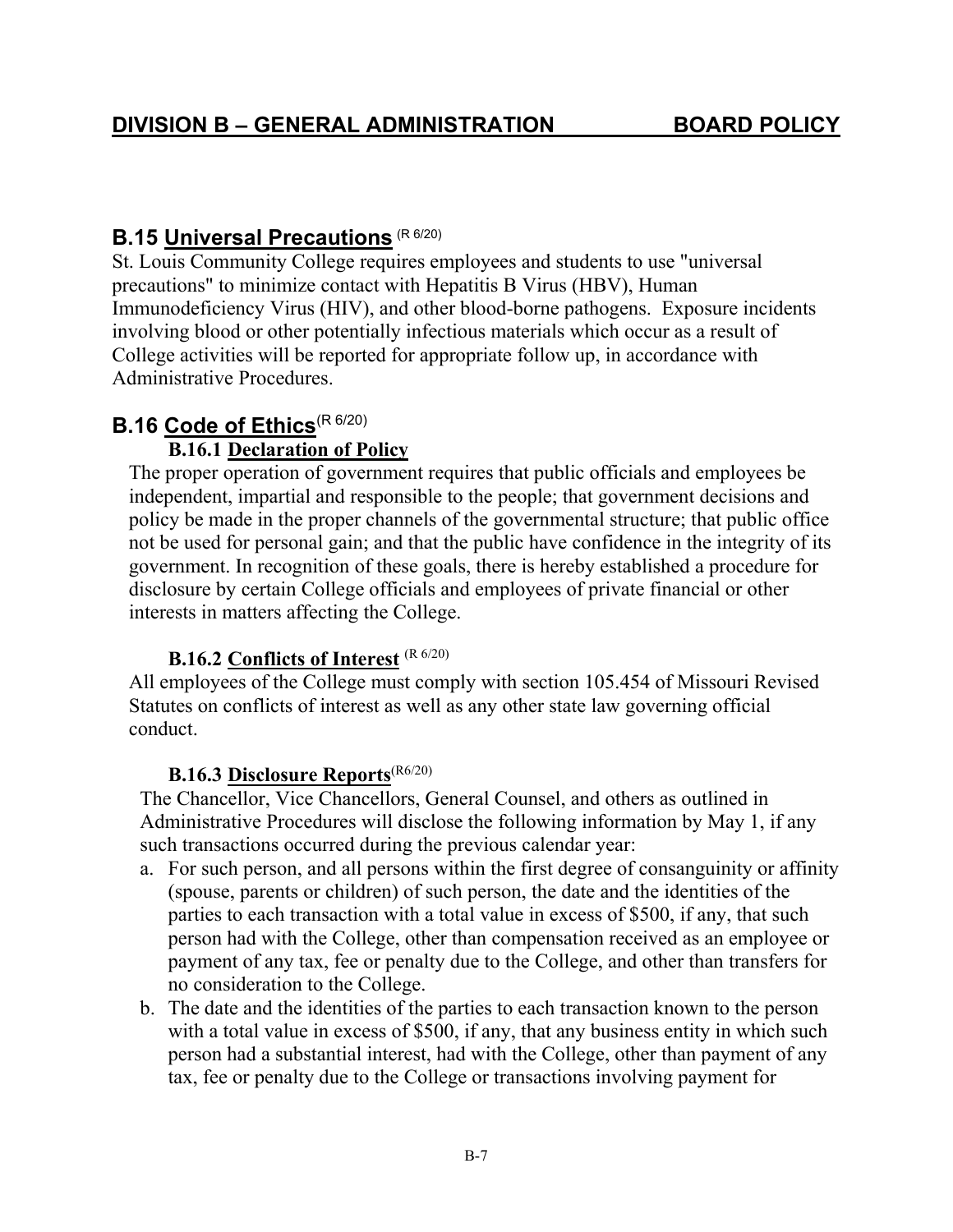#### B-8

## **DIVISION B – GENERAL ADMINISTRATION BOARD POLICY**

providing utility service to the College, and other than transfers for no consideration to the College.

- c. The Chancellor, Vice Chancellor for Finance and Administration, and others as outlined in Administrative Procedures also will disclose by May 1, for the previous calendar year the following information:
	- a. The name and address of each of their employers from whom income of \$1,000 or more was received during the year covered by the statement;
	- b. The name and address of each sole proprietorship that they owned; the name, address and the general nature of the business conducted of each general partnership and joint venture in which they were a partner or participant;
	- c. The name and address of each partner or co participant for each partnership or joint venture unless such names and addresses are filed by the partnership or joint venture with the secretary of state;
	- d. The name, address and general nature of the business conducted of any closely held corporation or limited partnership in which they owned 10 percent or more of any class of the outstanding stock or limited partnership units;
	- e. The name of any publicly traded corporation or limited partnership that is listed on a regulated stock exchange or automated quotation system in which they owned 2 percent or more of any class of outstanding stock, limited partnership units or other equity interests;
	- f. The name and address of each corporation for which they served in the capacity of a director, officer or receiver.

#### **B.16.4 Filing of Reports** (R 6/20)

The financial interest statements will be filed at the following times, but no person is required to file more than one financial interest statement in any calendar year.

- 1. Every person required to file a financial interest statement will file the statement annually not later than May 1 and the statement will cover the calendar year ending the immediately preceding December 31; provided that such person may supplement the financial interest statement to report additional interests acquired after December 31 of the covered year until the date of filing of the financial interest statement.
- 2. Each person appointed to office will file the statement within 30 days of such appointment or employment covering the calendar year ending the previous December 31.

Financial disclosure reports giving the financial information required in Board Policy will be filed in duplicate with the College's Custodian of Records and with the Missouri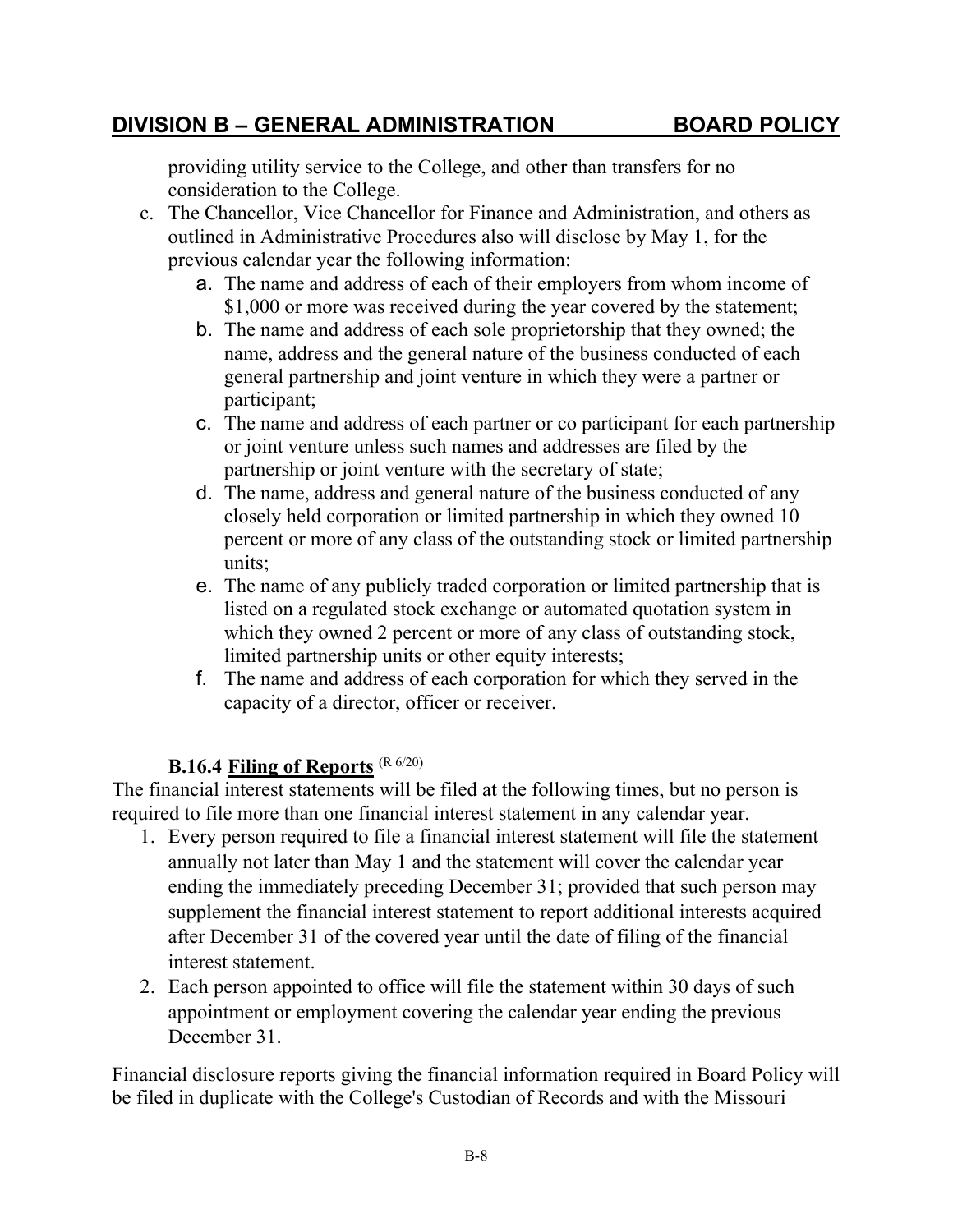# **B.18 Interns** (R 6/20)

not be reimbursed and are strictly the responsibility of the individual.

**B.16.5 Reaffirmation of Policy** (8/09)

**B.17** Expenditure of College Funds (R 7/94)

The College may enter into agreements with higher education institutions and other entities for the placement of their students as interns in the College. Board of Trustees approval is required where remuneration is involved.

Ethics Commission. The reports will be available for public inspection and copying

sent within 10 days of its adoption to the Missouri Ethics Commission.

All expenditures of College funds must be authorized. Unauthorized expenditures will

## **B.19 Prohibition of Corporal Punishment, Abuse or Neglect to Children** (9/96)

A certified copy of this policy adopted prior to September 15 biennially, shall be

No employee, student or volunteer will subject any child in a College child care facility or in any other College facility, course or activity to corporal punishment or to child abuse or neglect as defined by state law.

#### **B.20 Outcomes Assessment** (6/20)

during normal business hours.

The College is committed to the continuous assessment of programs and services and the use of the results thereof to improve learning and institutional effectiveness.

# **B.21 Consensual and Familial Relationships Policy** (R 6/20)

#### **Definitions:**

**Consensual relationship**: any amorous or romantic relationship, including but not limited to sexual and dating relationships, or other close personal relationship the nature of which could adversely affect an employee's impartiality.

**Familial relationship**: includes persons who are related to an employee by blood, marriage or legal custody as follows: mother, father, step-child, foster parent, foster child, husband, wife, son, daughter, brother, sister, grandparent, grandparent of spouse, current mother- or father-in-law, brother- or sister-in-law, niece or nephew or their spouse, grandchild or their spouse, uncle or aunt, uncle or aunt of spouse, first cousin or any relative living in the immediate household.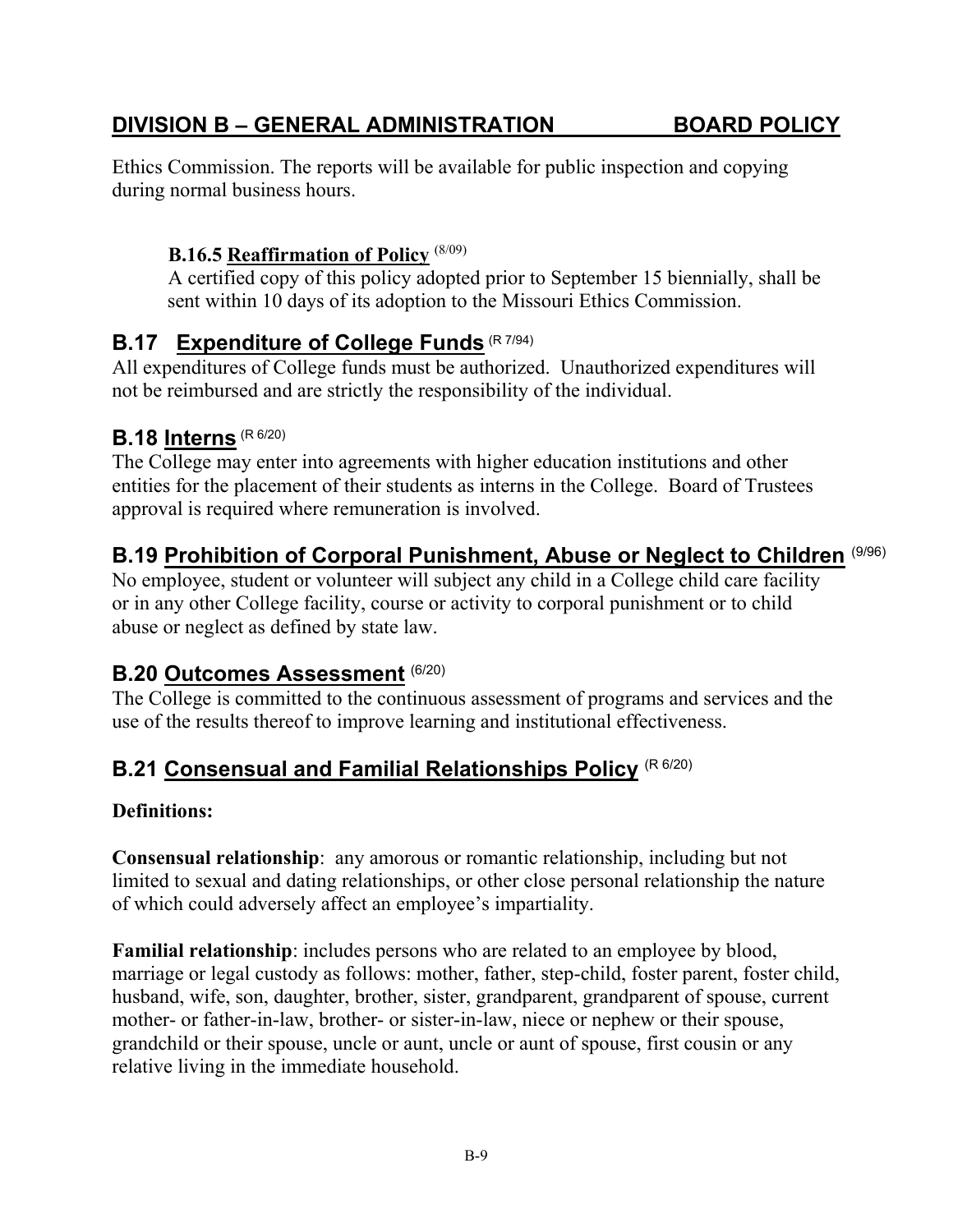#### **B.21.3 Accommodations (R 6/20)**

The College administration will take immediate steps to eliminate the supervisory or evaluative capacity of the educational or work relationship. This may be accomplished by reassigning duties or responsibilities of the individual in the position of authority. Alternative arrangements must be made for grading and evaluating an affected student's work in a manner comparable to other students' work. Written permission for exceptions to this policy may be granted by the Chancellor to accommodate students in selected programs.

#### **B.21.4 Disciplinary action (R 6/20)**

Violation of this policy may lead to disciplinary action, up to and including termination. Persons bringing groundless or malicious charges under this policy are subject to disciplinary action for misconduct including but not limited to termination and dismissal.

#### **B.22 Safety** (2/02)

The College strives to eliminate accidents resulting in personal injury, property damage and unnecessary human suffering; to provide and maintain safe and healthful conditions; and to follow operating practices that will safeguard all students, visitors and staff. Students and employees are required to utilize proper and safe procedures and practices at all times, and to promptly report accidents and hazardous situations. Upon receipt of such reports, the College will take appropriate action.

assuming or maintaining supervisory or evaluative authority over individuals within the College community with whom they have or have had a consensual or familial relationship. Such relationships may result in favoritism or the perception of favoritism that imperils the integrity of the educational environment.

The College prohibits, as a conflict of interest, members of the College community from

#### **B.21.2 Necessary Actions (R 6/20)**

**B.21.1 Conflict of Interest** (R 6/20)

Both parties to the relationship are responsible for advising the appropriate supervisor or department chair of the existence of the relationship. Individuals must take specific actions to remove themselves from all decisions and actions that may influence the evaluation, career, or status of an employee or student with whom they have or have had a consensual or familial relationship. Such decisions include but are not limited to employment, retention, promotion, salary, leave of absence, discipline, and termination. An instructor who has or has had a consensual or familial relationship with a student must never participate in any evaluative or supervisory academic activity, including advising and counseling, with regard to the student.

## **DIVISION B – GENERAL ADMINISTRATION BOARD POLICY**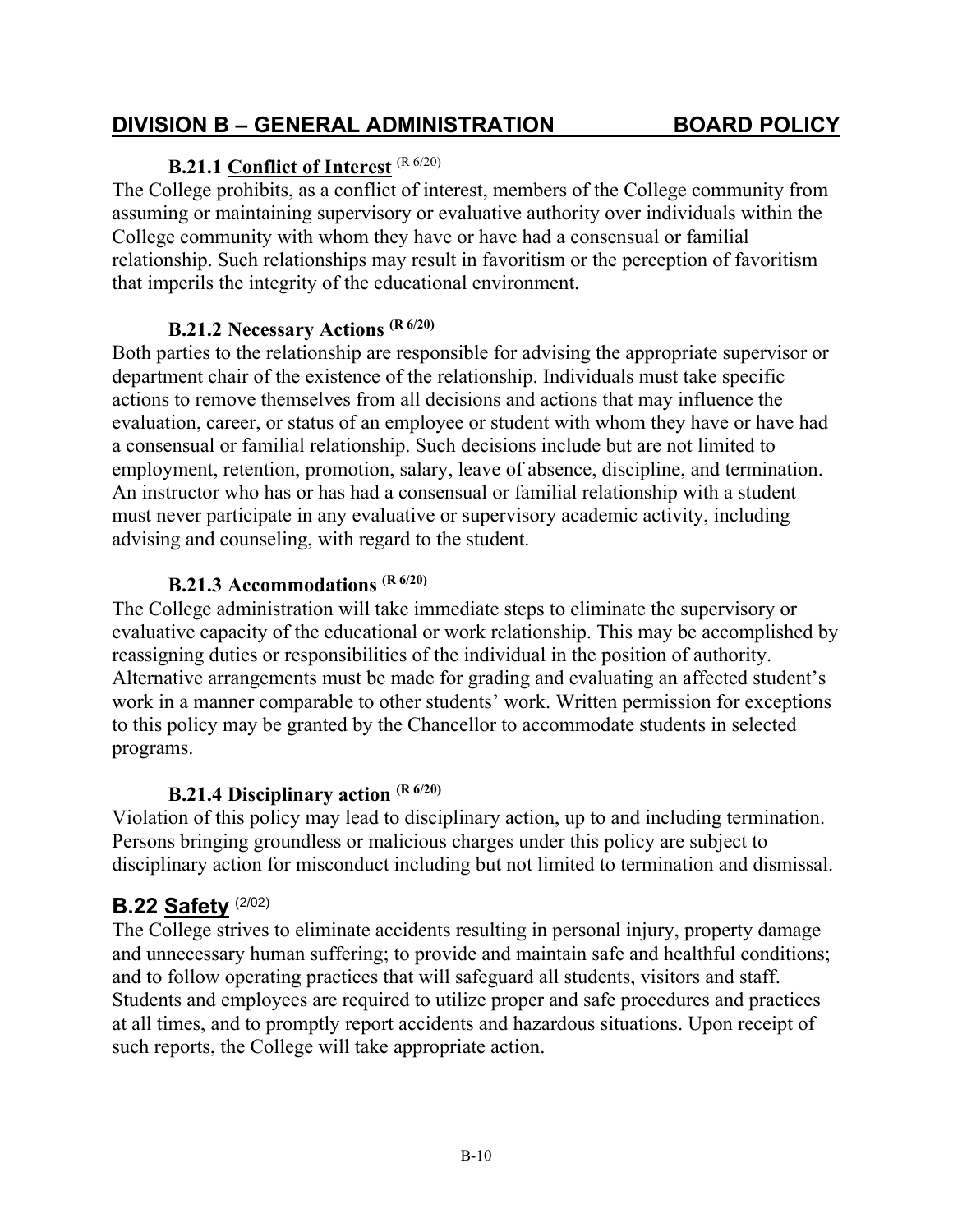## **DIVISION B – GENERAL ADMINISTRATION BOARD POLICY**

## **B.22.1 Reporting Crimes and Emergencies** (6/20)

Any student, employee, or visitor who witnesses a criminal act, suspected criminal act, or any other emergency occurring at any College location shall, as soon as possible after such event, contact the College Police, Campus Vice President for Student Affairs, Campus President and Chief Academic Officer, or any other College personnel. All reports concerning such activities will be investigated thoroughly and promptly, and timely reports regarding the occurrence of crimes at any College location will be disseminated to members of the College community in accordance with applicable laws.

## **B.22.2 Security and Access to College Facilities (6/20)**

The College, in considering security and access to College facilities, has attempted to balance the need for convenience and accessibility with that of adequate security. To that end, most College facilities should generally be accessible to all students, employees, and visitors during normal business hours, as defined in Administrative Procedures. After normal business hours, access to College facilities may be restricted to students, employees, and selected visitors, each of whom may be required to display proper identification, upon request.

## **B.22.3 College Police and Security Personnel (6/20)**

The Board of Trustees has the power and authority delegated to the Chancellor or their designee, to employ College Police Officers who may carry firearms at any time, provided the College Police Officers have received adequate training and obtained certification by the Director of Missouri Department of Public Safety that the Police Officers are eligible to be employed as Peace Officers. In addition, the Board of Trustees delegates power and authority to the Chancellor or their designee, to employ security personnel who may carry firearms while on duty, provided they are properly licensed.

# **B.23 District Wide Tobacco Ban** (R 6/20)

The College is committed to providing an environment that is safe and healthy. Use of tobacco products, illegal substances, and all forms of electronic smoking or vaping devices is prohibited on all College property and in all College vehicles. There will be no designated smoking areas within the property boundary. Violators may receive disciplinary action.

# **B.24 Firearms on College Property (R 6/20)**

Except for licensed police officers, no person shall possess or carry any firearm, visible or concealed, on any College property in any College vehicle, or at College-sponsored activities. Firearms, visible or concealed, are likewise prohibited in vehicles, which are on College property, or on College-leased property, or on the property of a College-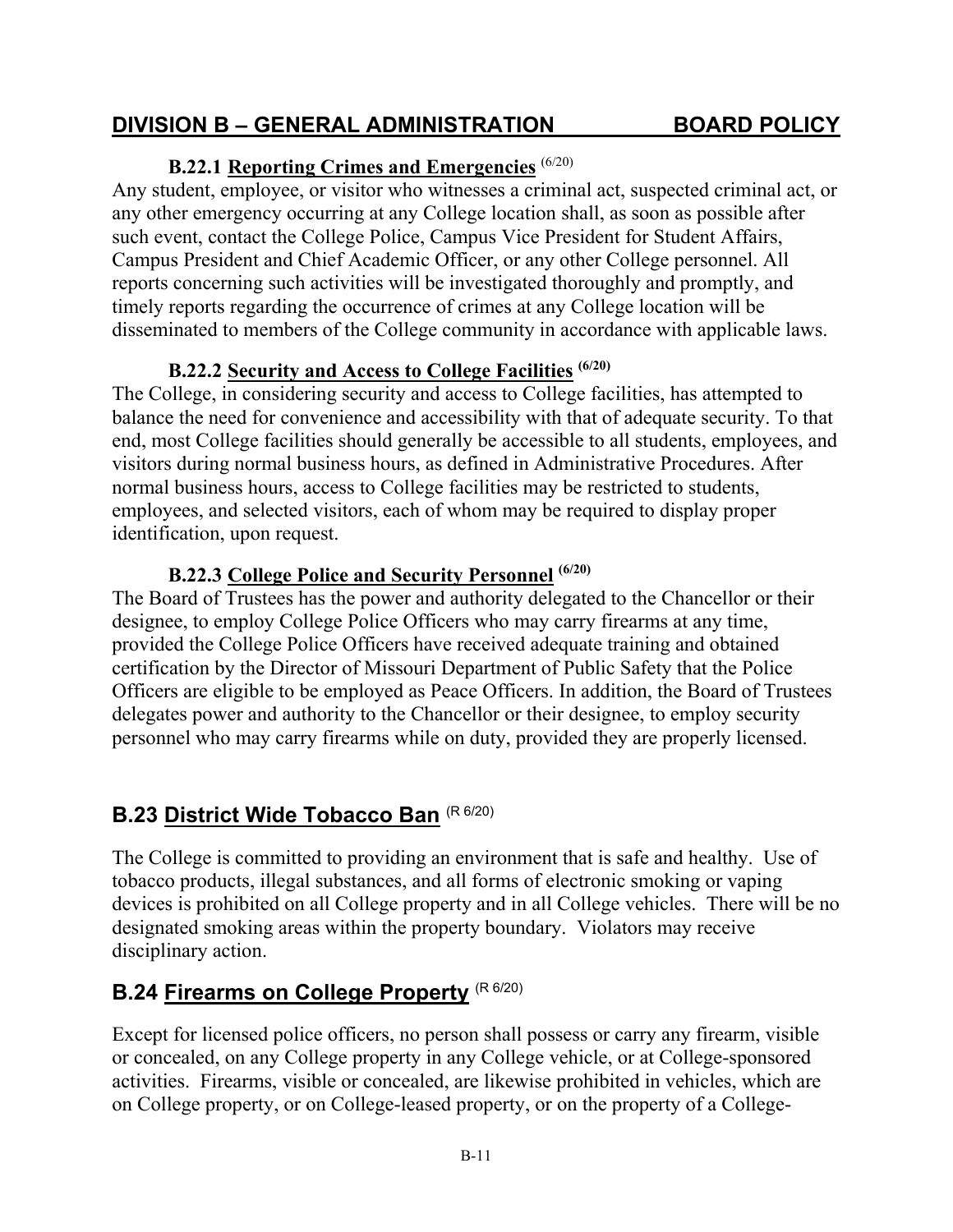## **DIVISION B – GENERAL ADMINISTRATION BOARD POLICY**

sponsored activity. No College official or employee may give consent under Missouri Statute for any person, other than a licensed police officer, to carry a concealed firearm into any College facility, property, or activity. College employees, who hold concealed carry endorsements as allowed by Missouri law, may not carry or bring any firearm, visible or concealed, on College property, owned or leased, or at any College activity.

## **B.25 Use of Social Security Numbers** (R 6/20)

The College strives to protect the confidential nature of social security numbers without creating unreasonable obstacles to the conduct of the College's business and the provision of services to its constituents. The College is committed to the proper handling of social security numbers of its students, employees, and individuals associated with the College and the maintenance of those numbers as confidential information, as outlined in Administrative Procedures.

## **B.26 Instructional Resources Records Confidentiality (R 6/20)**

To safeguard the privacy of all individuals who use the library and media departments of the College, user and circulation records are to be treated as confidential records as described under Missouri State Law (R.S. MO. Section 182.815: *Disclosure of library records, definitions*; and Section 182.817: *Disclosure of library records not required – exceptions*). Records including borrowing and use records are additionally protected by Federal privacy laws (20 USCS Section 1232G: *Family Educational Rights and Privacy Rights Act*) and Board Policy. All personnel who need access to such information in the course of their employment are required to maintain the confidentiality of this information.

## **B.27 Care of Payment Card Information** (R 6/20)

The College is committed to the proper handling of credit card and debit card information, which the College accepts from students, staff, and other parties in the course of transacting business. The college is committed to compliance with the Payment Card Industry Data Security Standards (PCI DSS) established by the payment card industry.

## **B.28 Granting of Honorary Degrees and Trustee Service Awards** (12/16)

Honorary Degrees

• The authority to award honorary degrees rests with the Board of Trustees. The College shall grant no more than one (1) honorary degree to an individual in their lifetime. A record of previous honorary degree recipients, along with any other consideration, shall be maintained by the Board Secretary.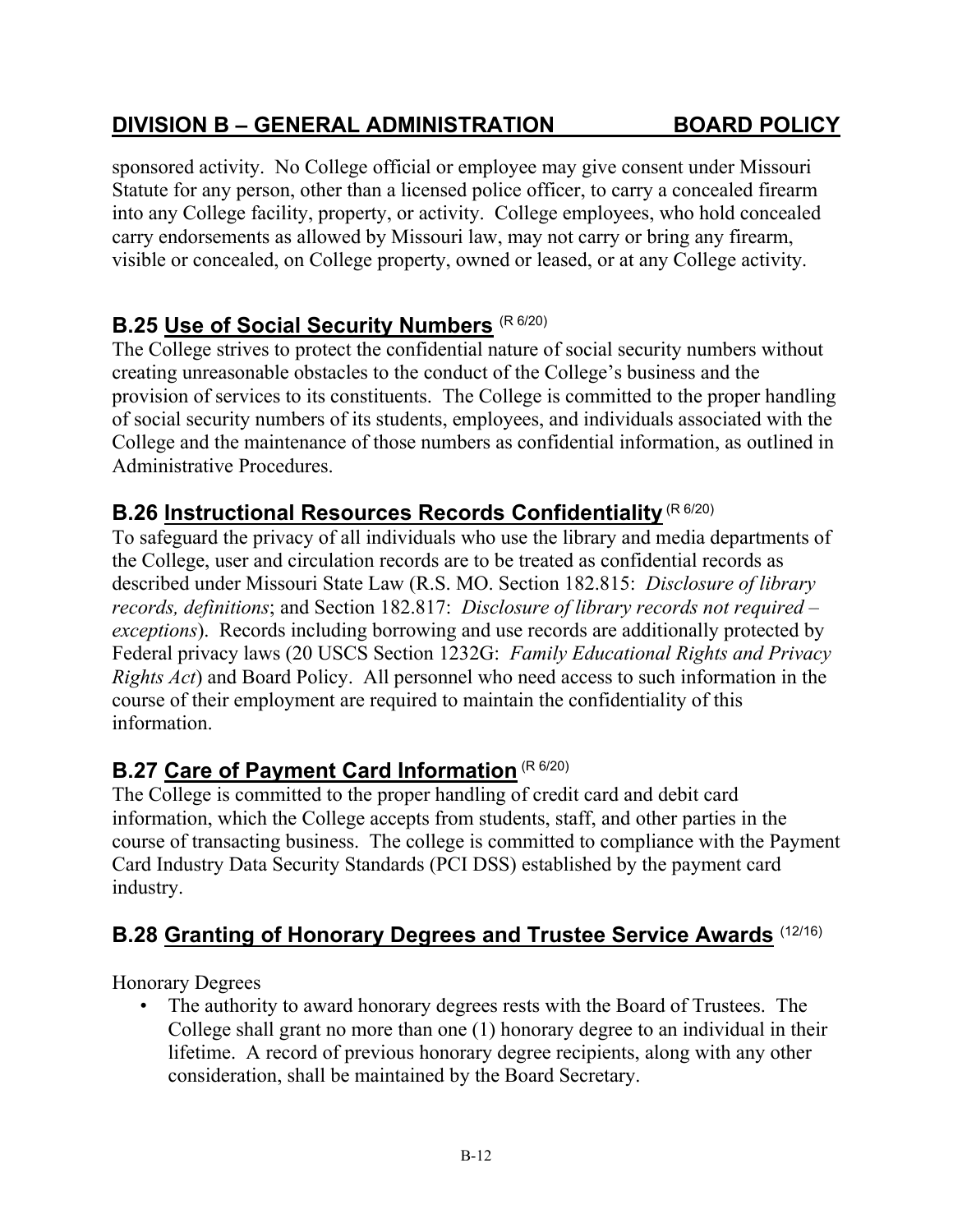#### B-13

## **DIVISION B – GENERAL ADMINISTRATION BOARD POLICY**

- The Chancellor will forward the name or names of viable nominees to the Board of Trustees for approval. Typically, one (1) recipient will be recognized each year, but may not occur every year.
- Once the Board of Trustees has approved the nominees, the Chancellor shall personally notify the honoree(s) of such recognition.
- The format of the honorary degree itself is to be the same as that for degrees awarded students and shall be presented at the College's annual graduation ceremony.
- Any honorary degree shall not be awarded in abstentia unless specifically recommended by the Committee and approved by the Chancellor and Board Chair. Should an honorary degree designee be unable to accept in the year the degree is awarded, the name shall be resubmitted for Committee approval if the Committee recommends conferring the degree in a later year.
- The following guidelines are suggested in selecting honorary degree recipients:
	- Persons who have rendered distinctive service to the College or to the State of Missouri;
	- Persons who have achieved distinguished scholarly or artistic achievements, regional, national or international contributions to the public arena; and/or substantial contributions to the College;
	- Alumni whose work has been influential and had a significant and lasting positive impact on significant issues of concern to the College and the St. Louis community it serves;
	- A person of high distinction, from the St. Louis Region, the nation or abroad, who is not necessarily associated with the College or the State of Missouri;

As a general policy, honorary degrees should not be awarded to active members of the College trustees, faculty or staff for career distinction achieved at the College unless retired from the College for three years nor to political officials unless retired from political life.

## **B.28.1 Trustee Service Awards** (R 6/20)

- Each year, the Board of Trustees may also wish to consider recognizing one deserving individual or organization with a "Trustees' Service Award" for exceptional support, service, or cooperation with the College, to the lasting benefit of its students.
- Recipients of the "Trustees' Service Award" may be selected by the following procedure:
	- Any sitting Board of Trustees member may nominate individuals or organizations for recognition by submitting a letter of nomination to the Board Secretary.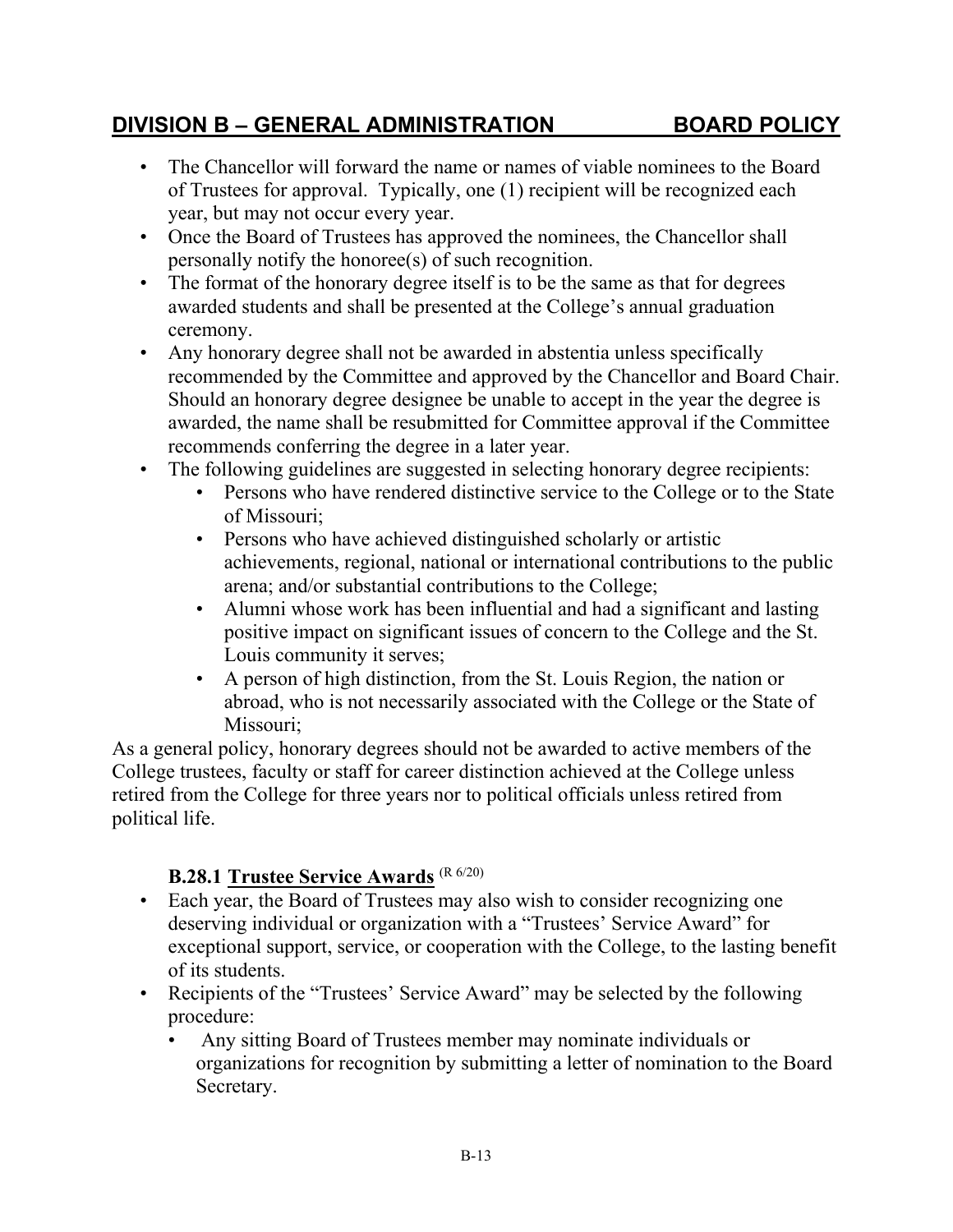# **DIVISION B – GENERAL ADMINISTRATION BOARD POLICY**

- All of the nominees should be subject to background research and appropriate due diligence.
	- Once the background research has been completed, a list of viable nominees shall be submitted by the Chancellor to the Board of Trustees for consideration at its next regular scheduled Board meeting. Award recipients shall be determined by a unanimous vote of the Board of Trustees.
- The Chancellor shall notify the honorees on behalf of the Board of Trustees. The Award(s) may be presented at a regularly scheduled Board of Trustees meeting or whenever the Board of Trustees deems appropriate.
- The "Trustees' Service Award" will consist of an appropriate resolution/certificate signed by sitting Board of Trustees members and the Chancellor, and sealed and certified by the Board Secretary.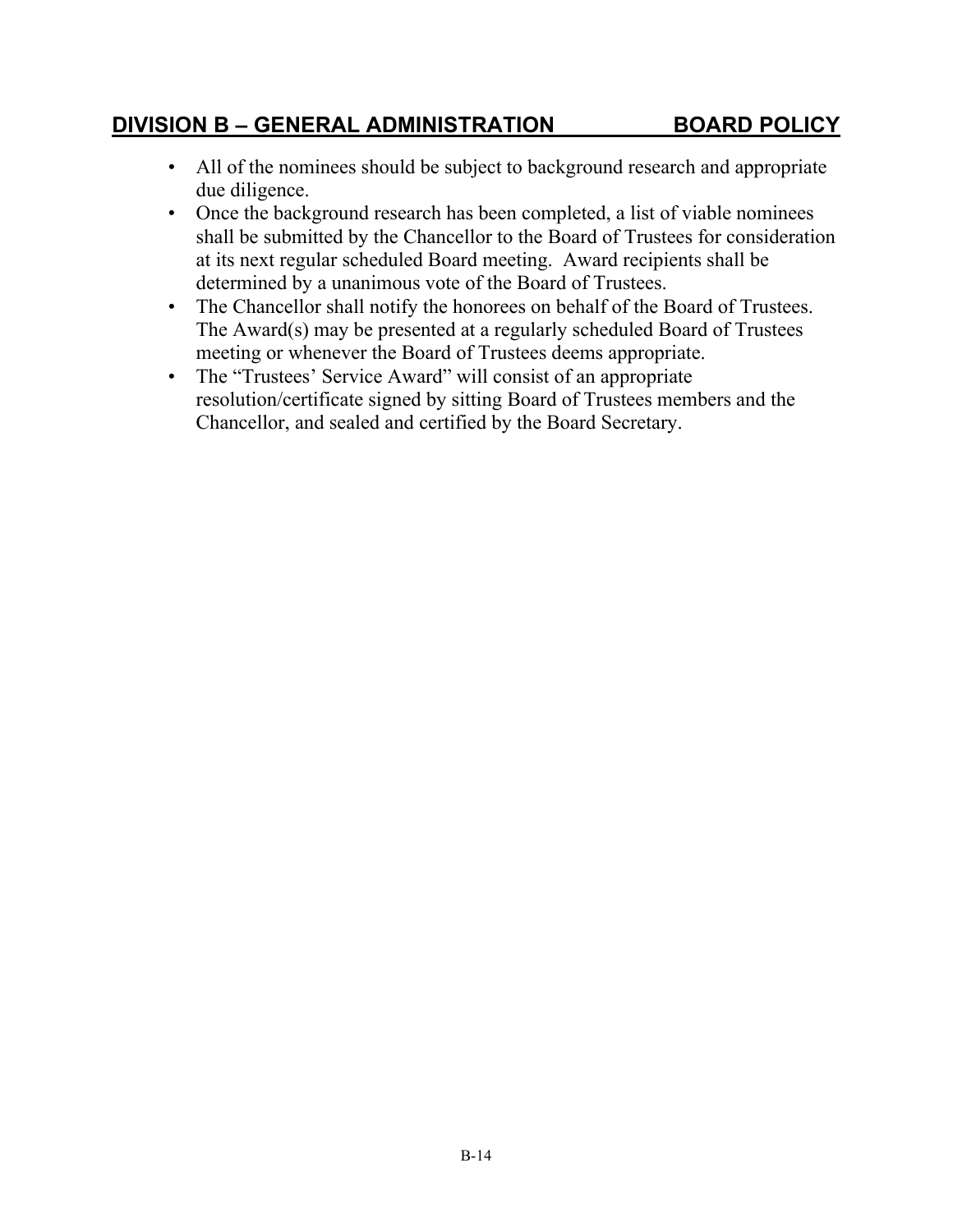# **C ALL COLLEGE EMPLOYEES**

*(Provisions regarding specific employee groups may be found in the following: full-time faculty Joint Resolution, classified office and technical bargaining unit Resolution and physical plant employees Resolution.)* 

# **C.1 Obligations of All Employees** (R 4/95)

It will be the duty of all employees of St. Louis Community College, unless otherwise specifically noted in their contracts or terms of employment, to devote their full professional services and their individual skills to the service of St. Louis Community College. All employees will conduct themselves in the discharge of their duties to reflect credit upon and to promote the interests of the College.

## **C.2 Enforcement of Board Policy/Administrative Procedures** (R 4/95)

The policies of the Board of Trustees and the College's administrative procedures will be deemed incorporated in each contract of employment executed on behalf of the College and as a part of the terms and conditions of employment of employees who do not have contracts of employment. Violation of any of the Board policies or administrative procedures will be a cause for disciplinary action, including, but not limited to, termination of employment and of contracts of employment.

## **C.3 Wage and Salary Administration** (R 4/95)

[ $AP C 5$ ]

The salary and fringe benefits provided by the College to its employees are for the purpose of obtaining, motivating and retaining competent individuals to perform necessary services to the College. Wage and salary provisions are designed to ensure that the College's pay policies and practices comply with all applicable federal and state laws and regulations. The College will maintain a position evaluation system to provide a rational, consistent method for determining appropriate compensation for College jobs.

## **C.4 General Grievance Procedure** (R 6/07)

[AP C 7]

#### *(This procedure is not applicable to employees who have another grievance procedure available to them.)*

The College recognizes, pursuant to Board policy, the right of individual employees to seek redress of grievances. The College has established a grievance procedure that is available to College employees who are not covered under the available grievance procedures within resolutions approved by the Board of Trustees, or otherwise do not have a grievance procedure available to them under any other College policy or procedure. Using the grievance procedure set forth in the designated College Administrative Procedure, such employees may seek prompt and equitable redress from a claim that the employee has suffered injury or damage, including termination of employment, because of a misinterpretation, misapplication or violation of any College policy, procedure, rule or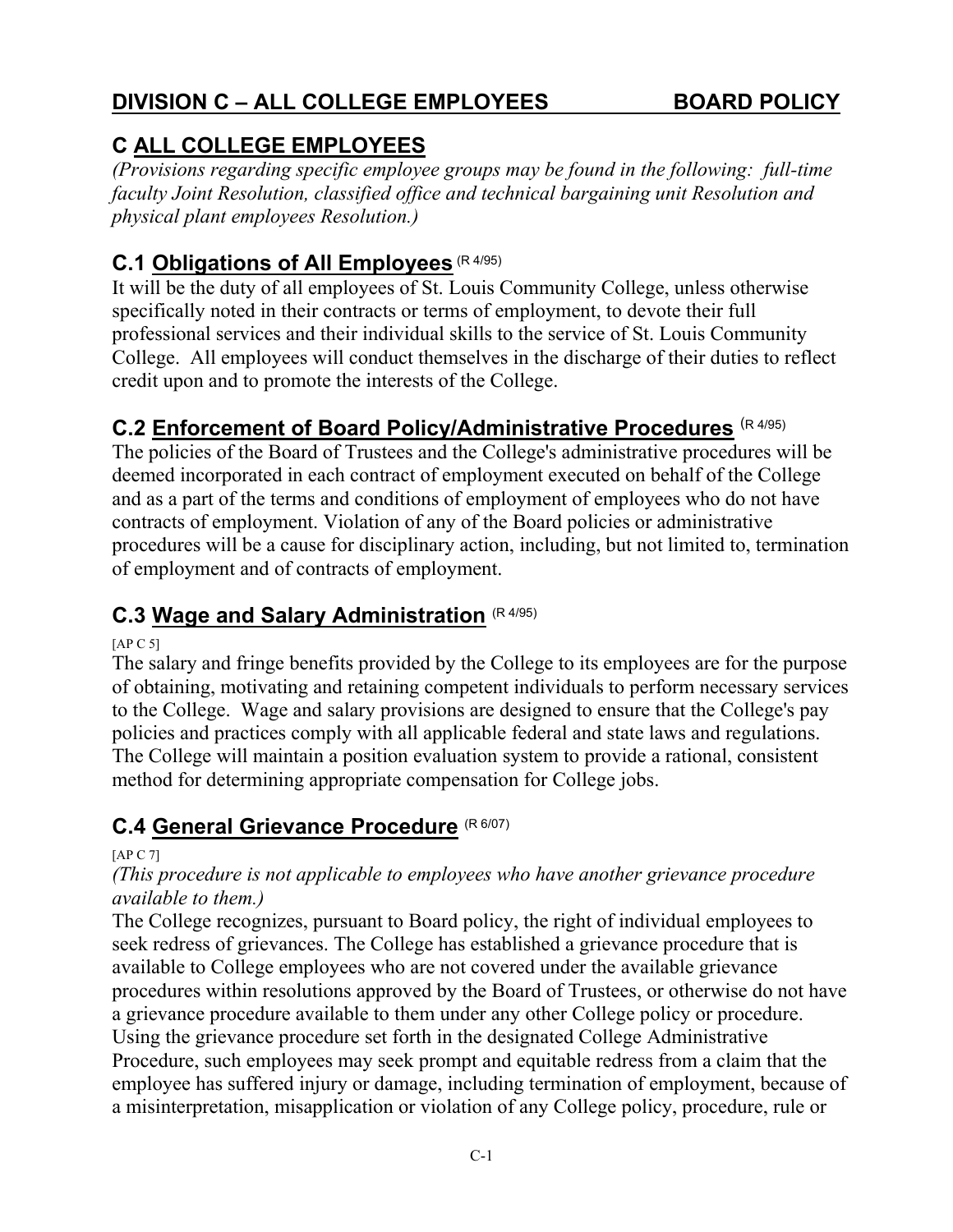regulation applicable to such employee. The grievance procedure will be applicable for resolution of allegations of discrimination as prescribed under local, state and federal mandates applicable to the College and/or Board Policy and Administrative Procedures unless other applicable grievance procedures exist.

## **C.5 Conflict of Interest** (R 4/96)

All College employees serve a public interest role; therefore, they have a clear obligation and the College expects them to avoid any real or apparent conflicts of interest. All affairs of the College will be conducted in a manner consistent with this concept. All decisions are to be made solely on the basis of a desire to promote the best interests of the College and the public good. All College employees will avoid improper outside influences on their work-related decisions and activities.

College employees will not transact business or approve the transaction of business on behalf of the College with any person or entity, including but not limited to any company, corporation, partnership, proprietorship or organization, or any principal, officer, agent, employee or representative of such entity, with whom or which they have a personal, professional, business, financial or family interest or relationship.

College employees will not benefit personally from any purchase of goods or services by the College, or derive personal gain from actions taken as a representative of the College. College employees will not accept any gift, gratuity or reward from any person or other entity which transacts business with the College or which seeks to transact such business. This policy will not be construed to infringe upon the property rights granted employees under the Board's policy titled "Property Rights - Ownership and Control."

Allowable exceptions to this prohibition include:

- a. Acceptance of gifts, gratuities, amenities, or favors based on obvious family or personal relationships (such as those with the parents, children, or spouse of a College official) when the circumstances make it clear that it is those relationships, rather than the business of the College concerned, which are the motivating factors;
- b. Acceptance of meals or refreshments of reasonable value, in the course of a meeting or other occasion, the purpose of which is to conduct bona fide educational business, provided that the expense would be paid for by the College as a reasonable business expense if not paid for by another party;
- c. Acceptance of civic, charitable, educational, or professional association organizational awards for recognition of service and accomplishment; or
- d. Acceptance of advertising or promotional material of minimal value such as pens, pencils, note pads, key chains, calendars, and similar items.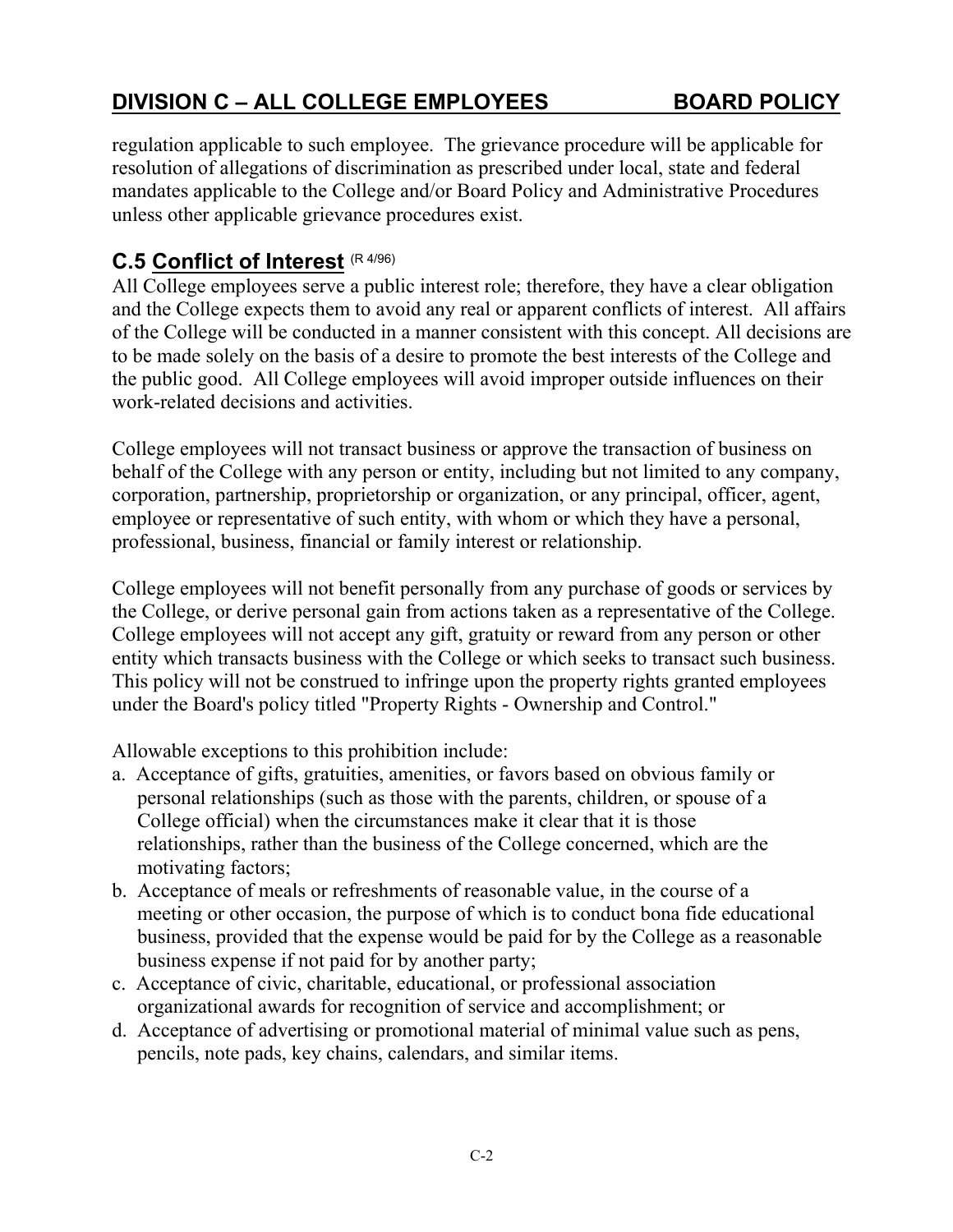College employees will not offer private instruction for pay without approval of the supervising College officer. Nor will employees financially benefit from programs, services or activities which conflict with programs, services or interests of the College without approval of the supervising College officer.

No employee will personally benefit from sales to students of books, instruments, lecture notes or similar materials.

Employees who violate this policy are subject to disciplinary action up to and including termination of employment. An employee who is subject to disciplinary action based on an allegation of violation of this policy will be entitled to full due process rights provided under the appropriate grievance process for his/her classification.

All College officers and other administrative employees who have responsibility for administration and leadership of the College will certify annually in writing that they have received, read and understand the provisions of this policy, including the potential disciplinary action for violation of the policy.

## **C.6 Outside Employment for Full-time Employees** (R 4/95)

The primary work obligation of a full-time employee is to the College. The assignment and scheduling of employees will be at the discretion of the College.

A full-time employee of St. Louis Community College may engage in outside employment only if, in the reasonable judgment of the administration, the outside employment does not: constitute a conflict of interest;

occur at a time when the employee is assigned or expected to perform his/her assigned duties; or

diminish the employee's efficiency or attention in performing his/her primary work obligation at the College.

All regular or continuing outside employment of a full-time College employee during the regular work year must be reported before beginning such employment.

Full-time outside employment during the normal employment year will be deemed in conflict with Board policy.

This policy will not apply to outside employment undertaken by a full-time employee during vacation periods, providing such employment does not constitute a conflict of interest.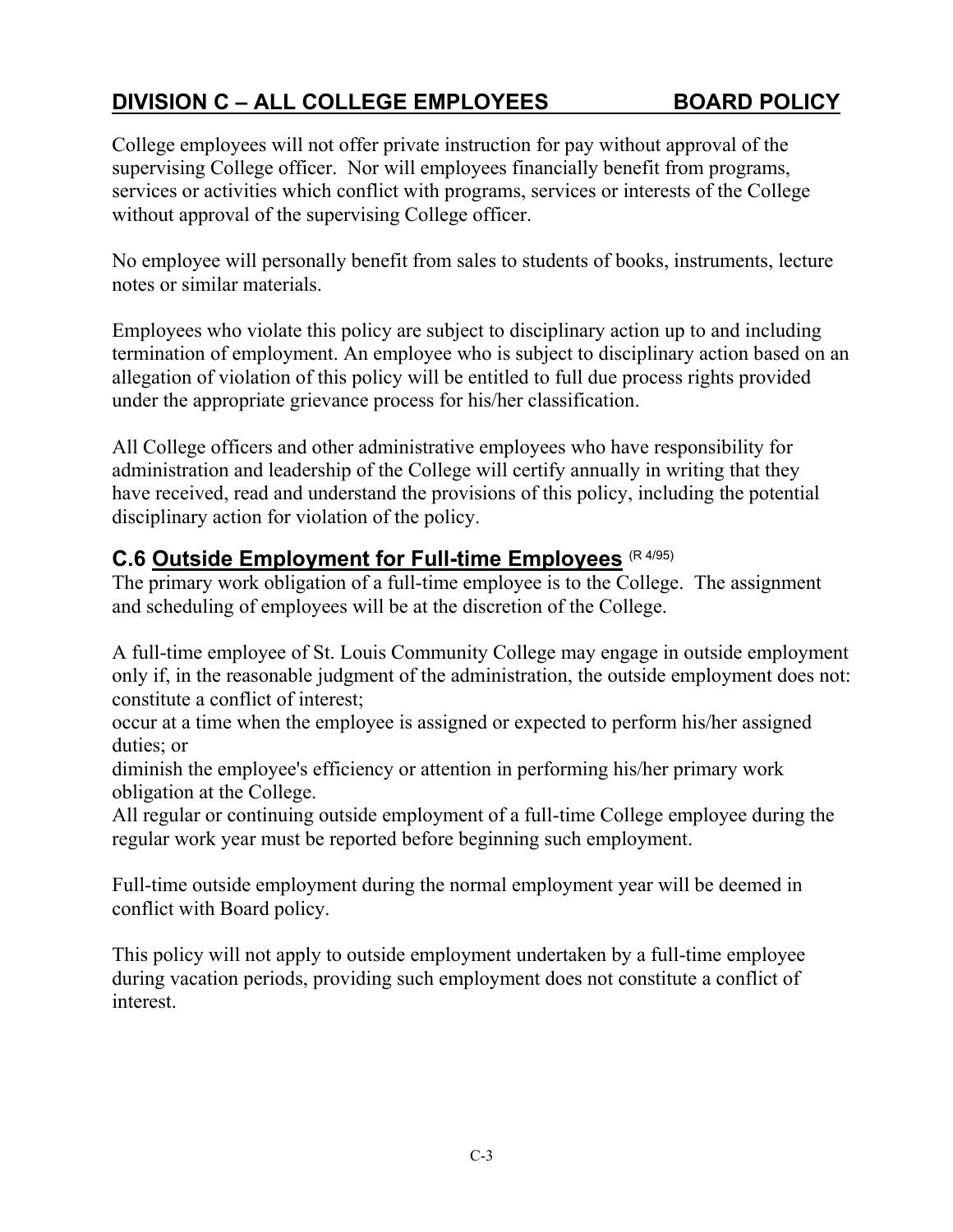## **C.7 Employment of Members of the Same Family (R 1/01)**

 $[AP C 4]$ 

College employees will neither directly initiate, participate in, nor influence College decisions involving a direct benefit (initial appointment, retention, promotion, salary, leave of absence, evaluation, etc.) to members of their immediate families. Members of the immediate family are defined as persons who are related to an employee by blood, marriage or legal custody and are as follows: mother, father, step-parent, step-child, foster parent, foster child, husband, wife, son, daughter, brother, sister, grandparent, grandparent of spouse, current mother- or father-in-law, brother- or sister-in-law, niece or nephew or his/her spouse, grandchild or his/her spouse, uncle or aunt, uncle or aunt of spouse, first cousin or any relative living in the immediate household.

## **C.8 Reimbursement for Permissible Expenditures** (R 4/95)

[AP C 8, C 8.1 - C 8.5]

Persons traveling on College business will be reimbursed for reasonable expenditures incurred on behalf of the College. Such reimbursement will include expenses for transportation, accommodations and services which meet reasonable and adequate standards for convenience, safety and comfort. Reimbursement will be in strict accordance with administrative procedures.

Annual reports on the travel of College officers and the members of the Board of Trustees will be submitted to the Board.

# **C.9 Property Rights - Ownership and Control** (R 10/02)

The College recognizes that its faculty and staff, as part of their normal teaching and other scholarly activities, may develop materials, which, in the interest of the author and the College, should be protected by copyrights. Accordingly, it is considered desirable to provide policies and procedures that:

assist faculty and staff in realizing tangible benefits from their creative efforts, establish guidelines for defining the rights of ownership to materials produced by faculty or staff; and

insure control of use, within the College structure, of curriculum material developed at the College by a faculty or staff member.

#### General Principles

In accordance with established custom at institutions of higher learning, copyright ownership of textbooks, manuscript, non-print materials, etc., produced by the individual effort of the author, as well as any royalties there from, accrue to the benefit of the author.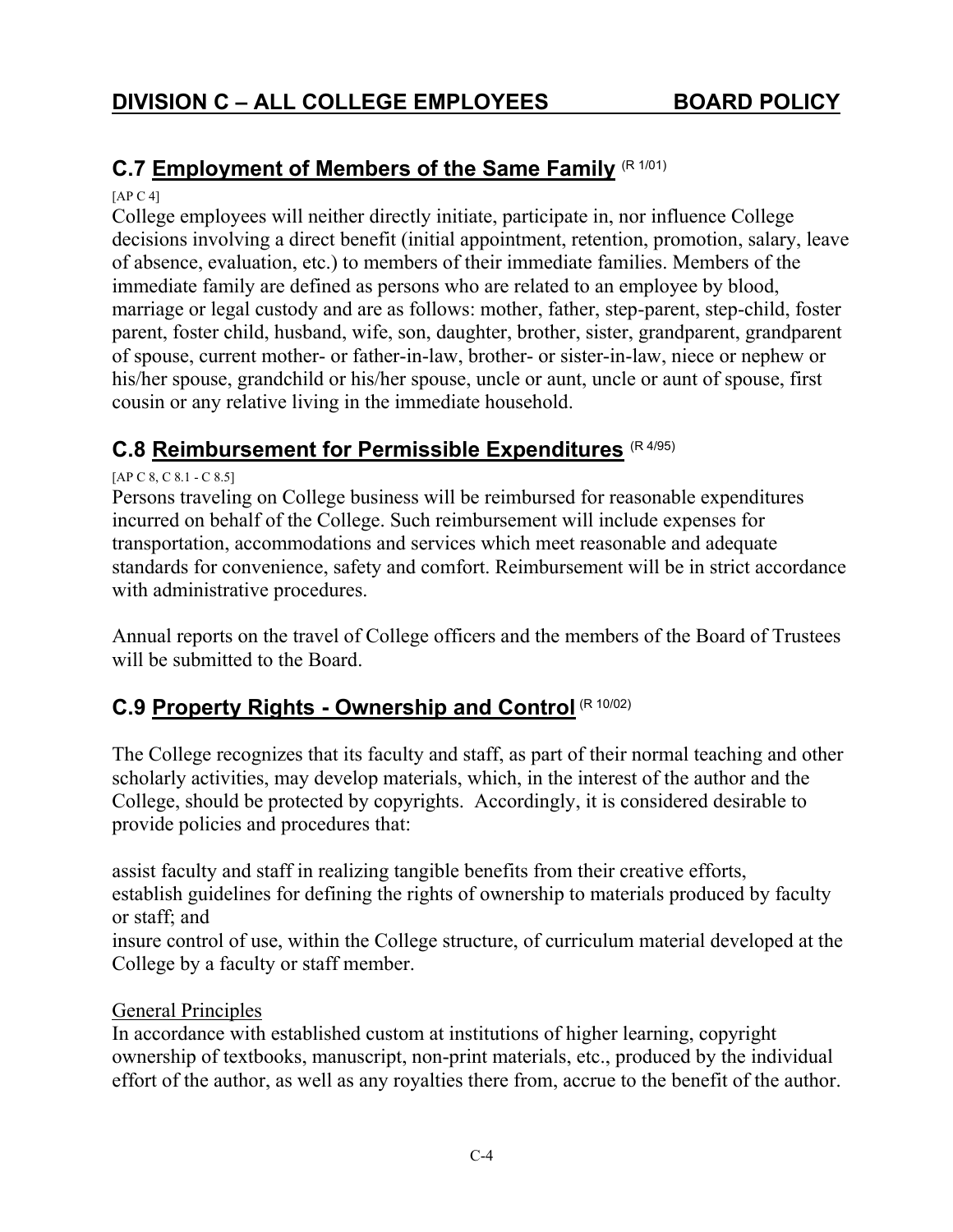If, during the preparation of the material, the College incurs costs, the author must reimburse the College for these costs in order to obtain full equity in the copyright. When material has been prepared under a specific written contract, grant, assigned project or agreement, the ownership of the copyright will be determined by the terms of the contract, grant, or assigned project agreement. Assigned project is used herein to refer to a College project covered by a written assignment under which the assignee is allocated time to carry out the work.

#### **C.10 Proper Use of College Resources, Reporting of Fraudulent Use** (R 2/11)

[AP C 30]

St. Louis Community College (STLCC) is committed to the highest possible ethical standards and we encourage everyone associated with our College to commit to acting in the best interest of our institution. The College is committed to maintaining a positive, ethical work environment for all members of STLCC.

College employees will not use any College equipment, supplies, other property or any College employees for personal benefit or for any purpose other than College business. Abuse of this policy will be sufficient cause for termination.

Employees who have knowledge of fraud, abuse or misuse of the College's resources or assets have a responsibility to report the violation to the appropriate entities within the College. The College expects any report of a violation will be made in good faith, and that the report reflect a real and legitimate concern that you believe should be addressed. Any employee who reports a violation in good faith will not suffer harassment, retaliation or adverse employment consequences. "Good faith" means the violation was reported with a belief in the truth of the disclosure that a reasonable person in the whistleblower's situation could have believed based upon the facts. A disclosure is not in good faith if made with reckless disregard for – or willful ignorance of – facts that would disprove the disclosure. Anyone who perpetuates harassment, retaliation or in any way affects the employment of a reporter will be subject to disciplinary action, up to and including termination of employment. We encourage employees to bring forth serious issues and concerns.

Anyone who files a report of a violation recklessly or with a willful disregard for the facts, so that the report is found to be lacking in good faith, may be subject to disciplinary action, up to and including termination.

## **C.10.1 Cellular Phones** (3/06)

[AP C 14.1]

Cellular phones for College business purposes will be provided to employees who received approval from Leadership Team.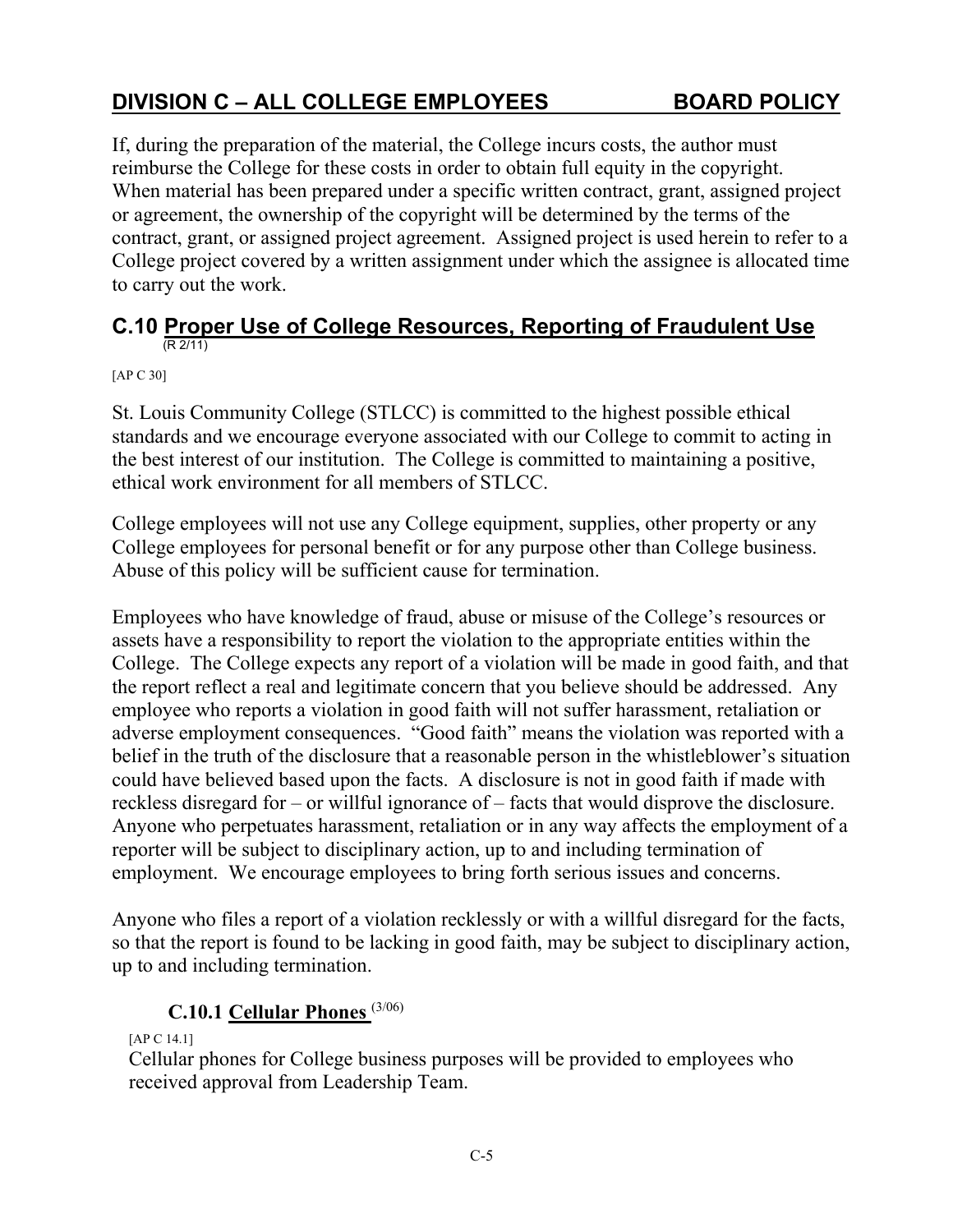Reimbursement may be obtained for the use of personal cellular phones for college business in accordance with Administrative Procedure 14.1 Cellular Phones.

## **C.10.2 Procurement Card** (6/16)

The College procurement card is provided to designated College employees to facilitate online procurement and small purchases, to assist in emergency procurements, and to support College business travel.

Designated College employees who complete and sign the STLCC Procurement Card Memorandum of Understanding may use the College procurement card for routine purchases not exceeding the bid limit requirement or circumventing the use of College contracts.

The Cardholder is responsible for the use and security of the card. Non-business expenses or misuse of the card is a personal liability that may result in disciplinary action up to and including termination.

# **C.11 Solicitation of Donations** (R 8/01)

[AP C 12]

Solicitation for the benefit of a non-employee or for an outside organization will be made only with the consent of the chancellor.

Solicitation for the benefit of an employee will be made only with the consent of the appropriate administrator.

# **C.12 Employee Representation** (R 8/15)

- a. Subject to Missouri law, the Board of Trustees grants to its employees all appropriate rights and privileges to affect their wages, hours and working conditions.
- b. In addition to those employees who are already within recognized College bargaining units as authorized by Missouri law, the Board of Trustees recognizes the right of all College employees to bargain collectively through representatives of their choosing.

## **C.12.1 Choosing a Representative** (08/15)

All College employees that are included within the coverage of the Missouri Public Sector Labor Law must petition for formal certification of their chosen representative with the State Board of Mediation, in accordance with applicable Missouri Law, Section 105.500, et seq., RSMo (2000).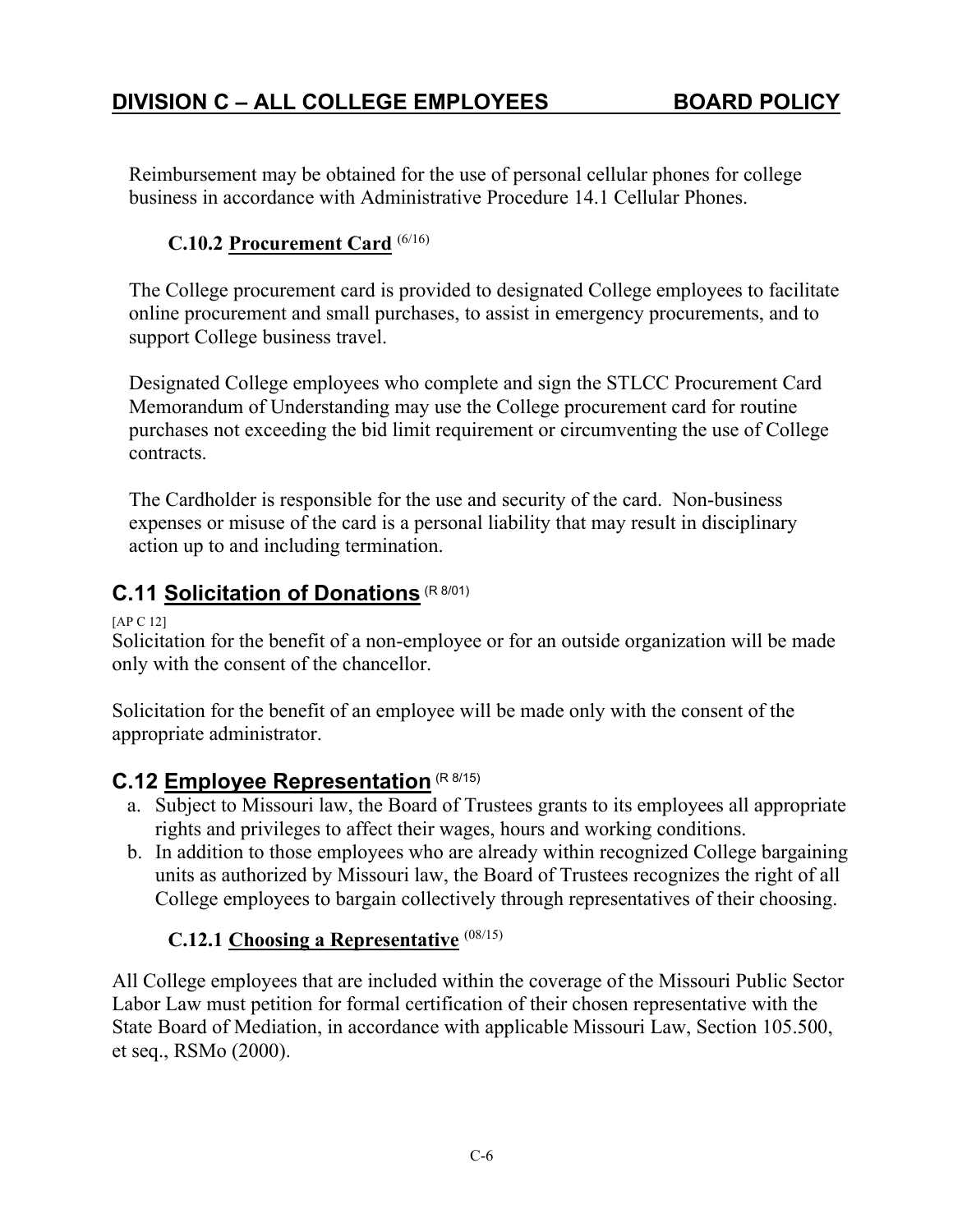All College employees that are excluded from the coverage of the Missouri Public Sector Labor Law must petition for formal recognition of their chosen representative with the College Board of Trustees, in accordance with the process in policy C.12.1 "Choosing a Representative".

Unless otherwise required by law, the College will use only the following process to recognize a union or labor organization to represent College employees for purposes of collective bargaining.

## **A. Petition for Election of Representative**

The Board of Trustees will not voluntarily recognize an organization, association, union, professional group, or other entity as the representative for College employees without a secret ballot election similar to those conducted under the Missouri Public Sector Labor Law. To initiate a secret ballot election to select a representative, an employee or an organization seeking to represent an appropriate unit of employees must submit to the chancellor (or his or her designee) a petition for election of representative, including the following:

- The name of the organization seeking recognition as the employee representative, along with the name, address, e-mail and telephone numbers of the designated contact person.
- A description of the proposed bargaining unit for which representation is sought. The description should include the classifications of employees to be included and excluded, and the approximate total number of employees included in the proposed bargaining unit.
- The petition must be supported by the valid dated signatures of at least 30 percent of the total number of employees in the proposed bargaining unit, on cards or a petition format. No signature in support can be older than six (6) months from the date the petition for election is submitted to the chancellor/designee. The signatures in support should be submitted in a separate sealed envelope, labeled "signatures in support of petition."

Once the chancellor/designee receives such a petition, he or she will post notice of receipt of the petition in the same location that notices for board meetings are posted. The notice will set a future date, no later than twenty (20) business days from the first date of posting, in which any College employees interested in representation by a different representative may submit a request for another representative, as described in section "d. Other Interested Organizations" below.

## **B. Support by Thirty Percent of Employees**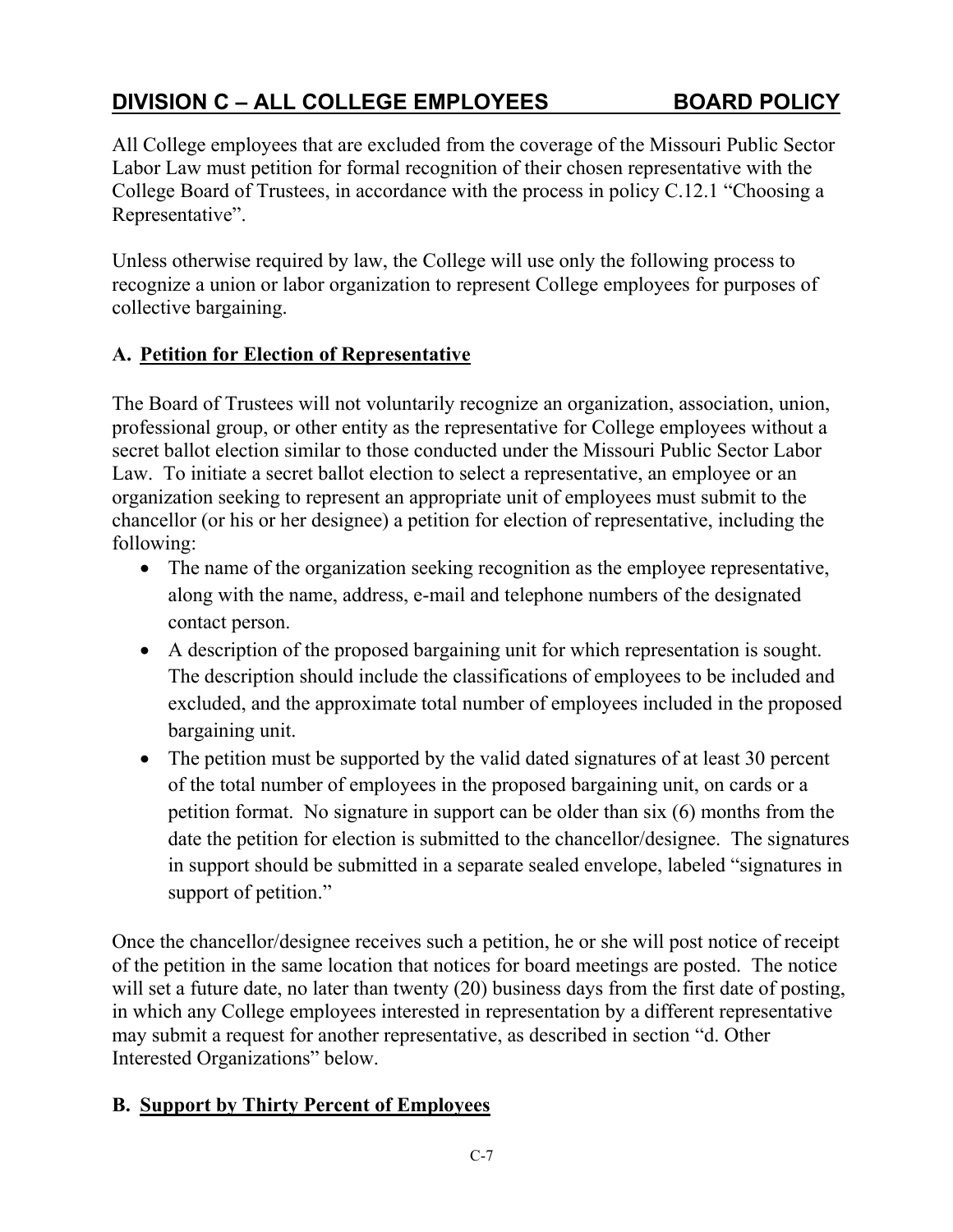The chancellor/designee and the contact person for the organization seeking recognition will then identify and designate a mutually-acceptable person (the "neutral party") to review the petition and confirm that it is supported by at least 30 percent of the employees in the proposed bargaining unit. The chancellor/designee will provide the neutral party with a list of names of all College employees within the definition of the proposed bargaining unit for verification.

The chancellor/designee and the neutral party will have 10 business days to verify that the required information is present, and to examine the description of the proposed bargaining unit and the validity of the signatures in support. The chancellor/designee and the neutral party will notify the contact person of the union or other organization seeking recognition of any missing information, so any problem can be promptly corrected.

The envelope labeled "signatures in support of petition" containing the signatures in support will remain sealed, until the neutral party opens it to verify the existence of valid timely signatures from at least 30 percent of the employees in the proposed bargaining unit.

The neutral party will notify both the chancellor/designee and the potential union or other representative as to whether signatures of 30 percent of the employees were presented in support of the petition, but will not provide additional information, and will not disclose the signed petition or cards, nor which employees supported the petition, nor the total number of employees who supported the petition, to any person unless required by law.

## **C. Appropriate Bargaining Unit**

If the information is complete, and the necessary level of 30 percent support is demonstrated, the chancellor/designee will submit to the Board of Trustees a written recommendation as to the appropriateness of the bargaining unit description and a list of the College employees who would belong to the unit, if formed.

If the chancellor/designee determines that the proposed bargaining unit is not appropriate, the chancellor/designee will inform the contact person for the organization seeking recognition of the objections to the proposed appropriate unit. If the organization seeking recognition agrees to amend the proposed unit description as proposed by the chancellor/designee, the issue of the appropriate unit shall be deemed to have been resolved. If there is no agreement as to the appropriate unit, a hearing before the neutral party will be held to determine whether the unit sought by the organization seeking recognition is appropriate, and if not, whether some other unit is appropriate. If a hearing is held before the neutral party, the chancellor/designee and the representatives of the entity seeking recognition will have an opportunity to present witnesses and arguments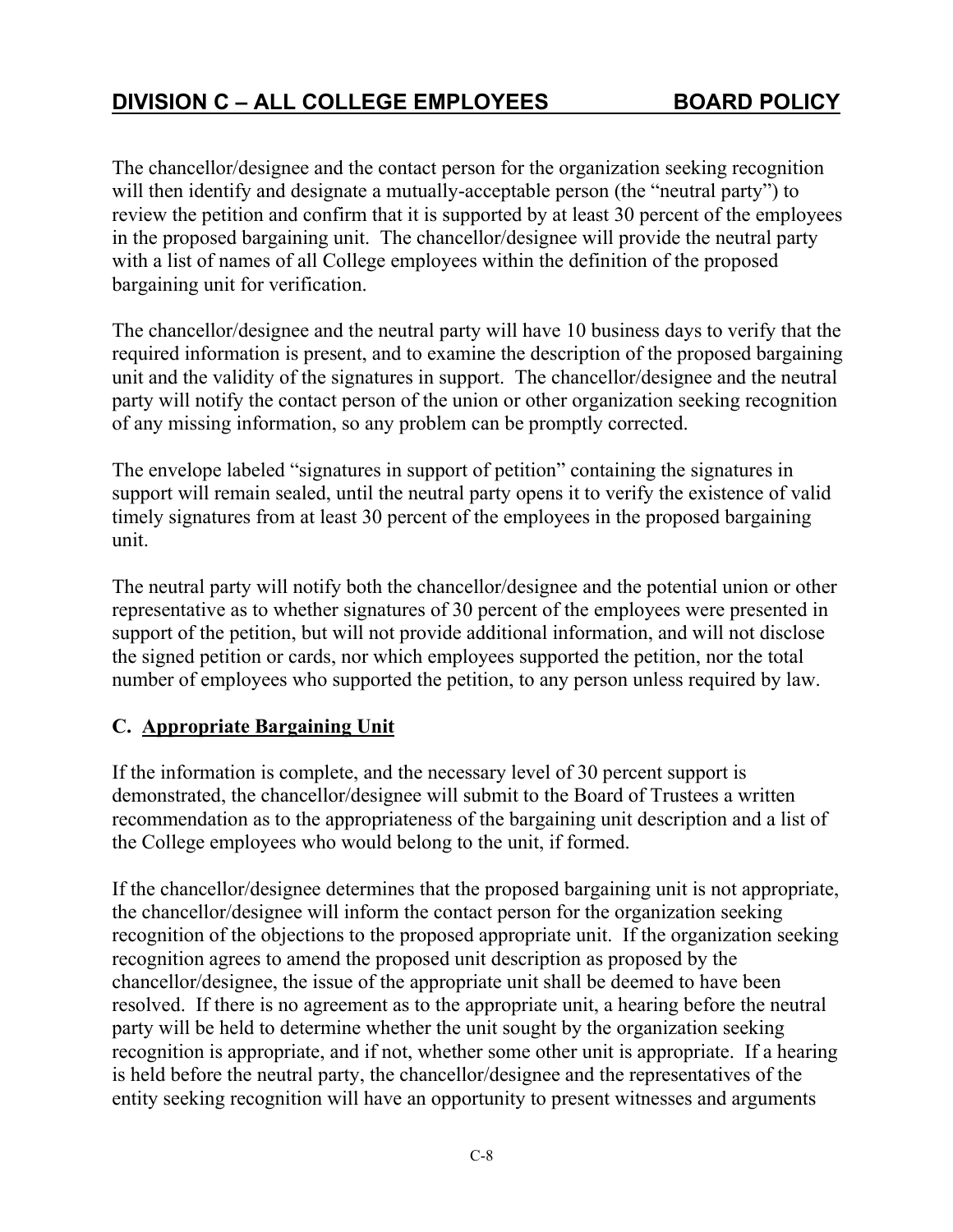regarding the appropriateness of the proposed bargaining unit. The neutral party will make a determination as to the appropriateness of the description of the proposed bargaining unit within ten (10) business days of the hearing.

If the neutral party determines that an appropriate unit other than the unit sought by the organization seeking recognition is required, the chancellor/designee will provide the neutral party a list of names of College employees meeting the revised definition of the revised proposed unit so that the neutral party can determine if signatures from at least 30 percent of the employees in the revised unit were obtained, as described in section b., "Support by Thirty Percent of Employees" above. If the neutral party determines that the required number of signatures was not obtained, the organization seeking recognition shall have 10 days to submit to the neutral party additional signatures in support of the petition. If at the expiration of 10 days there are not 30% of the signatures necessary to support an election, the petition will be dismissed.

## **D. Other Interested Organizations**

As noted above, once the chancellor/designee receives such a petition, he or she will post notice of receipt of the petition in the same location that notices for board meetings are posted. Once the chancellor/designee has posted notice that a petition for election of representative has been made to select an organization as representative for collective bargaining, any College employee or organization seeking to represent employees in the proposed bargaining unit may submit a second petition to the chancellor/designee. To do so, the employee or organization need only be supported by signatures of ten percent (10%) of the employees in the proposed bargaining unit.

If the request was submitted before the deadline and is supported by the timely signatures of at least ten (10) percent of the employees in the proposed bargaining unit, the additional entity or association will also be listed on the ballot.

## **E. Ballot and Election Procedures**

The chancellor/designee will provide notice of the election in writing, electronically, or otherwise, to all College employees in the proposed bargaining unit. In addition, the chancellor/designee will post notice of the election in the same location that notices for board meetings are posted, and in other conspicuous places easily accessible to the College employees in the proposed bargaining unit, no less than six (6) business days prior to the election.

The notice of election shall contain:

- The date, hours and place of the election.
- A description of the proposed bargaining unit.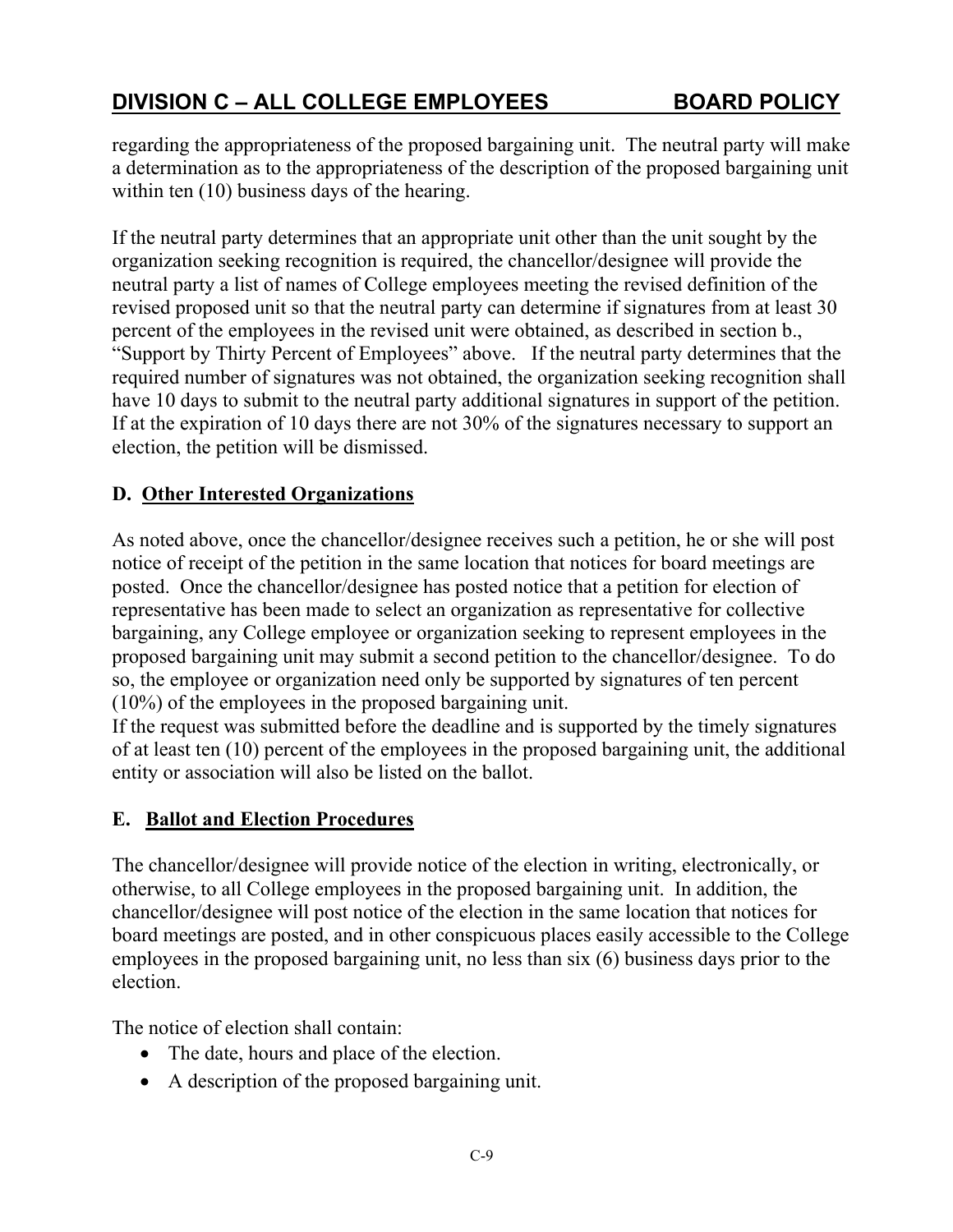A sample ballot with "sample" clearly marked on its face.

The election will be conducted by secret ballot. The election will be held in one (1) or more polling places reasonably convenient to the eligible voters, and at times when the employees in the proposed bargaining unit may vote without leaving their assigned duties. The board will appoint one (1) or more College employees or other persons who do not belong to the proposed bargaining unit, nor to any organization listed on the ballot, to check the names of voters off of a list of College employees in the proposed bargaining unit, and to distribute and collect the ballots.

The chancellor/designee and each entity seeking recognition appearing on the ballot may have a representative present at each polling place during the election. Any observer may challenge an individual's eligibility to vote. Challenged ballots shall be folded and placed in a separate sealed envelope with the name of the voter plainly written on the outside. Challenged ballots will not be considered, unless the number of votes could affect the results of the election. If the challenged ballots might affect the results of the election, the challenged ballots will be presented to the Board of Trustees at a later meeting for a final and binding determination of the challenge.

Within ten (10) business days after the votes are tallied, any employee in the proposed unit may file with the Board an objection to the conduct of the election or conduct affecting the results of the election, which shall contain a short plain written statement of the reasons for the objection. A copy of the written objection will be provided to all members of the Board, to the chancellor/designee, as well as the contact person(s) for any organizations seeking to represent the proposed bargaining unit and which appeared on the ballot.

The chancellor/designee will investigate all objections to the conduct of the election. Unless the chancellor/designee and the persons challenging the ballots or objecting to the election agree otherwise, the neutral party will hold a hearing for all challenged ballots (only if the challenged ballots might impact the election) and for all objections received. If a hearing is held, the chancellor/designee, the contact person(s) for the organization(s) seeking recognition on the ballot, and the person(s) challenging the ballots or filing the objection will receive notice of the hearing. The chancellor/designee, the person(s) who challenged the ballots or filed the objection, and the designated representative of any entities seeking recognition and appearing on the ballot will have an opportunity to present witnesses and arguments. The neutral party will make a decision within ten (10) business days of the hearing. The neutral party's decision will be final.

After the time for filing objections has expired and/or the neutral party has made a final decision on all objections and, if necessary, challenged ballots, the final results of the election will be presented to the Board of Trustees for certification of election results.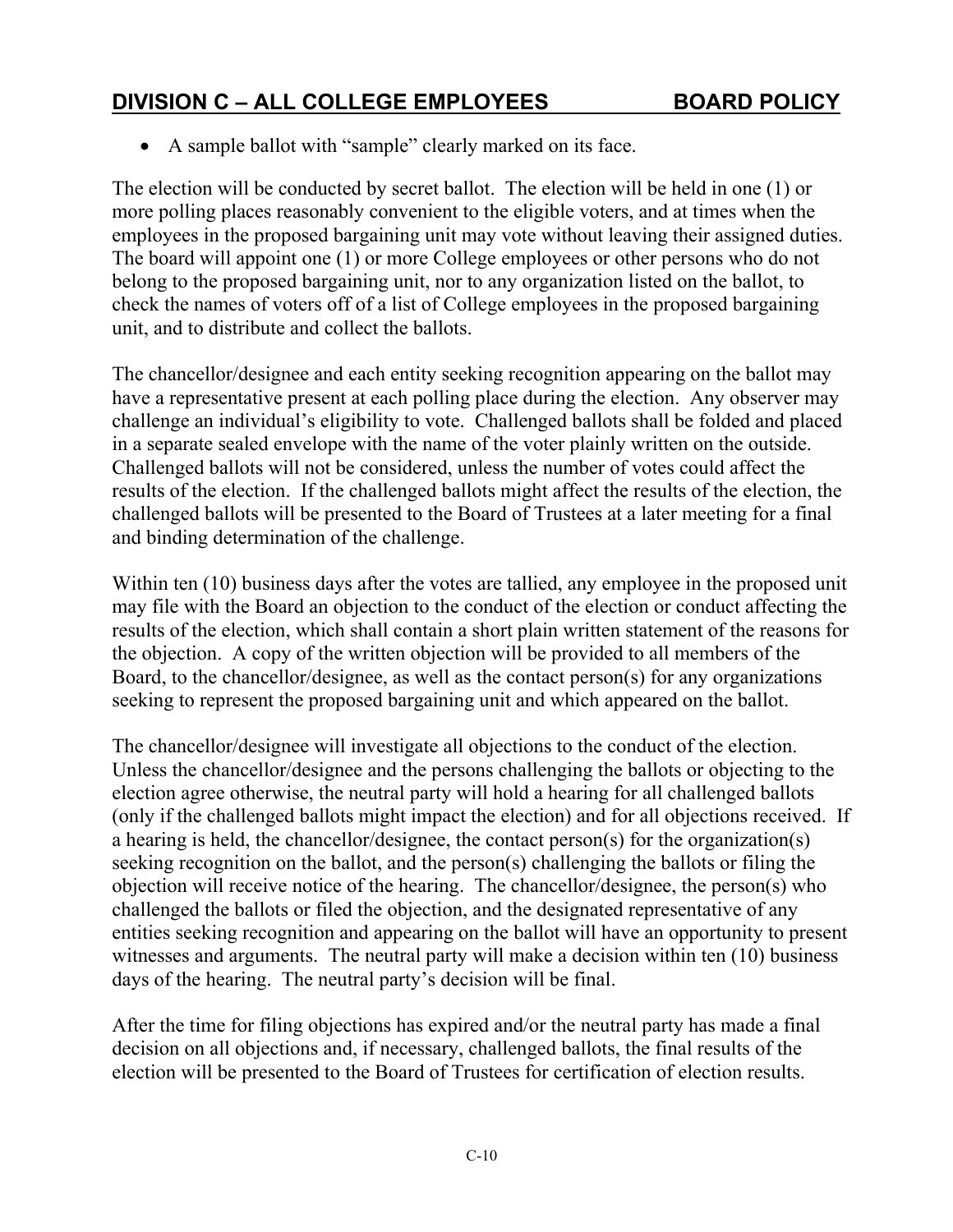## **F. Tally and Election Results**

Ballots will not be tallied until after the posted time for closing the polls, unless all eligible voters have cast their ballots. The ballots will be tallied by the neutral party, and will be done in the presence of designated observers selected by the chancellor/designee and the organization(s) listed on the ballot. The tentative results will be recorded in writing and signed by the observers present when the ballots were tallied. The results will remain tentative until the Board votes to certify the results. Tallied ballots will be placed in a sealed envelope and saved until all objections are resolved and the board votes to certify the election results.

If an organization or entity seeking representation and appearing on the ballot receives a majority of the votes cast, the outcome is a majority election, and that entity will become the selected bargaining representative for the bargaining unit, once all election objections (and any ballot challenges) are resolved and the Board of Trustees votes to certify the election result at its next regularly scheduled meeting.

If the ballot selection of "no" or "no representation" receives a majority of the votes cast, the outcome is also a majority election, and no entity or organization will become the designated bargaining representative for the proposed bargaining unit, once all election objections (and any ballot challenges) are resolved and the Board of Trustees votes to certify the election result at its next regularly scheduled meeting.

A "null election" is an election where all choices receive an equal number of votes, or where two (2) choices receive an equal number of votes and a third choice receives a higher, but still a less-than-majority vote. When this happens, the Board of Trustees at its next regularly scheduled meeting will declare the election a nullity and set another date to run a new election. The new election will follow the notice and election process detailed in section e., "election process," of this policy. If the second election results in another nullity, the Board of Trustees will dismiss the petition and a bargaining unit will not be formed. If the second election results are "inconclusive," a runoff election will be held.

An "inconclusive election" is an election in which the ballot includes at least three (3) choices, i.e., at least two (2) organizations or entities and an option for no representation, and where no choice receives a majority of the ballots cast. When the results of an election are inconclusive, the Board at its next regularly scheduled meeting will set a date for a runoff election as described in section g. "runoff election" of this policy. Unless otherwise directed by the Board, there will only be one runoff election.

A "final election" is an election in which two (2) or more choices receive an equal number of votes, another receives no votes, and all eligible voters have voted. In such case, neither a runoff election nor a rerun election will be conducted. Because all eligible employees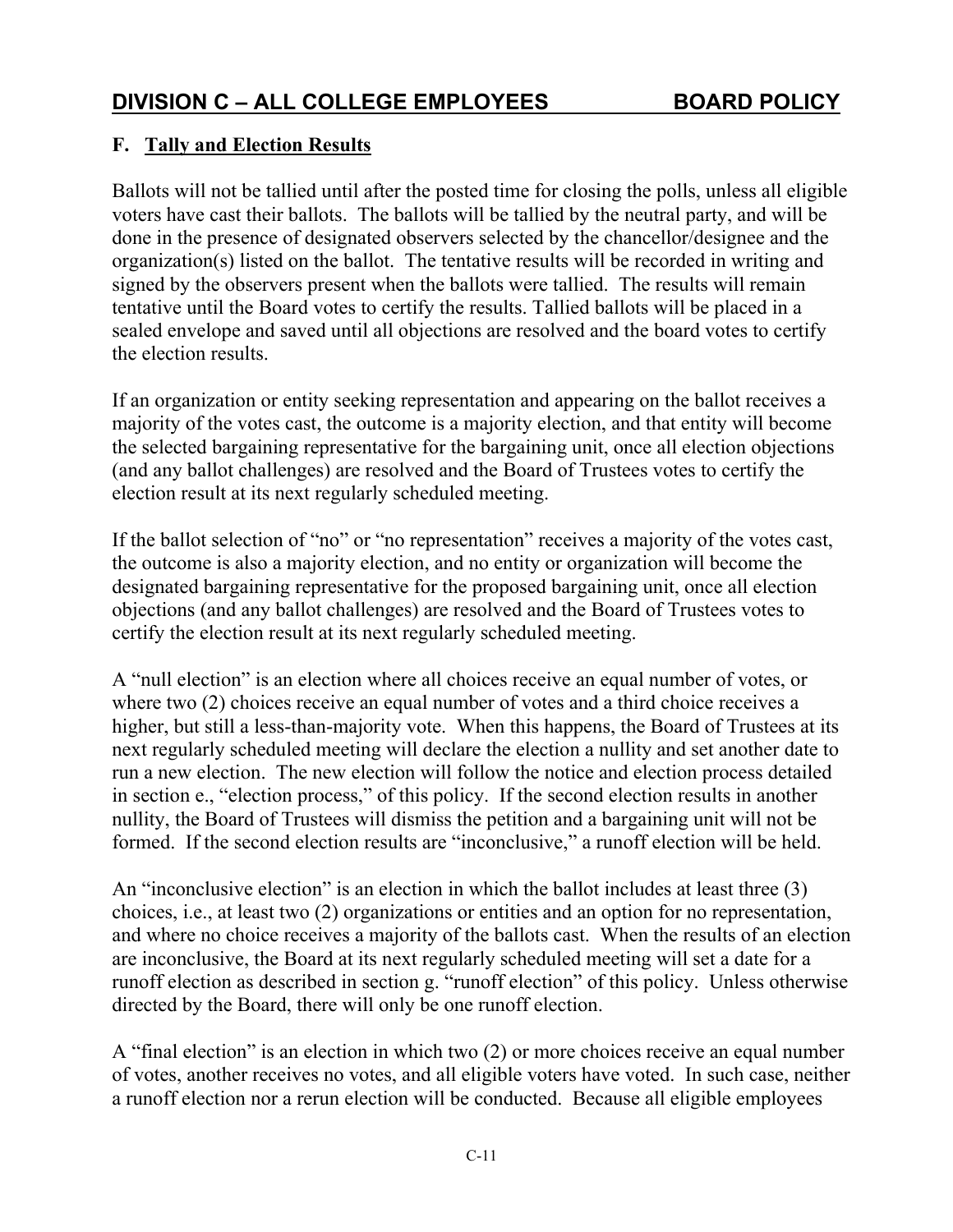have voted and there is no majority result, no representative is selected, and no entity or organization will become the designated bargaining representative for the proposed bargaining unit, once all election objections (and any ballot challenges) are resolved and the Board of Trustees votes at its next regularly scheduled meeting to certify the election result.

## **G. Runoff Election**

The ballot in any runoff election shall provide for a selection among the two (2) or more choices receiving the largest number of votes in the last election, the sum of whose votes aggregate at least one (1) more than half of the total votes cast. After voting to certify the first election, the Board will set a date for the runoff election. The election will follow the notice and election process detailed in section e., "election process," of this policy. All College employees in the proposed bargaining unit may vote in the runoff election, regardless of whether or not that employee voted in the original inconclusive election.

## **H. Election Bar**

Once any final election result is certified regarding representation of a bargaining unit, no petition requesting another election in the same bargaining unit will be accepted by the Board for a period of one (1) year after the date the Board voted to certify the results of the prior election.

## **I. Petition for Change of Representative**

An employee in the bargaining unit may petition for change of representative of her bargaining unit, or to no longer be represented by any organization or entity for collective bargaining. As noted above in section H., "election bar," the Board will not accept such a petition for a period of one (1) year after the Board votes to certify the results of the prior election. At any other time, an employee must submit to the chancellor/designee the following information:

- The bargaining unit in which a change of representative is sought, and whether the petition seeks a new organization as the representative, or seeks "no representative."
- If the petition seeks a change to a new organization as the representative, the name of the organization seeking recognition as the new employee representative, along with the name, address, e-mail and telephone numbers of its designated contact person.
- The petition must be supported by the valid dated signatures of at least 30 percent of the employees in the bargaining unit, on either cards or a petition format. No signature in support of the petition can be older than six (6) months from the date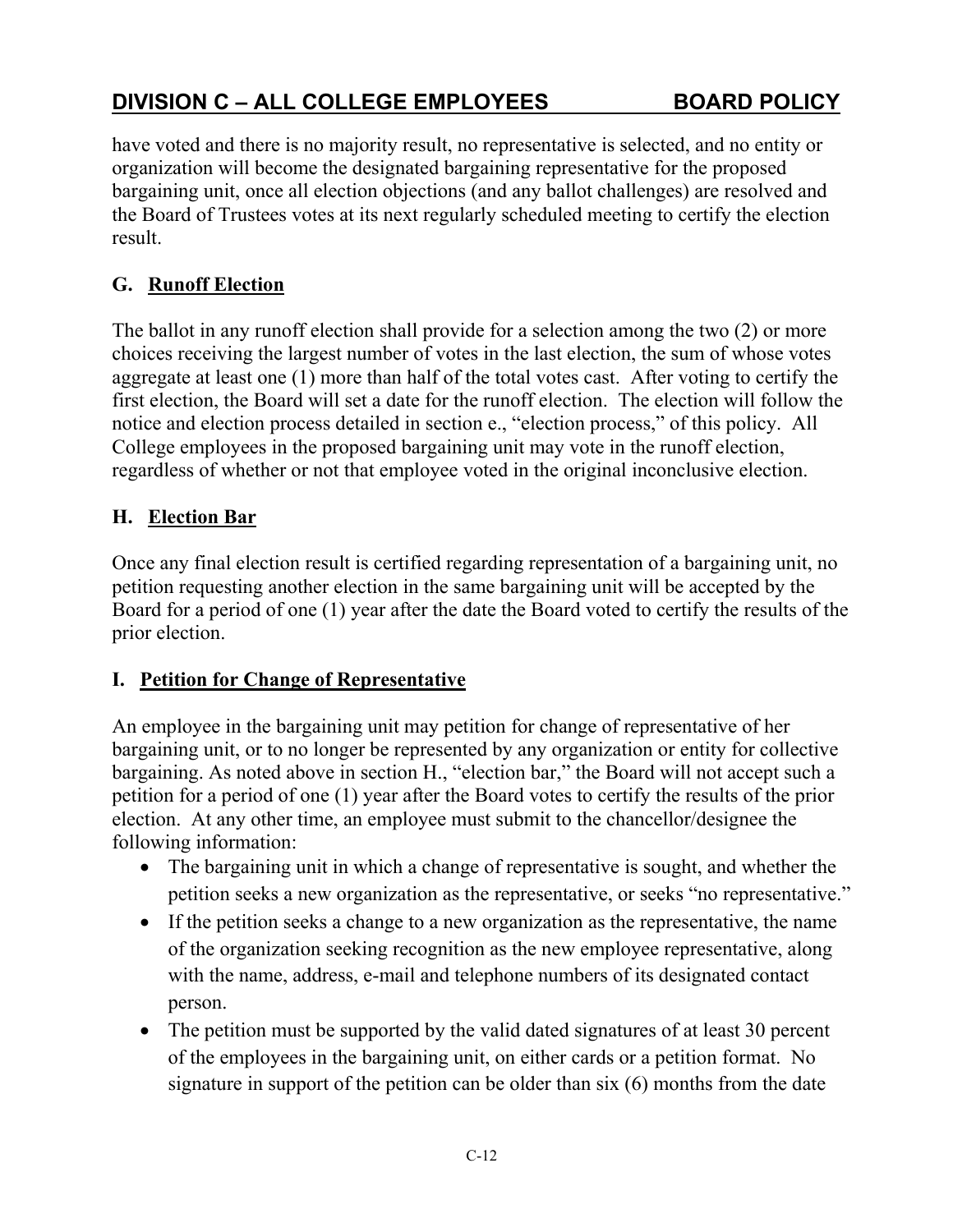the petition for change is submitted to the chancellor/designee. The signatures in support should be submitted in a separate sealed envelope, labeled "signatures in support of petition."

Once the chancellor/designee receives such a petition, he or she will post notice of receipt of the petition in the same location that notices for Board meetings are posted. The notice will set a date, no earlier than twenty (20) business days from the first date of posting, by which College employees in the bargaining unit who are interested in a different change in representation may submit a request, as in section d., the "other interested organizations" section of this policy.

The chancellor/designee and the contact person(s) for the entity(s) (if any) seeking a change in representative, will identify and designate a mutually acceptable person (a "neutral party") to review the petition and confirm the existence of support by at least 30 percent of the employees in the bargaining unit. The chancellor/designee will provide the neutral party a list of names of all College employees within the current bargaining unit for verification.

The chancellor/designee, and the neutral party will have 30 business days to verify that the required information is present, and to examine the bargaining unit information and the validity of the signatures in support. The chancellor/designee will notify the contact person of the union or other organization seeking a change in representative (if any) of any missing information, so any problem can be timely corrected.

The envelope labeled "signatures in support of petition" containing the signatures in support of the petition will remain sealed, until the neutral party opens it to verify the existence of valid timely signatures from at least 30 percent of the employees in the current bargaining unit.

The designated person will promptly notify both the chancellor/designee and the contact person for the potential representative (if any) as to whether signatures of 30 percent of the employees were presented in support, but will not provide additional information, and will not disclose the signed petition or cards, which employees supported the petition, nor the total number of employees who supported the petition, to any person unless required by law.

If the information is complete, the Board will set a date for the election to take place. The election will be conducted in accordance with the process detailed in this policy. The ballot on any petition for change of representative must include the following choices: the current union, organization or other designated representative; the union(s) or other organization(s) seeking the change in representation (if any); and an option for employees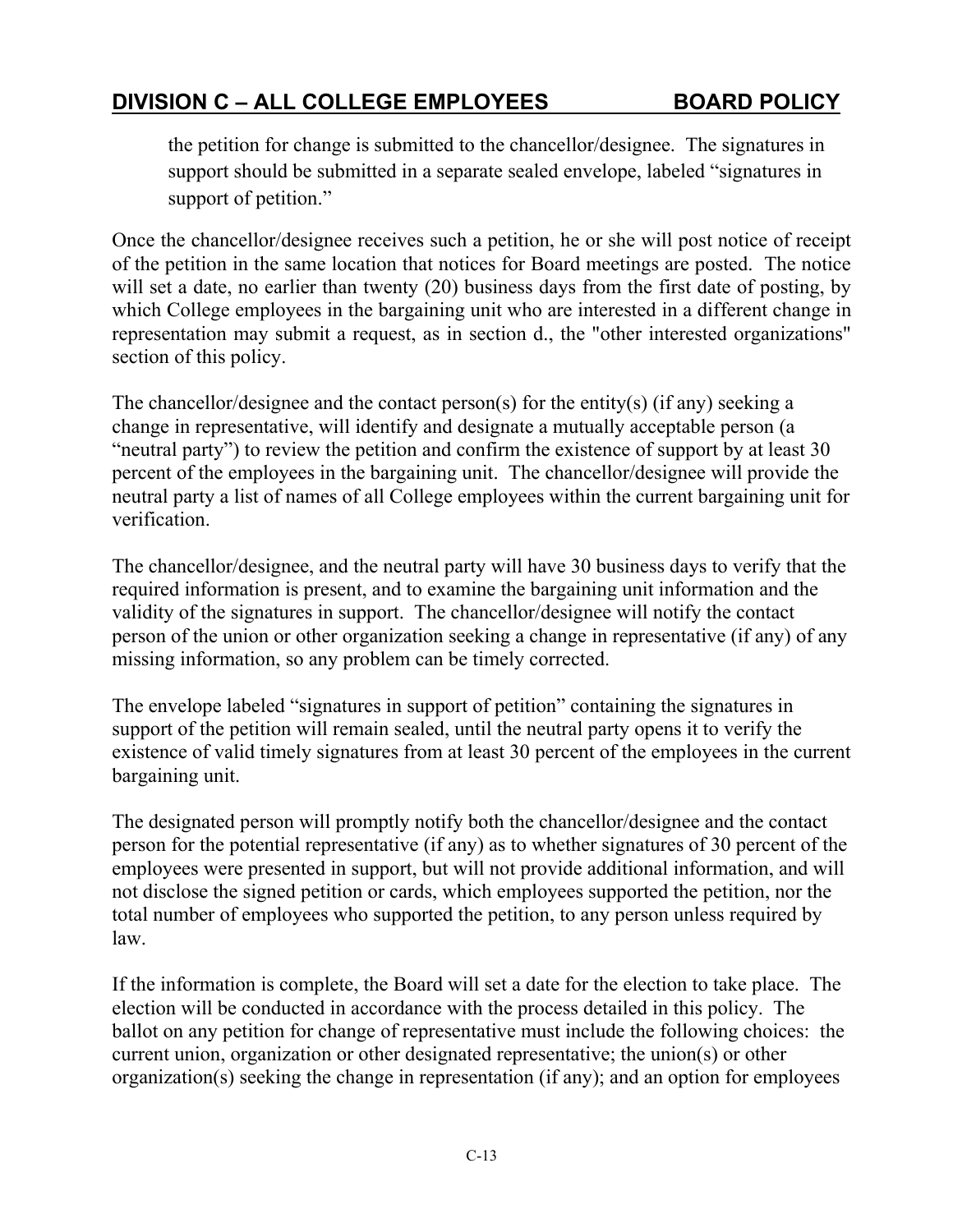to vote for "no representative" i.e., a vote for no representation for purposes of collective bargaining.

#### **J. Election Expenses**

All actual expenses of the election will be divided evenly between the College and the organizations(s) seeking to represent the College employees. "Actual expenses" include the costs incurred in the election, such as the cost of printing ballots, the costs of renting machinery, and the costs incurred in providing necessary security at the election polling locations, as determined by the chancellor/designee. The College may require the organization(s) appearing on the ballot to pay their union's proportional share prior to incurring costs.

# **C.13 Copyright** (R 4/95)

[AP C 13]

Where required by law, all employees must have appropriate permission to reproduce or perform copyrighted works before the use of such work for College purposes.

## **C.14 Staff Exchanges**

[AP C 16]

The College is authorized to enter into agreements with other colleges, businesses, industries, government agencies, institutions, and professional societies for staff exchanges, not to exceed one year. Staff exchanges will not require an additional cost to St. Louis Community College.

# **C.15 Representing the College** (R 4/95)

Employees may be appointed as delegates by the Board of Trustees or the chancellor to represent the College on appropriate occasions. Such delegates may not commit the College to any doctrine, policy or action without obtaining prior Board approval.

## **C.15.1 Attendance at Official Functions** (R 4/95)

College officers, faculty and administrative staff are encouraged to attend commencements and other official functions of the College.

# **C.16 Staff Development** (R 4/95)

[AP C 17 & AP D 16] The College will seek to maintain an effective staff development program to further the College's mission.

## **C.17 Conference Attendance** (R 1/01)

[AP C 8.2]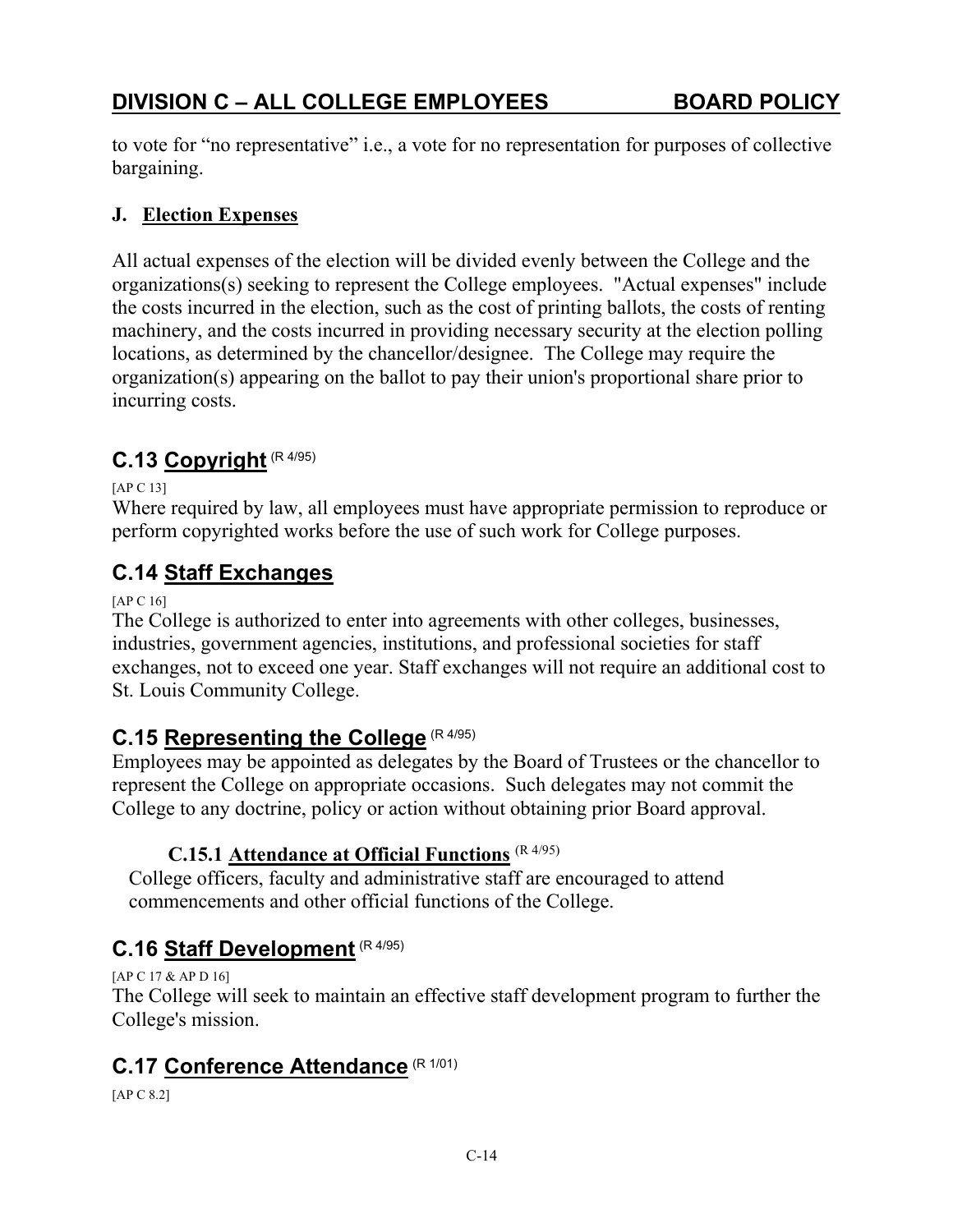Absence from the College for purposes of conference attendance must be approved in accordance with administrative procedures.

# **C.18 Controlled Substances** (R 4/95)

The unlawful manufacture, distribution, dispensation, possession, or use of a controlled substance is prohibited on College premises. Any employee found to have violated this prohibition will be subject to disciplinary action, up to and including immediate termination, in addition to criminal penalties which may be imposed by appropriate authorities. The Drug-Free Workplace Act of 1988 requires that any employee involved in work pursuant to a federal grant or contract convicted of any criminal drug statute for a violation occurring in the workplace notify the College no later than five days after such conviction. Notification should be given to the Human Resources department. Any employee subject to this requirement who fails to notify the Human Resources department will be subject to appropriate discipline, up to and including immediate termination. Any employee with questions regarding his or her obligations under this policy should contact the Human Resources department. Compliance with this policy in all respects will be a condition of employment with the College.

# **C.19 Employee Evaluation** (R 5/99)

#### [AP C 18, C 18.1 - C 18.4]

Effective employee evaluation is an essential part of the College's commitment to individual growth, development and institutional excellence. It represents a cooperative effort among the Board of Trustees, administration, employees and students. All evaluation processes will be designed to facilitate quality education and services by maximizing human resources.

Evaluation processes will be continuous and by design will provide a basis for fair and objective decision making. Evaluation components will include ongoing communication, feedback and assistance between the supervisor and the employee. A process also may be implemented by the College which permits employees to receive a joint evaluation conducted by their supervisors, peers, subordinates and students, where applicable. While it is expected that all employees will participate in assessment activities relevant to their service or program and may choose to cite these activities as part of their self-evaluation, employee evaluation will be separate from assessment.

All employees, except those who are retiring, will be evaluated annually, unless otherwise stipulated under a Board-approved agreement.

# **C.20 Confidentiality of Personnel Files** (R 3/06)

#### [AP C 20]

One official master personnel file on each active employee will be maintained at the Corporate College by the Human Resources department. Employees will have the right to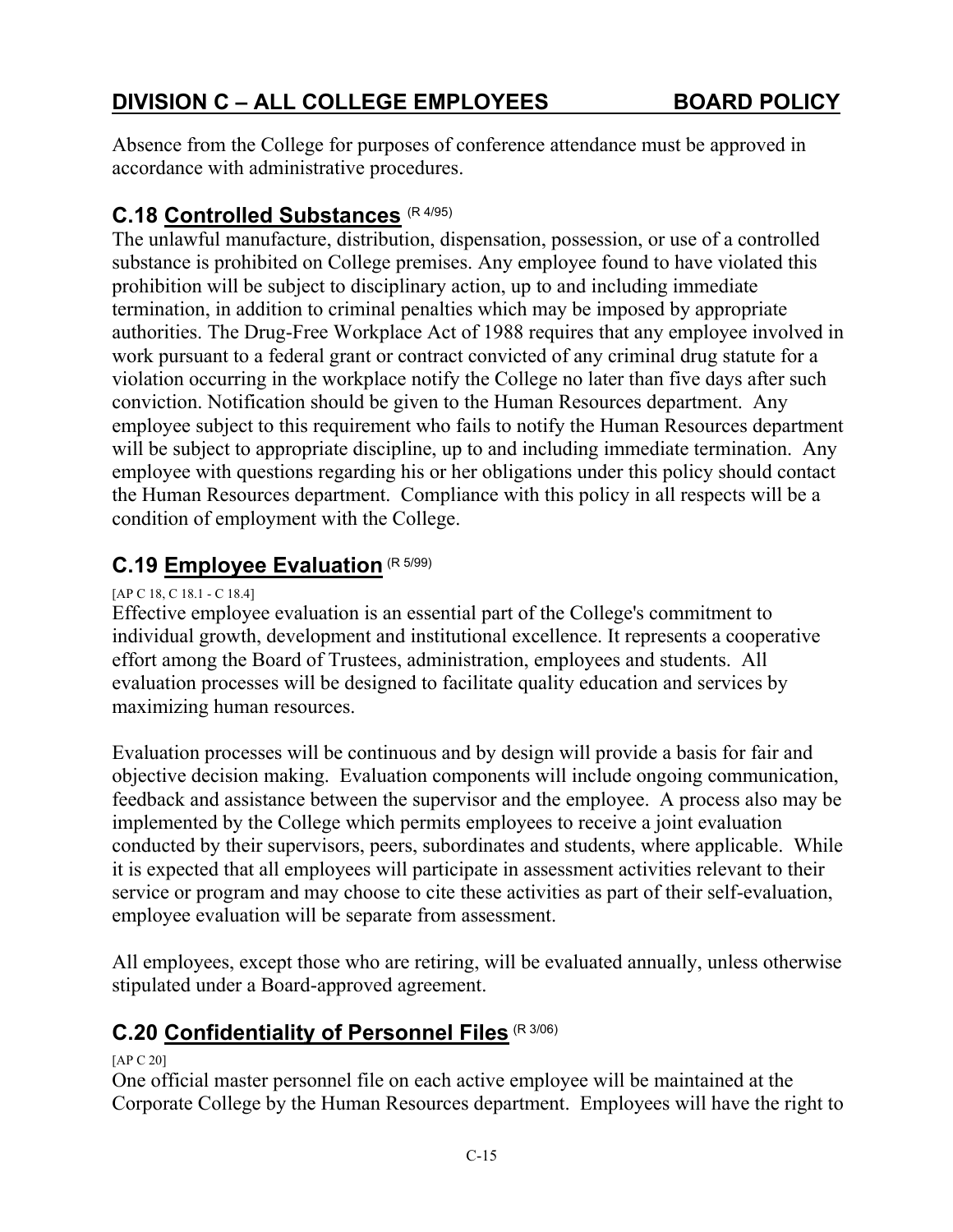inspect their files and to obtain a copy of the contents with the exception of placement records. The file review will be conducted in the presence of administrators, or their designees, responsible for the maintenance of the personnel file.

The official personnel file will contain applications for employment and records relative to compensation, payroll deductions, evaluations and other such documentation as may be considered pertinent for responding to inquiries from the Board of Trustees and from state and federal authorities. Records and documents maintained in the employees' personnel file should be signed and dated by the originator of the record or document.

Employees may place materials which are relevant to their employment in their personnel file. However, voluminous materials may not be placed in the personnel file. A summary sheet referencing such material may be placed in the file.

Supervisors and administrators, or their designees, having direct responsibility for an employee's performance are entitled to inspect the employee's personnel file. No other persons or agencies may have access to information in the personnel file unless authorized by the employee, state or federal mandates or if subpoenaed or ordered for release by a court of law.

A personnel file for inactive employees will be maintained by the Human Resources department and will be kept at the Corporate College. The personnel files of inactive employees will, at a minimum, contain the documents specified for retention under the state's record retention guidelines.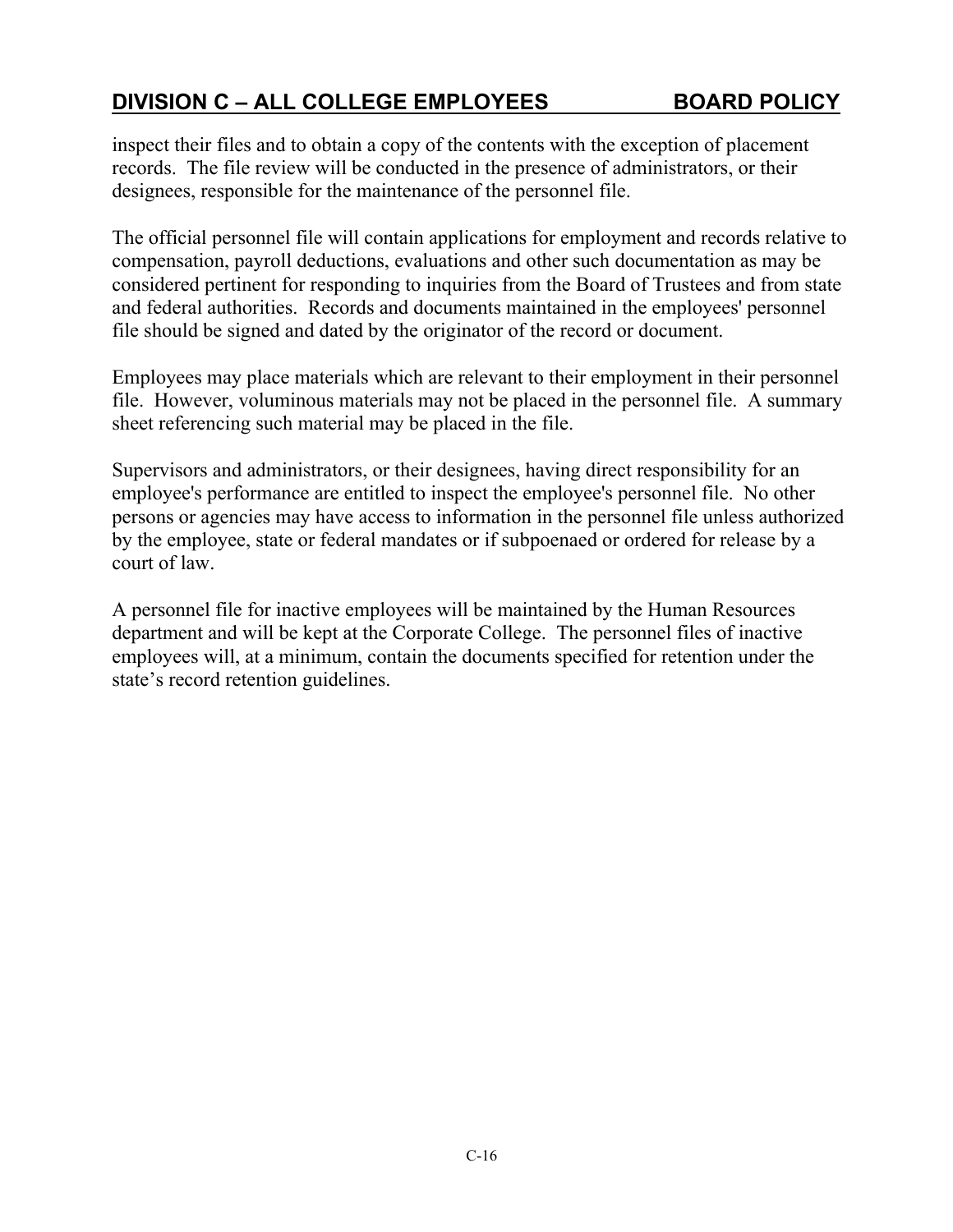## **EMPLOYEE BENEFITS**

## **C.21 Paid Leaves** (2/15)

#### [AP C 21, C 21.1 - C 21.5]

#### **C.21.1 Full-time 12-Month Administrative and Professional Employee**  Vacation<sup>(10/13)</sup>

(R 10/13)

Unless specified otherwise, officers and administrative and professional staff employed on a 12-month basis will accrue paid vacation in accordance with the following schedule:

| 1st year of service               | 16 days per year |
|-----------------------------------|------------------|
| 2nd year of service               | 18 days per year |
| 3rd year of service               | 20 days per year |
| 4th through 9th year of service   | 22 days per year |
| 10th through 14th year of service | 24 days per year |
| 15th through 19th year of service | 25 days per year |
| 20th through 24th year of service | 26 days per year |
| 25th year of service and above    | 27 days per year |

Vacation time is accrued at the appropriate rate per month during each year. The College encourages employees to take vacation annually.

As of the last payroll reporting date in September of each year, the number of vacation days which may be carried forward may not exceed a maximum of twice the normal year's vacation.

In case of severance in good standing after one or more years of service, accrued vacation pay will be included in the last check and will be limited to not more than the maximum vacation accrual.

Annually allocated personal leave and/or accrued vacation may not be used to extend an employee's termination date. Except under extenuating circumstances, the last day worked is the date of termination, and the dollar value of any unused vacation due, in accordance with applicable Board policies and administrative procedures and/or bargaining agreement provisions, will be paid the employee in a lump-sum payment in the final paycheck.

Except under unusual circumstances, the College will be officially closed during the Christmas - New Year's period as defined in the administrative calendar. The number of weekdays other than holidays which fall within this time period when the College is closed will be additional holidays.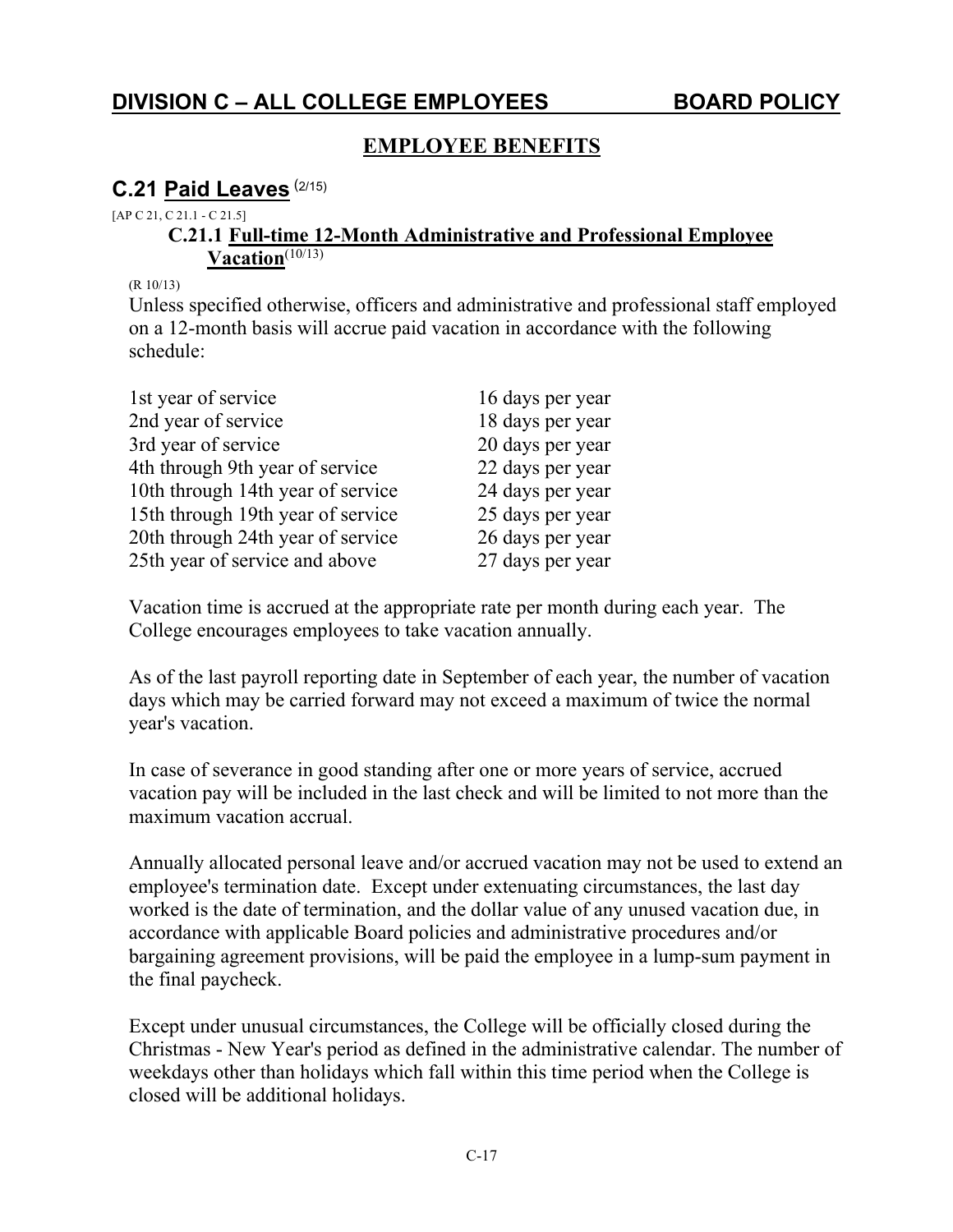**C.21.2 Benefit in Lieu of Vacation - 36-Week Professional Employees** (R 7/94) Professional employees covered by a 36-week contract are not eligible to accumulate paid vacation. However, they will accumulate a benefit in lieu of vacation beginning with the second year of employment as a 36-week employee as follows:

| 2nd year of service | 1 day per year                                                              |
|---------------------|-----------------------------------------------------------------------------|
| 3rd year of service | 2 days per year                                                             |
|                     | 4th year of service and above 3 days per year to a maximum of 3/4 full-time |
|                     | maximum accrual                                                             |

The accrued benefit in lieu of vacation will be included in the employee's last paycheck when the service to the College is terminated. This accrued benefit in lieu of vacation will be paid to a 36-week employee upon a change to 52-week status.

**C.21.3 Non-unit Classified Office and Technical Employee Vacation** (R 10/13)

```
[AP C 21.2]
```
Vacation time is accrued for each year of service in accordance with the following schedule:

| 1st through 3rd year  | 12 days per year |
|-----------------------|------------------|
| 4th through 7th year  | 15 days per year |
| 8th through 10th year | 18 days per year |
| 11th year and over    | 22 days per year |

Exempt employees will accrue vacation according to the following schedule:

| 1st year               | 16 days per year |
|------------------------|------------------|
| 2nd year               | 18 days per year |
| 3rd year               | 20 days per year |
| 4th through 9th year   | 22 days per year |
| 10th through 14th year | 24 days per year |
| 15th through 19th year | 25 days per year |
| 20th through 24th year | 26 days per year |
| 25th year and above    | 27 days per year |

Vacation time may be accrued up to a maximum of twice the normal year's vacation; however, vacation should be taken each year except in extenuating circumstances, as may be approved by the appropriate administrator.

As of the last payroll reporting date in September of each year, the number of vacation days which may be carried forward may not exceed a maximum of twice the normal year's vacation.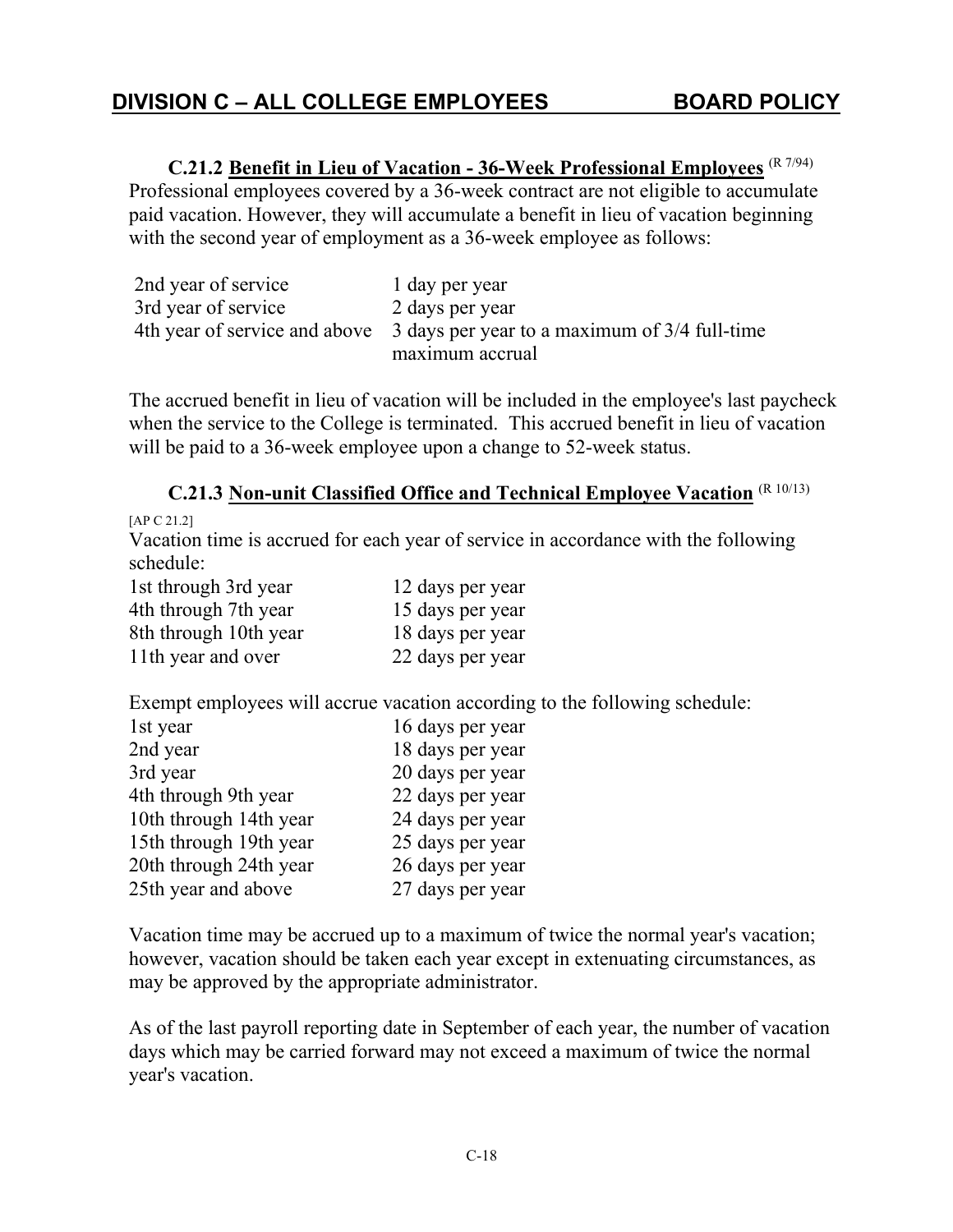In case of severance, accrued vacation pay will be included in the last check and will be limited to not more than the maximum vacation accrual.

Except under unusual circumstances, the College will be officially closed during the Christmas - New Year's period as defined in the administrative calendar. The number of weekdays other than holidays which fall within this time period when the College is closed will be additional holidays.

Full-time probationary employees may not use accrued vacation time during the probationary period, nor be reimbursed for such time if severance occurs before permanent status.

#### **C.21.4 Medical Leave** (R 3/06)

[AP C 21.3]

Whenever any full-time employee is compelled to be absent from duty due to temporary medical disability, illness or injury, including disability related to pregnancy, childbirth or related conditions, the employee will be allowed full compensation for accrued medical leave.

Administrative/professional employees may accumulate medical leave at the rate of 1.2 days or 9.6 hours per pay period worked for a maximum of 14.4 days for each full year of service. Classified non-unit employees may accumulate medical leave at the rate of 4.44 hours per bi-weekly pay period worked for a maximum of 14.4 days for each full year of service. Full-time 36-week professional employees scheduled to work full-time during a 10-month period will accumulate medical leave at the rate of 1.2 days or 9.6 hours per pay period worked for a maximum of 12 days or 96 hours for each year of service. Full-time 36-week professional employees scheduled to work over a 12-month period will accumulate such leave at the rate of one day or eight hours per pay period worked for a maximum of 12 days or 96 hours for each year of service.

Full-time employees on a 12-month appointment and classified non-unit employees may accumulate the unused portion of medical leave up to a maximum of 180 days or 1,440 hours. Full-time employees on a 36-week schedule or an academic year schedule may accumulate the unused portion of medical leave up to a maximum of 125 days or 1,000 hours. No payment will be made to any employees for time accrued upon termination of employment.

A full-time employee may also receive full compensation for accrued medical leave when he/she is compelled to be absent from duty due to temporary medical disability, illness or injury of a member of his/her immediate family. Members of the immediate family are defined as: mother, father, foster parent, foster child, husband, wife, son,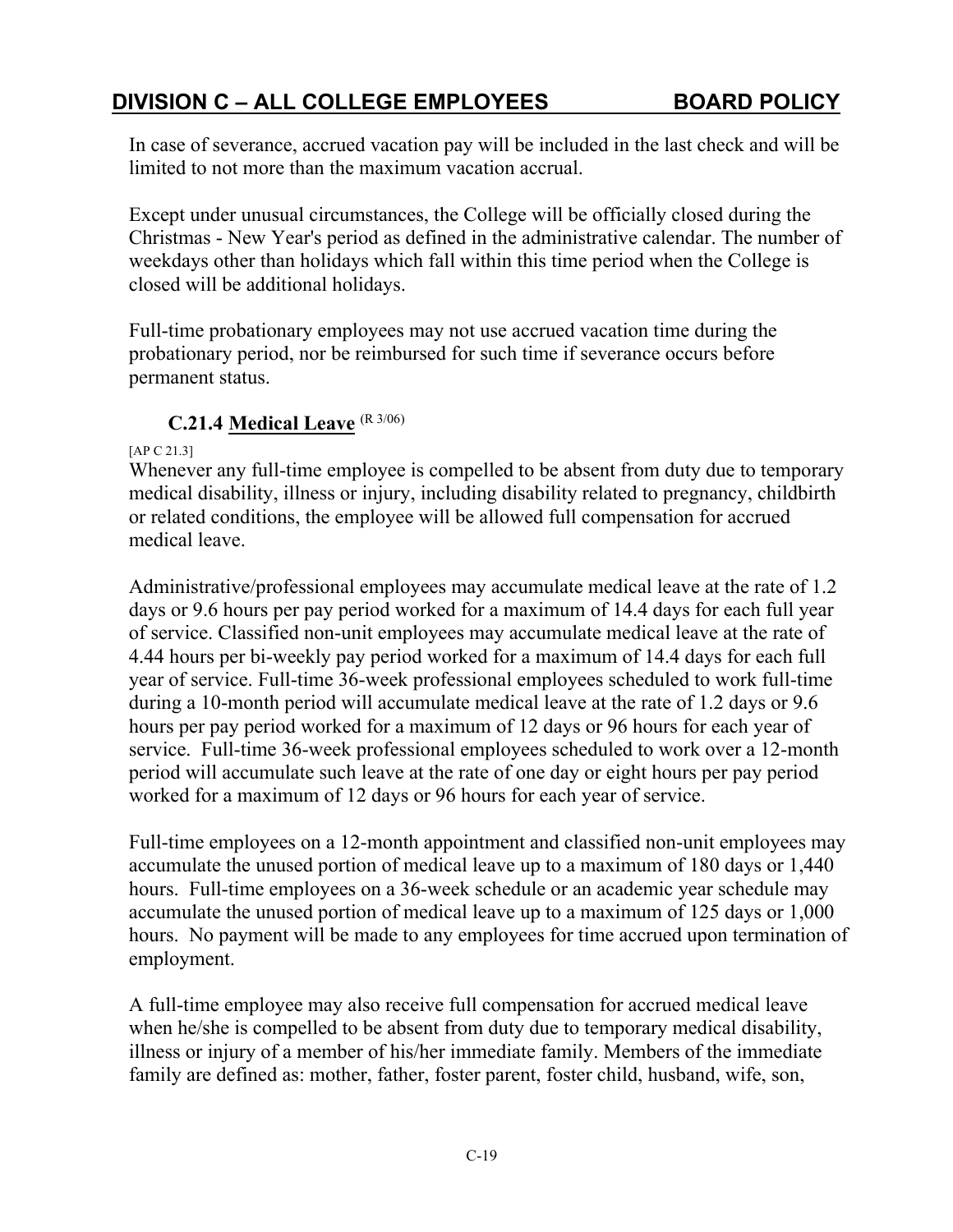daughter, brother or sister, current mother-in-law, current father-in-law, grandparent, or any relative living in the immediate household.

All full-time administrative/professional employees and non-probationary classified nonunit employees are entitled to unpaid leave for reasons of illness for a period up to a maximum of 90 days. The Board of Trustees may approve an extension of unpaid leave for up to one year upon recommendation by the chancellor.

Probationary classified non-unit employees may be granted an unpaid leave for reasons of illness for a period of two consecutive weeks. The probationary period will be extended by the length of such leave.

Part-time employees are not entitled to medical leave with pay.

#### **C.21.5 Personal Leave** (R 2/15)

[AP C 21.4] Personal leave may be granted to full-time employees for a variety of personal reasons.

Administrative/professional and non-unit classified employees may use up to four days per fiscal year for personal reasons during the 12-month period ending on the last payroll reporting date in June of each year.

Employees who have completed at least 10 consecutive full years of service may use one additional day per fiscal year for personal reasons.

Personal leave is deducted from accrued medical leave.

## **C.21.6 Family and Medical Leave Act of 1993** (R 3/06)

[AP C 21.3]

The Board of Trustees of St. Louis Community College is committed to compliance with the Family and Medical Leave Act of 1993 (FMLA) effective August 5, 1993.

Eligible employees (as defined under FMLA) will be provided with up to 12 weeks of job-protected leave within a rolling 12-month period measured backward from the date an employee uses any FMLA leave for certain family and medical reasons.

Employees will be required to provide at least 30 days advance notice when the leave is foreseeable. When leave is requested due to a serious health condition, the leave must be supported by a certification issued by the health care provider of the employee or the employee's ill family member.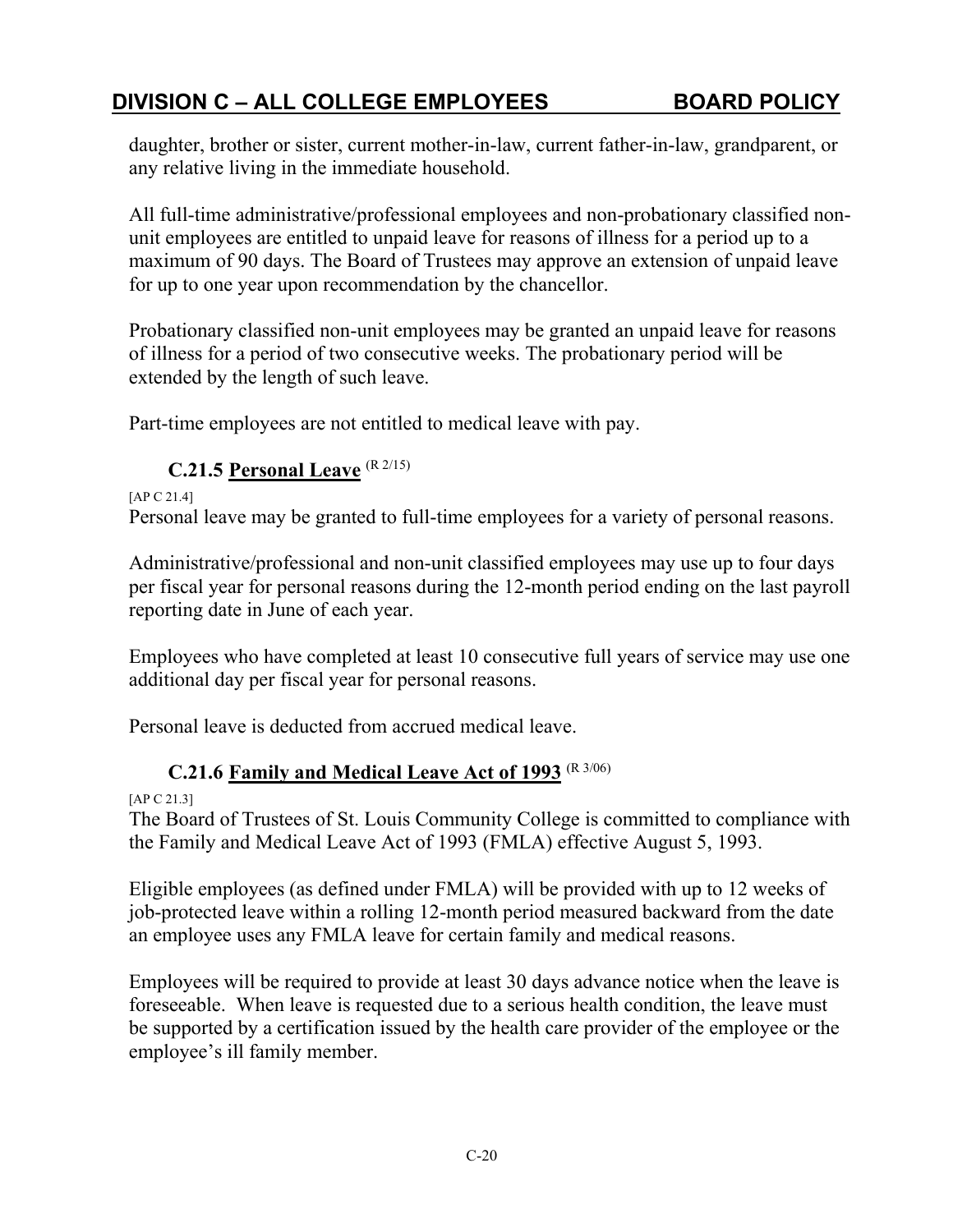Whenever an eligible employee is granted FMLA leave, the employee will be required to substitute, in lieu of unpaid leave, any accrued vacation and personal leave in instances where the leave is taken:

for the birth and care of the employee's child after birth;

for adoption or foster placement of a child in the employee's home; or

for a serious health condition of the employee or to care for his/her immediate family member.

Additionally, the employee will be required to substitute accrued sick leave to care for a seriously ill immediate family member or for the employee's own serious health condition.

During approved FMLA leave, the employee may continue any group insurance coverage on the same cost-sharing basis as coverage would have been provided if the employee had been actively employed during the FMLA leave period.

In cases where the employee's own serious health condition is the reason for the leave, other than for intermittent leave or a reduced leave schedule, the employee must submit a medical certificate that he/she is able to perform the duties of his/her assigned position before returning to work.

FMLA provisions will be applicable when provisions of Board policy, administrative procedures or *Resolution*s are more restrictive and will be used as a basis for recommending Board policy revisions or development, and in the development and revision of administrative procedures applicable to such leave.

## **C.21.7 Military Leave** (R 4/95)

Employees who are members of the National Guard or of any reserve component of the armed forces of the United States will be entitled to leave without loss of time, pay, or any other rights or benefits for all periods of military duty or training in the service of the state at the call of the governor, regardless of length of time of such service and for military duty in the service of the United States for a period not to exceed 15 calendar days in any federal fiscal year (Oct. 1 - Sept. 30). Before any payment of salary is made covering the period of leave, the employee will submit certification by the employee's commanding officer of performance of duty pursuant to official orders.

## **C.21.8 Bereavement Leave** (R 6/98)

[AP C 21.3]

Full-time employees will be entitled to four days of absence without loss of pay for the death of any member of the employee's immediate family, as defined under the "Medical Leave" policy, and to four days of leave without loss of pay at the time of death of a current daughter-in-law, current son-in-law or grandchild when the employee must be absent from work.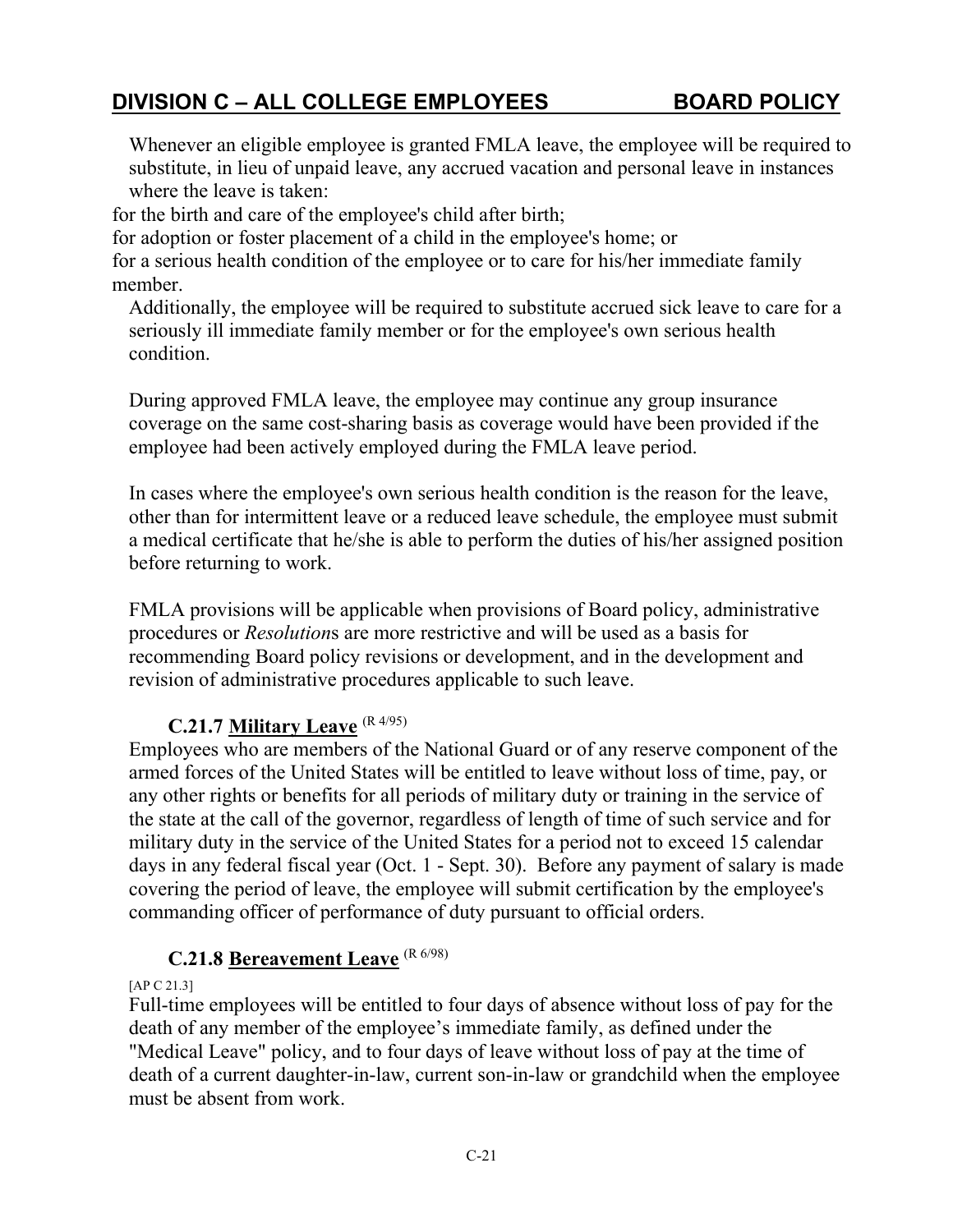Thirty-six week classified employees are eligible for bereavement leave of four days with full pay if the bereavement occurs during those weeks in which they are scheduled to work.

#### **C.21.9 Absence for Jury Duty** (R 6/98)

In the event that any full-time employee will be summoned as a juror or subpoenaed as a witness in any judicial proceeding, he/she will suffer no loss of pay from the College for his/her necessary absence from his/her employment.

Pay provided to employees by the court for jury service may be retained by the employee; however, any expenses incurred are the responsibility of the employee.

#### **C.21.10 Professional Development Leaves - Administrative/Professional Employees** (R 4/95)

#### [AP C 17 & C 21.5]

Professional development leaves may be granted to employees to further the College's mission.

#### Short-term Leave

Short-term leave extends for more than one week but not more than six weeks. Such leave is granted at full pay and upon approval of the chancellor. The annual number of such leaves may be limited by the chancellor.

To be eligible for consideration, an applicant must have completed at least two years of full-time service and must not be on temporary status. Those who take such leaves are ineligible to receive an additional short-term paid leave until at least one year from the date of return from the previous leave.

#### Long-term Leave

Long-term leave extends for more than six weeks but not more than one year. Normally, such leave will be granted to employees involved in academic or student services. Long-term leave will be granted at full pay if it does not extend beyond six months and at half pay if it extends beyond six months. The annual maximum number of leaves will not exceed 4 percent of the number of full-time administrative/professional staff employed at the start of the current fiscal year. Unless unusual circumstances exist, the Board of Trustees will consider the chancellor's recommendations for leaves to be authorized for the next fiscal year at its regularly scheduled meeting in February. The granting of such leaves requires the chancellor's recommendation and the Board of Trustees' approval.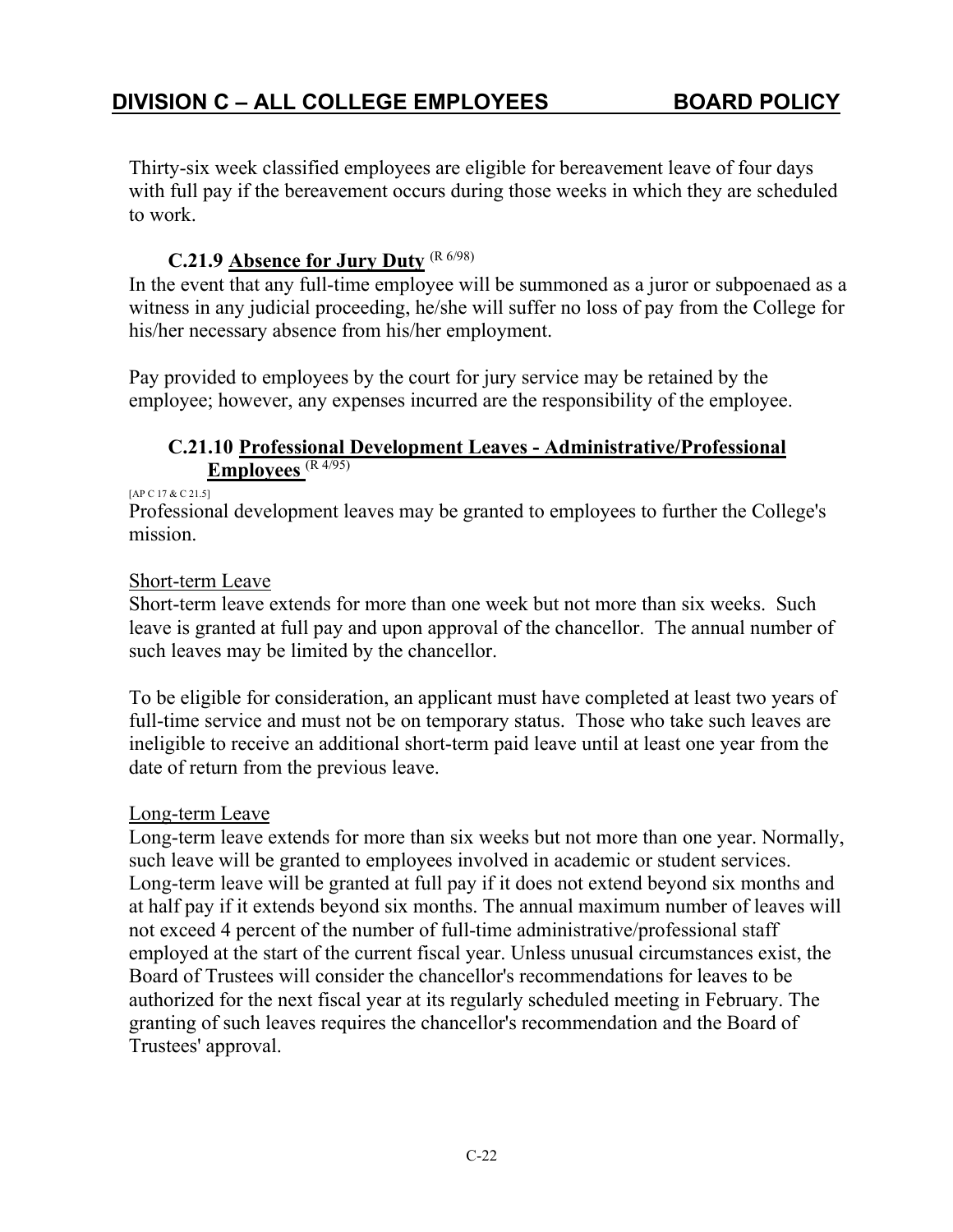To be eligible for consideration, an applicant must have completed at least six years of full-time service and must not be on temporary status. Employees who take such leaves are ineligible to receive an additional long-term paid leave until after at least six years of full-time service subsequent to their return from the previous long-term leave.

#### **Stipulations**

Employees on full pay during these leaves will not engage in outside employment for compensation unless such compensation is part of the approved leave.

Employees on half pay whose leaves are granted to improve their ability to perform their duties by engaging in technical/professional work experience projects may accept compensation. Prior approval is required for compensation greater than the amount received from the College.

Fellowships and other assistance in research may be accepted without loss of leave pay if these funds are used to underwrite project expenses and are fully explained in the request for the leave.

Employees on long-term leaves will not accrue vacation during the period of such leaves.

Employees who receive long-term leaves have a contractual obligation to return and provide normal services for a period of time at least double that of the length of the leave. Release from such contractual obligation, if requested, may be granted only under unusual circumstances and normally the individual would be expected to reimburse the College for all compensation received from the College during the leave period.

Employees who receive leaves under the provisions of this policy will, upon their return, present reports regarding the success, effectiveness and applicability of their leaves. These reports will be evaluated by the appropriate administrators.

#### **C.21.11 Parental Leave (R 6/20)**

Full-time employees who have worked for the College for at least six (6) months are entitled to receive up to six (6) weeks of absence without loss of pay for the birth or adoption of the employee's child. In the case of birth, the leave must be taken in the first six (6) months after birth; in the case of adoption, the leave must be taken in the first six (6) months following adoption by the employee. Parental Leave must be taken consecutively. Employees may use this Board Policy for subsequent births or adoptions so long as the subsequent leave begins twelve months after the last day of prior Parental Leave. Individuals who adopt a spouse or partner's child(ren) are not eligible for this benefit.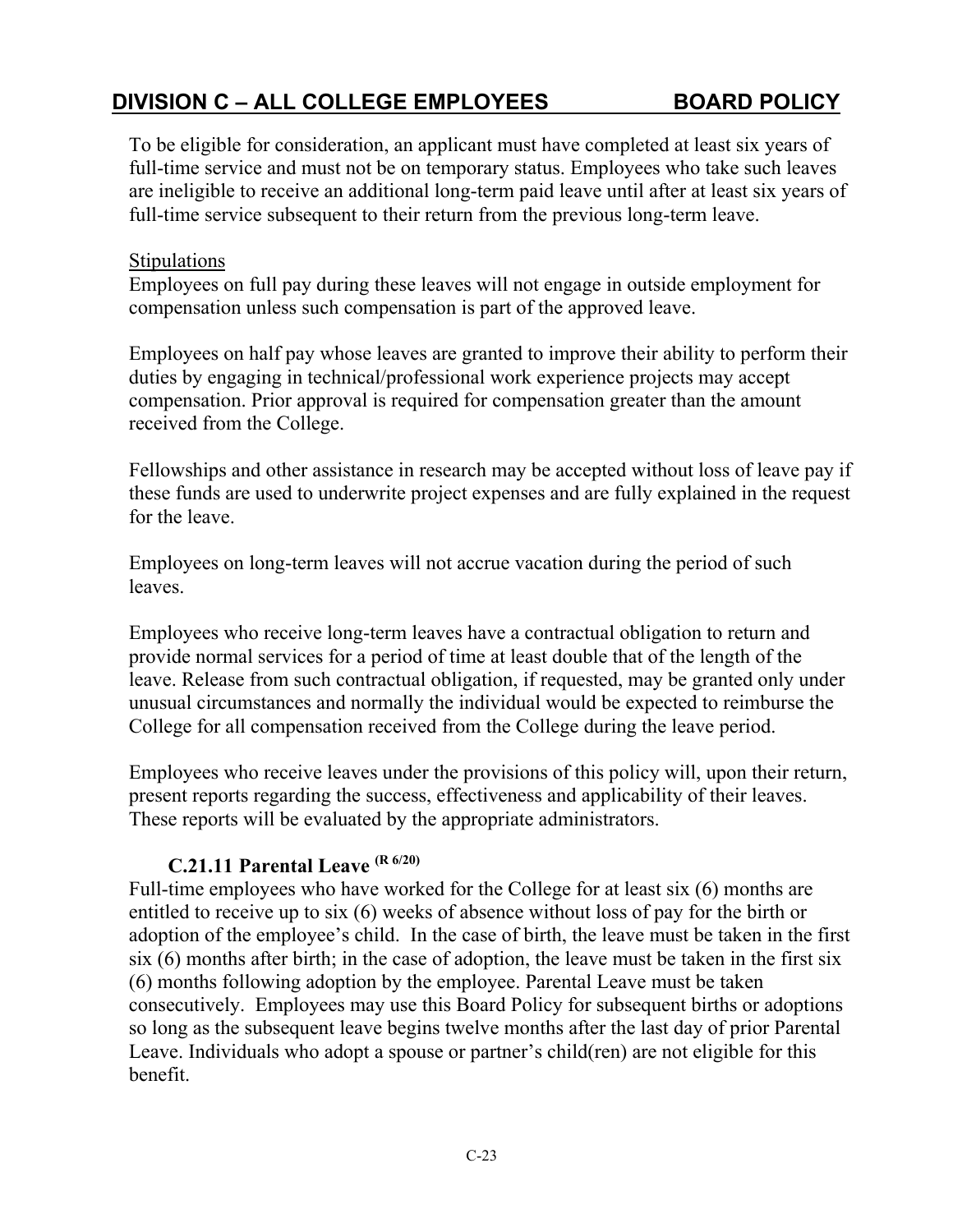Leave taken pursuant to this Board Policy counts towards the parent's available leave under the Family and Medical Leave Act.

# **C.22 Unpaid Leaves** (R 6/98)

[AP C 22, C 22.1, C 22.2] Unpaid leaves may be granted to employees.

Unpaid leaves other than those covered under the Family and Medical Leave Act (FMLA) for more than two consecutive weeks must be approved by the Board of Trustees. Unpaid leaves normally will not exceed one year in duration for administrative/professional employees or 90 days for non-probationary, non-unit classified employees. In case of emergency, the Board may consider requests for longer periods from administrative/professional employees who have completed three or more years of continuous service. The Board may consider requests from non-probationary, non-unit classified employees for an extension of up to one year.

#### **C.22.1 Military Leave** (R 4/95)

In addition to the limited paid military leave authorized by Board policy, unpaid leave will be granted to any employee who enters military service for the performance of duty on a voluntary or involuntary basis in an appropriate uniformed military service, including active duty, active duty for training, inactive training, full-time National Guard duty, and examination for military fitness, as such leave is mandated by applicable law. In accordance with such law, and if all applicable eligibility requirements for reemployment are met, the person returning from leave normally will be re-employed in the position of employment in which the person would have been employed if such person had not been on military leave, if the person is qualified to perform the duties of such position.

Persons re-employed after military service are entitled to the benefits they had earned and accrued at the commencement of military service, plus the applicable benefits that they would have accrued if they had remained continuously employed during the period of military leave. In regard to health/medical benefits, an employee taking military leave who is entitled to re-employment may elect to continue medical coverage, by appropriate application and payments, for the lesser of 18 months or the period of his/her active duty, with coverage available for both the employee and the employee's dependents. If the military leave is for active duty for a period of less than 31 days, the health/medical coverage will be continued for a previously covered employee during that period of time, at the expense of the College.

## **C.22.2 Fringe Benefits During Unpaid Leave** (R 4/95)

[AP C 22.2]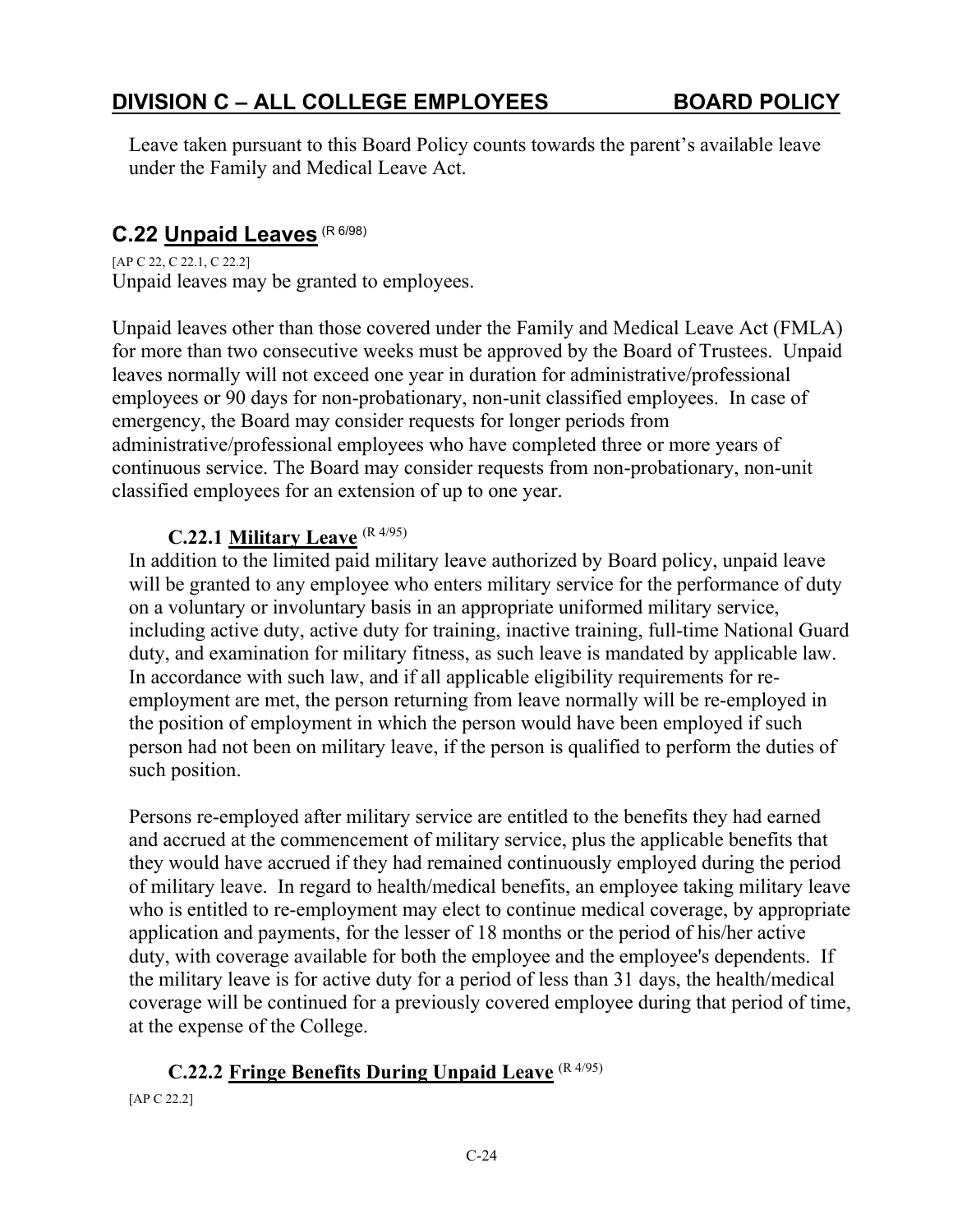During an unpaid leave the fringe benefit program may be continued in accordance with College policy and procedures and state and federal mandates in effect at the time of the leave.

#### **C.22.3 Return from Leave** (R 4/95)

#### [AP C 22.2]

Employees returning from an unpaid leave will be placed on the salary schedule at the same salary they would have been placed on at the beginning of the leave, except in those cases where the experience gained during the leave is directly related to the assignment and is determined to be equivalent to the same length of service to the College.

## **C.23 Educational Benefits for Employees and Employees' Families** (R 6/16)

## **C.23.1 Maintenance Fee Waiver Program** (R 6/16)

#### [AP C 25]

All full-time employees of the College and their immediate families and the immediate family of deceased full-time employees who served with the College at least 10 years may attend courses offered by the College without payment of maintenance fees. They will be subject to the same rules, regulations and entrance requirements as all other students of the College. Immediate family members will include spouses and children who meet the Internal Revenue Service tests for financial dependency.

Part-time employees may receive maintenance fee waivers as provided by administrative procedures.

## **C.23.2 Tuition Reimbursement Program** (7/07)

All full-time Classified, Administrative/Professional and Physical Plant employees are eligible to apply for tuition reimbursement if the employee has at least 12 months' continuous full-time service before the first day of class and is employed by the College on the last day of the class.

The purpose is to assist eligible employees in receiving education which will enhance or develop their job skills within St. Louis Community College and to allow employees to further their education beyond what is offered at St. Louis Community College. This includes: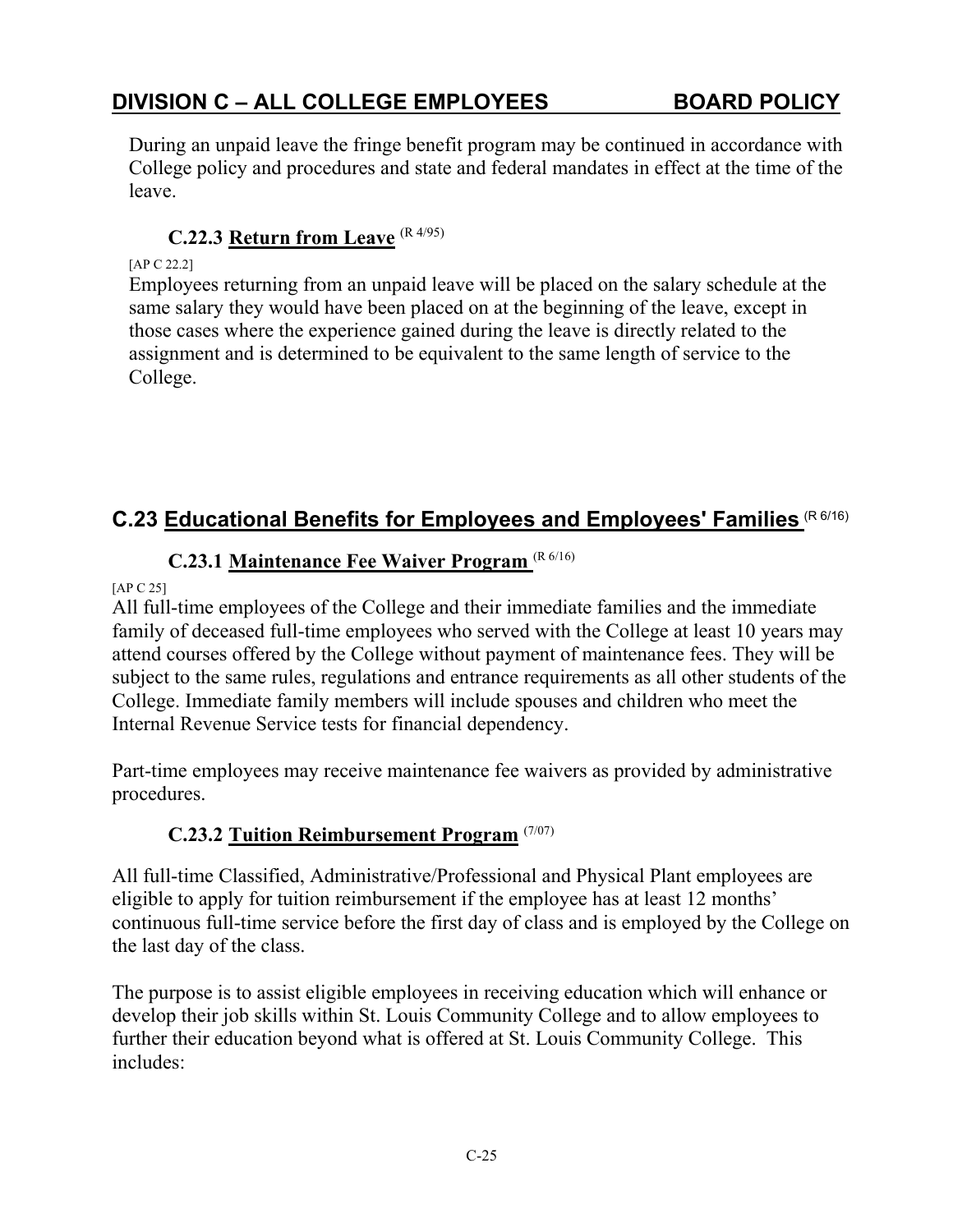**Degree Program Courses** Credit courses that are part of a declared program of study for a Bachelors degree or higher are eligible. Medical, law, theological, or similar programs are excluded from this policy.

**Individual Credit Courses** These courses must directly contribute to the knowledge, skills or competencies that employees must perform in their current position or to assist employees in preparing for reasonable future enhancement at the College. Approval by the immediate supervisor and Human Resources is required for these courses.

Participants in the program must have an overall performance rating of "meets requirements" or higher on their most recent performance evaluation except when the class is part of an approved Performance Improvement Plan.

Participants must have an Associate degree or higher, or have the equivalent of a two year degree. Certain vocational programs may be accepted with Human Resources and supervisor approval.

Only courses offered at regionally accredited institutions are eligible for reimbursement.

Courses to be taken at other institutions that are already offered at St. Louis Community College are not permitted unless it is a required course that will not transfer to meet degree program requirements at another higher education institution.

If approved for tuition reimbursement, an employee may receive 75 percent of tuition paid based on no more than 75 percent of the current University of Missouri-St. Louis in-state undergraduate credit hour rate. Tuition reimbursement qualifies only on actual tuition paid by employee, not in addition to tuition paid by scholarships, financial aid (except for student loans), veteran benefits, etc.

Tuition reimbursement is not to exceed the annual amount provided in Administrative Procedures.

Employees will be reimbursed only after successful completion of course work. Undergraduate courses need a grade of C or better. Graduate courses need a grade of B or better. The employee must submit an official grade report or transcript to Human Resources for approval.

Lab fees, books, or any fees other than tuition shall not be included in reimbursement.

Courses under the tuition reimbursement program may not be scheduled during an employee's normal working hours.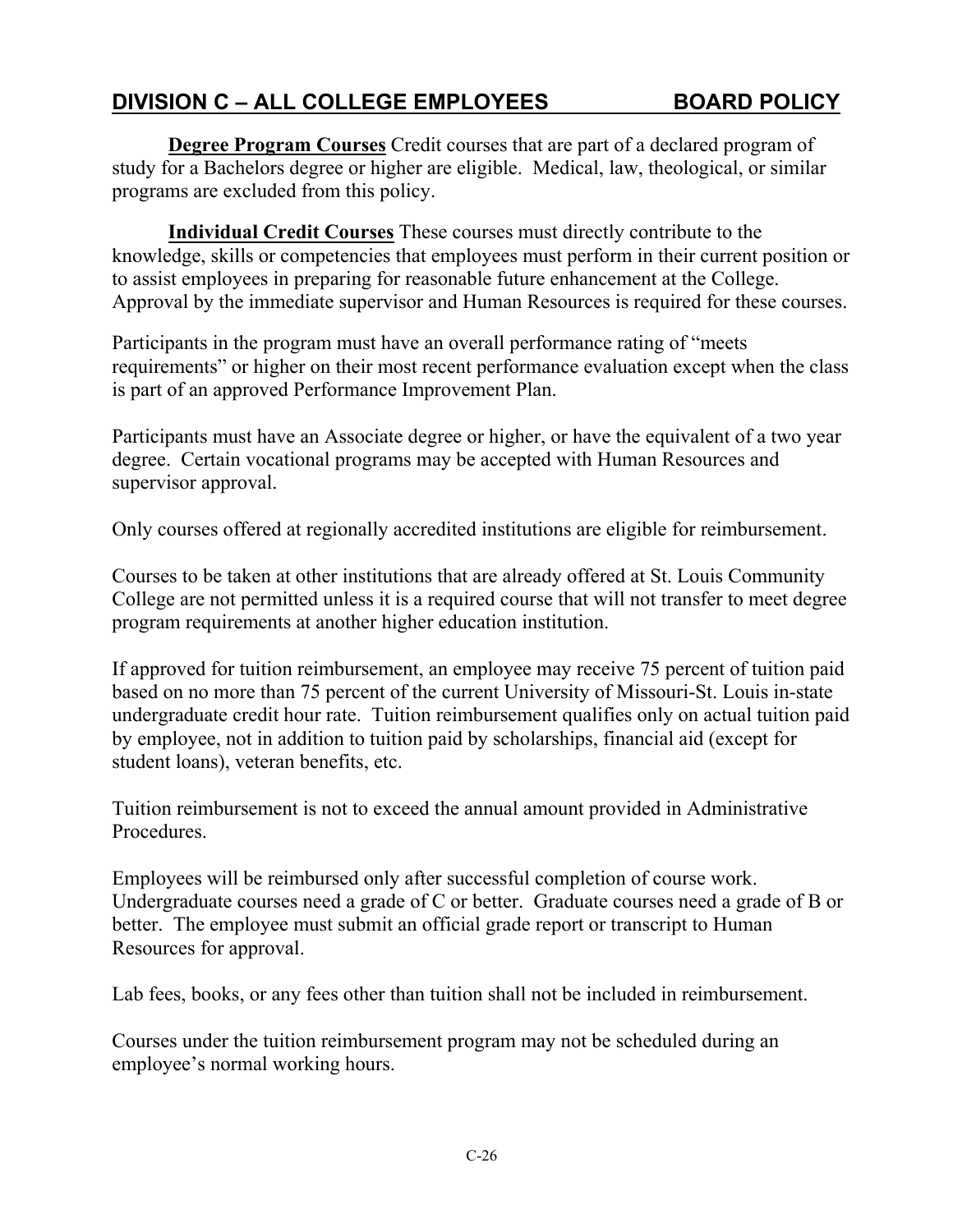The Employee Tuition Reimbursement Program is subject to the availability of funds.

Completion of a training or education program is not a guarantee of a promotion or increase of salary.

The College Human Resources department is responsible for administering and interpreting this policy.

# **C.24 Retirement System** (R 7/12)

[AP C 26]

### **C.24.1 Public School Retirement System of Missouri** (R 7/12)

[AP C 26]

Full-time employees who meet the requirements of the Public School Retirement System of Missouri and who are certificated by the College or the State of Missouri are required to participate in the Public School Retirement System of Missouri. Part-time professional employees who meet the requirements of the Public School Retirement System of Missouri and who are certificated by the College or the State of Missouri may participate in the Public School Retirement System of Missouri.

To comply with the Missouri state law on "teacher and school employee retirement systems," the Chancellor or the Associate Vice Chancellor of Human Resources may certify employees to the Public School Retirement System of Missouri.

### **C.24.2 Non-certificated Employees Retirement Plan** (R 4/95)

[AP C 26]

Full-time non-certificated employees are required to participate in the Non-certificated Employees Retirement Plan.

### **C.24.3 Retirement Privileges - Emeritus Staff** (R3/06)

Emeritus staff are those employees who have retired after 10 years of full-time service to the College and are eligible to receive a retirement allowance from the Non-certificated Retirement Plan or the Public School Retirement System of Missouri. The following privileges are available to emeritus staff:

Parking privileges at all locations upon securing a valid parking sticker as is required of employees.

Library privileges at College libraries.

Unless specified otherwise in Board Policy or in a unit resolution, emeritus staff may continue the College group medical insurance upon retirement until age 70 or, for certificated employees, as prescribed by law. As prescribed by law, upon retirement, employees are eligible to continue their participation in the College's medical insurance programs, subject to provisions of the medical insurance plan contract. Emeritus staff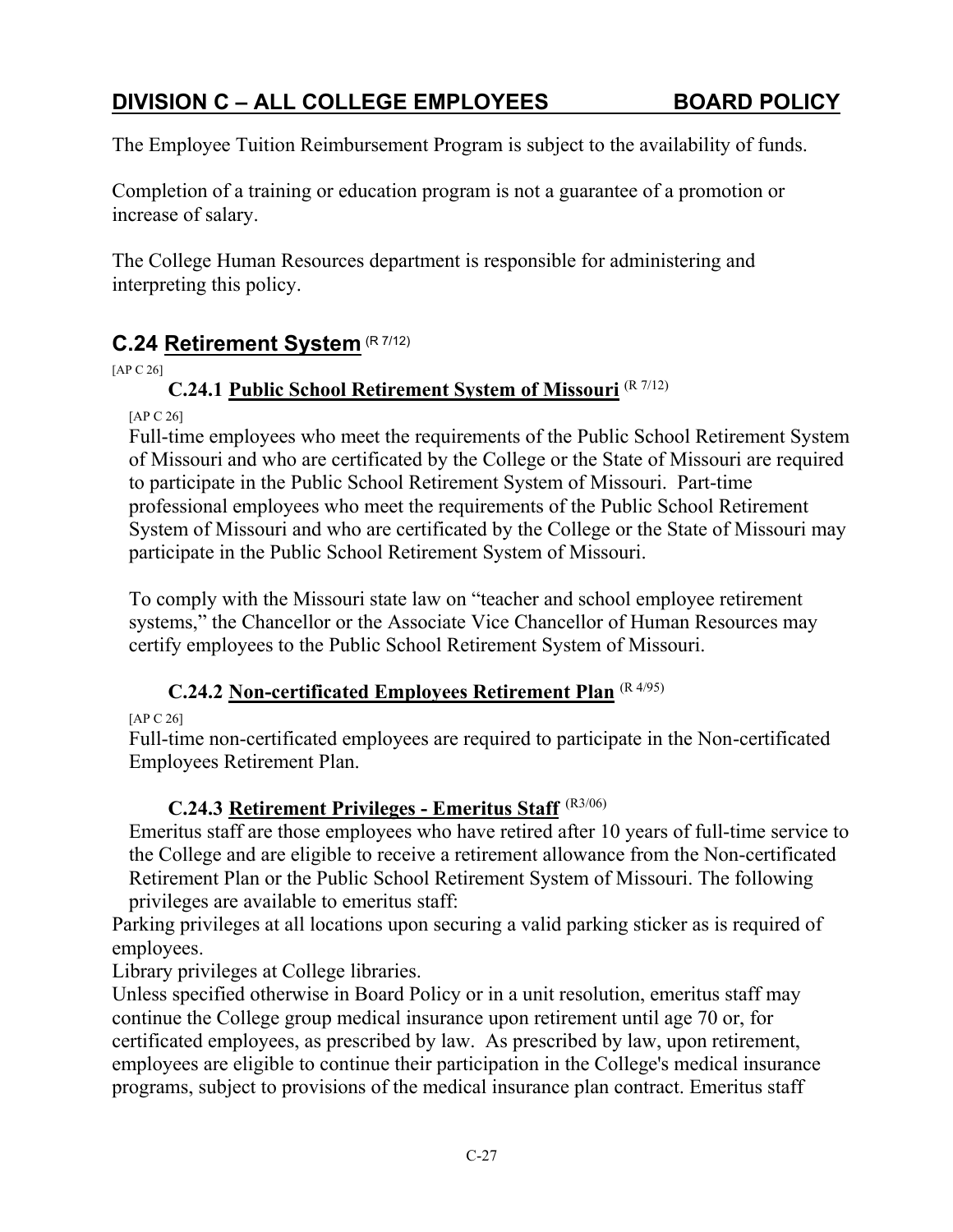selecting such insurance will pay the full costs involved, including any applicable administrative costs.

Maintenance fee waivers for courses at the College will be available for emeritus staff members, dependents, and spouses.

These privileges are available to previously retired employees who are receiving a retirement benefit from either the Non-certificated Retirement Plan or the Public School Retirement System of Missouri, as of the date of adoption of this policy.

# **C.25 Mandatory Retirement** (R 4/95)

St. Louis Community College may determine positions for which age is a bona fide occupational qualification or for which mandatory retirement at an established age is a business necessity.

## **C.26 Holidays** (R 1/98)

The College allows 11 holidays annually. Holidays are New Year's Day, Martin Luther King Day, Presidents' Day, Spring Holiday (as determined in the academic calendar), Memorial Day, Independence Day, Labor Day, Thanksgiving and the following day, and Christmas and the previous day. Offices will be closed and, with the exception of certain essential maintenance and security employees, employees will not be required to report to work. In the event that a full-time exempt non-unit classified office and technical employee is required to work on a College holiday, the employee will be granted a work day off in lieu of the holiday, with the immediate supervisor approving the date.

Holidays that fall on a Saturday or a Sunday and are observed on another day by local, state, and/or federal authorities will be observed on that day by the College. Saturday/Sunday holidays not observed on another day by local, state and/or federal authorities will not be observed by the College. However, a compensatory holiday will be granted, with the immediate supervisor approving the date, assuring all administrative and classified employees 11 annual holidays.

### **C.26.1 Thirty-six-week Employees** (R 7/98)

Professional employees covered by a 36-week contract will be permitted holiday pay for a maximum of nine days per calendar year. Holiday pay will be granted a 36-week professional employee whenever the employee is scheduled to work for two days (16 hours) within the week in which a College-authorized holiday occurs.

Full-time 36-week classified employees will be paid for all designated College holidays which occur during the employee's assigned work period.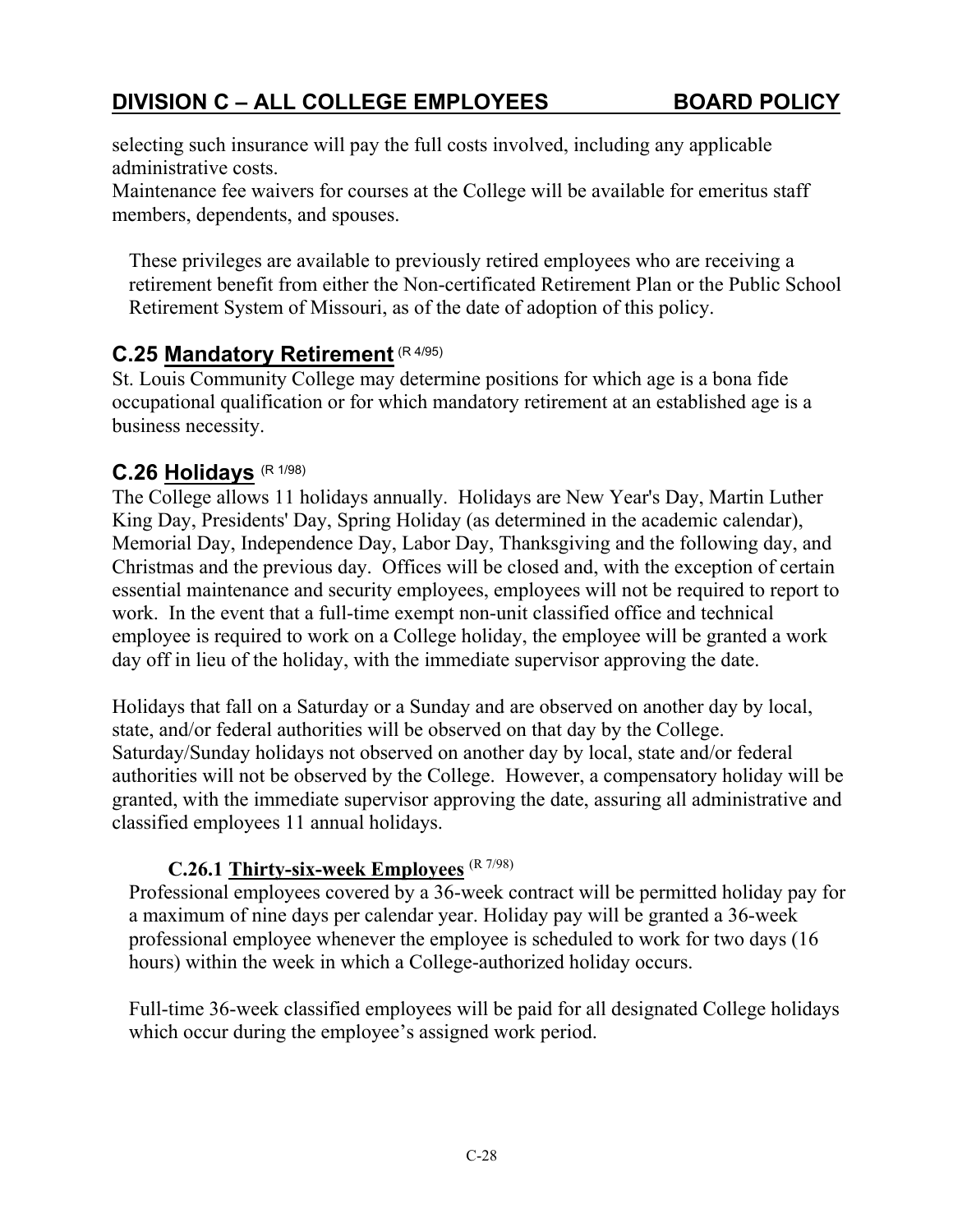### **C.26.2 Full-time 52-Week Classified Employees** (7/98)

Full-time 52-week classified employees who are required to work on any College holiday will receive pay for said holiday plus pay at the rate of time and one-half for the hours worked.

## **C.27 Group Insurance Program** (R 1/18)

#### [AP C 27.1 - C 27.3 & C 28]

The College makes available to all full-time employees the following group insurance programs: life/AD&D, vision, dental, medical, voluntary accidental death, long-term disability, and voluntary short-term disability.

All full-time employees are entitled to insurance plan participation on a cost-shared premium basis with the College during any month of paid employment. Full-time faculty and 36-week employees who are not scheduled to work during the summer or other periods are entitled to insurance coverage during such periods if employment is scheduled to continue following such periods. Premium payments for such non-work periods will be made through payroll deductions in advance and/or following such periods.

The College and an employee will cost-share premium payments when an employee enrolls in the medical, dental, vision, life/AD&D and long-term disability plans as follows:

|                     | Employee only coverage: College not less than 80 percent of premium rate<br>Employee pays not more than 20 percent of premium rate |
|---------------------|------------------------------------------------------------------------------------------------------------------------------------|
| Dependent coverage: | College pays not less than 50 percent of premium rate<br>For dependent coverage.                                                   |

A full-time employee whose employment terminates due to disability following at least 10 years of full-time employment and at the time of termination is receiving long-term disability benefits may continue to participate in the College's medical plan only until the earlier of (1) attainment of age 70 or (2) long-term disability benefits cease.

All employees of the College are covered under Workers' Compensation Insurance.

### **C.27.1 Transitional Work Program** (6/03)

[AP C 28.1]

For a work-related injury, where practicable and appropriate, St. Louis Community College will provide temporary transitional duty assignments to employees. Transitional duty assignments may include a reduction in work schedule, limiting or altering duties in the employee's existing position, or temporarily reassigning the employee to another position for which he or she is qualified and capable of performing. The purpose of this program is to help employees in the recovery and rehabilitation process after an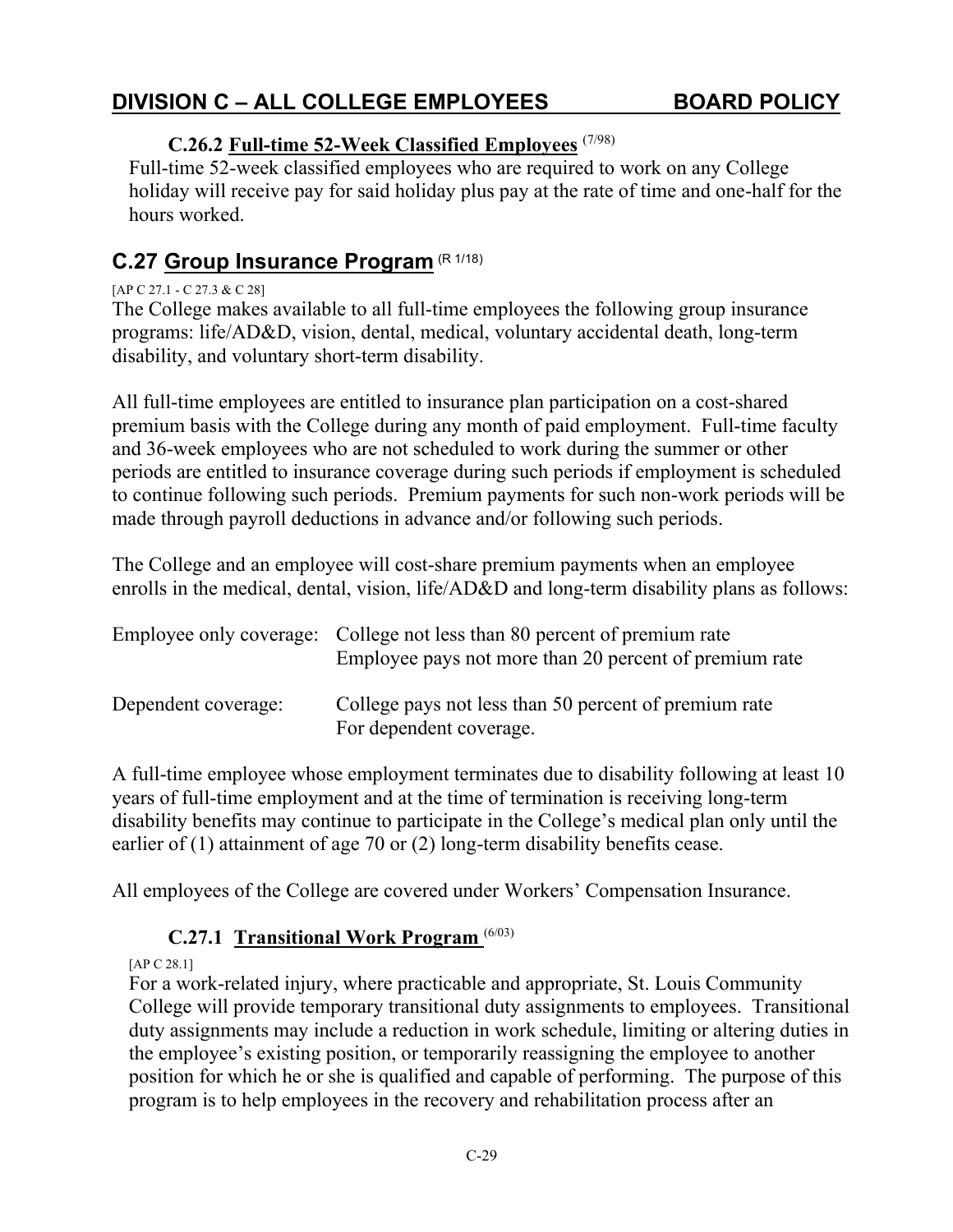occupational injury in order that they may return to their normal duties as soon as practicable by providing temporary, transitional work. In addition, the program would reduce workers' compensation costs for the College.

# **C.28 Dental Clinic Fees** (R 4/95)

All full-time employees and their immediate families are eligible to receive a 50 percent reduction of dental fees in the College's Dental Clinic on the Forest Park campus.

# **C.29 Employee Request for Payroll Deductions from Wages** (R 4/95)

Tax-sheltered annuity and deferred compensation programs are available to all employees on a non-discriminatory basis. All such programs must obtain a written commitment from a minimum of 25 employees before submission to the Board of Trustees for approval.

Employees may make written requests for payroll deductions for the Board-approved organizations/annuities listed below.

United Way of Greater St. Louis;

Arts and Education Fund of Greater St. Louis;

Any organization which has been selected as an exclusive bargaining agent by an appropriate group of employees of St. Louis Community College, pursuant to Missouri law and in an election recognized by the College;

Any professional employee organization for which at least 75 full-time College employees annually make a written request for a payroll deduction from their wages for periodic payment to such organizations; and

Any annuity contract in accordance with the provisions of section 403(b) and Section 457 of the Internal Revenue Code of 1986, as amended (IRC) that is purchased under a plan which provides for a salary reduction agreement that meets the requirements of IRC Section 407(a)(30) and the nondiscrimination requirements of IRC Section 403(b)(12).

By approving such organizations/annuities, the Board of Trustees does not endorse, recommend, or in any way guarantee the financial or tax consequences associated with the employee's directions of payment to or through any such organization/annuity.

# **C.30 Moving Expenses** (R 5/99)

#### [AP C 29]

The Board of Trustees recognizes that it may be in the best interests of the College to pay full or partial moving expenses for new employees in range 22 and above who are moving from outside a radius of 35 miles to their assigned work location. Such payment of moving expenses will not be an entitlement; in all cases, it will be an option to be agreed upon between the Board of Trustees and the new employee.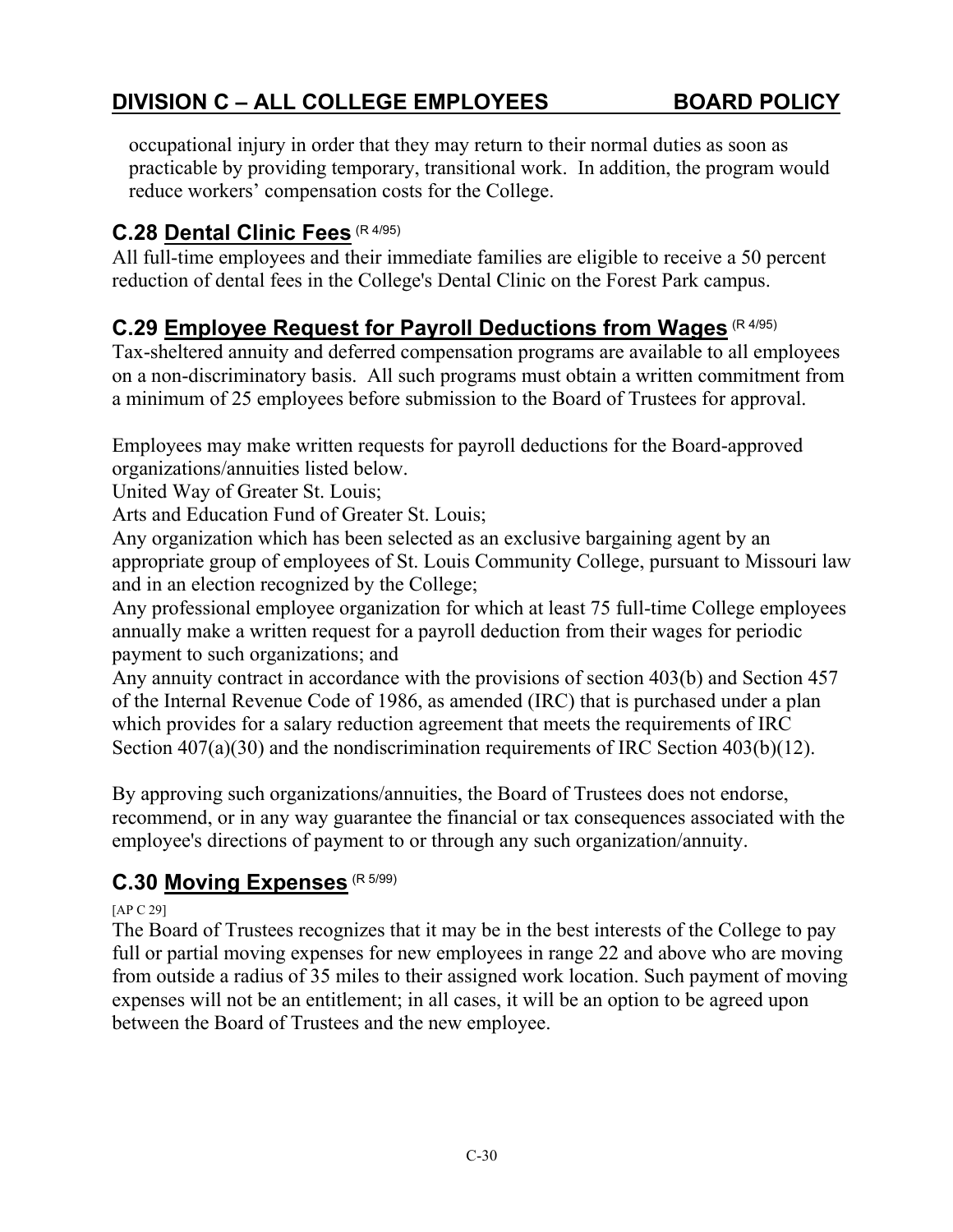## **D FACULTY**

*(Additional policies concerning full-time faculty may be found in the Joint Resolution.)* **D.1** Initial Placement (R 6/16)

 $[APD1]$ 

#### **D.1.1 Rank Assignment** (R 6/16)

[AP D 1]

The appropriate College officer(s) will determine the academic ranks for all vacant fulltime positions before such vacancies are announced.

An applicant's qualifications, including transcripts of academic work, professional certificates, verified related work experience, and a completed College employment application will be evaluated by the campus Chief Academic Officer, or his/her designee, before a rank assignment is recommended.

The following guidelines will apply when evaluating qualifications:

All graduate semester hours must be earned at accredited institutions in courses at the graduate level or in courses open to graduates for graduate credit.

Credit for graduate work completed at foreign universities may be given at the discretion of the College.

Teaching is defined as experience in instruction, library/instructional resources services and counseling/student services.

Up to one half of any requirement for related work experience (business, industry, etc.) may be fulfilled by related college teaching experience on a one-for-one basis.

### **D.1.2 Salary Schedule Step Placement** (R 7/12)

[AP D 1]

The initial step placement of full-time faculty on the salary schedule will be based upon rank assignment and internal equity considerations as recommended by the Associate Vice Chancellor of Human Resources, or his/her designee. Initial placement normally will not be greater than 10 percent above the minimum salary for the rank assignment. In cases where prevailing market conditions clearly indicate limited human resources for the vacancy, initial salary placement may be greater than 10 percent above the minimum salary for the rank assignment.

Years of prior experience will be determined as follows:

College teaching experience includes experience from St. Louis Community College and other colleges on a one-for-one basis; other teaching experience on a one-for-three basis except for initial placement of teacher education faculty for which other teaching experience will be counted on a one-for-two basis; part-time teaching equivalency on a one-for-30 credit hour basis. Not more than one year of college teaching experience may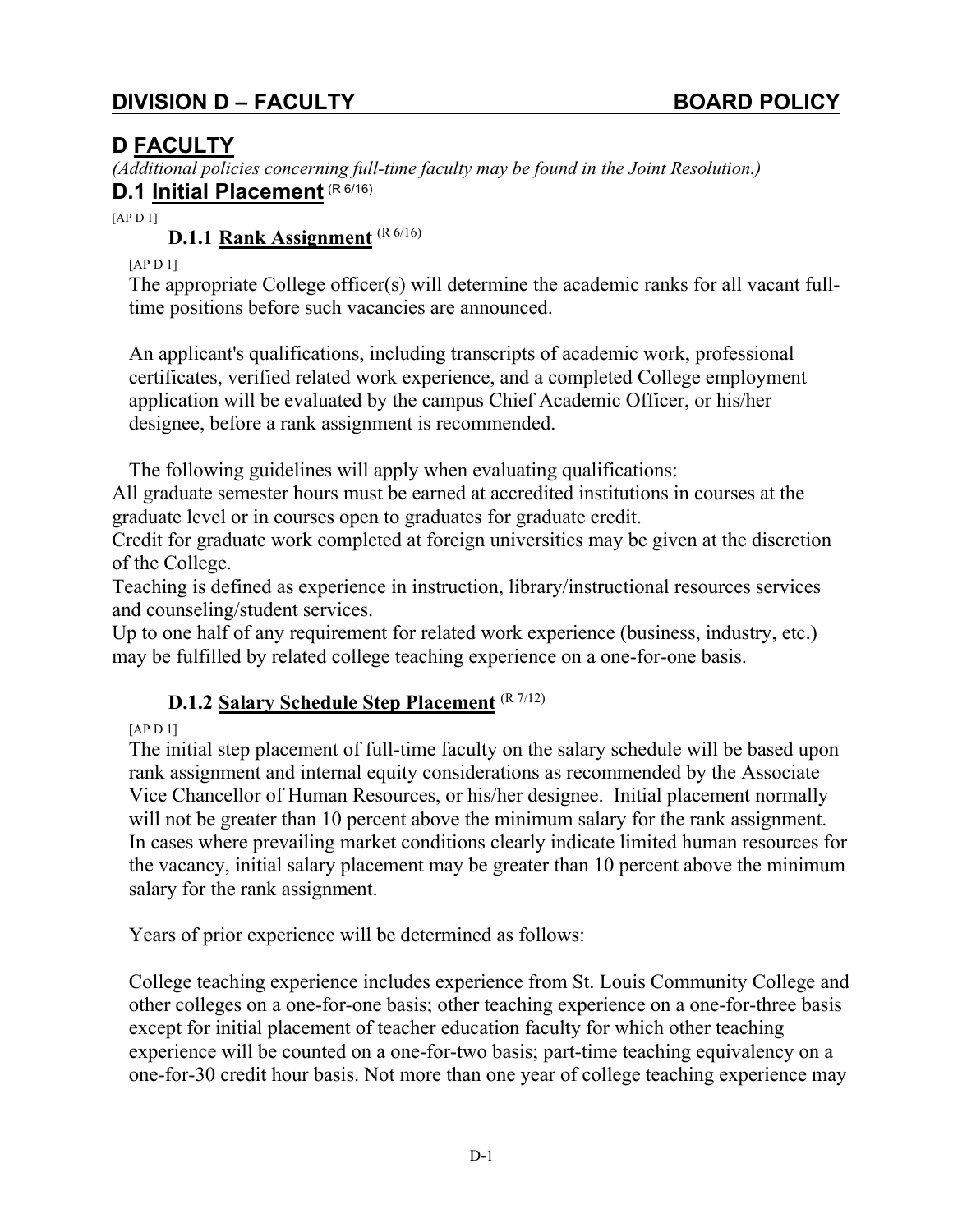be credited for any 12-month period. Up to one half of the teaching experience may be fulfilled by related experience on a one-for-three basis.

### **D.1.3 Waiver of Requirements** (R 9/95)

[AP D 1]

The stated minimum eligibility requirements for initial appointment and academic rank may be recommended for waiver to the Board.

## **D.2 Temporary Full-time Faculty (Contracted**) (R 9/95)

Temporary full-time faculty are those whose appointments are within the following categories: short-term substitutes, one semester or one academic year only, and externally funded. The contracts of all temporary faculty automatically expire at the stated time. No notice of non-renewal will be required or given. Temporary faculty will not be eligible for probationary or continuing faculty status, regardless of length of service.

# **D.3 Part-time Faculty (R 6/16)**

The Board of Trustees authorizes the administration to employ part-time faculty on a temporary, non-continuing basis to teach or provide counseling or library instructional resource services. Ratification of such part-time employment will be presented to the Board as soon as practicable following the end of the fall, spring and summer sessions.

The normal maximum assignment for part-time faculty in any semester is nine semester credit hours or the equivalent contact hours. For the purposes of Public School Retirement System retirees, part-time faculty must convert credit hours taught to clock hours in order to accurately track hours worked, subject to public school retirement system regulations. The current conversion is one credit hour equals 30 clock hours.

The clock hours are intended to include any hours that the part-time faculty spends at an adjunct orientation event for each semester during which that part-time faculty member will be teaching courses.

#### **D.3.1 Initial Placement** (R6/16)

Subject to budgetary limitations, all part-time faculty teaching standard credit hour courses will be placed on the appropriate scale based upon their academic credentials and prior work experience in relation to the stated minimum requirements for each scale, as outlined in Board policy.

With the approval of the chancellor, campus chief academic officers may waive the eligibility requirements for placement on a scale.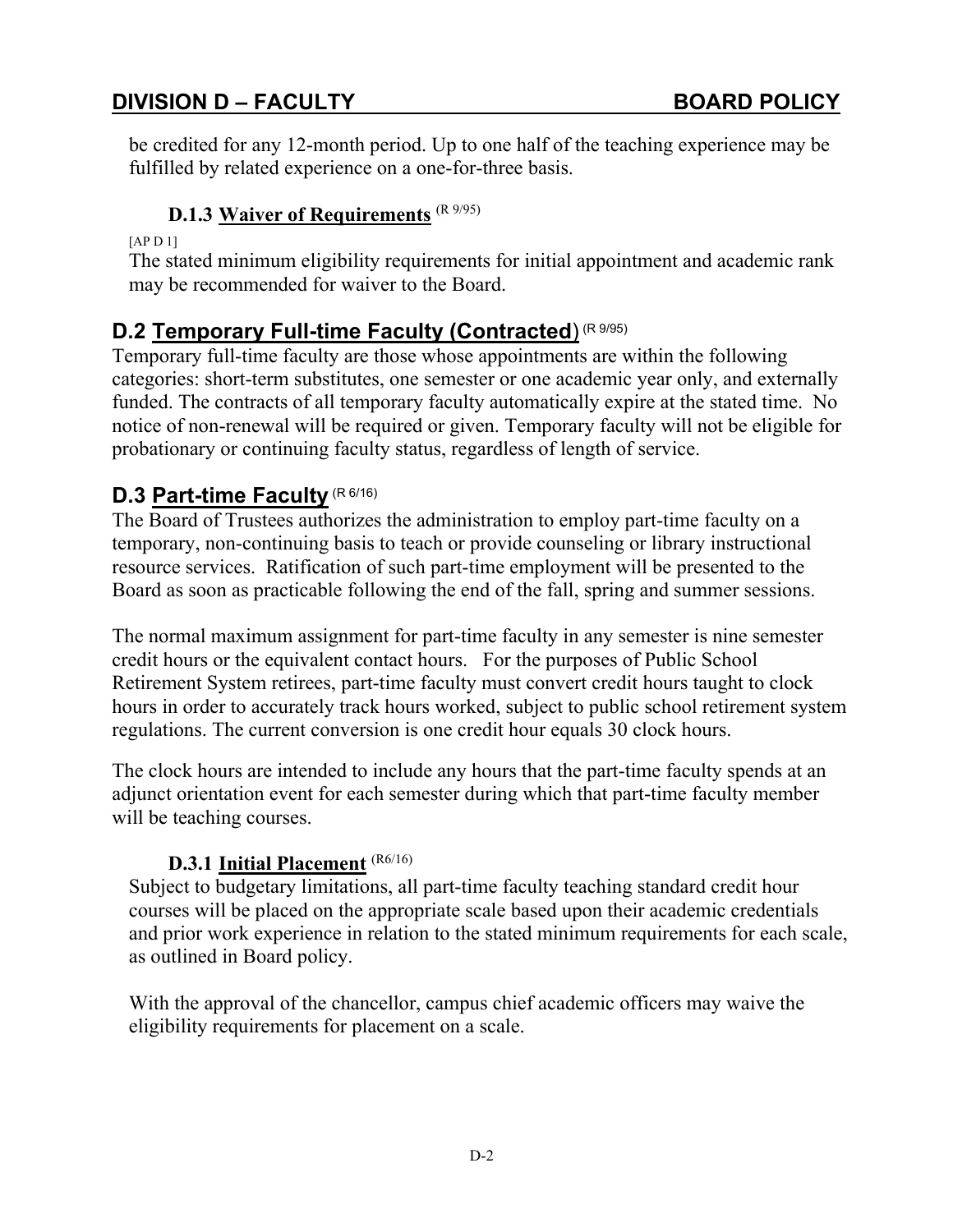Before any appointment is offered or accepted, applicants for part-time positions will inform the appropriate supervisor or administrator in writing of other part-time teaching assignments or consideration for same within the College.

### **D.3.2 Compensation (R6/16)**

|              |   |                            |        | <b>Salary Schedule for Standard Credit Hour Courses</b> |
|--------------|---|----------------------------|--------|---------------------------------------------------------|
|              |   | (Effective Fall 2011)      |        |                                                         |
| $\mathbf{A}$ | к |                            |        |                                                         |
| \$635        |   | \$712 \$814 \$939          | \$1050 |                                                         |
|              |   | (per semester credit hour) |        |                                                         |

Part-time counselors and/or instructional resources employees will be remunerated on the basis of one credit hour for each 40 clock hours of work.

Where the number of semester course contact hours exceeds the number of semester course credit hours, compensation may be on the basis of contact hours, with the rate per semester course contact hour or equivalent set at 2/3 of the rate per semester course credit hour. Faculty will be paid either on a course credit hour or a course contact hour basis, whichever results in greater total compensation for a given course.

The salary rates for part-time faculty are applicable during all semesters or sessions throughout the year.

#### **D.3.3 Advancement** (R 6/16)

Part-time faculty may advance to a higher scale if his/her services merit it, if the eligibility requirements for the higher scale are met and if the campus chief academic officer recommends and the chancellor approves the advancement.

#### **D.3.4 Minimum Eligibility Requirements for Initial Placement or Advancement on Part-time Faculty Salary Scales** (R 9/95)

#### SCALE A

Bachelor's degree, major in subject field to be taught, or

Associate degree in subject field and two years of related full-time work experience, or Qualifying license such as R.N. or C.D.A. representing two years or more of training and/or related experience, or

Four years of related full-time work experience.

#### SCALE B

Master's degree in subject field, no experience needed, or Master's degree with at least 30 approved graduate semester hours in subject field, or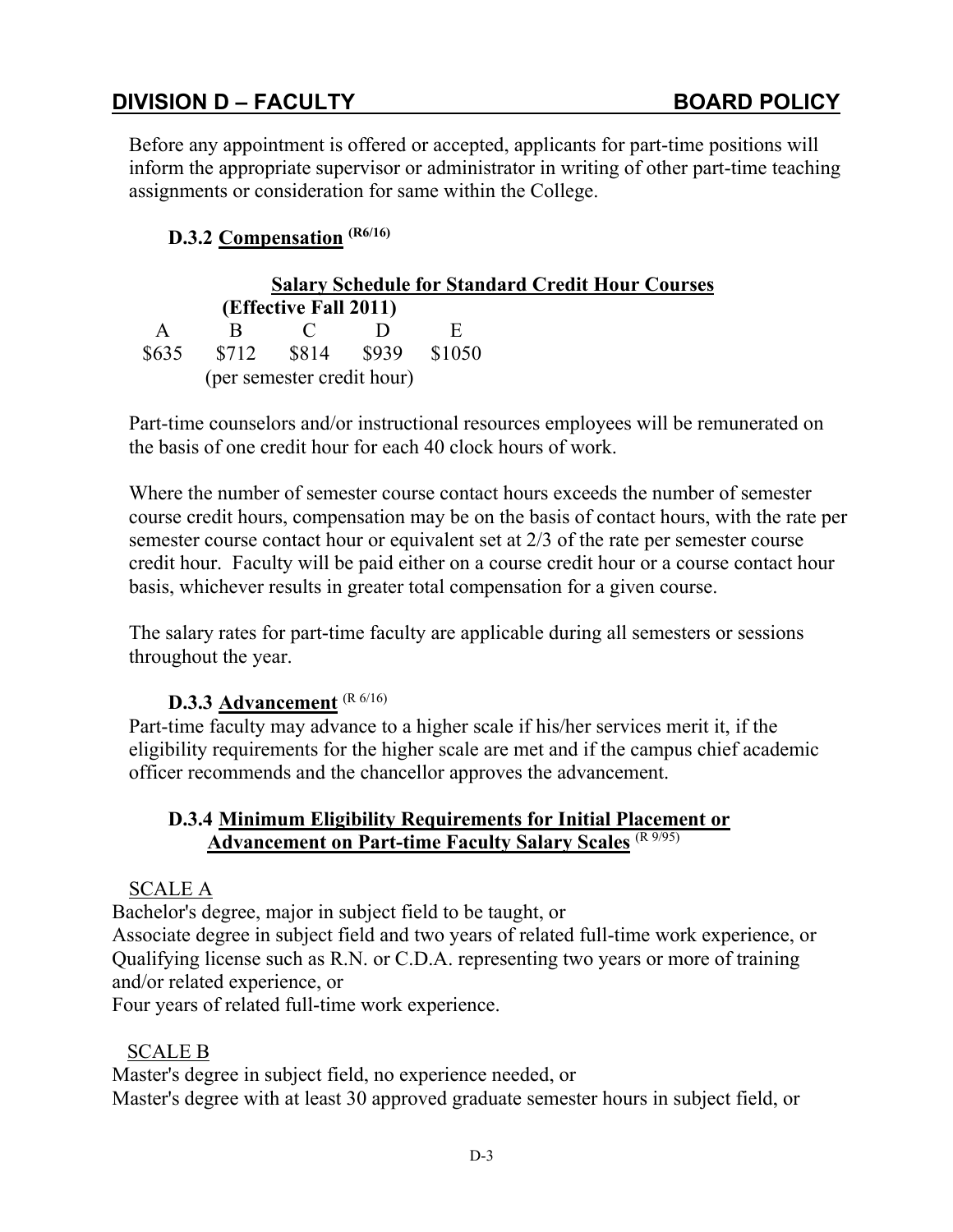For specialized courses in career curricula:

- Bachelor's degree with major in subject field and four years of full-time or full-time equated teaching experience, or
- Bachelor's degree with major in subject field and two years of full-time related work experience, or
- Eight years of related full-time work experience in specialized career fields.

#### SCALE C

Forty approved graduate semester hours in the subject and related fields, including a master's degree and four years of full-time or full-time equated college teaching experience, or

Forty approved graduate semester hours in the subject and related field, including a master's degree and six years of related full-time work experience, or

An earned doctorate in the subject field and two years of full-time or full-time equated college teaching experience, or

Alternatives for specialized career fields :

- Bachelor's degree in subject field and at least four years of related full-time work experience and four years of full-time college or full-time equated teaching experience, or equivalent, or
- At least 12 years of full-time work experience in field.

### SCALE D

Fifty approved graduate semester hours in the subject and related fields, including a master's degree and six years of full-time or full-time equated college teaching experience, or

Fifty approved graduate semester hours in the subject and related fields, including a master's degree and nine years of full-time work experience, or

An earned doctorate in the subject field and four years of full-time or full-time equated college teaching experience, or

Alternatives for specialized career fields :

- Master's degree with combination of 12 years of combined full-time equated college teaching and full-time work experience, at least four years in each category, or
- Bachelor's degree and combination of 16 years, at least four years in each category.

### SCALE E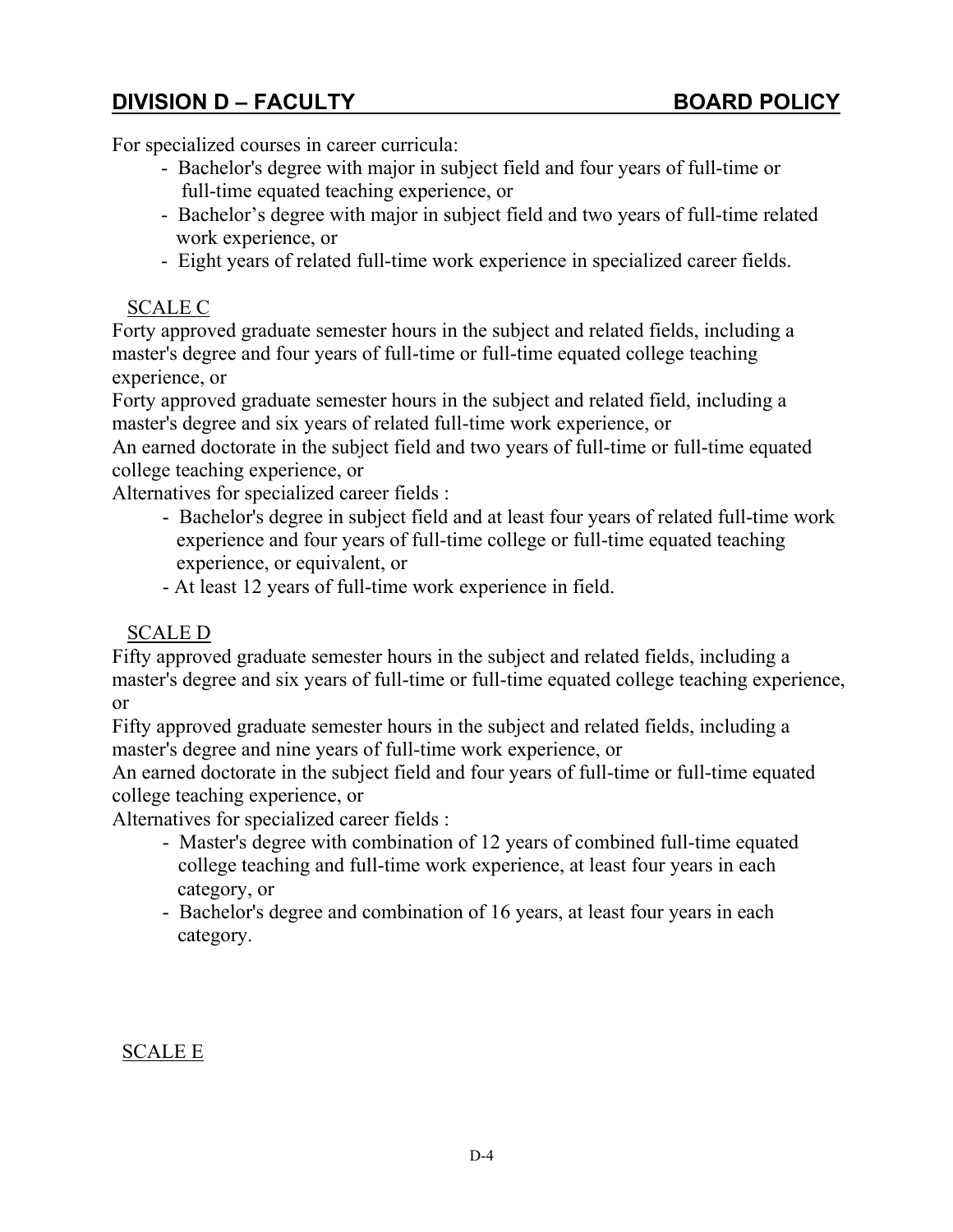Sixty approved graduate semester hours in the subject and related fields, including a master's degree and eight years of full-time or full-time equated college teaching experience, or

Sixty approved graduate semester hours in the subject and related fields, including a master's degree and 15 years of full-time work experience, or

An earned doctorate in the subject field and six years of full-time or full-time equated college teaching experience, or

Alternatives for specialized career fields :

- Master's degree with combination of 18 years of full-time equated college teaching and full-time work experience, at least six years in each category.

### **D.3.5 Office Hours** (R 9/95)

Part-time faculty who teach standard credit hour courses are expected to be available for scheduled office hours for student conferences.

**D.3.6 Salary Schedule for Continuing Education Non-credit Courses** (R 9/95)

[AP D 3]

|        | Rate per Clock Hour |         |         |
|--------|---------------------|---------|---------|
|        | Level 1             | Level 2 | Level 3 |
| Step 1 | \$12                | \$21    | \$27    |
| Step 2 | \$14                | \$23    | \$29    |
| Step 3 | \$16                | \$25    | \$31    |
| Step 4 | \$18                | \$27    | \$33    |

### NOTES:

a. Level placement will be defined as follows:

Level 1 - includes courses related to hobbies, crafts, leisure and recreational activities and physical education.

Level 2 - includes liberal arts, general education, general occupational, pre-career and remedial courses.

Level 3 - includes continuing professional education courses in such areas as allied health, business and technology. Will generally require specialized technical, professional and academic preparation and experience.

b. Step placement will be defined as follows:

Step 1 - is the entry rate for persons with zero to four semesters of related teaching experience.

Step 2 - is the rate for persons with five to eight semesters of related teaching experience.

Step 3 - is the maximum salary rate for persons who have had 9-12 semesters of related teaching experience.

Step 4 - is the maximum salary rate for persons who have 13 or more semesters of related teaching experience.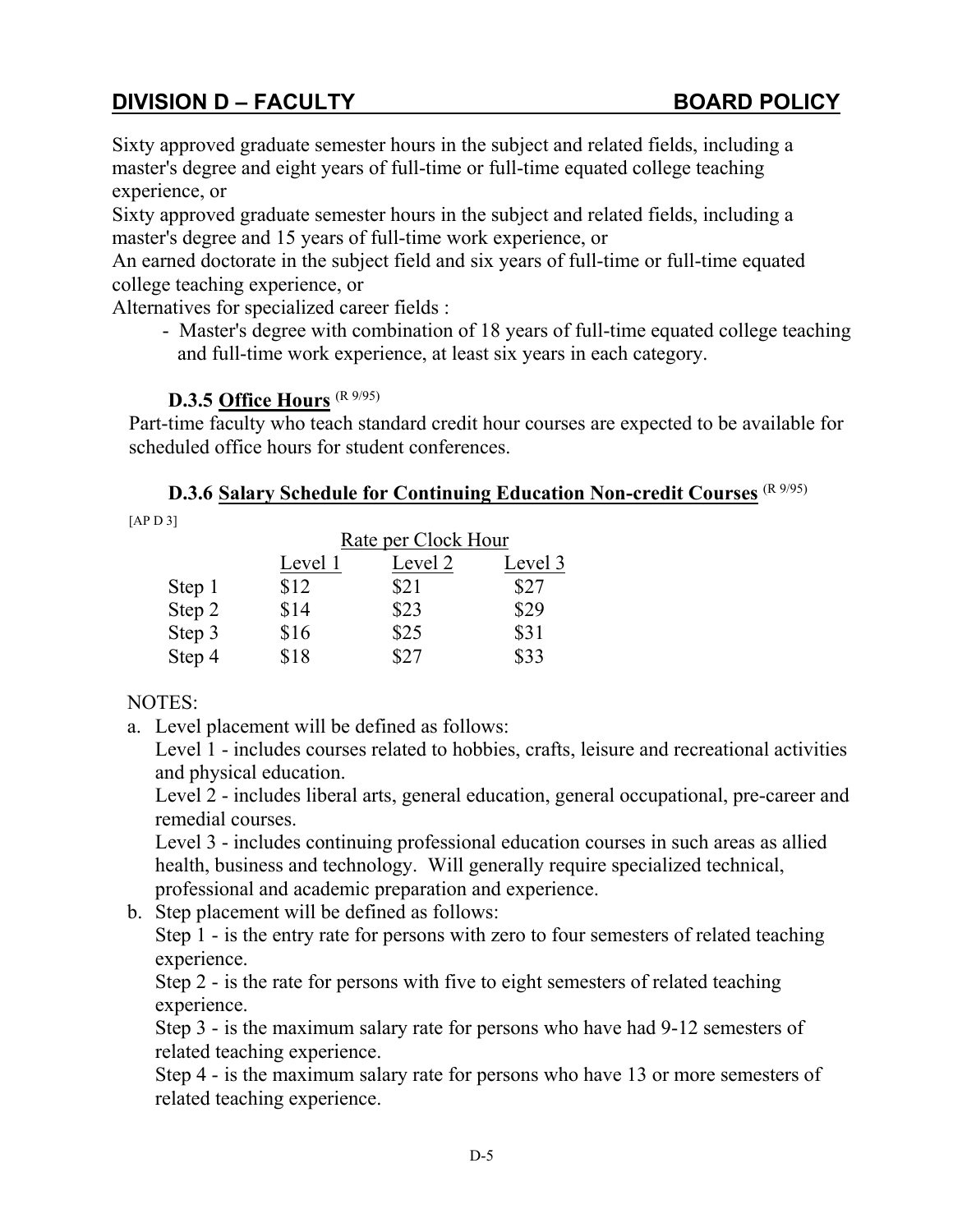c. The salary rates established in this schedule will apply to all College employees teaching non-credit courses regardless of other rank or salary placement.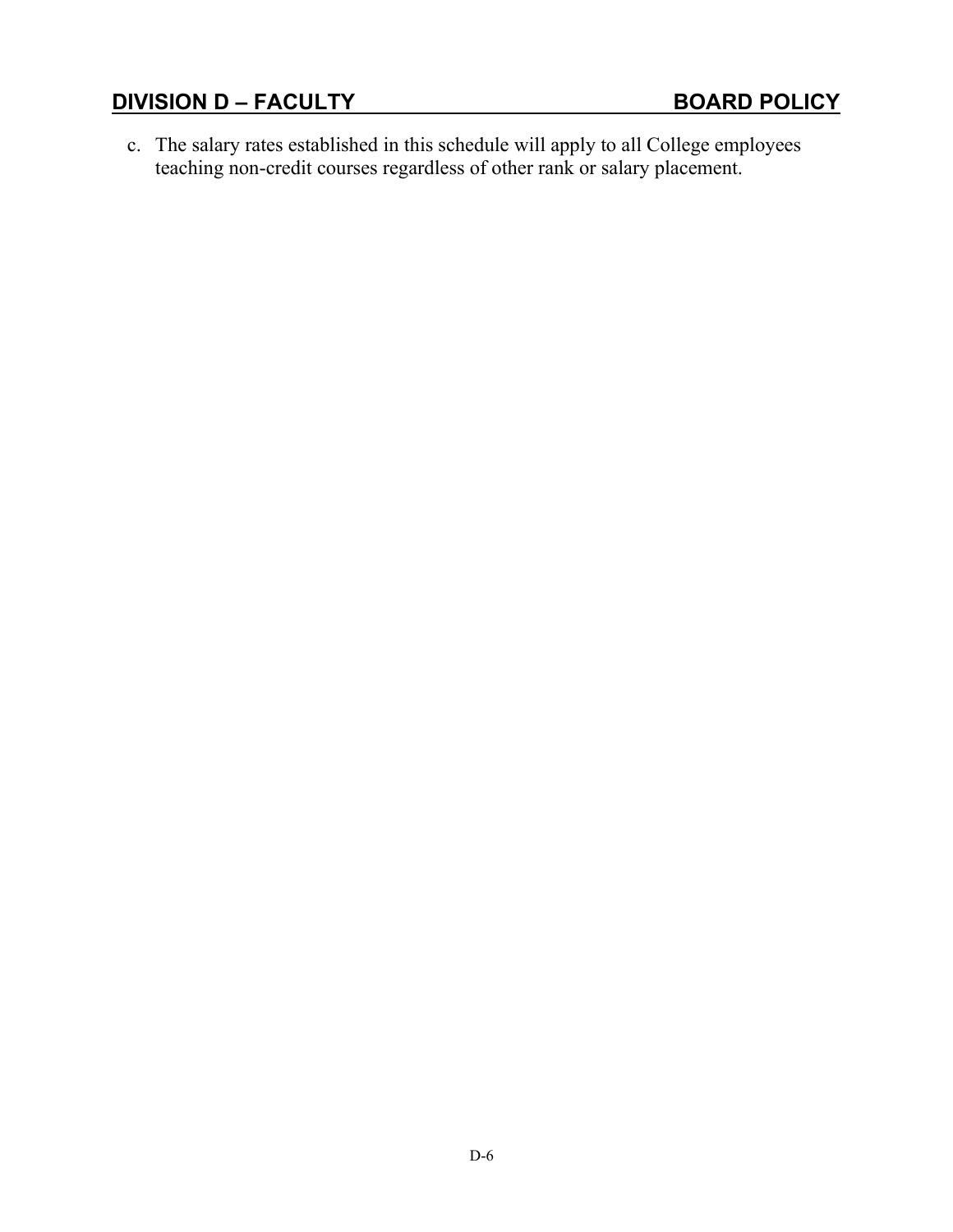## **DIVISION E – ADMINISTRATIVE/PROFESSIONAL BOARD POLICY**

# **E ADMINISTRATIVE PROFESSIONAL**

*(Full-time professional unit employees should see applicable Resolution.)*

## **E.1 Classification and Assignment to Salary Range** (R 3/06)

 $[AP C 5]$ 

### **E.1.1 Classification** (R 10/96)

[AP C 5]

Administrative/professional staff positions will be defined, classified and placed in the appropriate salary range according to job requirements, functions and responsibilities. Compensation will be based upon the 12-month administrative/professional employee salary schedule.

These positions may be subject to a reclassification review based on approved significant changes in job requirements and responsibilities. Reclassification to a different salary range requires the recommendation of the chancellor and approval of the Board of Trustees. The chancellor will assure that a process is in place that provides for the classification and reclassification of positions.

### **E.1.2 Salary Range Conditions** (R 3/16)

[AP E.1]

### Initial Placement and Promotion

To ensure minimum eligibility requirements are met, an applicant's qualifications for a position will be evaluated thoroughly by Human Resources and a College officer, or his/her designee, before a recommendation for employment is made. Qualifications must be documented on the College's employment application form.

All undergraduate and graduate degrees and semester hours must be earned at accredited institutions. Credit for graduate work completed at foreign universities may be given at the discretion of the College.

The stated minimum eligibility requirements for appointment may be waived at the discretion of the Board, upon the recommendation of the chancellor.

Initial appointments will normally be at the minimum salary of the range which applies to the position as classified by the College. However, an amount above the minimum may be recommended by the chancellor for prior experience above the minimum required for that position.

College employees who are promoted will be placed at the appropriate salary range commensurate with their qualifications. Such placement may exceed the minimum for that range.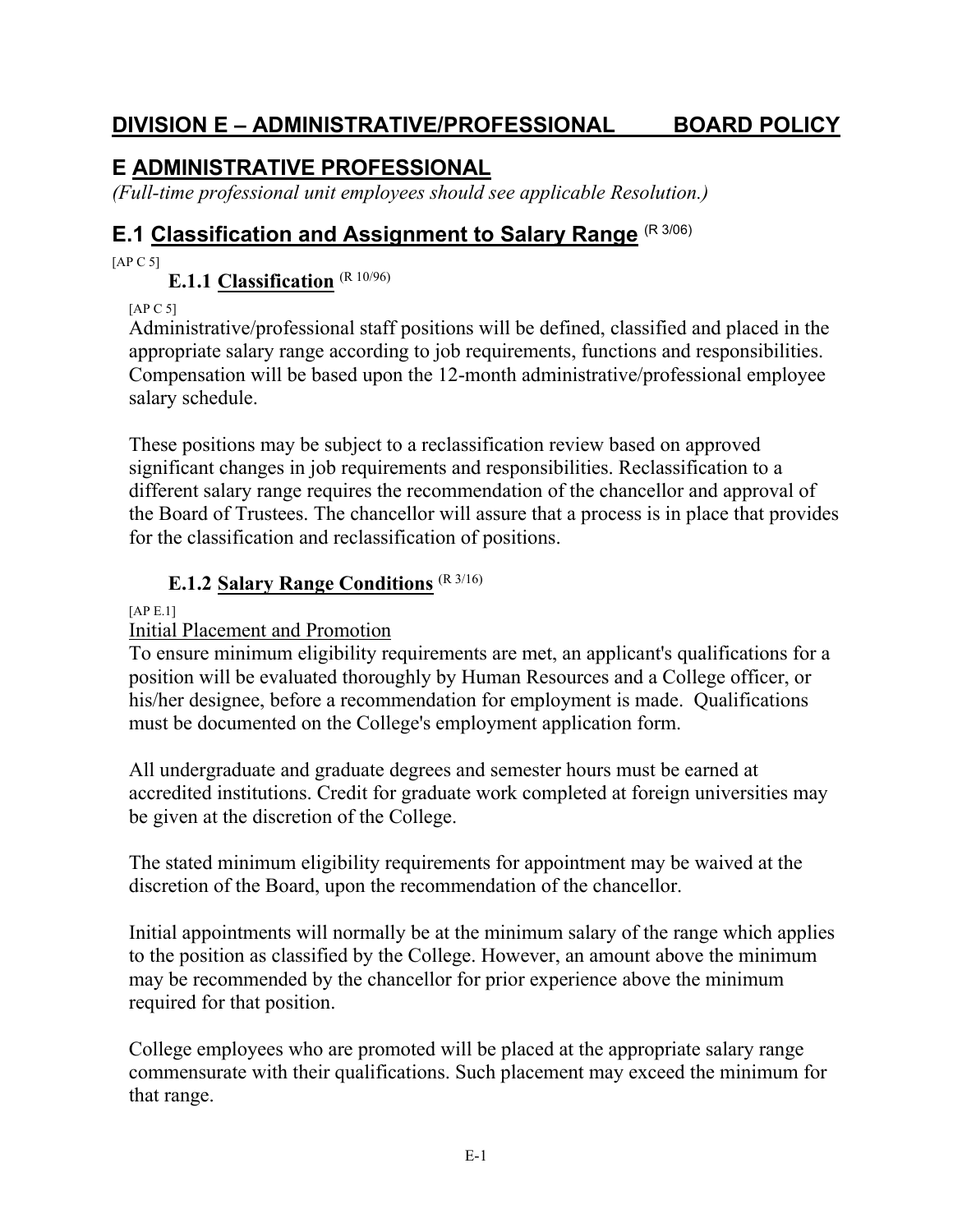Unless superseded by Board action on an annual basis, those whose current salaries are at or above the established maximum salaries for the job classification and range assigned will receive no salary increase unless and until such time as the maximum for their range exceeds their salary.

### Academic Rank

Administrative/professional employees who hold academic rank within the College will retain that rank but not advance in academic rank while serving in the administrative/ professional position. In the event an administrative/professional employee returns to a faculty position, he/she will retain that rank until otherwise qualified. Administrative/ professional employees who engage in overload or coaching assignments will be compensated according to their current academic rank. Academic rank will not be granted to those appointed initially to an administrative/professional staff position. Those administrative/professional employees without academic rank who are permitted overload teaching or coaching activities will be compensated on the basis of the appropriate faculty overload salary scale based on their qualifications for academic rank.

### Additional Compensation

Administrative employees may receive additional compensation for coaching and teaching activities for nine credit hours or three equivalent courses, unless otherwise authorized, per calendar year. Normally, assignments should be spread over three sessions.

Professional employees may receive additional compensation for coaching and teaching activities for a maximum of nine semester credit hours or the equivalent contact hours per semester, summer session or intersession not to exceed a total of 18 credit hours or the equivalent per fiscal year.

Additional compensation for teaching or coaching activities must be approved by the chancellor upon the recommendation of the appropriate campus chief academic officer or vice chancellor. Each employee, upon accepting such assignment(s), will certify that this activity will not interfere with the full discharge of his/her administrative/professional duties.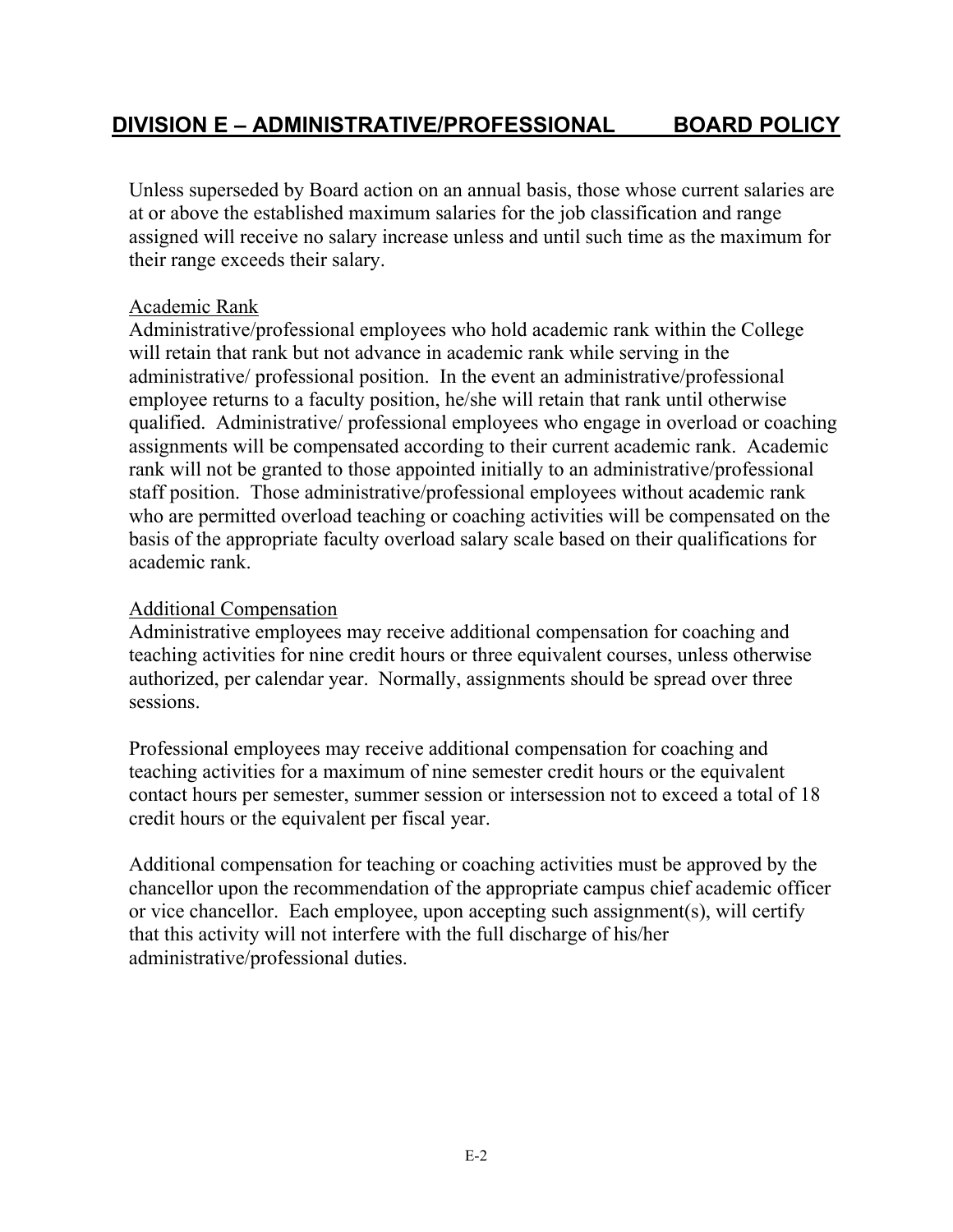### **E.1.3 Salary Schedules for Full-time 12-Month Administrative Employees**(R9/16)

[AP E 1]

| (Effective July 1, 2012) |                |  |  |  |
|--------------------------|----------------|--|--|--|
| <b>MINIMUM</b>           | <b>MAXIMUM</b> |  |  |  |
| \$108,805                | \$160,000      |  |  |  |
| 105,634                  | 155,341        |  |  |  |
| 102,556                  | 150,821        |  |  |  |
| 99,565                   | 146,425        |  |  |  |
| 94,833                   | 139,456        |  |  |  |
| 90,309                   | 132,809        |  |  |  |
| 89,144                   | 131,101        |  |  |  |
| 86,544                   | 127,269        |  |  |  |
| 84,031                   | 123,568        |  |  |  |
| 81,578                   | 119,965        |  |  |  |
| 78,444                   | 115,351        |  |  |  |
| 75,420                   | 110,924        |  |  |  |
| 71,834                   | 105,632        |  |  |  |
| 68,675                   | 100,997        |  |  |  |
| 65,287                   | 96,183         |  |  |  |
|                          |                |  |  |  |

#### **2016-2017 Salary Provisions**

A general wage/salary adjustment of three percent will take effect beginning October 1, 2016 for monthly-paid personnel and October 9, 2016 for bi-weekly payroll personnel**.** Current salary range minimums and maximums will not change.

| [APE1]                   |                           |                |              |                          |                |  |  |
|--------------------------|---------------------------|----------------|--------------|--------------------------|----------------|--|--|
|                          | <b>12-MONTH EMPLOYEES</b> |                |              | <b>36-WEEK EMPLOYEES</b> |                |  |  |
| (Effective July 1, 2012) |                           |                |              | (Effective July 1, 2012) |                |  |  |
| <b>RANGE</b>             | <b>MINIMUM</b>            | <b>MAXIMUM</b> | <b>RANGE</b> | <b>MINIMUM</b>           | <b>MAXIMUM</b> |  |  |
| 14                       | \$68,674                  | \$100,997      | 14           | \$51,506                 | \$75,748       |  |  |
| 13                       | 65,286                    | 96,183         | 13           | 48,965                   | 72,138         |  |  |
| 12                       | 59,467                    | 87,445         | 12           | 43,768                   | 64,361         |  |  |
| 11                       | 54,059                    | 79,495         | 11           | 40,544                   | 59,621         |  |  |
| 10                       | 49,143                    | 72,267         | 10           | 36,857                   | 54,201         |  |  |
| 9                        | 44,679                    | 65,712         | 9            | 33,509                   | 49,284         |  |  |
| 8                        | 40,619                    | 59,730         | 8            | 30,465                   | 44,797         |  |  |
|                          | 36,920                    | 54,294         |              | 27,690                   | 40,721         |  |  |

# **E.1.4 Salary Schedules for Full-time Non-unit Professional Employees** (R 9/16)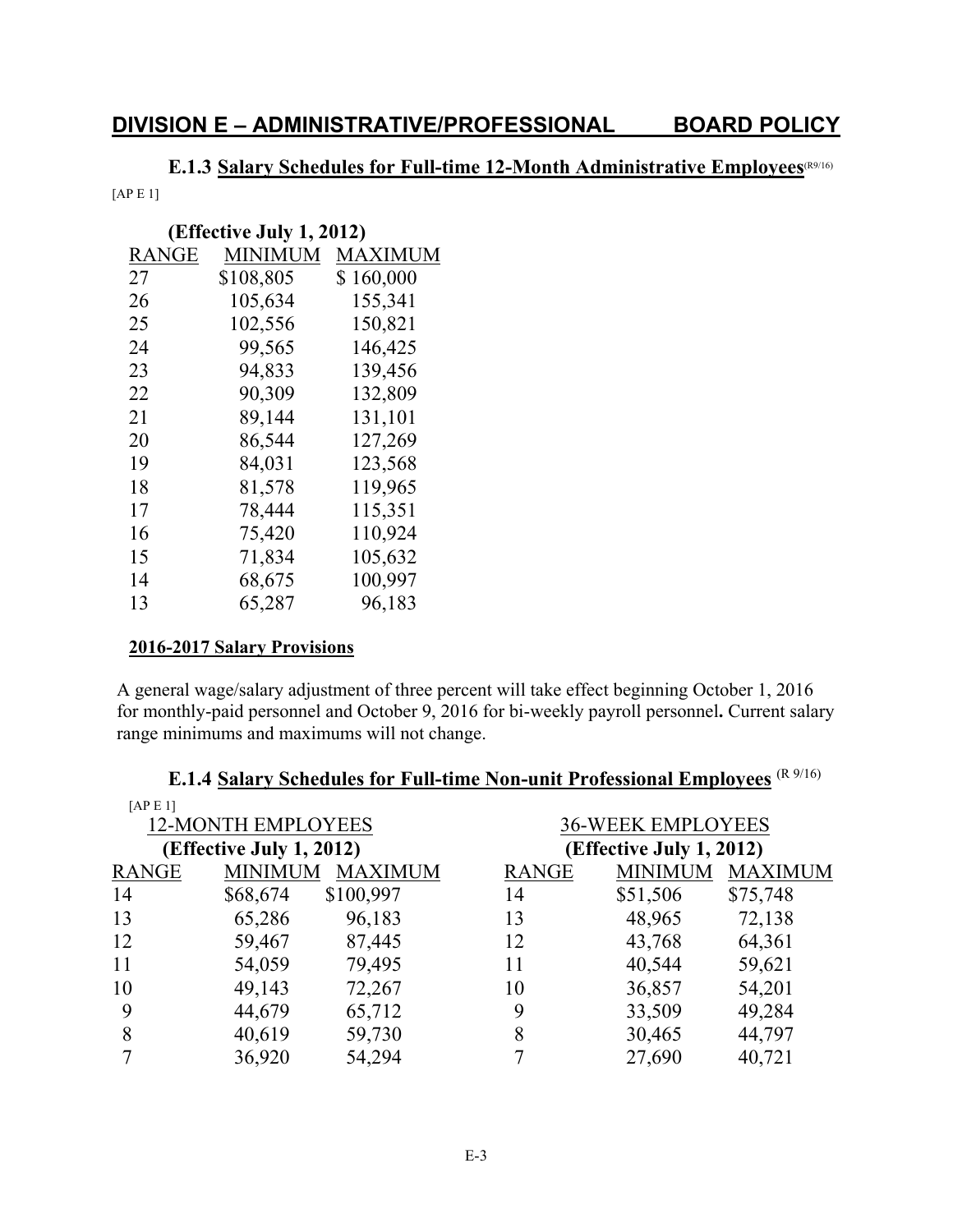## **DIVISION E – ADMINISTRATIVE/PROFESSIONAL BOARD POLICY**

#### **2016-2017 Salary Provisions**

A general wage/salary adjustment of three percent will take effect beginning October 1, 2016 for monthly-paid personnel and October 9, 2016 for bi-weekly payroll personnel**.** Current salary range minimums and maximums will not change.

#### **E.1.5 Hourly Rates for Part-time Professional Employees** (R 9/16)

[AP E 1]

| (Effective July 1, 2012) |         |                 |  |
|--------------------------|---------|-----------------|--|
| <b>RANGE</b>             |         | MINIMUM MAXIMUM |  |
|                          | \$17.01 | \$25.03         |  |
| 8                        | 18.72   | 27.52           |  |
| 9                        | 20.59   | 30.26           |  |
| 10                       | 22.67   | 33.30           |  |
| 11                       | 24.89   | 36.34           |  |
| 12                       | 27.41   | 40.28           |  |
| 13                       | 29.50   | 43.38           |  |
|                          |         |                 |  |

#### **2016-2017 Salary Provisions**

A general wage/salary adjustment of three percent will take effec**t** beginning October 1, 2016 for monthly-paid personnel and October 9, 2016 for bi-weekly payroll personnel**.** Current salary range minimums and maximums will not change.

#### **E.1.6 Full-time (Contracted) Temporary Administrative/Professional Employees** (R 10/96)

Administrative/professional employees who are employed in externally funded projects or programs on a temporary basis for a 36-week or 52-week period within the College's fiscal year will be issued a contract following Board approval.

The contract will expire as stated therein. Notice of non-renewal of contract will not be required or given. Employees holding temporary contracts will not be eligible for probationary or non-probationary employment status, regardless of length of service.

#### **E.1.7 Part-time (Non-contracted) Temporary Salaried Administrative/Professional Employees** (10/96)

Temporary, salaried administrative/professional employees are exempt salaried employees who are employed on a less than full-time basis within a 36-week or 52 week period in any fiscal year.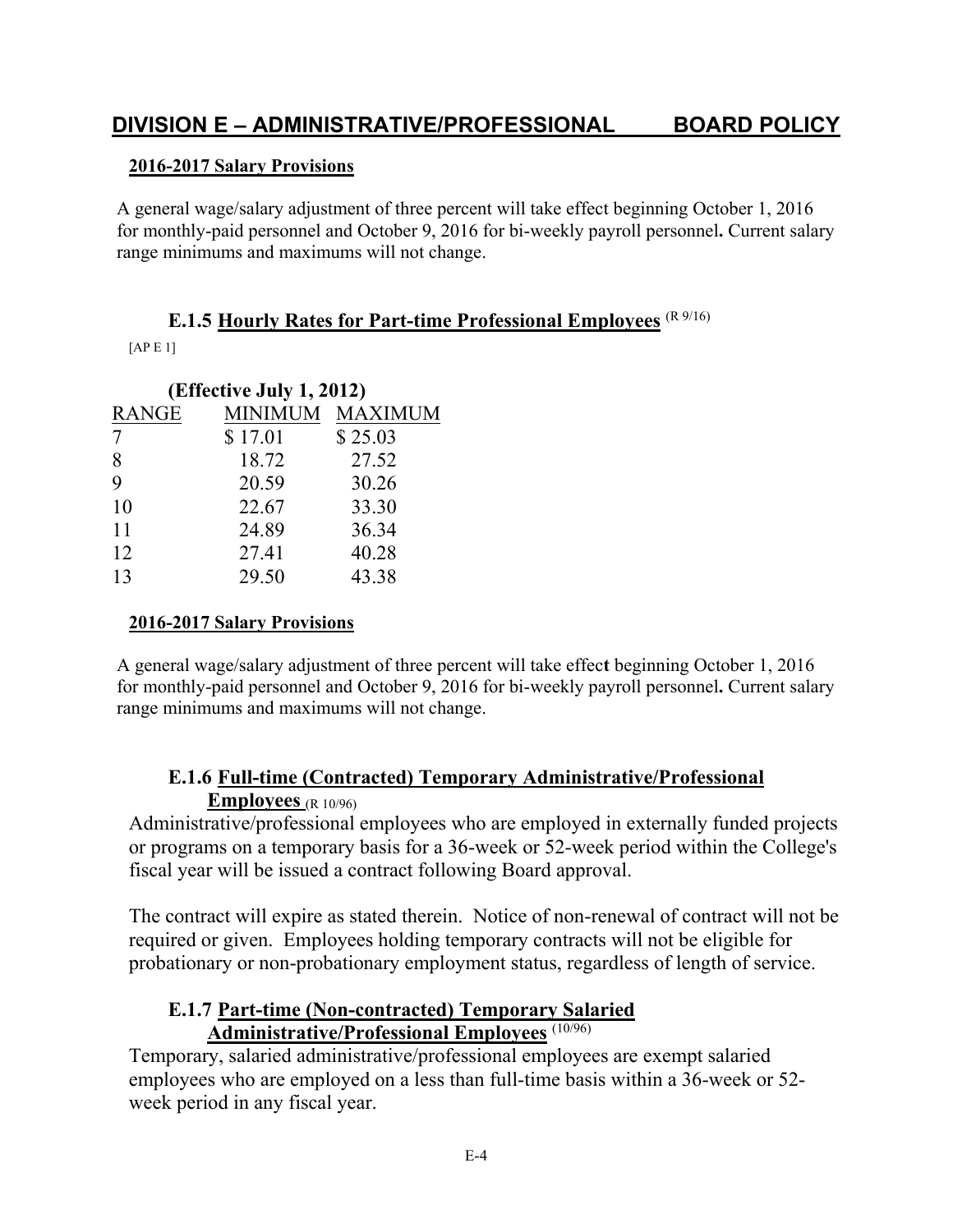The Board of Trustees authorizes the chancellor, or his/her designee, to approve the employment of such employees and to submit all such employments to the Board of Trustees for ratification on a semi-annual basis.

Temporary employees are not eligible for holiday pay, medical leave pay, vacation pay, or any other fringe benefits such as bereavement leave, etc., that are associated with full-time employees unless otherwise provided under Board policy/administrative procedures or state and federal laws.

|              | <b>E.1.8 Workforce Solutions Group/Corporate Services Temporary Hourly</b> |
|--------------|----------------------------------------------------------------------------|
|              | <b>Professional Employee Pay Scale (R 6/12)</b>                            |
| [ $APE1.1$ ] |                                                                            |
|              | (Effective July 1, 2012)                                                   |
| LEVEL        | RATE                                                                       |
|              | \$25.19                                                                    |
| 2            | 29.40                                                                      |
| 3            | 33.58                                                                      |
| 4            | 37.78                                                                      |
| 5            | 41.98                                                                      |
| 6            | 46.18                                                                      |
|              | 50.37                                                                      |

Exceptions to this scale may be made only with the approval of the Associate Vice Chancellor of Human Resources and the Chancellor.

### **E.2 Contract Status, Non-renewal, Dismissal and Reduction in Force for Administrative/Professional Employees (R 10/96)**

(Excluding the chancellor of the College)

**E.2.1 Contract Term** (R 10/96)

8 55.97

*(The term year referred to in this section is defined as a fiscal year, July 1 through June 30.)*

New full-time administrative/professional employees will be on probationary status and will be offered one-year contracts during the initial three years of employment. During this three-year period, extensive analysis and evaluation of individual performance will take place.

Administrative/professional employees who change position(s) during the initial three years of employment will be on probationary status for a minimum of one year in each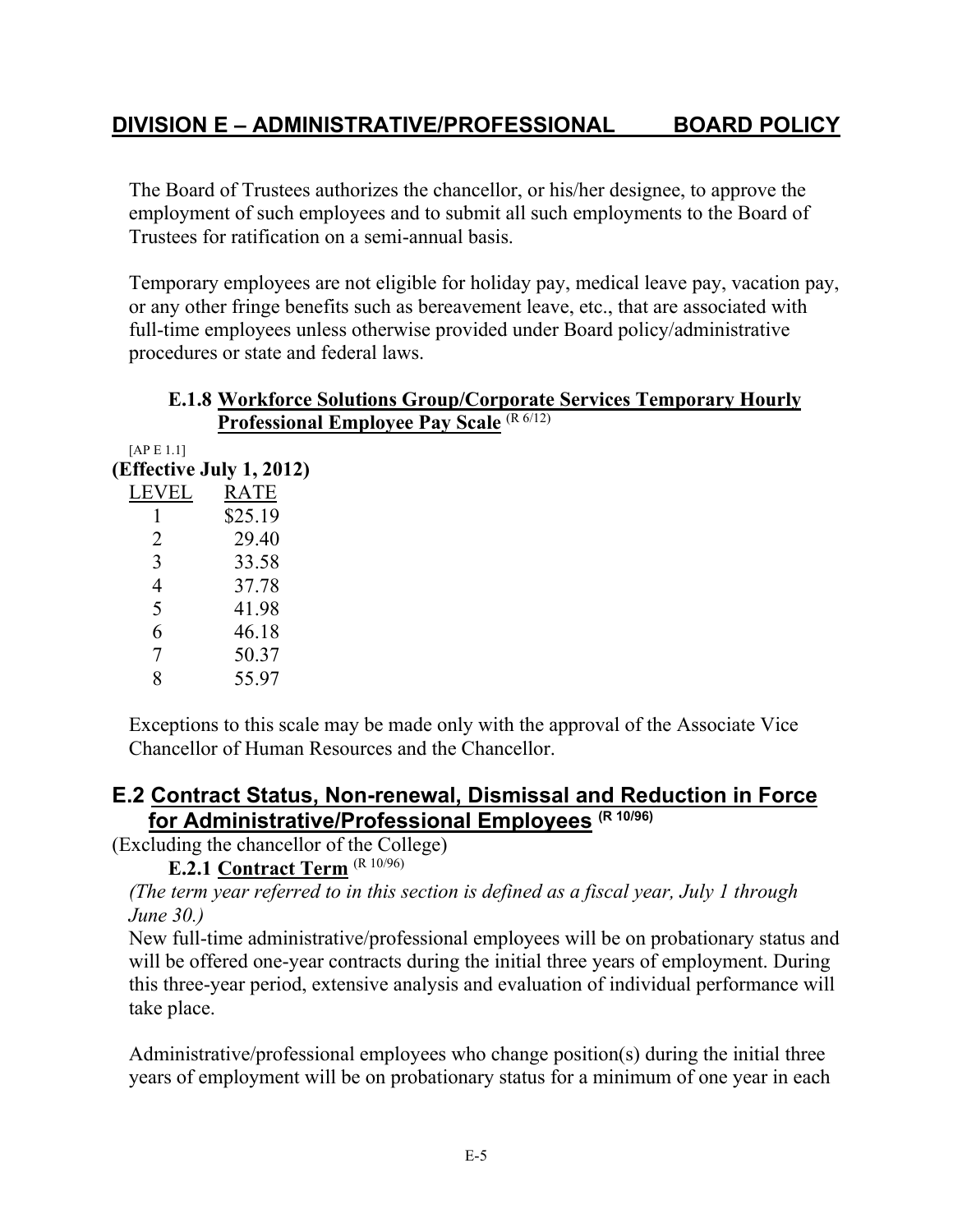## **DIVISION E – ADMINISTRATIVE/PROFESSIONAL BOARD POLICY**

new position. Each year of the probationary period served before the promotion will be counted as a part of the three-year probationary period.

After three successive years of satisfactory service and upon approval by the Board, administrative/professional employees will be offered one-year, non-probationary contracts subject to the provisions concerning dismissal and reduction in force promulgated under Board policy as well as the management prerogative of assignment.

Administrative/professional employees who change position after receiving or becoming eligible for a non-probationary contract will be issued a probationary contract for the first year in the new position. Upon satisfactory completion of this probationary period, these employees may be issued non-probationary contracts.

Non-probationary administrative/professional employees will not be required to begin a new probationary period when the position held is reclassified with no change in duties or responsibilities. When a position held by a classified employee is reclassified as professional with no change in duties or responsibilities, the incumbent employee will be issued a non-probationary professional employment contract so long as the employee has held the classified position for a minimum of three successive fiscal years. Otherwise, the employee will be issued a probationary professional employment contract until the equivalent of three successive fiscal years of satisfactory service has been fulfilled.

Administrative/professional employees who are not offered non-probationary contracts when eligible may be dismissed or may, upon Board approval, continue employment in a probationary status. The maximum amount of time allowed for the extended probationary period will be one year. A one-year probationary contract may be offered at the discretion of the College. Administrative/professional employees can be dismissed for just cause at any time during the extended probationary period. At the end of the extended probationary period, these employees either will be dismissed or offered one-year, non-probationary contracts.

### **E.2.2 Non-renewal of Contract** (R 10/96)

Employees holding non-probationary and probationary contracts may be subject to non-renewal on an annual basis. Notice of non-renewal must be given in writing to non-probationary employees no later than 120 calendar days before the expiration of the contract and will include the reasons for non-renewal. Notice of non-renewal must be given in writing to probationary employees no later than 90 calendar days before the expiration of the contract. No reason will be given for non-renewal of probationary contracts. Employees who had previously held non-probationary contracts will receive 120 calendar days' notice before the expiration of their probationary contracts.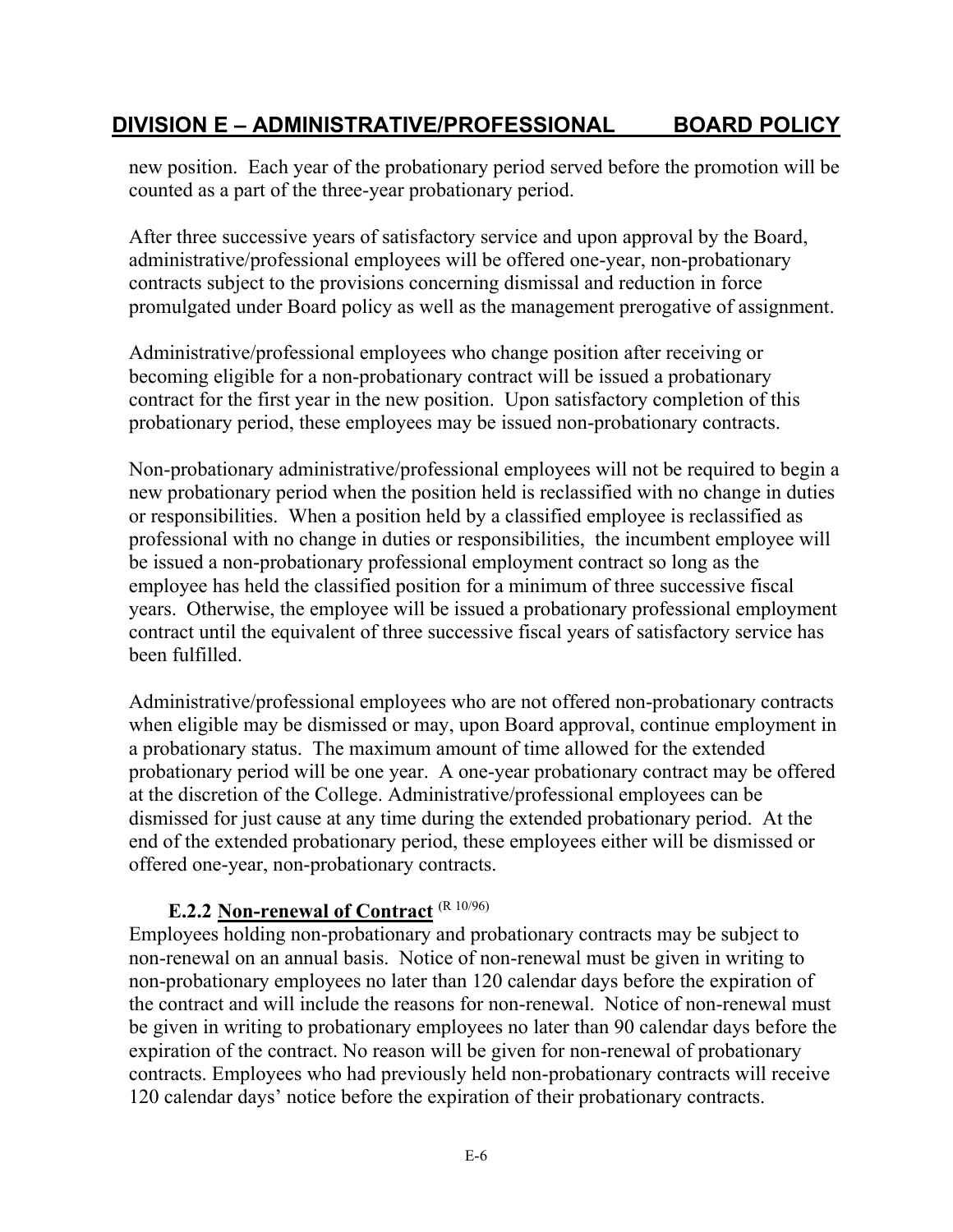In lieu of dismissal, non-probationary employees who receive a non-renewal notice may be offered probationary contracts and will be subject to the provisions pertaining to probationary employees.

### **E.2.3 Dismissal** (R 10/96)

Administrative/professional employees may be discharged during the term of contract for one or more of the following causes: immorality; insubordination; dishonesty or fraud; conviction of a felony; inefficiency or incompetency in the performance of assigned duties; violation of Board policy/administrative procedures, local, state or federal laws; or failure to comply with the terms and conditions of the written contract between the College and the employee.

## **E.2.4 Reduction in Force** (R 10/96)

If, in the judgment of the administration, it is necessary to decrease the number of administrative/professional employees because of financial considerations, limits established by staffing policies, or by functional reorganization and/or consolidation, the necessary number of employees may be placed on layoff status without pay. The following criteria will be applied:

- a. Subject to functional continuity, assignment to a vacant position, including a vacant faculty position, in the same or in another division, department and/or location for which the employee is qualified and interested will be considered an alternative to reduction in force.
- b. Subject to functional continuity and administrative/professional specialization, part-time employees and employees holding temporary contracts will be terminated before full-time administrative/professional employees are laid off.
- c. Within the limits of functional continuity and administrative/professional specialization, layoffs will be on the basis of seniority by job titles at each location, as determined from initial date of full-time employment.
- d. Affirmative action goals will be taken into account to modify the seniority principle when it appears to be necessary in the judgment of the chancellor.
- e. Administrative/professional employees placed on layoff will be placed on a recall list on the basis of reverse order of layoff, in accordance with the administrative/ professional staffing needs of the College, up to the end of three years after layoff.
- f. Notice of reduction in force will be given in writing no later than 120 days before the end of the contract year. The notice will include the reason for reduction in force.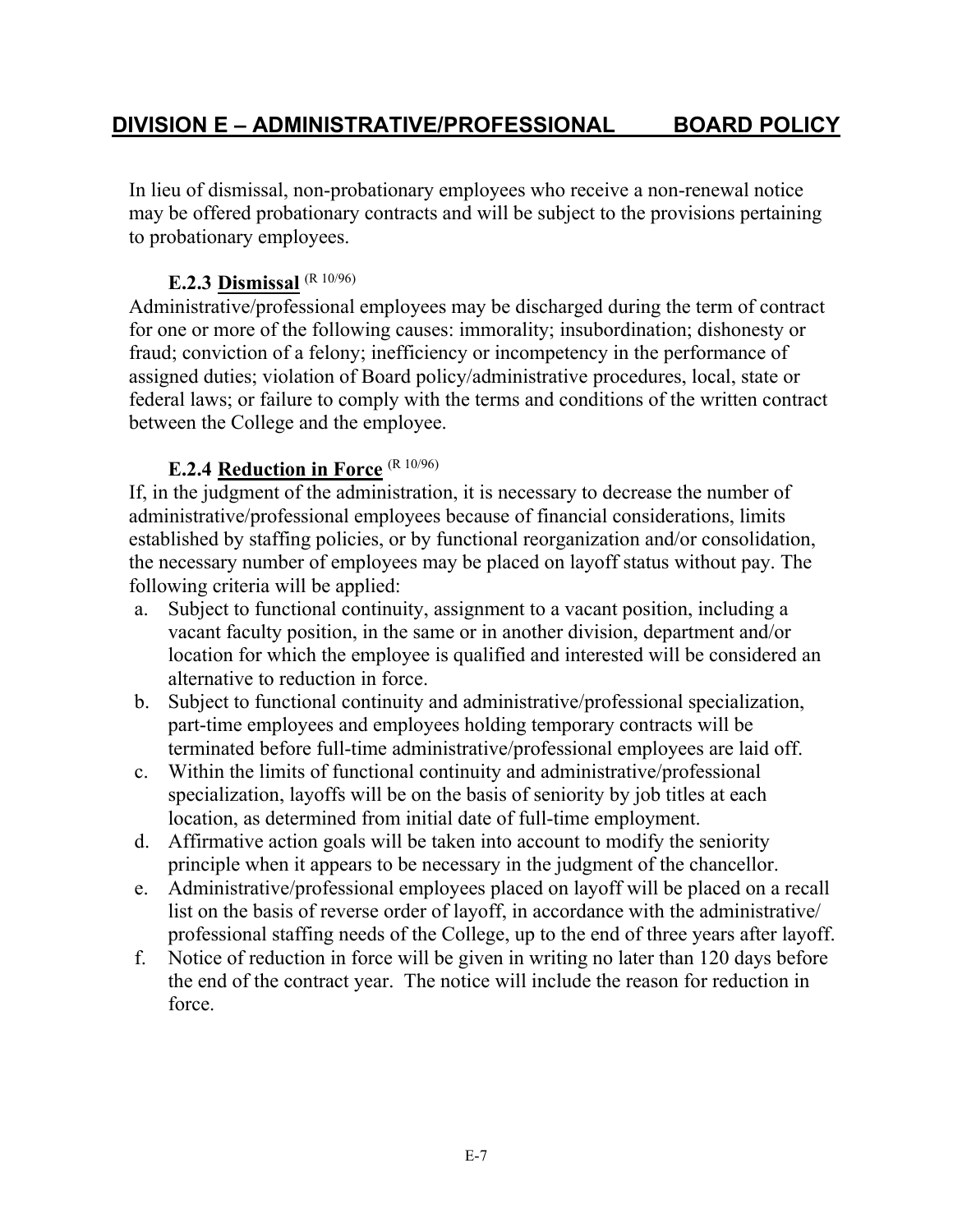## **E.3 Establishment of Administrative/Non-unit Professional Employee Grievance Process** (R 6/07)

 $[AP E 3]$ 

The College has established a grievance procedure as set forth in its designated Administrative Procedures for the prompt and equitable resolution of complaints made by Administrative/Non-Unit Professional Employees alleging that he/she has suffered injury or damage because of a misinterpretation, misapplication, or violation of Board Policy and/or Administrative Procedures. The grievance process will be applicable for resolution of allegations of discrimination as prescribed under local, state, and federal mandates applicable to the College and/or Board Policy and Administrative Procedures unless other applicable grievance procedures exist.

## **E.4 Resignations** (R 10/96)

Administrative/professional employees who resign from employment with the College will provide a minimum of 30 calendar days' notice, except when extenuating circumstances prohibit such notice. Notice will be given in writing to the employee's immediate supervisor.

## **E.5 Emeritus Status for Full-Time Professional Employees** (4/03)

Full-time professional employees who otherwise qualify for emeritus staff retirement privileges under Board Policy C 24.3 may continue the College group medical insurance upon retirement subject to law and the provisions of the medical insurance contract. Eligible employees selecting such insurance will pay the full costs involved, including any applicable administrative costs. This applies only to eligible employees who retire on or after June 1, 2003.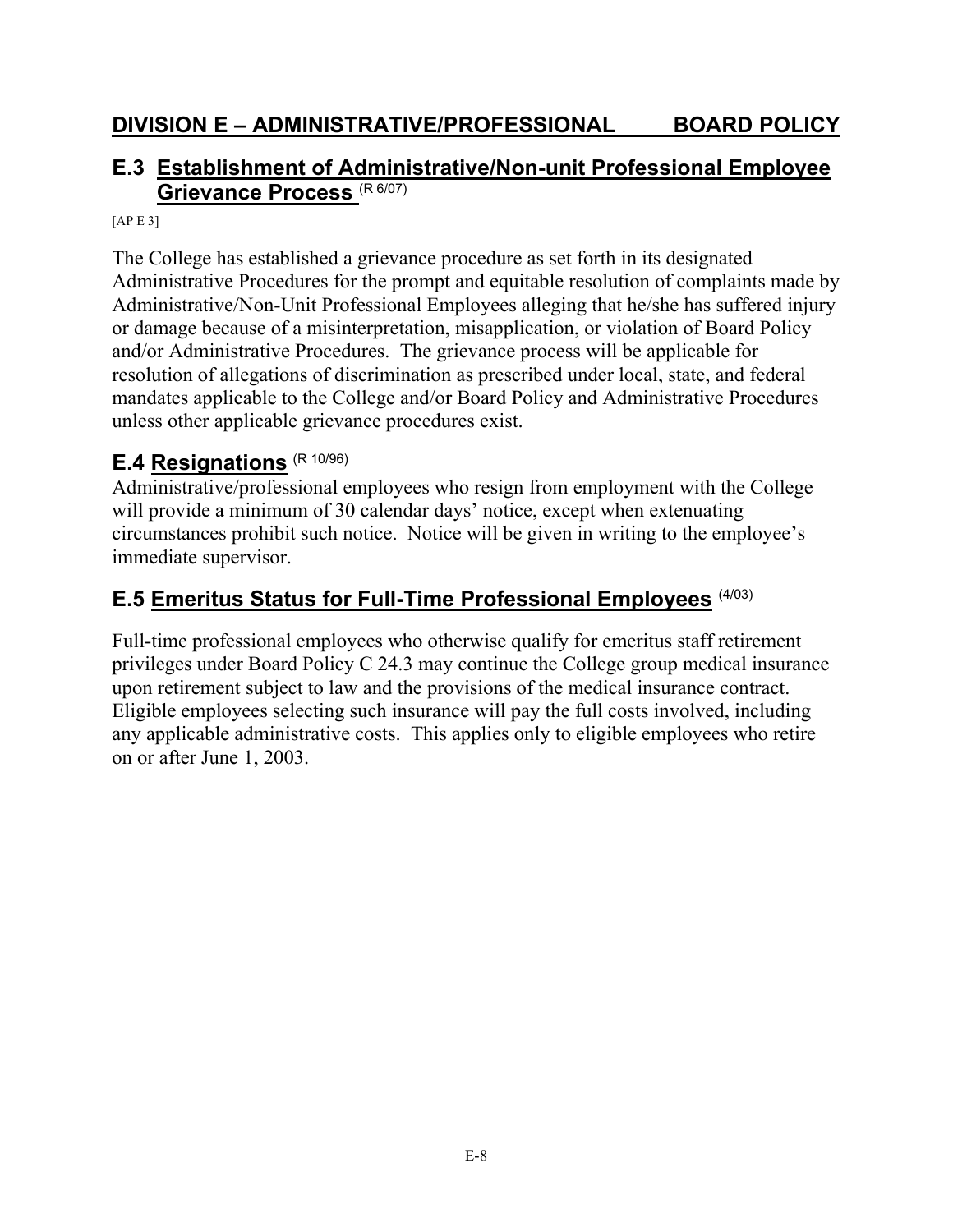# **F CLASSIFIED**

## **F.1 Classified Employees - Definitions** (R 6/98)

 $[AP F 1 - F 3]$ 

Classified employees are those who are assigned to maintenance, technical, clerical and paraprofessional positions. This category will include all office and technical and physical plant employees. Children under the age of 16 will not be considered for employment by the College.

a. Full-time Probationary Employees (*For full-time office and technical unit and physical plant unit employees, see applicable Resolution.)*

All full-time classified employees are probationary for the first 180 calendar days of employment. If an employee is absent on scheduled work days during this probationary period, the period may be extended so that an employee will serve at least a probationary period of 180 calendar days.

- b. Full-time Continuing Employees The employment status of classified employees who satisfactorily complete the applicable probationary period will be designated as continuing.
- c. Part-time Continuing Employees\* Part-time continuing employees are employed on a less than full-time basis. All such part-time employees are probationary for the first three months of employment unless administration authorizes an extension based upon extenuating circumstances.
- d. Full-time Temporary Employees Full-time temporary employees are employed for a limited period of time to

meet temporary staffing requirements or are employed in externally-funded projects. Such employment will be presented to the Board for ratification at the next possible regular Board meeting following the initial employment date.

e. Part-time Temporary Employees\* Part-time temporary employees are employed on a less than full-time basis for a limited period of time to meet temporary staffing requirements or are employed in externally-funded projects. Such employment will be presented to the Board for ratification at the next possible regular Board meeting following the initial employment date.

\*Part-time employees are not eligible for insurance coverages, holiday pay, paid medical, paid vacation, bereavement, personal leave and/or other benefits that are provided to full-time employees unless otherwise mandated by state and/or federal laws or Board policy.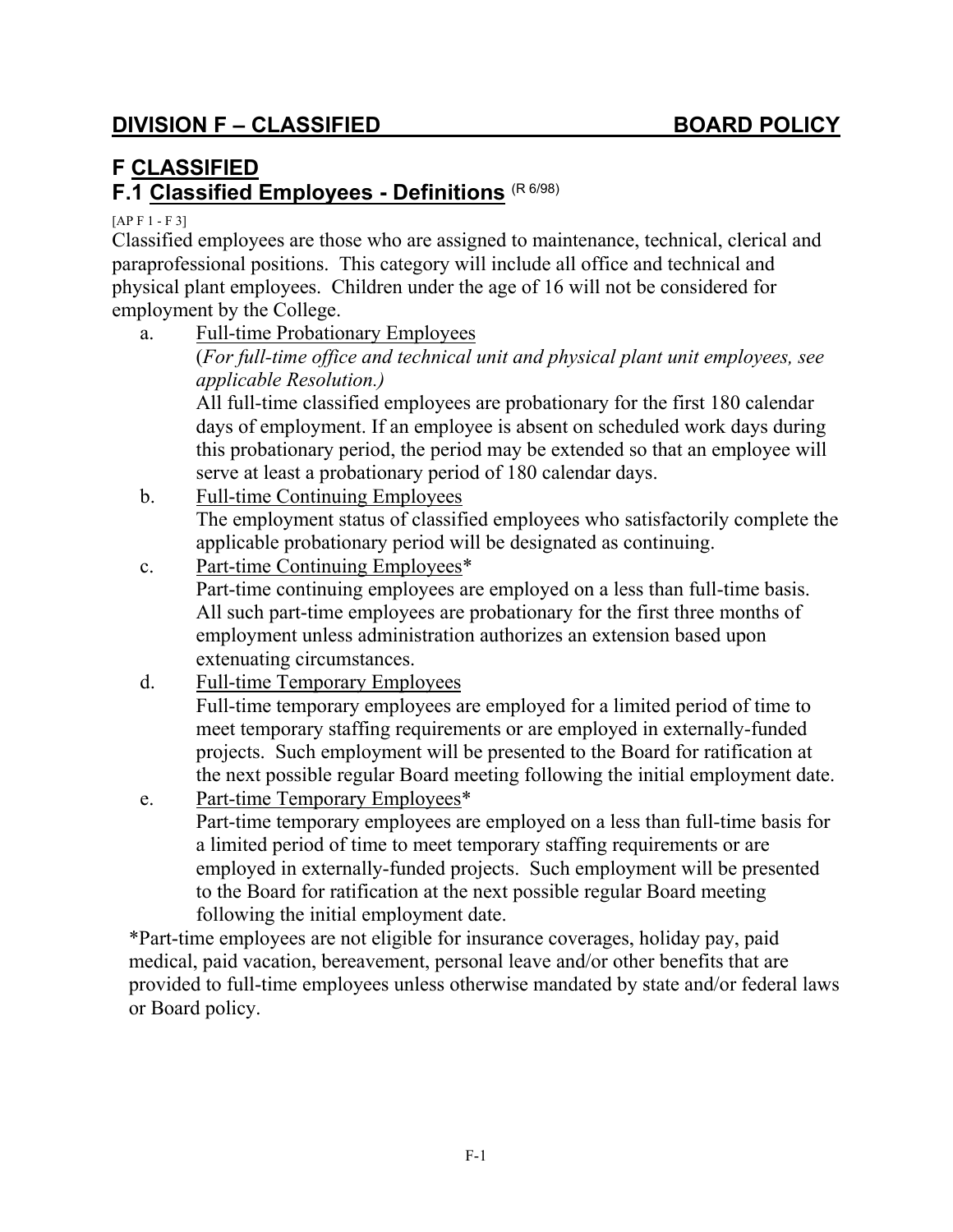## **F.2 Salary Schedules for Full-time Non-unit Classified Office and Technical Employees** (R 9/16)

[AP F 4, AP F 7]

| <b>FULL-TIME 52-WEEK EMPLOYEES</b> |                |                | <b>FULL-TIME 36-WEEK EMPLOYEES</b> |                          |                |  |
|------------------------------------|----------------|----------------|------------------------------------|--------------------------|----------------|--|
| (Effective July 1, 2012)           |                |                |                                    | (Effective July 1, 2012) |                |  |
| <b>RANGE</b>                       | <b>MINIMUM</b> | <b>MAXIMUM</b> | <b>RANGE</b>                       | <b>MINIMUM</b>           | <b>MAXIMUM</b> |  |
| 9                                  | \$44,661       | \$64,077       | 9                                  | \$30,916                 | \$44,350       |  |
| 8                                  | 41,257         | 59,186         | 8                                  | 28,561                   | 40,967         |  |
|                                    | 38,438         | 54,937         |                                    | 26,611                   | 38,026         |  |
| 6                                  | 35,554         | 50,690         | 6                                  | 24,613                   | 35,004         |  |
| 5                                  | 33,546         | 46,449         |                                    | 23,372                   | 32,153         |  |
| $\overline{4}$                     | 30,447         | 42,604         |                                    | 21,074                   | 29,478         |  |
| 3                                  | 27,634         | 39,049         |                                    | 18,977                   | 27,041         |  |
| $\overline{2}$                     | 25,464         | 35,855         |                                    | 17,629                   | 24,822         |  |
|                                    | 23,482         | 32,944         |                                    | 16,252                   | 22,798         |  |

#### **2016-2017 Salary Provisions**

A general wage/salary adjustment of three percent will take effect beginning October 1, 2016 for monthly-paid personnel and October 9, 2016 for bi-weekly payroll personnel**.** Current salary range minimums and maximums will not change.

# **F.3 Hourly Rates for Part-time Office and Technical** (R 9/16)

[AP F 4]

| (Effective July 1, 2012) |         |                |  |  |
|--------------------------|---------|----------------|--|--|
| RANGE                    | MINIMUM | <b>MAXIMUM</b> |  |  |
| 1                        | \$9.78  | \$13.80        |  |  |
| 2                        | 10.70   | 15.16          |  |  |
| 3                        | 11.79   | 16.64          |  |  |
| $\overline{4}$           | 13.16   | 18.28          |  |  |
| 5                        | 14.67   | 20.08          |  |  |
| 6                        | 15.62   | 22.07          |  |  |
| 7                        | 17.06   | 24.06          |  |  |
| 8                        | 18.40   | 25.96          |  |  |
| 9                        | 20.03   | 28.32          |  |  |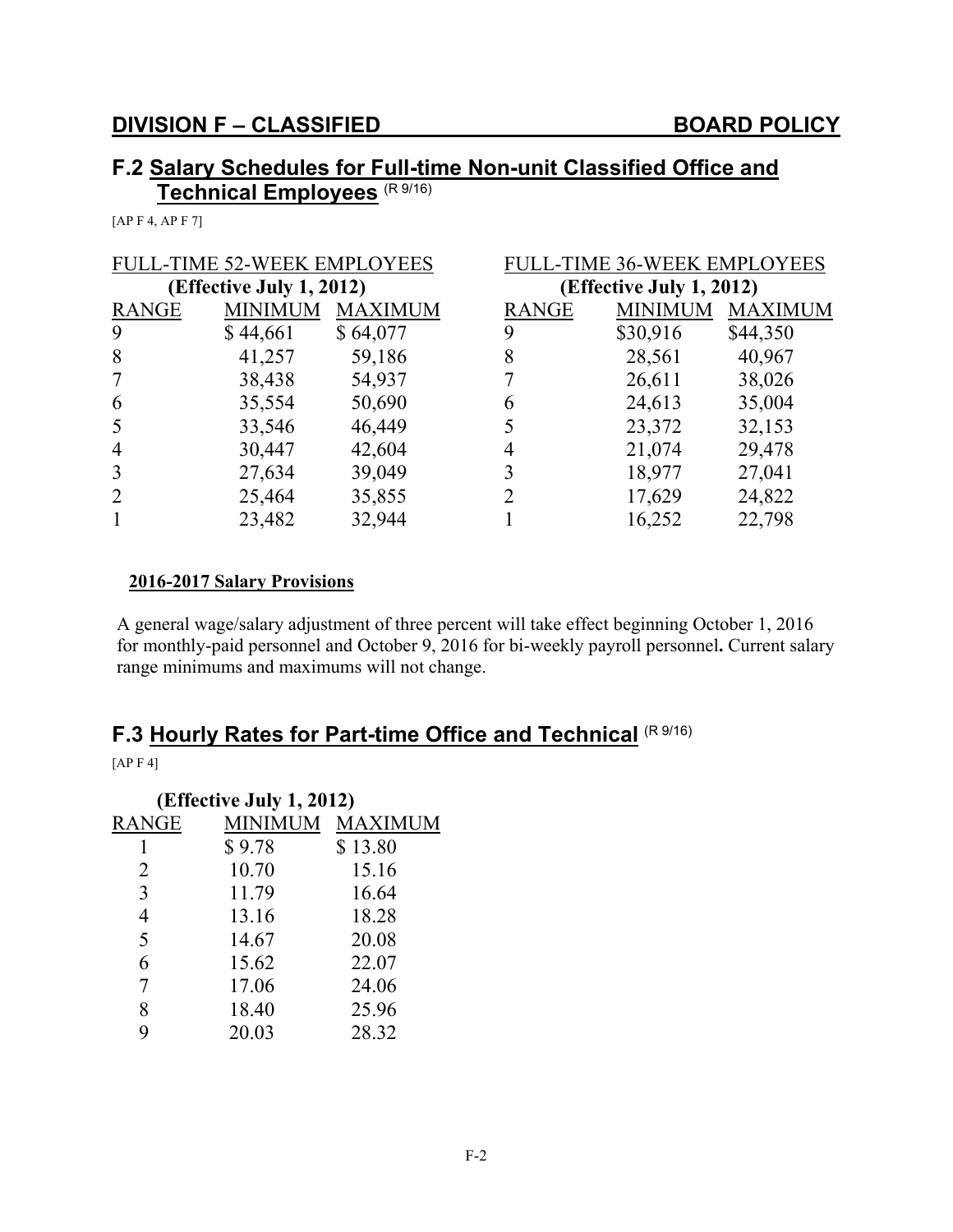### **2016-2017 Salary Provisions**

A general wage/salary adjustment of three percent will take effec**t** beginning October 1, 2016 for monthly-paid personnel and October 9, 2016 for bi-weekly payroll personnel**.** Current salary range minimums and maximums will not change.

|                          | <b>Classified Employee Pay Scale (6/12)</b> |  |  |
|--------------------------|---------------------------------------------|--|--|
| [APF4.1]                 |                                             |  |  |
| (Effective July 1, 2012) |                                             |  |  |
| LEVEL                    | RATE                                        |  |  |
|                          | \$12.58                                     |  |  |
|                          | 15.39                                       |  |  |
| 3                        | 18.19                                       |  |  |
| 4                        | 20.98                                       |  |  |
| 5                        | 25.19                                       |  |  |

Exceptions to this scale may be made only with the approval of the Associate Vice Chancellor of Human Resources and the Chancellor.

# **F.4 Placement on the Office and Technical Salary Schedule** (R 1/01)

#### $[APF6]$

#### *(For non-unit employees)*

All beginning non-unit office and technical employees will normally be employed by the College at the minimum salary for their assigned range; however, based upon experience beyond the minimum required for the position, initial salary placement will consider internal equity in compensation and may be above the minimum but not to exceed 10 percent above the minimum.

All office and technical personnel will normally be on probationary status through the completion of 180 calendar days of employment. At that time, upon appropriate performance review and appraisal, employees may be recommended for continuing status.

### **F.4.1 Promotional Salary Increase for Non-unit Office and Technical Employees**

(R 6/96)

An employee who applies for and is awarded a promotion to a position in a higher salary range will receive a 10 percent salary increase or placement at the minimum of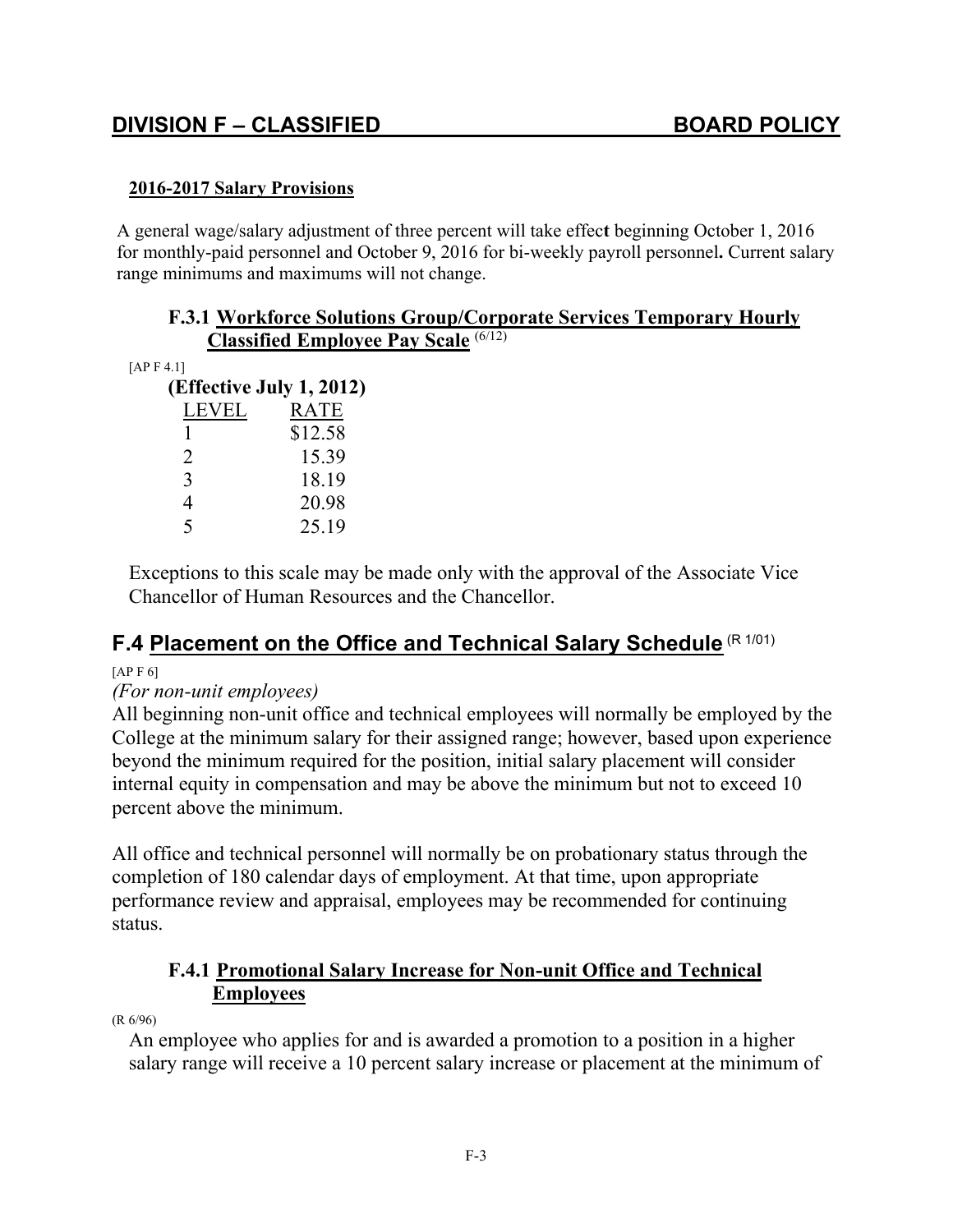the new salary range, whichever is greater, but in no case will the employee's salary exceed the maximum of the new range.

## **F.5 Position Changes** (R 6/96)

When in the judgment of the administration a significant change in the responsibility of a position has occurred, the College may reclassify the position to the appropriate range.

When an employee is moved to a position in a higher range as a result of reclassification, salaries paid for the position in the local job market and internal equity will be factors used to determine the appropriate salary increase to be applied when final salary placement is made in the new range. Under no circumstances will the employee's new salary exceed the maximum of the new range.

If an employee is reclassified to a position within the same range or to a lower range, the employee will suffer no reduction in compensation.

Any employee who believes his/her position and/or range is misclassified through consistent overt acts of supervisors will have recourse to the grievance procedure. All grievances concerning classification will be initiated at the Step 3 level of the grievance procedure.

Definition: Misclassification - the improper placement of jobs in the salary schedule; an employee performing the work of a higher, lateral or lower classification.

### **F.6 Additional Compensation**

### **F.6.1 Additional Responsibilities** (R 6/16)

An employee who upon request assumes some of the primary performance requirements assigned to another position for a period in excess of 30 working days will be eligible to receive an increase in his/her salary ranging from 5 to 10 percent during the period such duties are assigned. The increase must be recommended by the employee's immediate supervisor and the appropriate vice chancellor or campus chief academic officer to the Associate Vice Chancellor of Human Resources. Upon receipt of a recommendation that additional compensation be provided to an employee, the associate vice chancellor of human resources will be responsible for determining the appropriateness and the amount of additional compensation, if any. Recommendations for additional compensation will then be submitted to the chancellor for review and, if approved, submitted to the Board for consideration and action.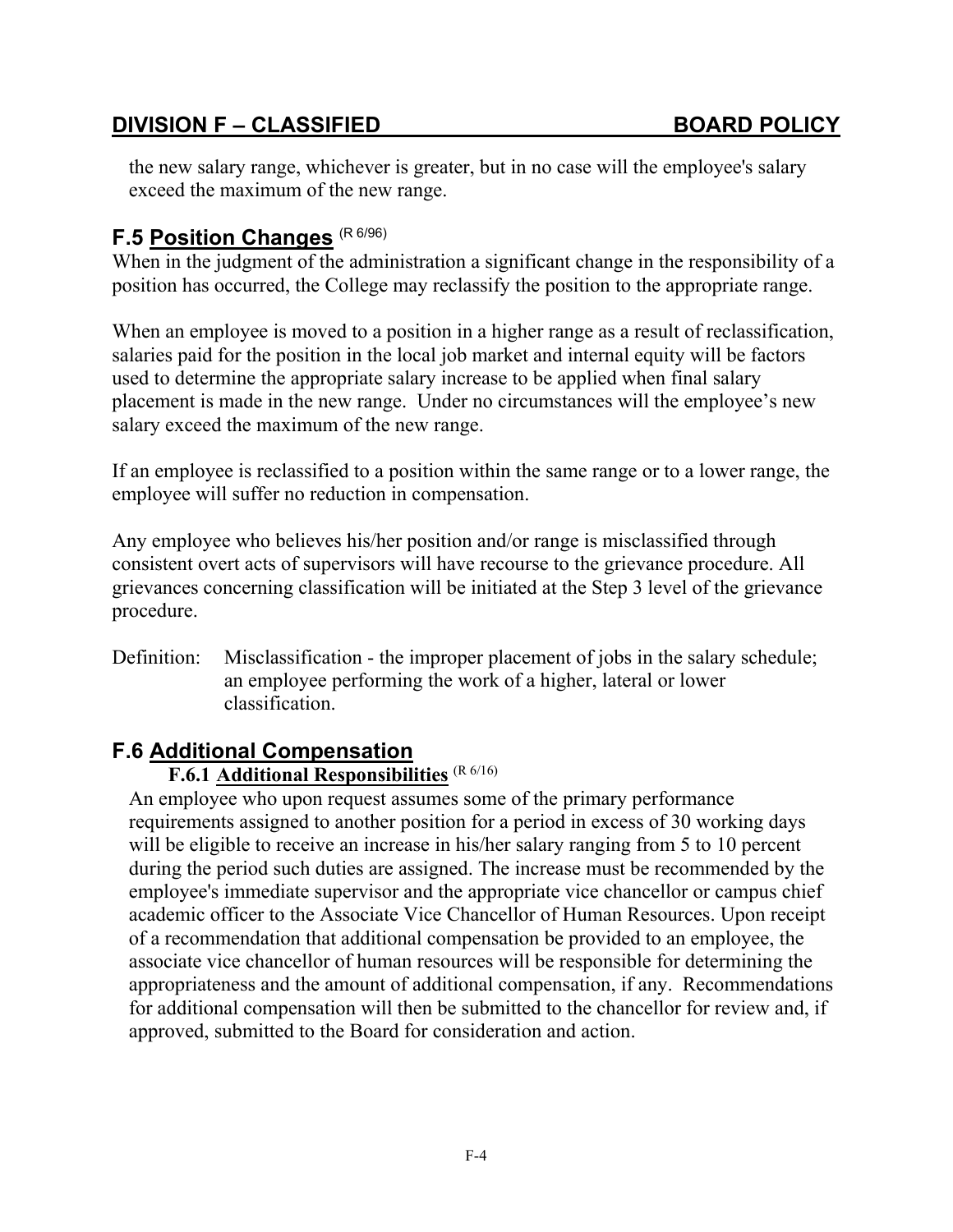### **F.6.2 Teaching and Coaching Activities** (R6/16)

Non-unit classified office and technical employees may receive additional compensation for teaching and coaching activities for a maximum of nine semester credit hours or the equivalent contact hours per semester, summer session or intersession not to exceed a total of 18 credit hours or the equivalent per fiscal year. The chief academic officer of each campus or, in the case of the Corporate College, the chancellor, will approve of this activity and certify that it will not interfere with the individual's full discharge of his/her regular position responsibilities.

## **F.7 Shift Differential Rates for Non-unit Classified Employees** (R 6/96)

A premium of 4 percent (to the nearest cent) will be paid to any full-time classified non-unit employee\* regularly assigned to a work period starting no earlier than 11:00 a.m. and no later than 7:00 p.m. A premium of 6 percent (to the nearest cent) will be paid to any full-time classified non-unit employee\* regularly assigned to a work period starting no earlier than 7:00 p.m. and no later than 12:00 midnight.

\* This applies also to part-time continuing employees but not temporary part-time employees. However, part-time continuing employees whose work assignments fall within the regular work day, normally 8:00 a.m. to 5:00 p.m., will not receive shift differential.

## **F.8 Work Periods, Overtime and Dinner Allowance**

## **F.8.1 Work Year and Work Schedules** (R 6/96)

The normal work year will be 52 weeks . The normal work schedule for non-exempt employees will be eight hours per day on each of five days in a work week for a total of 40 hours per week. All work schedules of 52-week employees which do not fall under the definition of a normal work schedule will be considered alternate work schedules.

### **F.8.2 Thirty-six-week Assignment** (R 6/96)

[AP F 7]

In selected job categories, classified employees may be hired for a 36-week assignment. In such cases compensation and vacation and medical leave accrual will be calculated to reflect a proration between 36 and 52 weeks.

### **F.8.3 Overtime Compensation** (R 6/96)

All work performed in excess of eight hours per day or 40 hours in a work week by a non-exempt employee assigned to a normal work schedule will be considered overtime work and such employee will be paid at the rate of time and one-half for each overtime hour or fraction thereof worked. Overtime pay for a non-exempt employee regularly assigned to an alternate work schedule will be paid at the rate of time and one-half for all hours or fraction thereof worked in excess of 40 hours in a work week or for any hours or fraction thereof worked in a day in excess of the number of hours regularly assigned for that work day. Paid holidays and paid vacation time will be considered as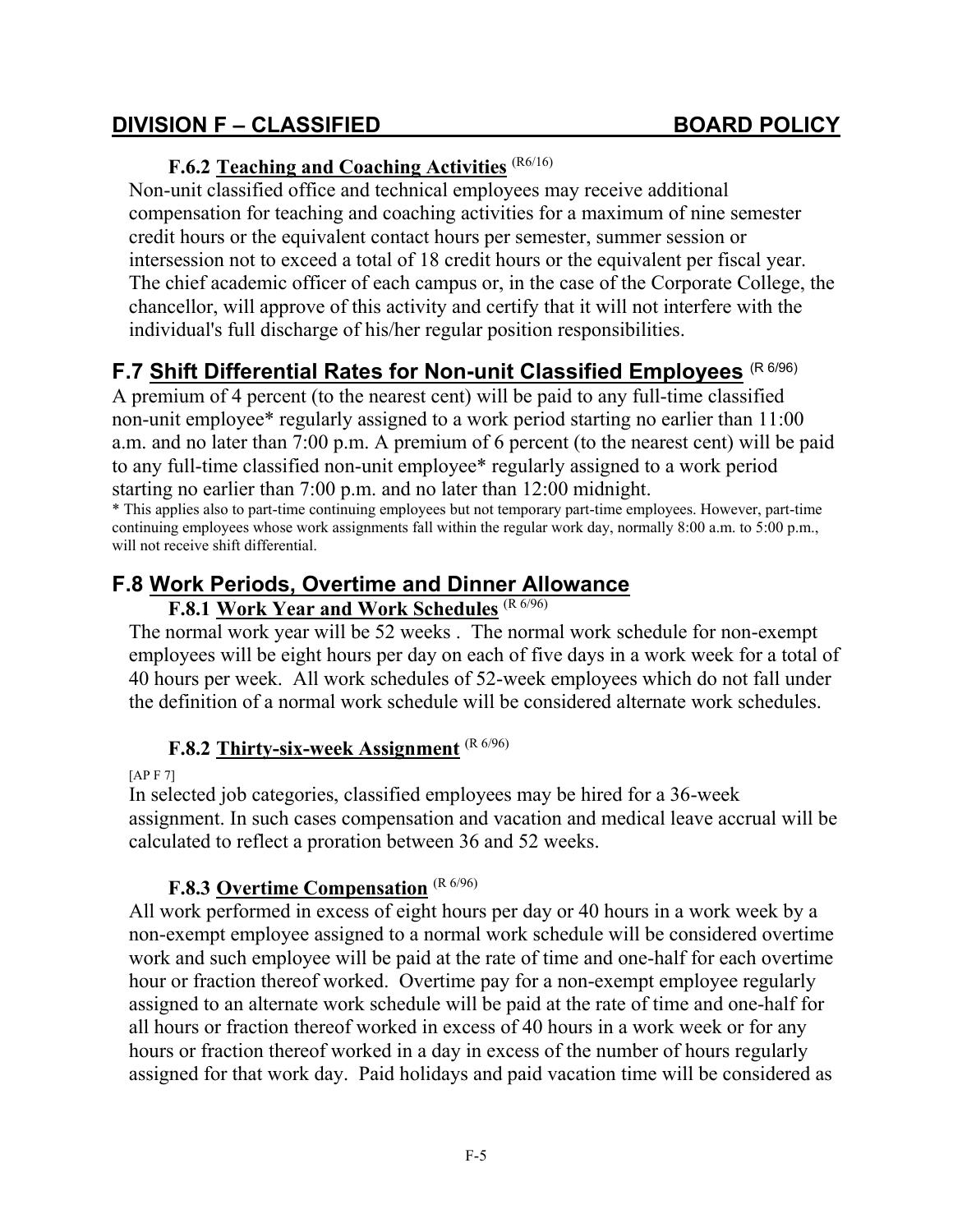time worked for purposes of overtime pay eligibility. Overtime pay will not be paid twice for the same hours. The College will assure compliance with provisions of the Fair Labor Standards Act applicable to non-exempt employees in the payment of overtime and/or in the granting of compensatory time off from work.

### **F.8.4 Dinner Allowance** (R 6/96)

#### [AP C 8.1]

*(For unit and physical plant classified employees, see Resolutions)*

Employees will be entitled to a dinner allowance in those cases only when overtime work is necessary and approved by the immediate supervisor. Non-unit classified employees will be entitled to a meal allowance in the amount of \$5 when the workday exceeds 10 consecutive hours.

## **F.9 Resignation** (R 6/96)

*(For full-time office and technical unit and physical plant unit employees, see applicable Resolution.)*

To resign in good standing, an employee must give at least 14 calendar days prior notice unless extenuating circumstances dictate otherwise, and the College agrees to permit a shorter period of notice.

# **F.10 Layoff** (R 6/10)

### [AP F 9, F 9.1 - F 9.6]

### *(For full-time office and technical unit and physical plant unit employees, see applicable Resolution.)*

Classified employees may be laid off when it becomes necessary by reason of shortage of work or funds, to effect the elimination of the position, or other material change in duties or organization. Before the layoff, employees may be placed in vacant positions for which they are qualified.

In the event the College lays off full-time continuing classified employees for a period of more than seven calendar days, such layoffs will be made on the basis of seniority, within equal or lower job classifications. No full-time continuing classified employee will be laid off while a person is employed on a temporary, part-time continuing, or probationary basis in the same job classification. Employees will be laid off in accordance with procedures outlined in administrative procedures.

## **F.11 Suspension** (R 6/96)

*(For full-time office and technical unit and physical plant unit employees, see applicable Resolution.)*

A supervisor or department head may, for cause related to the performance of duty, suspend any employee under his/her jurisdiction for a period not to exceed three working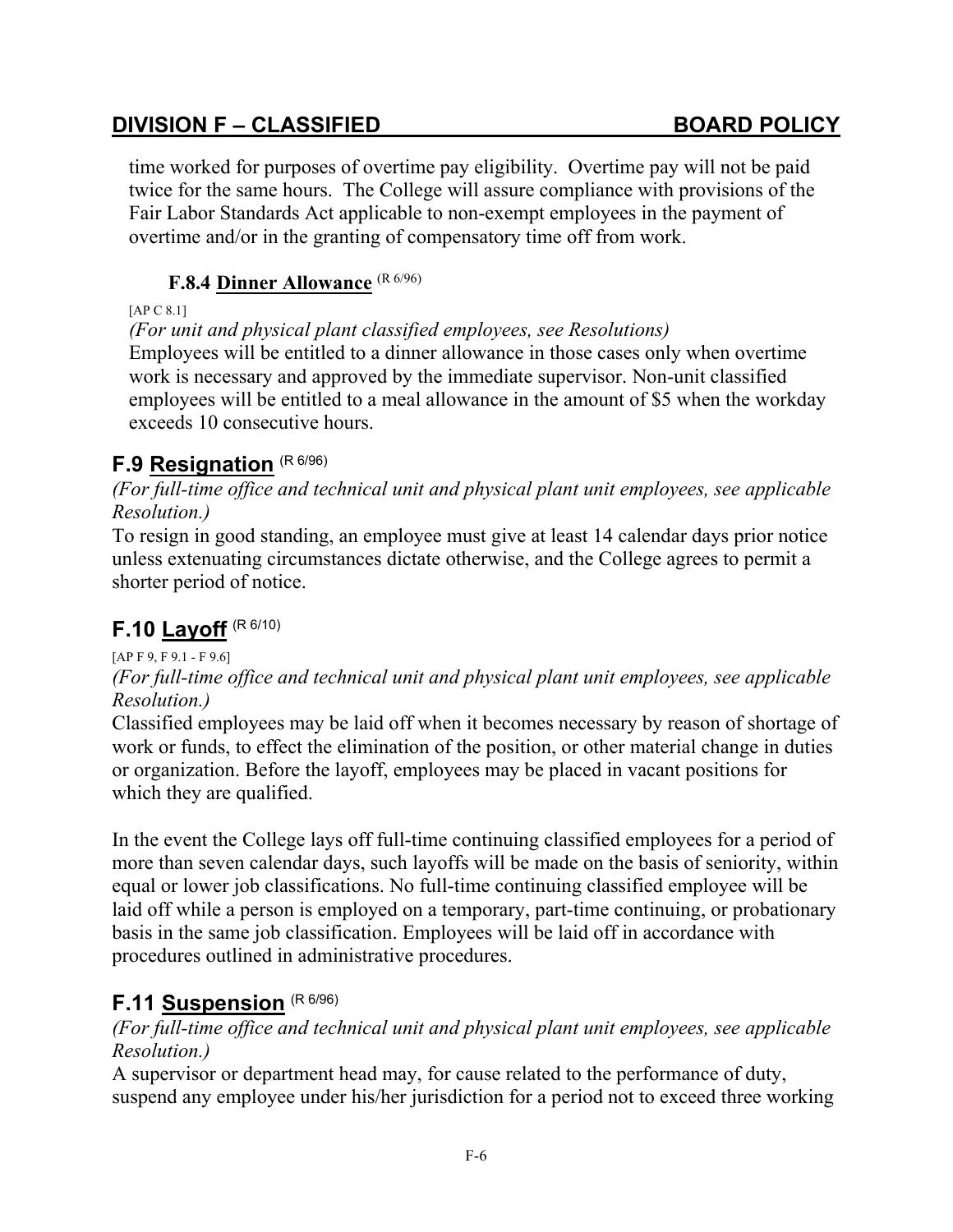days. Such suspension will be reported to the appropriate dean at the campus or department head at the Corporate College as soon as possible for review. This administrator will review the case and make his/her own determination. In case of disapproval, the employee will receive full pay for the days suspended. The administrator may also extend the time of suspension if he/she feels such action is justified. A written statement of the reasons for the suspension, the decision of the appropriate administrator as to its length, and whether with or without pay will be forwarded to the employee affected in each case within three working days of the initial suspension. The employee will have the right to appeal the suspension through the appropriate steps of the classified grievance procedure, provided, however, that the current resolution in force concerning the employee bargaining unit will govern in all cases of the suspension of an employee who is a member of the bargaining unit.

An employee may be suspended with pay by the appropriate officer of the College in the event said employee has been formally charged with a commission of a felony and during the pendency of said charge.

## **F.12 Dismissal** (R 6/04)

### *(For full-time office and technical unit and physical plant unit employees, see applicable Resolution.)*

Continuing classified employees may be dismissed for cause only. The dismissal of classified employees will be the responsibility of the immediate supervisor with the approval of the appropriate administrator. The employee will have the right to appeal his/her dismissal in accordance with the grievance procedure. If the chancellor ratifies the dismissal, the dismissal will be considered and ratified or disapproved by the Board at a meeting at the earliest practical time following such dismissal. Causes deemed sufficient for dismissal may include but are not limited to: conviction of a serious crime; dishonesty; theft; willful damage to College property; immoral or indecent conduct; falsification of records; unprofessional conduct associated with the workplace (which includes, but is not limited to, physical or verbal confrontation); unsatisfactory attendance or work performance; or repetition of garnishments as allowed by federal or state statutes. As a prerequisite to exercising any rights of appeal to the Board, as provided in Board policy, an appeal on dismissal must first be carried through the designated appeal steps in the classified grievance procedure. The current resolution in force concerning the employee bargaining unit will govern in all cases of the dismissal of an employee who is a member of the bargaining unit.

# **F.13 Grievance Process for Non-unit Classified Employees** (R 6/16)

[AP F 10]

*(For full-time office and technical unit and physical plant unit employees, see applicable Resolution.)*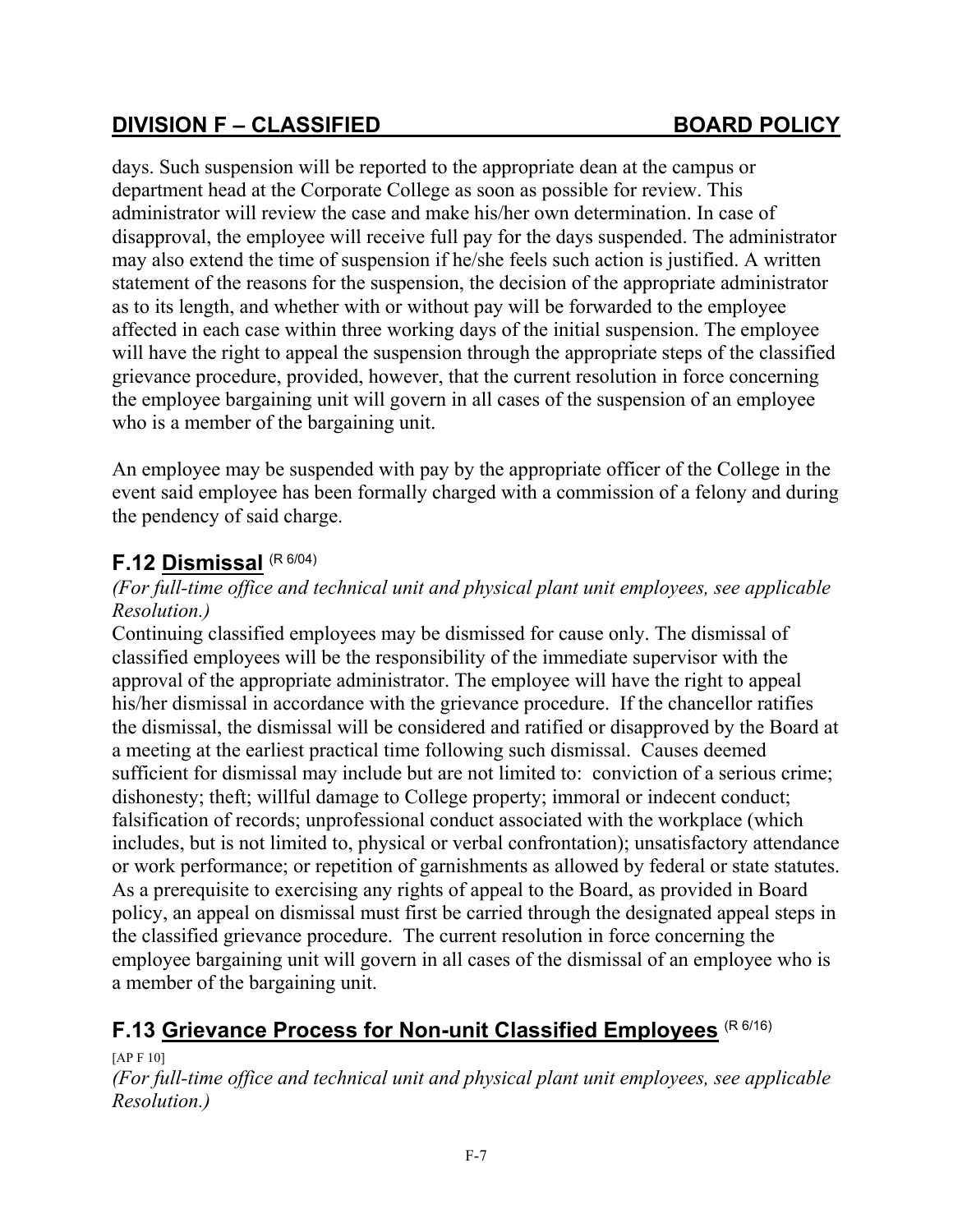#### Adjustment

Good faith efforts will be made to resolve employee grievances at the earliest possible step. Should any difference arise between the College and any employee as to the meaning or application of Board policy or administrative procedures, said grievance will be settled through the grievance procedure.

#### Definitions

A "grievance" is defined as an alleged violation, misinterpretation or improper application of Board policy and/or administrative procedures. A grievance will be in written form, and include the following information:

- a. Date and nature of the grievance, location, job classification and employee involved, and identification of the provisions of Board policy and/or administrative procedures under which the grievance is entered.
- b. Remedy sought.
- c. Date of submission.

A "grievant" is defined as any employee filing a grievance. Multiple grievances filed simultaneously over a common occurrence or event may be processed in a joint action.

#### Extension of Time

The time limits provided in the grievance procedure may be extended only by mutual written consent of the parties.

#### Days Defined

Days as referred to throughout the grievance procedure will be working days but will not include Saturdays, Sundays, or holidays recognized by the College.

#### Advancement/Termination of Grievances

Grievances not appealed within the prescribed time limits will be considered settled on the basis of the last decision made by the College and will not be eligible for further appeal. The aforesaid will not apply if the time limits are extended by mutual written consent of the parties.

#### Grievance Advisor

A grievant may select an advisor to provide advice, support and consultation at any point during the grievance procedure.

#### Reprisals

No reprisals of any kind will be taken by the Board or by any member of the administration against an employee because of his/her participation in the grievance process.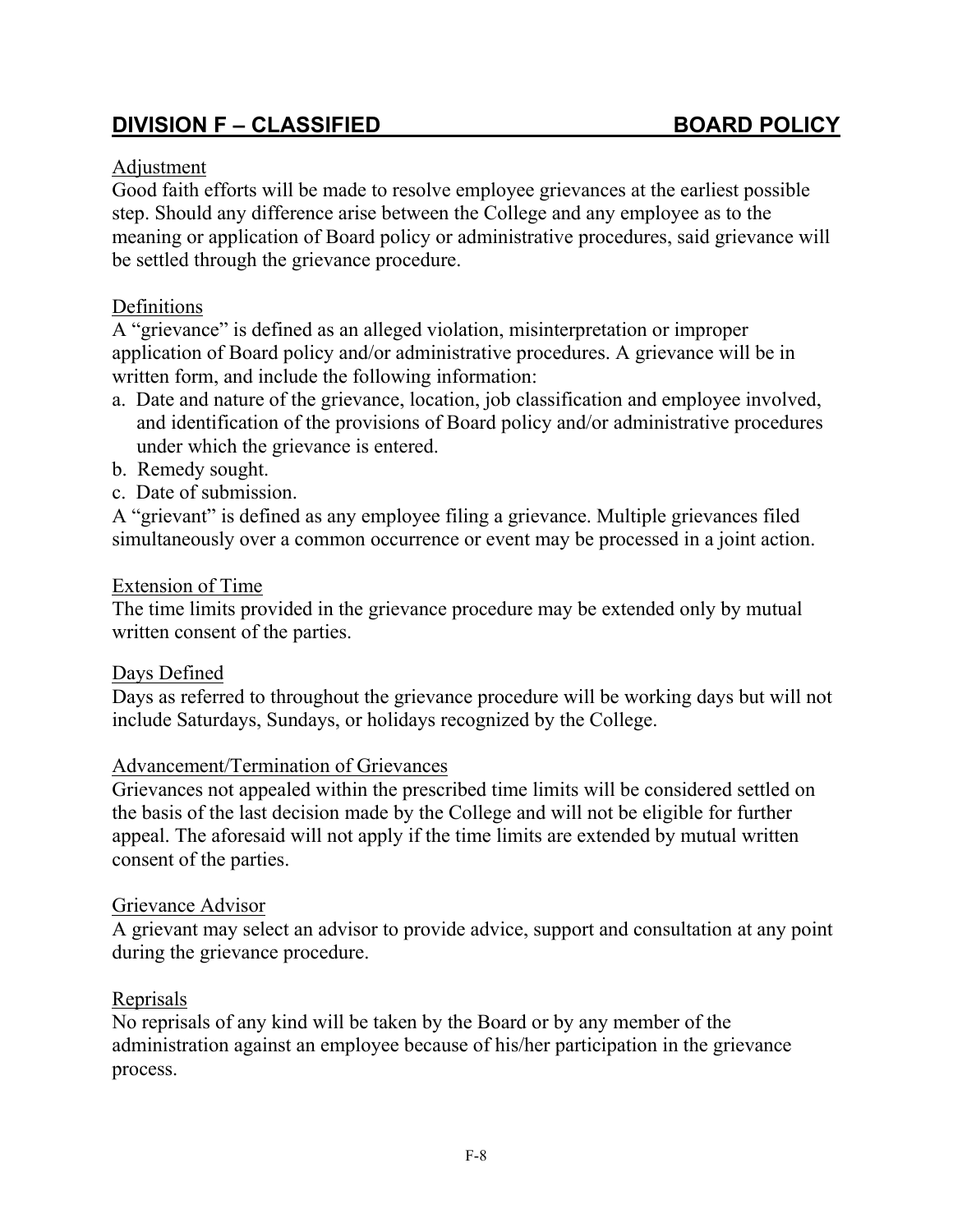### Grievance Procedure

If a grievance arises, it will be resolved through the procedure described below. However, this procedure does not preclude prior discussions between an employee and his/her supervisor to resolve the difference.

### Step 1

- a. A grievance, to be timely, must be submitted to an employee's immediate supervisor within 10 days of the occurrence giving rise to the grievance or within 10 days of the date on which the employee should have reasonably known of such occurrence.
- b. A conference between the employee and his/her immediate supervisor will be held within five days of the initial presentation of the grievance.
- c. The employee's immediate supervisor will issue a written response to the employee and a copy to the Associate Vice Chancellor of Human Resources within three days following the conference.
- d. If the employee is not satisfied with the response issued and wishes to proceed with his/her grievance, he/she must give written notice of such intent to the appropriate administrator within three days of receipt of the response or within six days of the Step l B conference if no response is given by the College.

### Step 2

- a. The appropriate administrator, or his/her designee, will conduct a conference with the employee and his/her immediate supervisor within three days following receipt of written notice.
- b. The appropriate administrator, or his/her designee, will issue a written response to the employee within three days following the conference.
- c. If the employee is not satisfied with the response received and wishes to proceed with his/her grievance, he/she must give written notice of such intent to the chief academic officer or vice chancellor within three days following receipt of the response or within six days of the Step 2a conference if no response is given by the College.

### Step 3

- a. The chief academic officer or vice chancellor, or his/her designee, will conduct a conference with the employee within three days following receipt of written notice from the employee.
- b. A written response will be issued by the College to the employee within three days following the conference.
- c. If the employee is not satisfied with the response and wishes to proceed with his/her grievance, he/she must give written notice of such intent to the Associate Vice Chancellor of Human Resources within three days of receipt of the response or within six days of the Step 3a conference if no response is given by the College.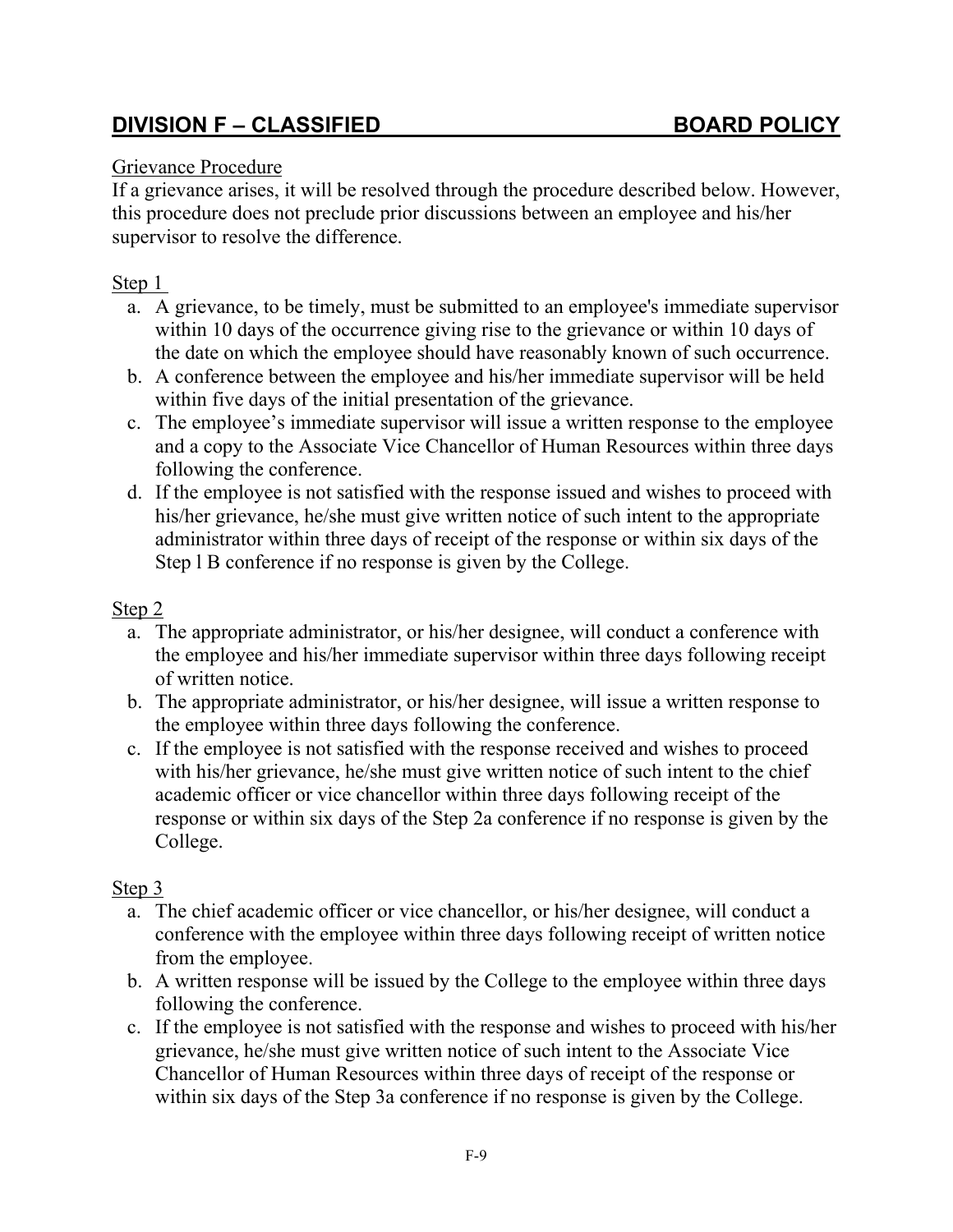#### Step 4

- a. The Associate Vice Chancellor of Human Resources, or his/her designee, will conduct a conference with the employee within three days following receipt of written notice from the employee.
- b. A written response will be issued by the College to the employee within three days following the conference.

#### Step 5

If the employee is not satisfied with the decision received at Step 4b, he/she may exercise one of the following alternatives:

- a. The employee may submit an appeal in writing to the Board of Trustees within three days from receipt of the response or within six days of the Step 4a conference if no response is given by the College. With this appeal should be included a copy of the original grievance, the decisions previously received under this procedure, and such other statements or information which the employee deems relevant. The Board will consider the grievance at its next regularly scheduled executive session and take such appropriate steps to review the grievance that it deems advisable, which may, in the Board's discretion, include providing the employee with a hearing at the earliest practicable executive session of the Board. However, when a grievance would otherwise constitute a contested case as defined by section 536.010(2), RSMo, the Board of Trustees will conduct a hearing on the grievance. The Board will notify the employee of its decision, in writing, at the conclusion of its action.
- b. The employee may request the naming of an independent advisory fact-finder only for those grievances concerning dismissal. Such a request must be made in writing to the Board at the time of filing of the appeal set forth in Step 5a and within the time limits there specified. The employee and the chancellor, or his/her designee, will attempt to find an impartial fact-finder who is mutually acceptable. In the event that they cannot agree on a mutually acceptable fact-finder, they will select one by alternately striking names from a list furnished by the Federal Mediation and Conciliation Service with the last name being the fact-finder.

The fact-finder will hold a hearing within a reasonable time after being appointed but in no event, more than 20 working days from appointment. The hearing will be held on a date and time as agreed upon by the employee, the College, and the fact-finder or, if no agreement can be reached, as specified by the fact-finder. The fact-finder will issue an advisory recommendation, in writing, no later than 20 days from the end of the hearing. Said advisory recommendation will include findings of fact and separate conclusions and recommendations. The fact-finder will limit the advisory recommendation strictly to the application and interpretation of the provisions of Board policy and/or administrative procedures and will be without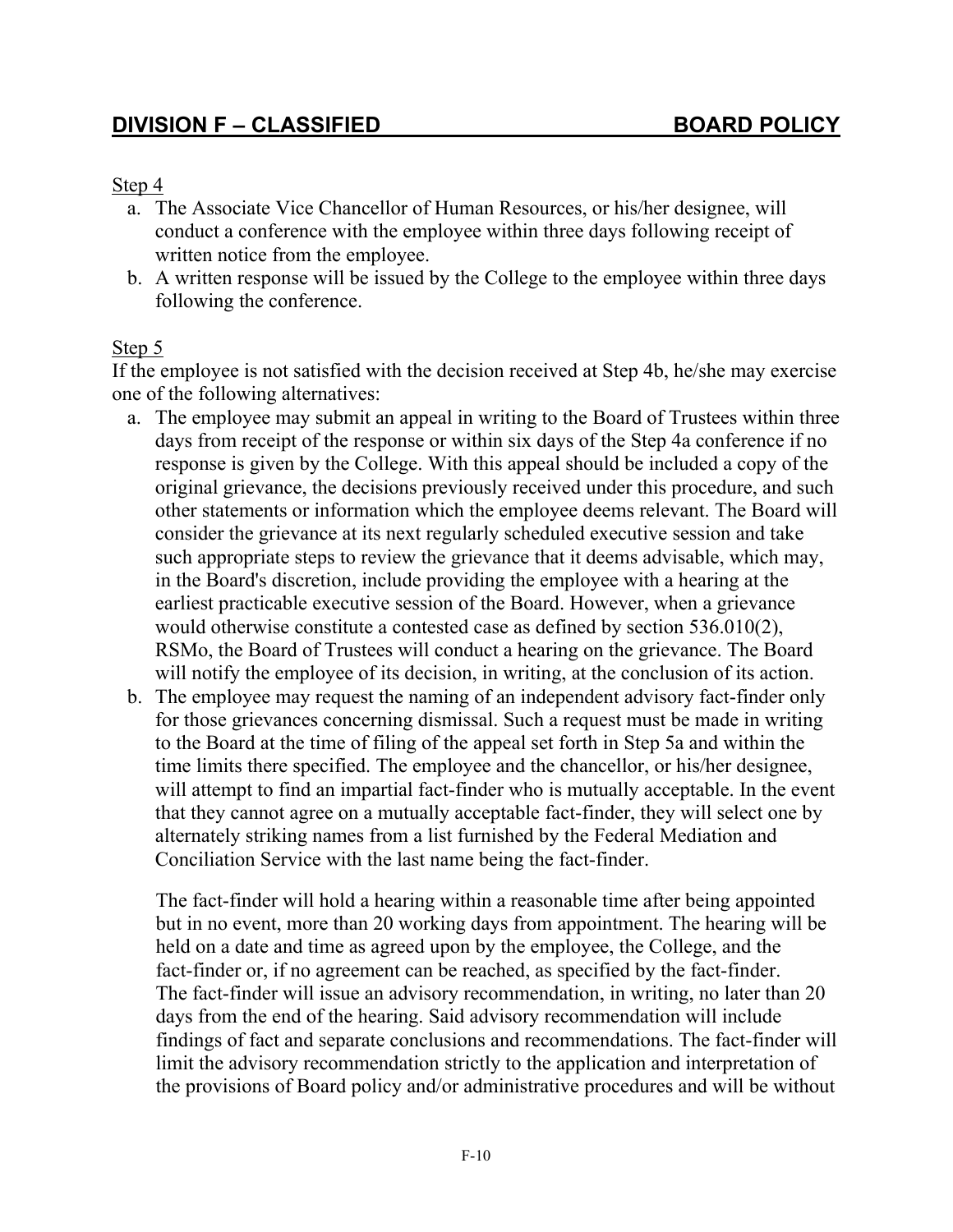power or authority to make recommendations: (1) contrary to, or inconsistent with, or modifying or varying in any way terms of policy or procedures; or (2) limiting or interfering in any way with the powers, duties, and responsibilities of the College or its Board under applicable law.

At its next regularly scheduled meeting, the Board, in executive session, will consider the grievance and the advisory recommendations of the fact-finder. The Board may accept (in whole or in part), modify or reject the fact-finder's recommendatory findings of fact and conclusions. The Board, at the written request of the employee, will conduct a hearing at this time and will notify the grievant, in writing, of its decision and the reasons for its decision at the conclusion of such hearing. The fact-finder's fees and other expenses will be payable in equal amounts by the College and the employee.

## **F.14 Emeritus Status for Full-Time Non-Unit Classified Office and Technical Employees** (R 6/04)

Full-time non-unit classified office and technical employees who otherwise qualify for Emeritus Staff Retirement Privileges under Board Policy C 24.3 may continue to use the College group medical insurance upon retirement subject to law and the provisions of the medical insurance contract. Eligible employees selecting such insurance will pay the full costs involved, including any applicable administrative costs. This applies only to eligible employees who retire on or after July 1, 2002. An emeritus staff member shall have up to one year from retirement (effective date of leaving the College) to elect to continue the medical plan. If this election is exercised after the COBRA entitlement period, coverage would become effective on the date of enrollment if the coverage had lapsed since his/her retirement.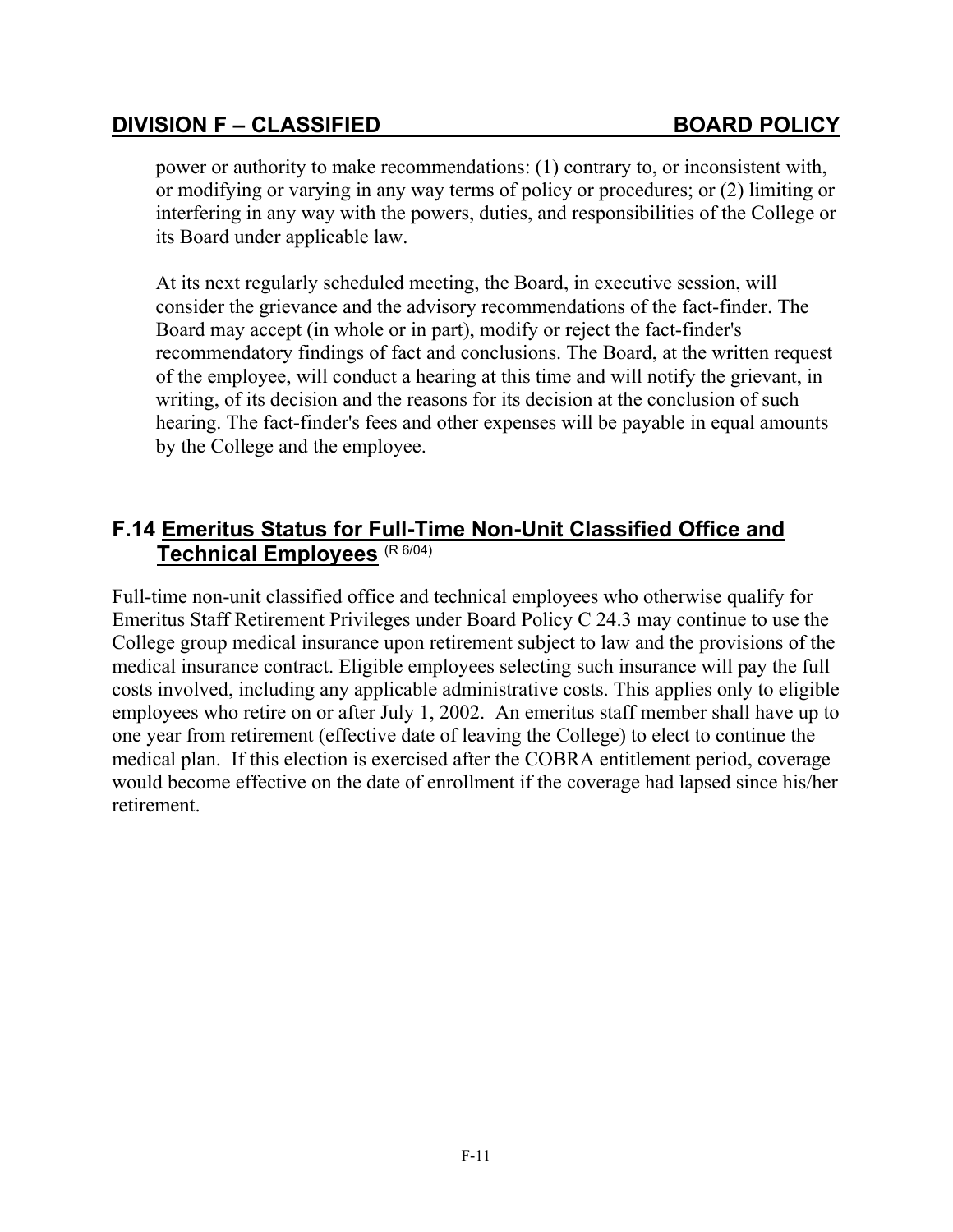### **DIVISION G BOARD POLICY EDUCATIONAL PROGRAMS AND REQUIREMENTS**

# **G EDUCATIONAL AND STUDENT PROGRAMS**

# **G.1 Credit Programs** (R 6/20)

Instruction offered for College credit will include courses and programs for transfer to other colleges/universities, career programs to prepare students for immediate employment, and developmental courses to help students attain the skills necessary to perform college-level academic work. A record of credit courses for each student will be kept on an official transcript.

# **G.2 Non-credit Programs** (R 6/20)

The College will develop and provide non-credit courses, programs, and services to meet the College's mission, vision, and values.

# **G.3 Curriculum Development and Review** (R 6/20)

The faculty along with the applicable Academic Affairs or Student Affairs administrators will be responsible for proposing, regularly evaluating, and revising the educational programs and courses. For career programs, the College will seek external knowledgeable professionals to advise the faculty on developments in the field and possible changes necessary in the educational program. Campus and college-wide faculty curriculum committees will review and approve changes in courses and recommend changes to programs.

All courses and programs will be periodically reviewed and evaluated by relevant faculty to ensure that the College's educational offerings remain current, cost effective and relevant to the needs of students and the community.

All changes, additions and deletions to credit programs will be submitted to the Board of Trustees for action.

# **G.4 Advisory Committees** (R 6/20)

Advisory committees comprised of community members, external knowledgeable professionals, and College employees will be established to consult with faculty and staff about the College's programs and services. The Vice Chancellor for Academic Affairs will approve the members of the advisory committees and submit the names for ratification to the Board of Trustees at the next regularly scheduled Board meeting.

## **G.5 Academic Calendar** (R 6/20)

The Chancellor will recommend to the Board of Trustees for approval an academic calendar that meets state, federal, and accreditation guidelines for minimum required time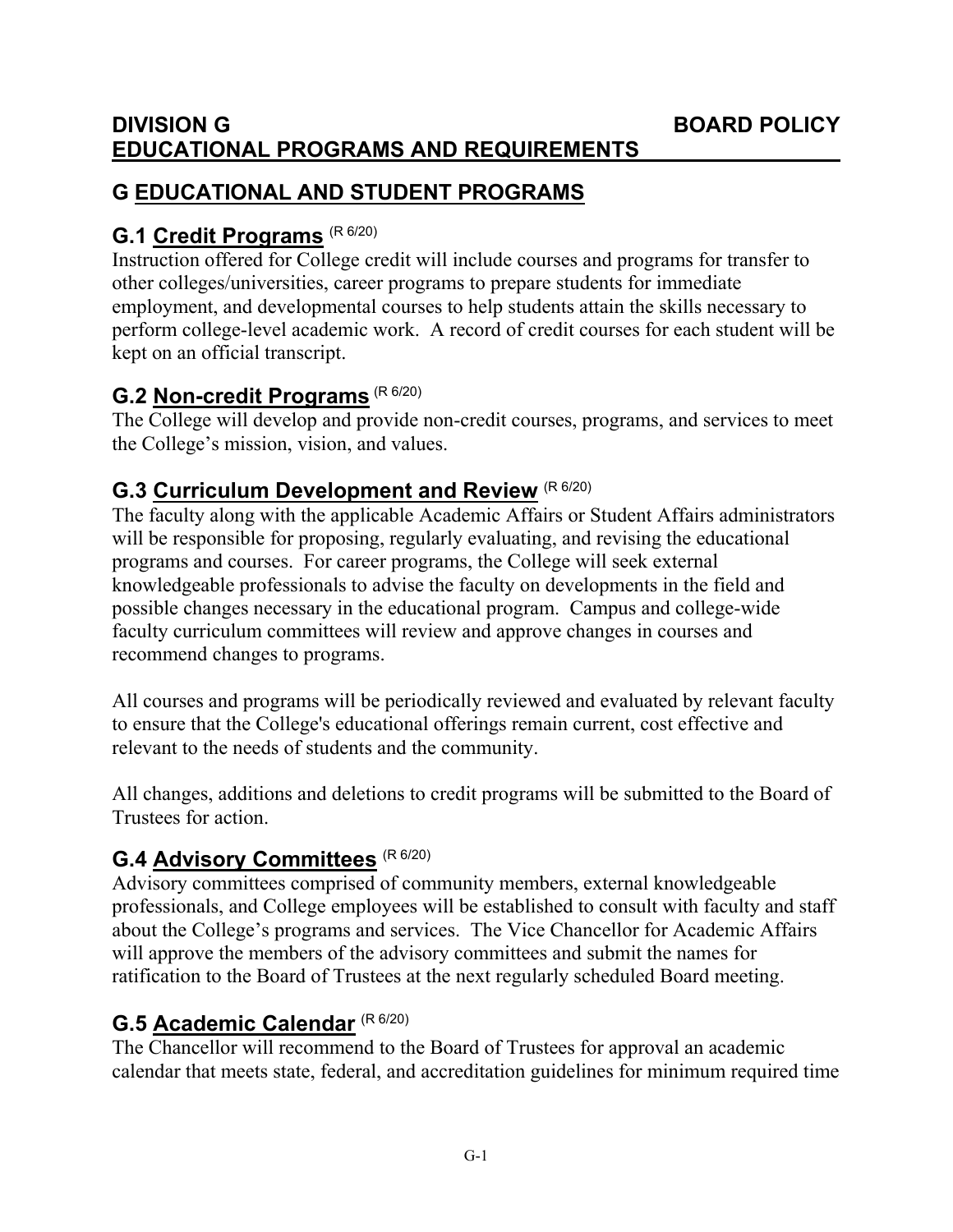# **DIVISION G BOARD POLICY EDUCATIONAL PROGRAMS/REQUIREMENTS**

for instruction; provides for maximum use of College resources; and provides for a program of year-round education.

## **G.6 Articulation with Other Educational Institutions** (R 6/20)

The College will work with secondary schools to facilitate the transition of students from high school to the College. The College, in cooperation with schools, educational programs, or school districts, may offer students opportunities to participate in educational activities.

The College will work in cooperation with other Missouri colleges and universities and with the Missouri Coordinating Board for Higher Education to offer appropriate transfer courses that foster a smooth transition without the loss of credit.

### **G.7 Admissions Criteria for Credit Programs** (R 6/20)

The College will establish criteria for admission of applicants that must be met and is outlined in Administrative Procedures.

#### **G.7.1 International Student Admission** (R 3/02)

International students who wish to come to the United States under educational visas or who are already in the United States under visas that would allow educational pursuits may be admitted to the College. Applicants must meet minimum English language, educational, financial and health insurance requirements specified by the College.

International students who wish to be admitted and enrolled in courses that do not require a presence in the United States must meet English language and education requirements and meet their financial obligations to the College.

### **G.7.2 Course Placement** (R 6/20)

The College will enroll students in programs and courses on the basis of placement tests, pre-enrollment interviews, achievement in previous work, or other appropriate criteria.

### **G.7.3 Residency Requirements** (R 6/20)

The College will comply with all applicable state and federal laws and regulations regarding residency requirements for the purpose of establishing maintenance fees. Established criteria for residency shall be outlined in Administrative Procedures.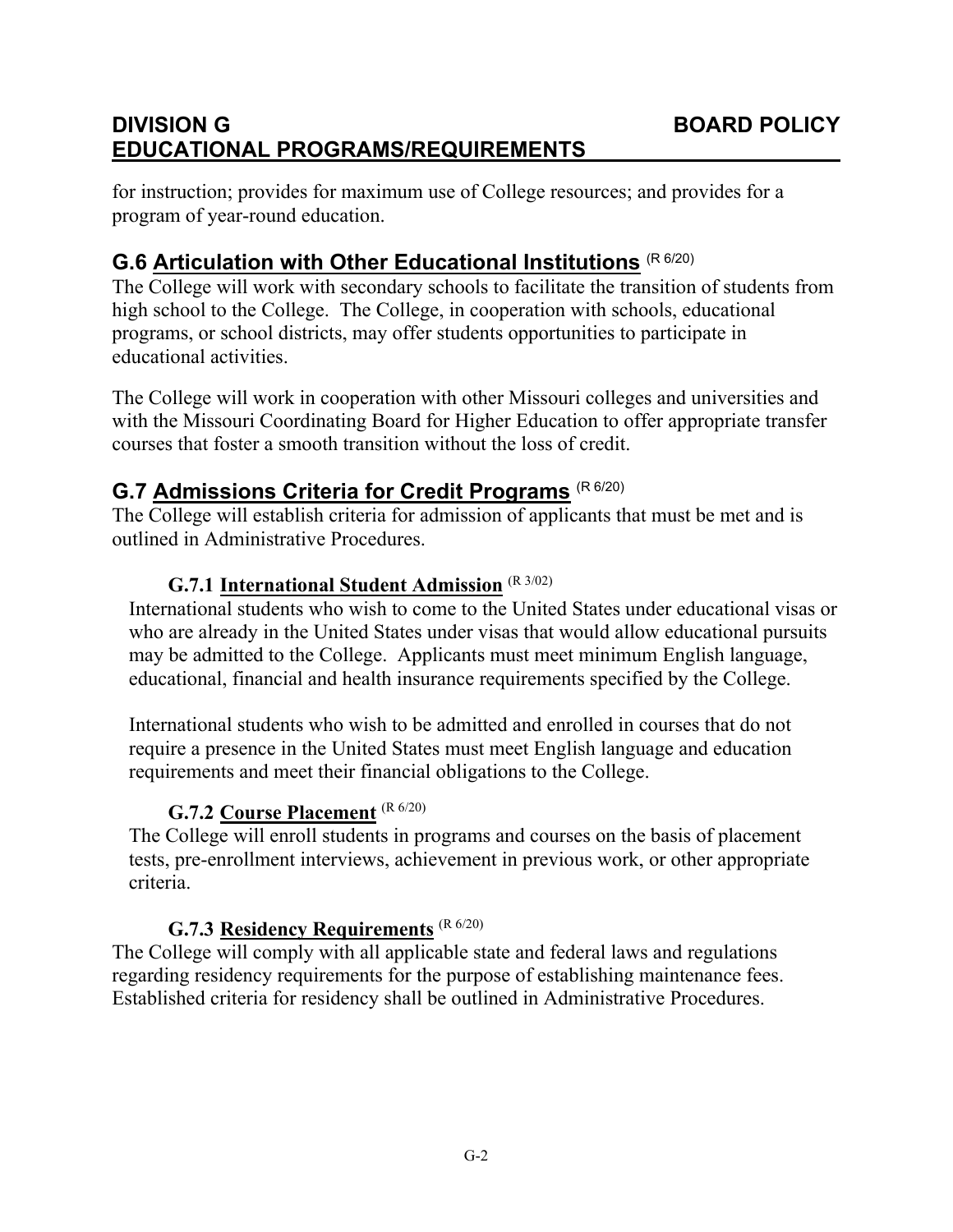### **DIVISION G BOARD POLICY EDUCATIONAL PROGRAMS AND REQUIREMENTS**

# **G.8 Students with Disabilities** (R 6/20)

The College is committed to providing all students with an equitable and accessible environment in learning opportunities, programs, and resources. The College's Access Office provides support services and reasonable accommodations to qualified students with disabilities. The process for obtaining accommodations is set forth in the designated Administrative Procedures.

### **G.8.1 Grievance Process for Students with Disabilities (6/20)**

In furtherance of the College's commitment, grievance procedures for the prompt and equitable resolution of complaints are available to students who believe they have been denied equal access in the form of appropriate accommodations, auxiliary aids or effective communication or suffered discriminatory harassment as described by Section 504 of the Rehabilitation Act of 1973, the Americans with Disabilities Act of 1990 and are set forth in the College's designated Administrative Procedures.

# **G.9 Academic Standards for Credit Courses** (R 6/20)

### **G.9.1 Attendance** (R 6/20)

Students are expected to attend classes. Excessive absences, as determined and specified by the instructor in the course syllabus, may impact a student's grade and ultimately result in a failing grade for any course.

Instructors must document student attendance and the College must maintain records for all courses as required by Board Policy and applicable Administrative Procedures. For 16-week courses, the documentation must include attendance records for the first four weeks of the semester. For courses that are less than 16 weeks in duration, the documentation must include records for the first day of attendance. For all courses, regardless of duration, the documentation must include a record of the last academic activity. For online courses, attendance is determined by student engagement, as determined and specified by the instructor in the course syllabus.

Students designated as dual enrollment may be subject to additional attendance reporting requirements, as outlined in Administrative Procedures.

### **G.9.2 Final Examination** (R 9/96)

A final, culminating experience is required for each course and may take the form of a test, paper, project or other activity appropriate for the course. Completion of this final, culminating experience is required for receipt of a passing grade. Some portion of the final, culminating experience must occur during the scheduled final exam period.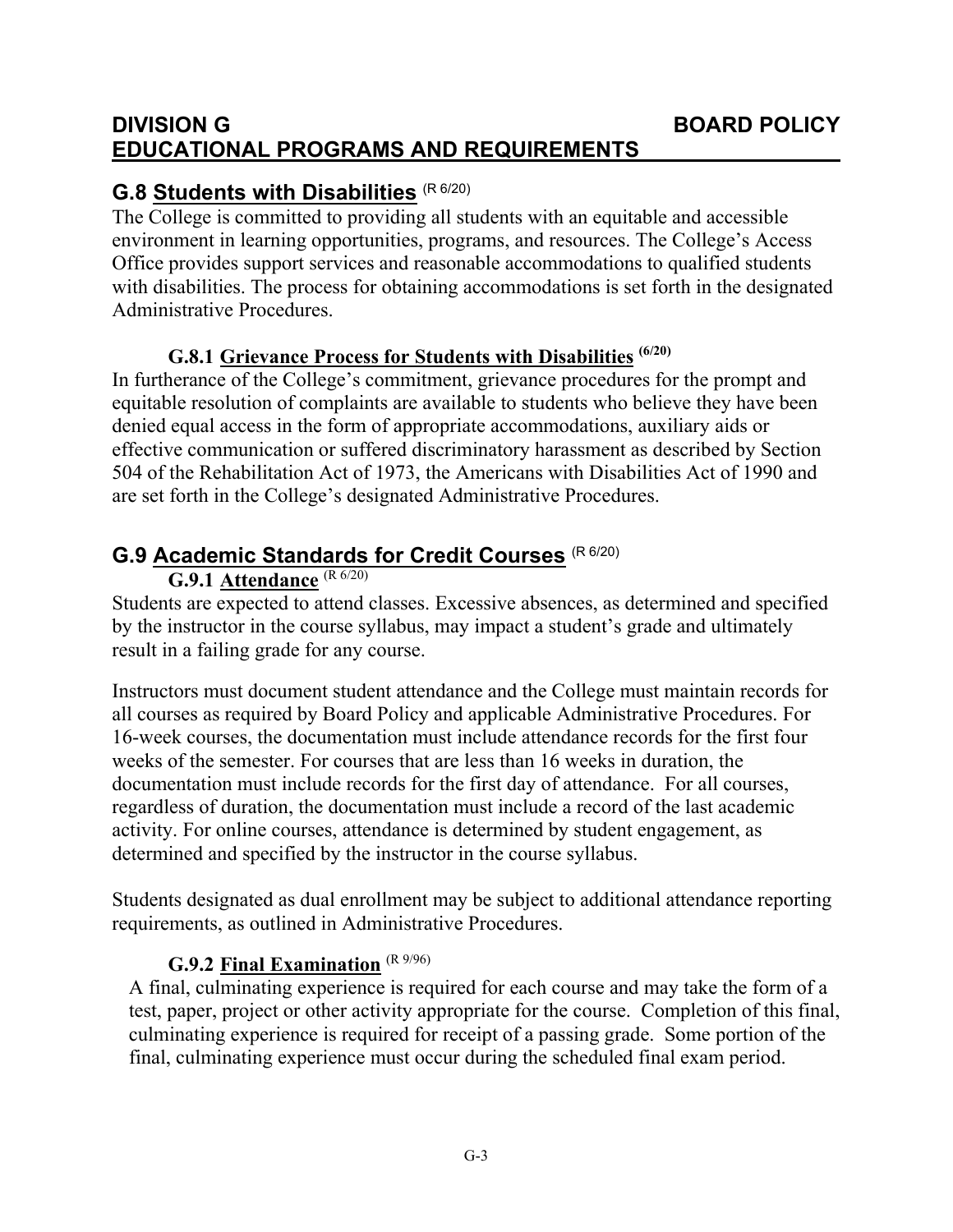### **DIVISION G BOARD POLICY EDUCATIONAL PROGRAMS/REQUIREMENTS**

### **G.9.3 Grades** (R 6/20)

All students will be awarded letter grades for course work in which the student was enrolled as follows:

- A Superior
- B Above average
- C Average
- D Passing, below average
- F Failure
- I Incomplete
- W Withdrawal
- T Audit
- R Credit for prior learning
- S Satisfactory
- U Unsatisfactory
- PR Progress Re-enroll
- NG No grade assigned by instructor.
- TR Transfer coursework, C or better
- TD Transfer coursework, D

### **G.9.4 Grade Points** (R 6/20)

For purposes of determining grade point averages, grades are numerically evaluated as follows:

A=4, B=3, C=2, D=1,  $F=0$ Grades of I, W, T, R, S, U, PR, NG, TR and TD receive no numerical value.

### **G.9.5 College Credit Hours** (R 6/20)

The unit of credit at the College is the semester hour. All classes will meet the minimum instructional time requirements established by state, federal, and accreditation guidelines. Clinical and internship experiences will follow a formula-based equivalent.

## **G.9.6 Honors** (R 6/20)

Transcripts and diplomas of graduates who have earned cumulative grade point averages between 3.5 and 3.74 will be designated "Cum Laude " Transcripts and diplomas of graduates who have earned cumulative grade point averages between 3.75 and 3.99 will be designated "Magna Cum Laude." Transcripts and diplomas of graduates who have earned cumulative grade point averages of 4.0 will be designated "Summa Cum Laude."

Full-time students enrolled in at least 12 credit hours and who earn current grade point averages of 3.5 or higher will be designated "Dean's List" for that semester. Part-time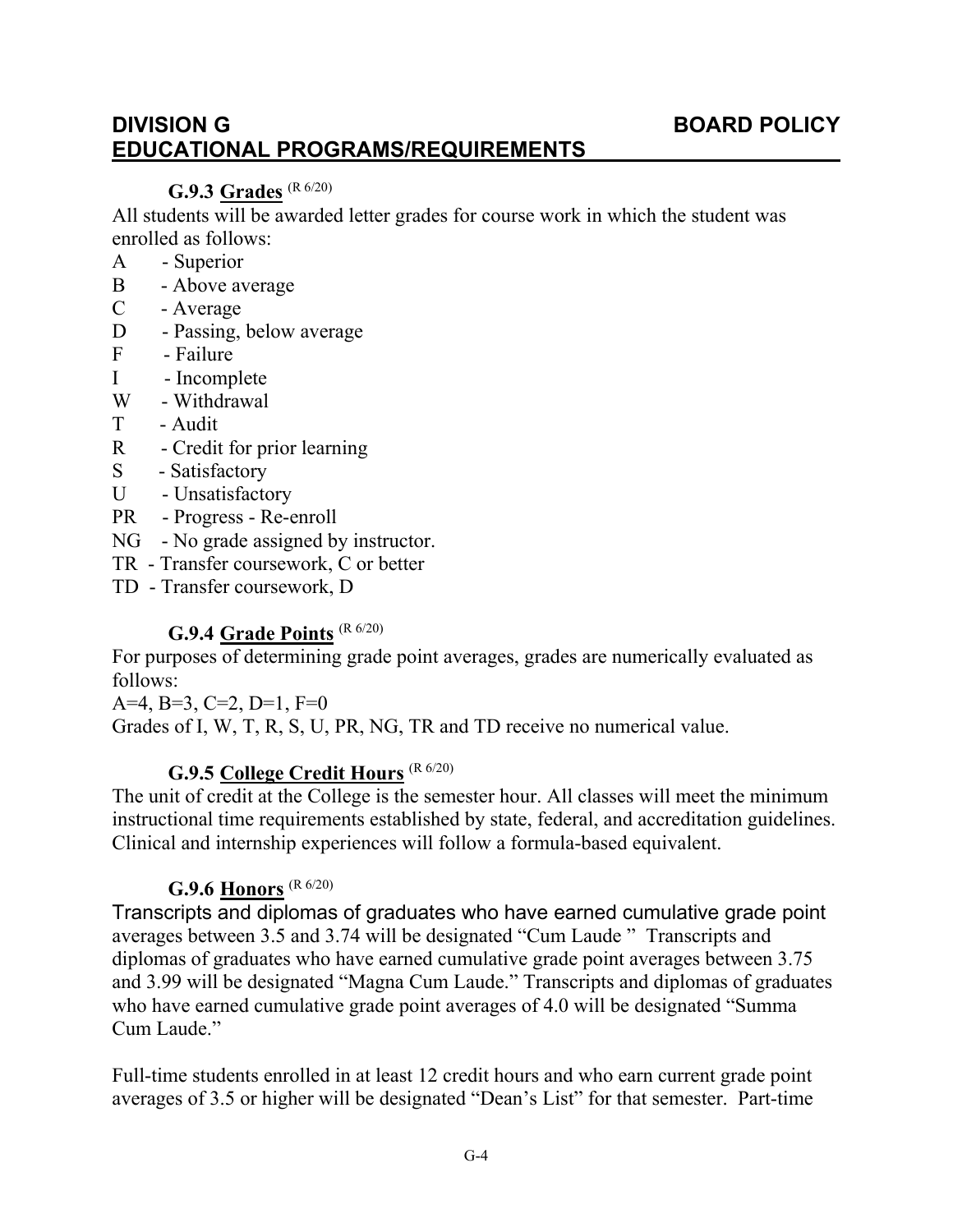## **DIVISION G BOARD POLICY EDUCATIONAL PROGRAMS AND REQUIREMENTS**

students will be designated "Dean's List" at the completion of each increment of 12 credit hours (12, 24, 36, etc.) with a grade point average of 3.5 or higher.

### **G.9.7 Maximum Course Load** (R 6/20)

Students wishing to enroll in more than 18 credit hours in a fall or spring semester or twelve credit hours in the summer session must have permission from the manager of advising in consultation with the program coordinator when appropriate, or their designee.

### **G.9.8** Repeated Courses<sup>(R 6/20)</sup>

A student may repeat a course for credit with the following provisions:

- a. All enrollments will appear on the transcript except those for which a student receives a 100 percent refund.
- b. For transcript purposes, only the latest grade earned will be used in arriving at cumulative hours and cumulative grade point average. Such a notation will appear on the transcript.
- c. Before a third enrollment in the same course, a student must have authorization from an academic advisor.
- d. The repeated course is taken at the College.

### **G.9.9 Satisfactory Academic Progress** (R 6/20)

All students are expected to make satisfactory academic progress. The standards of academic progress are:

- Good Standing cumulative 2.0 GPA after completing at least six credit hours.
- Academic Probation less than a cumulative 2.0 GPA after completing at least six credit hours.

This definition of satisfactory academic progress does not preclude the establishment of additional requirements for enrollment in specific programs (i.e., Title IV eligibility, veterans' benefits, etc.).

Failure to maintain satisfactory academic progress may result in probation or suspension. A student may remain on academic probation for a limited period of time as defined in Administrative Procedures.

### **G.9.10 Satisfactory Academic Progress for International Students with** *F-1* **Visas** (R 6/20)

International students with F-1 visas must comply with federal requirements pertaining to enrollment and satisfactory academic progress to maintain their F-1 Visa status.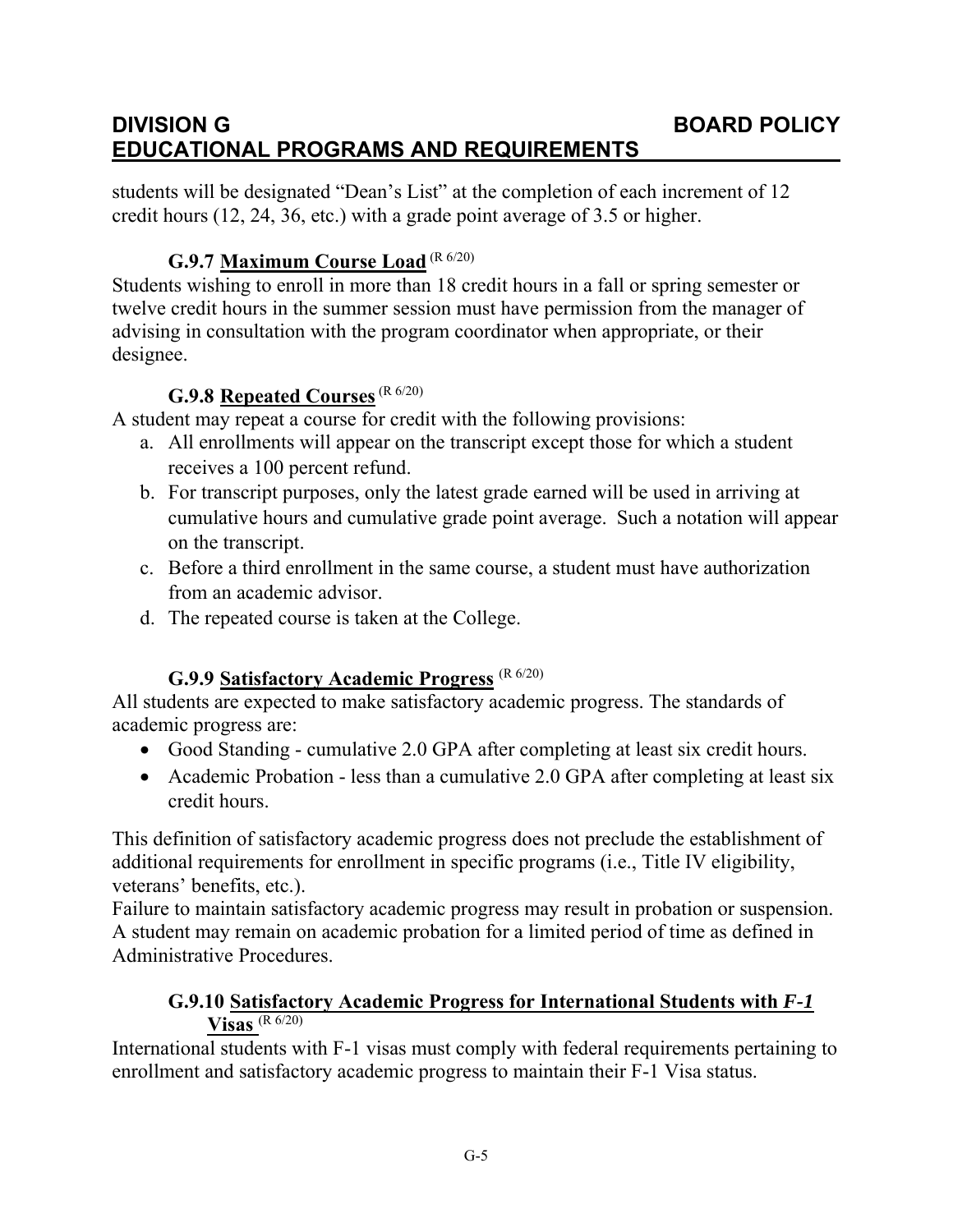### **DIVISION G BOARD POLICY EDUCATIONAL PROGRAMS/REQUIREMENTS**

### **G.9.11 Satisfactory Academic Progress for Students Receiving Federal Higher Education Act (HEA) Title IV Financial Aid** (R 6/20)

In accordance with federal requirements, the College has established qualitative and quantitative measures for evaluating the efforts of Title IV aid recipients to achieve an educational goal, degree or certificate. An assessment of these efforts will occur at the end of the fall, spring and summer sessions.

#### **G.9.12 Satisfactory Academic Progress for Students Receiving Veterans' Benefits (R 6/20)**

The College will follow all federal requirements regarding the administration of Veterans' benefits.

### **G.9.13 Satisfactory Academic Progress for Students in Selective Admissions Career and Technical Education Programs (R 6/20)**

The College will provide a process by which selective admission program leaders may get approval for program-specific standards related to satisfactory academic progress for their programs.

### **G.9.14 Transfer Credits from Post-secondary Institutions** (R 6/20)

The College will evaluate transcripts from other accredited post-secondary institutions and military service for degree and pre-requisite requirements in the same manner as credits earned at the College. Credits in which passing grades have been earned will be accepted and counted in transfer as they fulfill the College's program and degree requirements.

## **G.9.15 Grade Point Average Recalculation** (R 6/20)

A student may petition the College for a grade-point recalculation after either a program change or a prolonged absence from the College as outlined in Administrative Procedures.

# **G.10 Other Sources of Credit (R 6/20)**

Students may receive credit for courses identified by the College by successfully completing an established prior learning process and paying the required fees. Comparable College course credit may be granted for approved non-collegiate education or experience (often referred to as credit for prior learning) in accordance with Administrative Procedures.

# **G.11 Classification of Students in Credit Programs** (R 6/20)

Students will be classified as follows: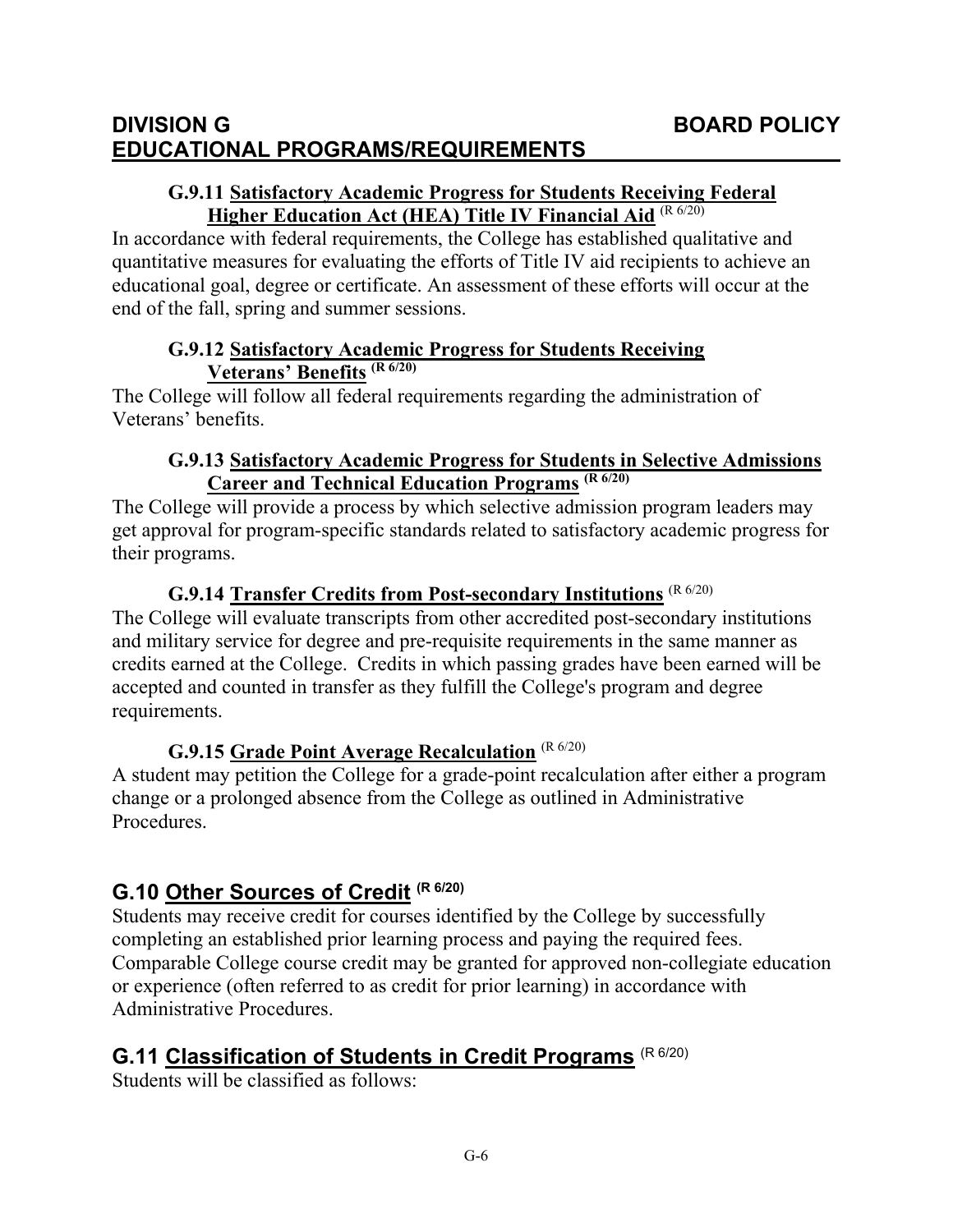## **DIVISION G BOARD POLICY EDUCATIONAL PROGRAMS AND REQUIREMENTS**

| Freshman:  | A student who has satisfactorily completed fewer than 30 college-level<br>credit hours. |
|------------|-----------------------------------------------------------------------------------------|
|            | Sophomore: A student who has satisfactorily completed 30 or more college-level credit   |
|            | hours.                                                                                  |
| Full-time: | A student enrolled in 12 or more credit hours for the fall/spring semesters             |
|            | and six or more credit hours for the summer session.                                    |
|            |                                                                                         |

Part-time: A student enrolled in one to 11 credit hours for the fall/spring semesters and fewer than six credit hours for the summer session.

### **G.12 Academic Awards for Credit Programs: Degrees, Certificates and Requirements (R 6/20)**

### **G.12.1 Associate Degrees (R 6/20)**

Five associate degrees will be granted by the College--Associate in Arts, Associate in Applied Science, Associate in Fine Arts, Associate of Arts in Teaching, and Associate in Science as outlined in Administrative Procedures. A student may earn more than one degree.

Upon the recommendation of the faculty, it is the responsibility of the Registrar to approve candidates and to recommend to the Chancellor those approved for associate degrees.

# **G.12.2 General Degree Requirements (R 6/20)**

The College will establish degree requirements in compliance with state, federal, and accreditation requirements, as outlined in Administrative Procedures.

## **G.12.3 Restrictions on Unspecified Electives** (R 6/20)

Unspecified electives are defined as college-level courses that are not required, but can be included within a degree program.

A maximum of nine (9) credit hours in special topics courses may apply as unspecified electives toward the associate degree. Special topics courses may not be applied as electives defined by discipline.

### **G.12.4 Certificates/Awards** (R 6/20)

The College will award Certificates of Proficiency, and Specialization for credit-based programs. The Award of Completion is awarded to non-credit programs, courses, or activities.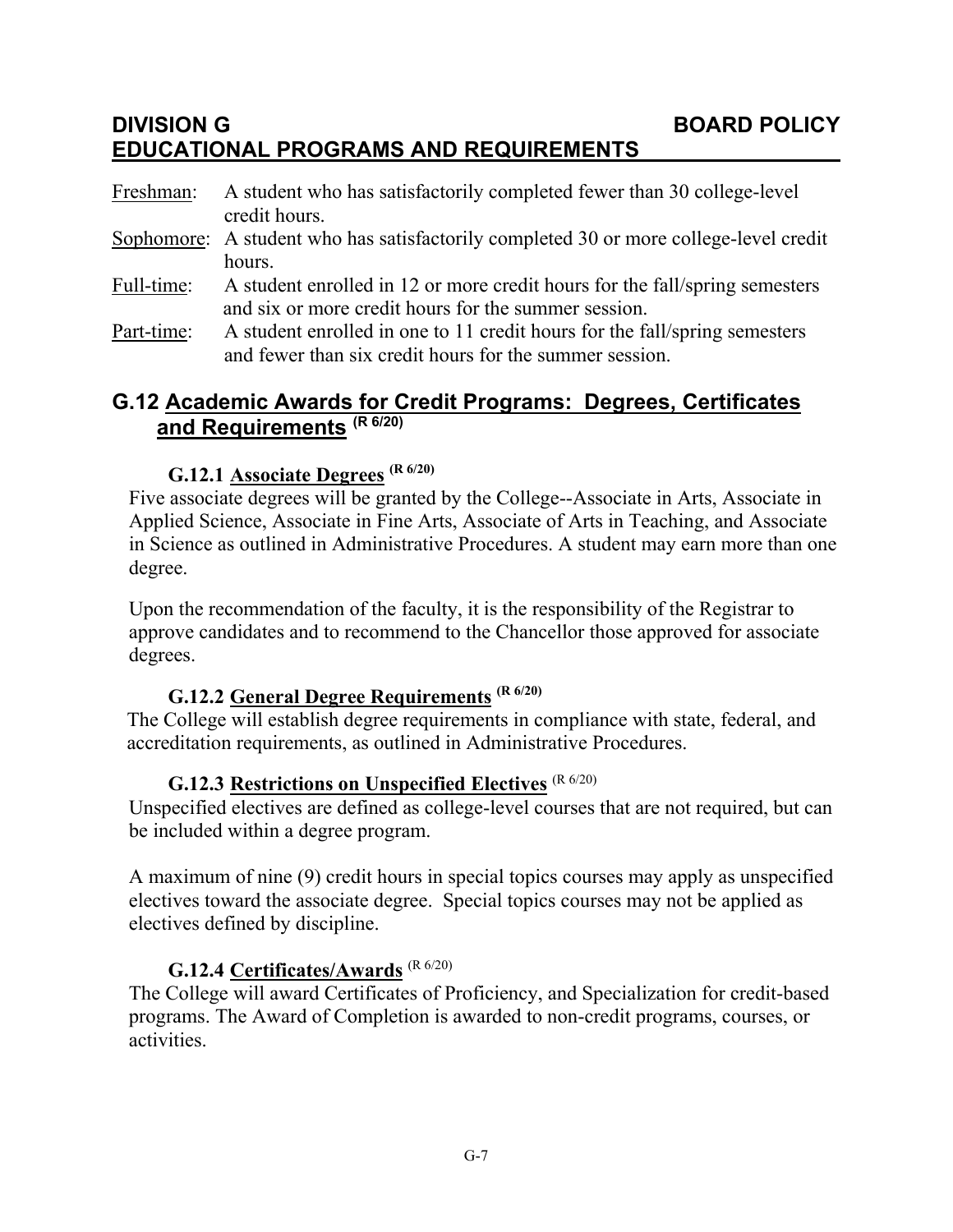# **DIVISION G BOARD POLICY EDUCATIONAL PROGRAMS/REQUIREMENTS**

For students seeking an Associate's degree or Certificate of Proficiency, 15 credit hours must be completed at the College. For students seeking a Certificate of Specialization, 9 credit hours must be completed at the College.

#### **G.12.5 Transcripts** (9/96)

Associate degrees, Certificates of Specialization, and Certificates of Proficiency will appear on the official transcript.

#### **G.12.6 Grade Requirements** (9/96)

A student must attain a minimum cumulative grade point average of 2.0 (*C*) to receive a degree or certificate. Grade points from other colleges will not be used in this computation.

#### **G.12.7 Graduation Requirements** (R 4/18)

The College will establish specific graduation requirements in accordance with the requirements of the State of Missouri and appropriate accrediting agencies.

## **G.12.8 Degree and Certificate Time Limits** ( R 6/20)

Students are expected to complete degree and certificate requirements within six (6) years of the date the program of study was declared. Students failing to meet the original time limit must meet the degree and certificate requirements of any catalog in effect within six (6) years of the semester and year of application for graduation.

Former students of the College returning to the institution may petition their Campus President and Chief Academic Officer to continue the original program of study, if the program was discontinued before their re-entry. Students may only petition to continue in a catalog year under which they were previously enrolled. Not all petitions will be approved.

# **G.13 Academic Appeals Procedure** (R 6/20)

A student may appeal an alleged violation of their academic rights as outlined in Administrative Procedures. Students shall have the right to the following:

- a. Access to scheduled class meetings and appropriate instructional and support service.
- b. A syllabus describing course objectives; units of subject matter to be provided; evaluation procedures; major course requirements such as term papers, book reviews, field trips, and weekly reports; and rules of attendance, grading and conduct.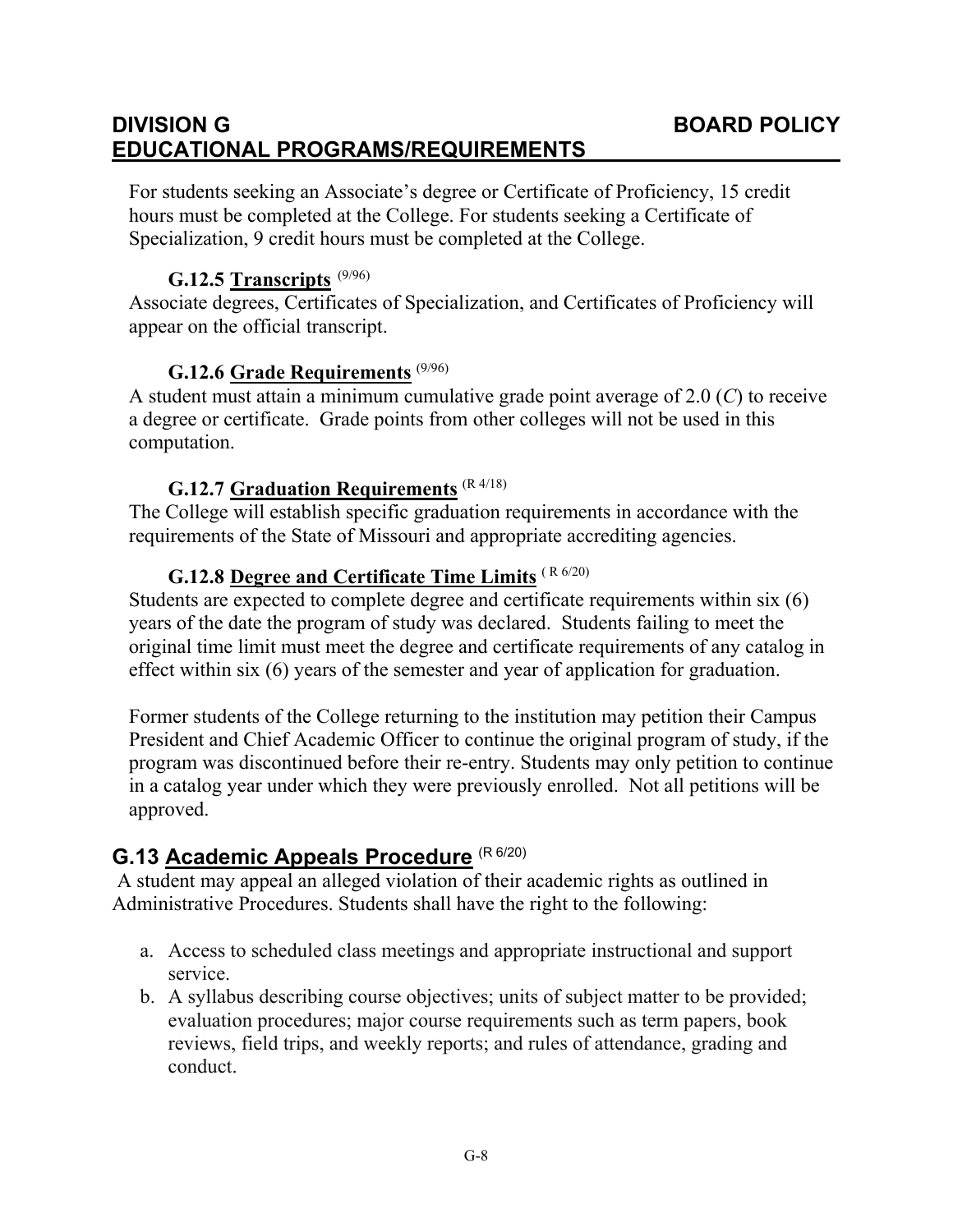# **DIVISION G BOARD POLICY EDUCATIONAL PROGRAMS AND REQUIREMENTS**

- c. Instruction that begins promptly; is presented in a clear and concise manner; and provides relevant structured activities consistent with the contact hour requirements of the course.
- d. Classroom instruction, assignments and evaluations that are consistent with the general course description and the specifications of the syllabus.
- e. Be treated in a humane, ethical, and professional manner both in the classroom and in all communication and contact with the instructor, other staff and other students.

# **G.14 Confidentiality of Student Records** (R 6/20)

[AP G 11]

All offices and departments of the College that collect and maintain academic, financial, academic advising, personal counseling, disciplinary, placement, and other information about students will comply with the Family Educational Rights and Privacy Act of 1974 (20 U.S.C. 1232g: 34 CFR Part 99) and with all other state, federal, and international laws in regard to the release of student information.

# **G.15 Financial Aid for Students in Credit Programs** (R 6/20)

The College provides a comprehensive program of local, state, and federal sources for helping students finance their college education. These sources include grants, loans, work study, and scholarship programs. A College Financial Aid Committee will stay apprised of relevant state and federal requirements and recommend any necessary updates to applicable Board Policies and/or Administrative Procedures.

## **G.15.1 Board of Trustees Scholarship Program** (6/20)

The principle purpose of the Board of Trustees' Scholarship program is to recruit and to retain students who have potential in academics, leadership, or athletics. The scholarship program will follow the process outlined in Administrative Procedures.

# **G.16 Student Life**(6/20)

The College is committed to providing opportunities to enhance student success, retention and graduation. This will be achieved through connecting students to resources and programming which contribute to their holistic development, while ensuring that all students feel welcomed and supported as part of the community.

## **G.16.1 Student Activities** (R 6//20)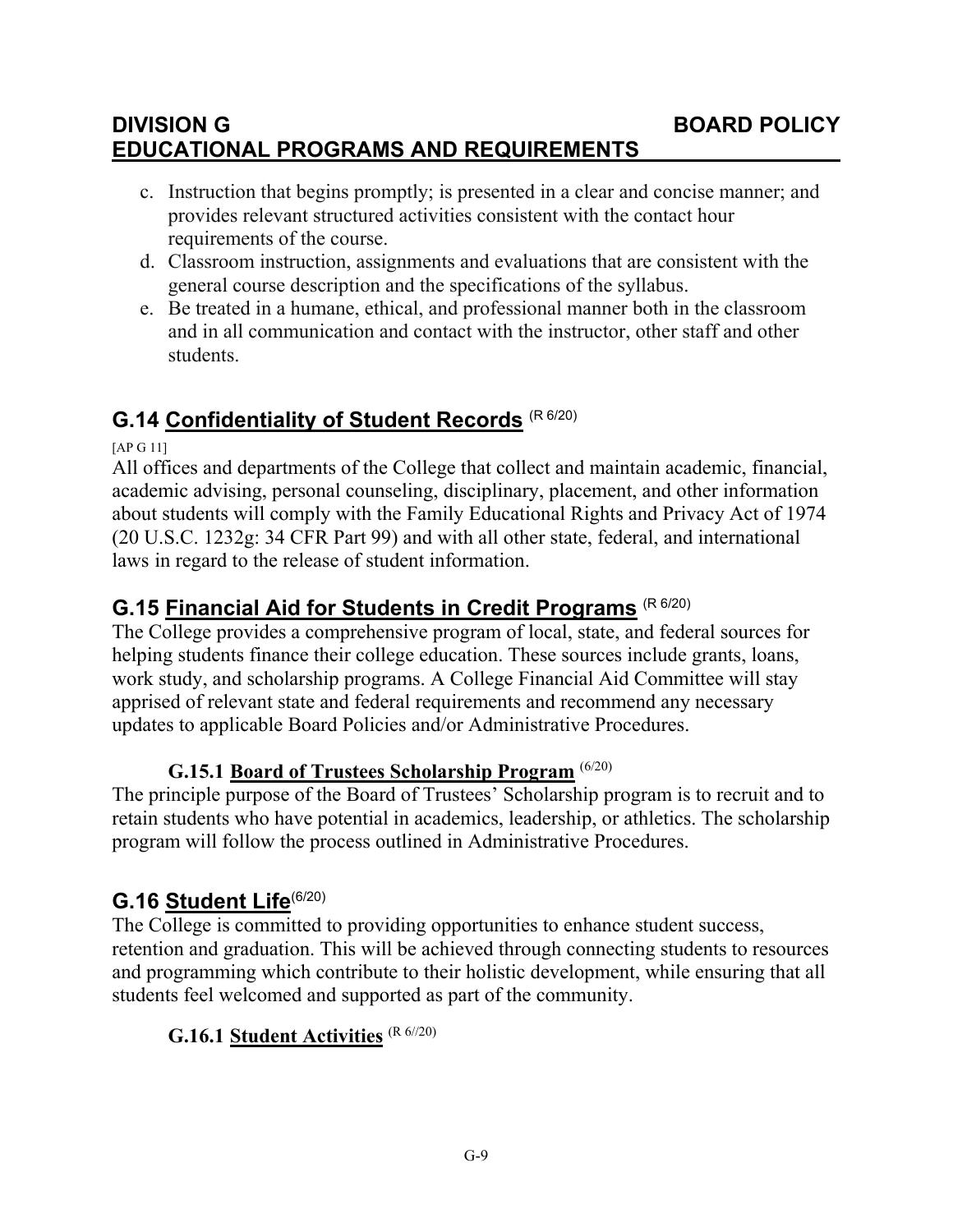# **DIVISION G BOARD POLICY EDUCATIONAL PROGRAMS/REQUIREMENTS**

The College will offer a dynamic program of student activities in which students are encouraged to participate. Students may establish and join College-recognized organizations.

In order to obtain or maintain status as a College-recognized organization, an organization must follow all Board Policies, Administrative Procedures, and Standards and Guidelines outlined by Student Affairs.

Each student organization must have an advisor who is an employee of the College and has been approved by the College. However, the organization is not subject to the control of the advisor, nor will it be denied freedom of association if the organization is temporarily unable to secure an advisor. Affiliation of a student organization with external organizations will not necessarily disqualify the College based student organization from College privileges.

Membership in all College related organizations will be open to any student who maintains the academic requirements and written objectives of the organization. Organizations using College funds or property will follow reasonable and uniform College rules and procedures detailed in Administrative Procedures.

Recognized student organizations may invite persons or present programs of their own choosing subject to reasonable College rules and procedures. Such an invitation does not necessarily imply that either the sponsoring group or the College approves of or endorses the views expressed by the speaker or the program.

The right to voluntary association and College recognition will not be abridged because the organization holds views at variance with the official views of the College. However, student publications that are or appear to be College-published, -sponsored, or -financed are required to indicate that the opinions therein expressed are not necessarily those of the College or the student body.

No student organization will represent that its statements or actions reflect the views of the College, its employees, or the Board of Trustees. The College endorses editorial freedom in student publications, which carries with it the obligation to adhere to the canons of responsible journalism.

If a student organization sponsors a speaker with knowledge of their intention to violate the law, Board Policies, or Administrative Procedures, and if such violation does occur, disciplinary action may be taken against the sponsoring student organization. Violation of law, Board Policies, or Administrative Procedures may result in the imposition of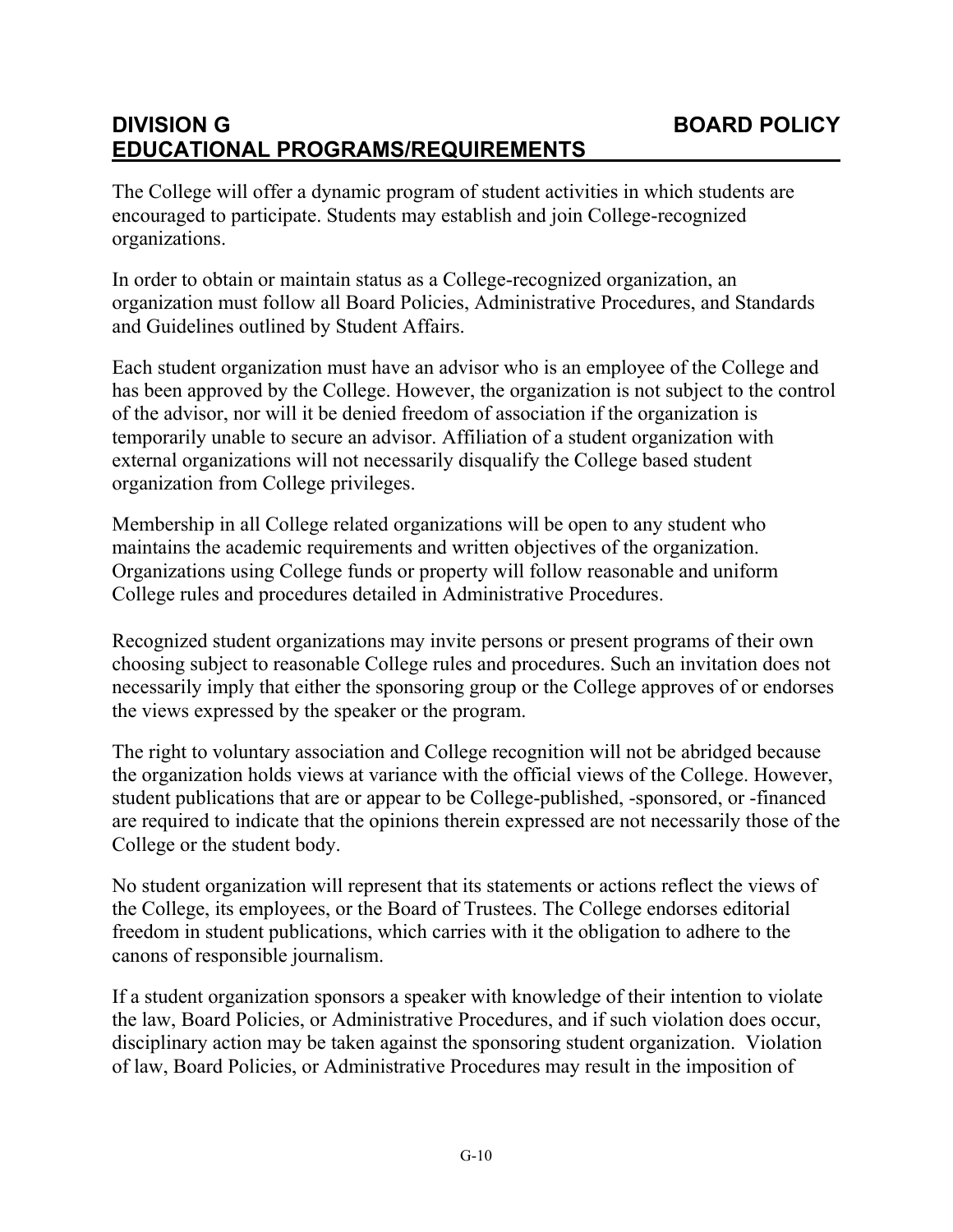# **DIVISION G BOARD POLICY EDUCATIONAL PROGRAMS AND REQUIREMENTS**

sanctions against the organization, the officers and offending members of the organization as individuals.

No student organization, whether recognized or not, will engage in any hazing activity.

#### **G.16.2 Committee Service** ( 9/96)

Students may be invited to serve as members on College committees.

# **G.16.3 Intercollegiate Athletics** (R 6/20)

All athletic teams and their members will conform to Board Policies, Administrative Procedures, and Department Standards and Guidelines set forth by the College regarding intercollegiate athletics. In addition, all athletic teams and their members will conform to the policies and procedures of the National Junior College Athletic Association (NJCAA).

#### G.16.4 **Travel and Off-site Activities** (R 6/20)

All College-sponsored travel and off-site activities must have prior written approval as outlined in Administrative Procedures. All participants must sign the approved College release form before the travel or activity.

# **G.17 Student Rights and Responsibilities** (R 6/20)

The College is committed to creating inclusive, welcoming, and respectful learning environments focused on the needs of our diverse communities. The College does not discriminate on the basis of race, color, national origin, ancestry, religion, sex, pregnancy, sexual orientation, gender identity, gender expression, age, disability, protected veteran status, and any other status protected by applicable state or federal law. The College's Nondiscrimination policies apply to any phase of its admission or financial aid programs, and all of its educational programs or activities.

Students are protected against race and ethnicity discrimination by Title VI of the Civil Rights Act of 1964, against sex discrimination, including sexual harassment by Title IX of the Education Amendments of 1972 and against discrimination based on sexual orientation, religion, age and status as a disabled or protected Veteran status by Board Policy. Students who believe they have been subjected to discrimination should use the procedures described in Board Policy and Administrative Procedures.

In all cases where student complaints involve employees of the College, additional processes as set forth in bargaining unit agreements may also apply.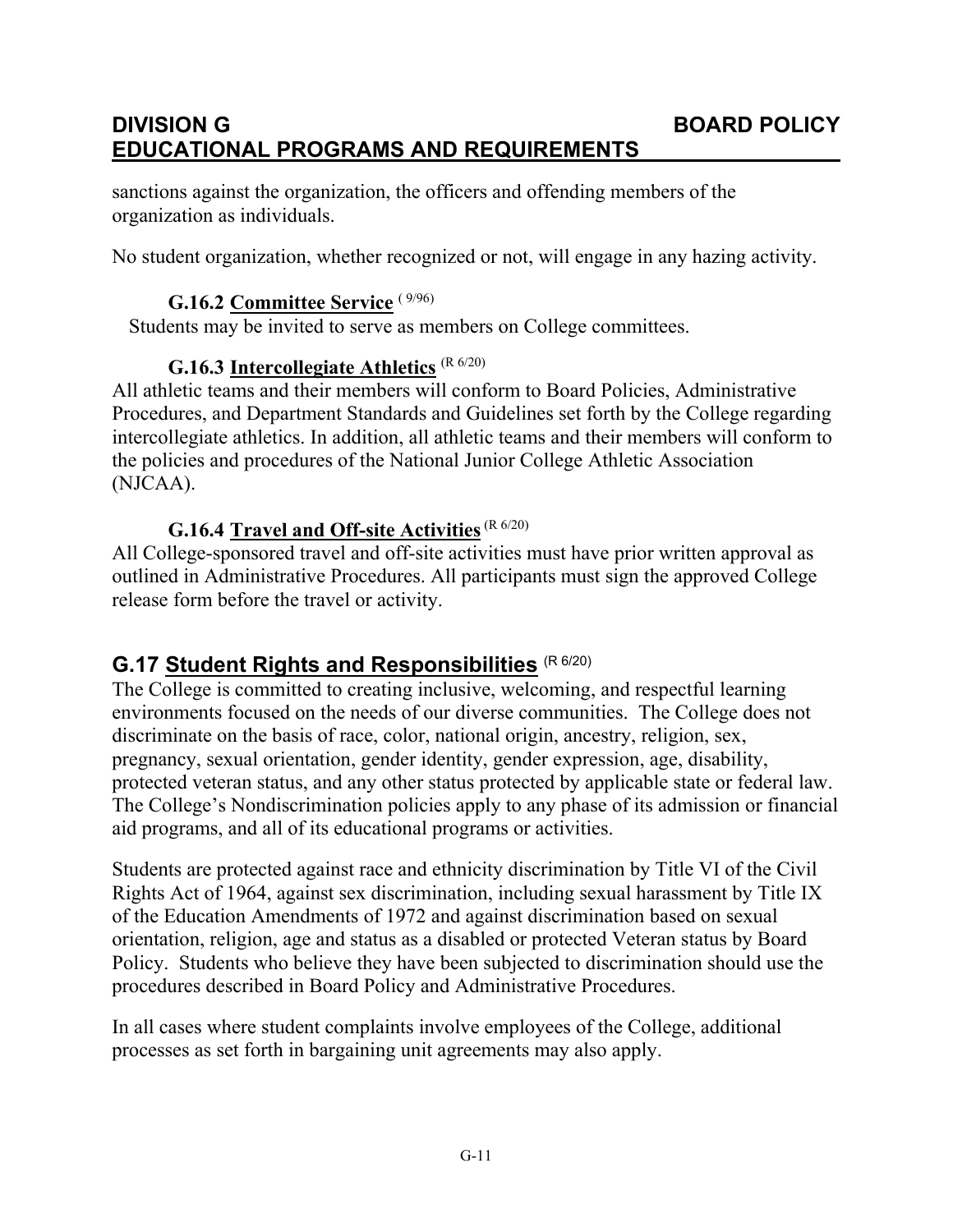# **DIVISION G BOARD POLICY EDUCATIONAL PROGRAMS/REQUIREMENTS**

Retaliation of any kind is prohibited and includes, but is not limited to, any act of interference, reprisal, discouragement, or harassment of any member of the College who reports, complains of or participates in the investigation or resolution of student conduct or other complaint. Acts of retaliation covered include those committed by any individual, not just those directly involved in the complaint.

# **G.18 Title IX** (R 6/20)

Students who believe they have witnessed or been subjected to sex-based discrimination (sexual assault, sexual harassment, relationship violence, domestic violence, stalking, etc.) are encouraged to report concerns to the College Title IX Coordinator, Campus Senior Student Affairs Officer, or campus based Title IX investigators. Information on Title IX processes, supportive resources, and requests for interim measures will be provided. Detailed information on the resolution of Title IX complaints can be found in Administrative Procedures.

# **G.19 Student Code of Conduct** (R 6/20)

The College is committed to maintaining an environment that fosters learning and personal development. Upon enrolling in the College, each student assumes an obligation to conduct themselves in a manner compatible with the College's function as an educational institution and to obey the laws enacted by federal, state, and local governments. If this obligation is neglected or ignored by the student, the College must, in the interest of fulfilling its function, institute appropriate disciplinary action.

Misconduct that may subject a student to disciplinary action includes the following, as detailed in Administrative Procedures:

- a. Dishonesty;
- b. Forgery;
- c. Hazing;
- d. Harassment
- e. Obstruction or disruption;
- f. Sexual harassment;
- g. Physical abuse;
- h. Theft or damage to College property or property of others;
- i. Unauthorized entry to or use of College facilities;
- j. Violation of law or of College Board Policies, Administrative Procedures, or Department Standards and Guidelines, or campus rules or regulations (herein collectively called "Regulations");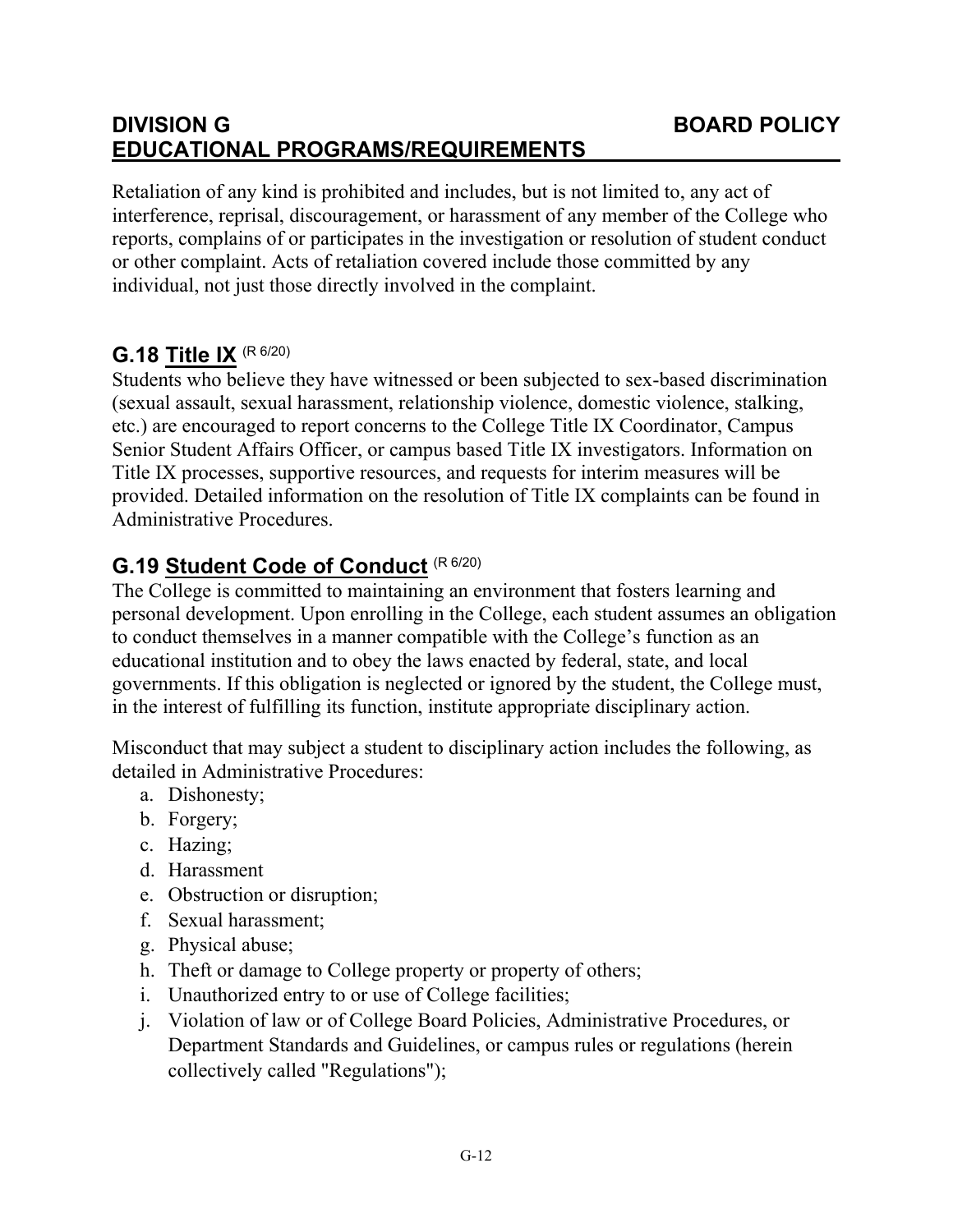## **DIVISION G BOARD POLICY EDUCATIONAL PROGRAMS AND REQUIREMENTS**

- k. Use of, being under the influence of, possession of, or distribution of, alcohol or controlled substances;
- l. Disorderly conduct;
- m. Academic Misconduct;
- n. Failure to comply with directions of a College official;
- o. Possession or use of a firearm, explosive, dangerous chemical or other weapon or anything that could be construed as a weapon on College property or at College authorized activities except as required by law and permitted by Regulations; and
- p. Any of the foregoing, if proven to be knowingly committed in concert with other persons, may make each participant responsible for the acts of the entire group.

## **G.19.1 Student Conduct Process** (R 6/20)

A student's alleged violation of their responsibilities, as above specified, are subject to redress or disciplinary action in accordance with the student conduct process.

Disciplinary proceedings shall be informational, fair, and expeditious. Appropriate due process rights will be provided to all parties. Information on student conduct processes shall be outlined in Administrative Procedures.

In all cases where the dispute involves a purely academic matter, the student conduct process will not be applicable. Academic matters will be handled through the academic appeals process.

Any person may request initiation of disciplinary proceedings, as outlined in Administrative Procedures, against a student suspected of violation of any law, Board Policy, Administrative Procedure, or Department Guidelines and Standards.

## **G.19.2 Determination of Responsibility (R 6/20)**

The Campus Vice President for Student Affairs will initiate a preliminary investigation and determine, utilizing a preponderance of the evidence standard, whether or not the student is responsible for violating conduct policies. The Campus Vice President for Student Affairs will inform the student of the disposition of the matter which, if the student is found responsible, may include sanctions.

#### **G.19.3 Sanctions** (R 6/20)

The College makes every attempt to provide an educational sanction that will help a student to make better choices in the future. The educational sanction will become progressively more demanding if the student repeats violations, demonstrating that learning has not taken place. A student found to have violated their Code of Conduct as described above will be subject to one or more of the following sanctions: warning,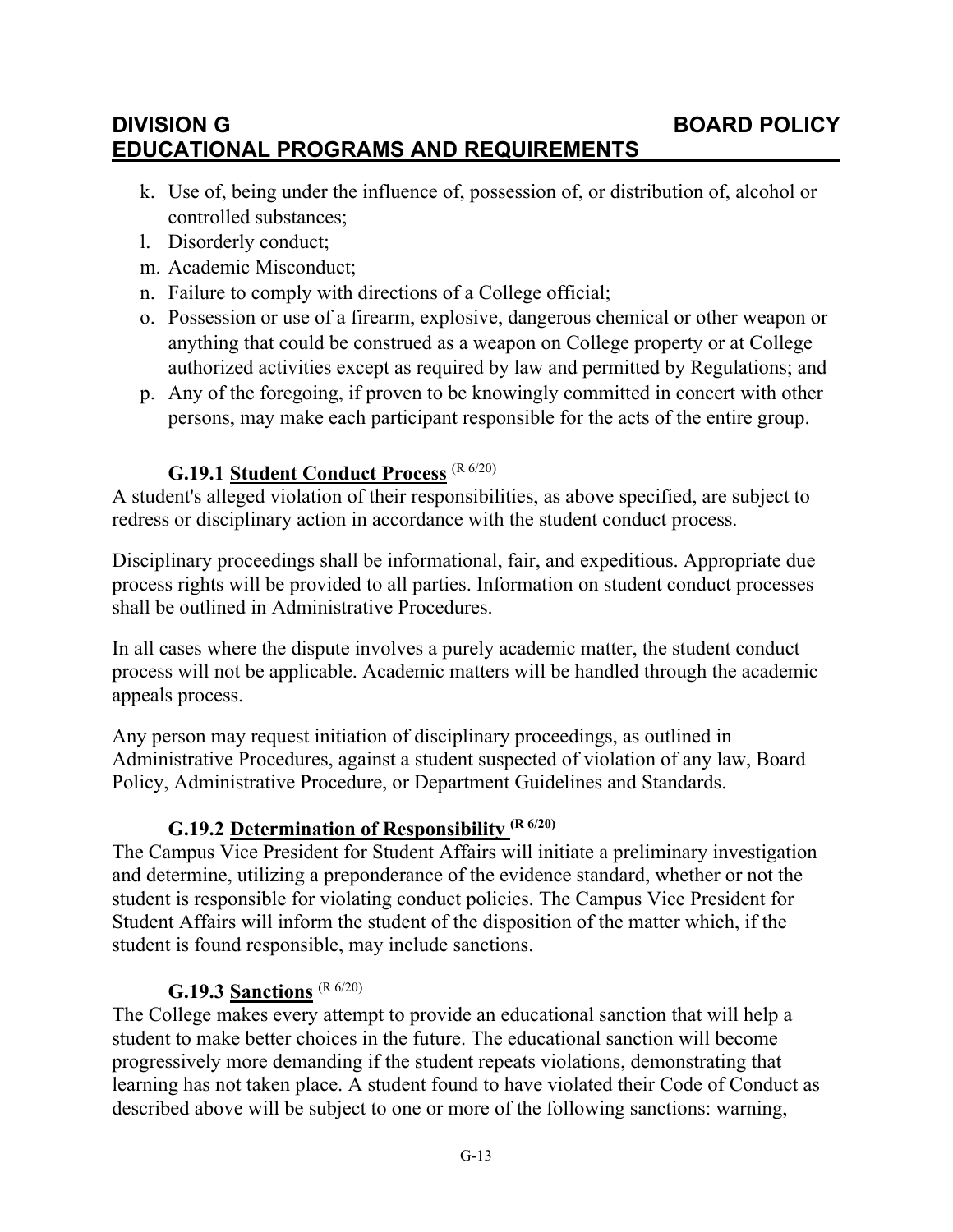# **DIVISION G BOARD POLICY EDUCATIONAL PROGRAMS/REQUIREMENTS**

disciplinary probation, restitution, compensatory or community service, counseling assessment and compliance, suspension, or expulsion.

Educational components may be added to any sanction(s).

A student sanctioned at one (1) campus location is under sanction at all other locations of the College.

#### **G.19.4 Appeals (R 6/20)**

Appeals processes are limited and detailed in Administrative Procedures.

## **G.19.5 Student Conduct Hearing Committee (R 6/20)**

A Student Conduct Hearing Committee consisting of faculty, staff, and students will be established and maintained on each campus to consider student conduct matters on appeal where suspension or expulsion are the sanction imposed by the Campus Vice President for Student Affairs who heard the initial case.

#### **G.19.6 Hearing Panel (R 6/20)**

A panel consisting of three (3) Student Conduct Hearing Committee members, one of whom must be a student, must be present before a hearing can be convened.

#### **G.20 Behavior Intervention Teams at St. Louis Community College (R 6/20)**

The College Behavior Intervention Teams provide a confidential, proactive systematic response to identified members of the College community whose behavior is of concern in order to support success and assist in protecting the health, safety, and welfare of the students and members of the College community.

# **G.21 Student Death (6/20)**

The College will establish Administrative Procedures regarding the event of a student death and awarding of posthumous credentials.

## **G.22 Animal Care and Use** (R 6/20)

The College will follow all local, state, and federal requirements regarding the use of animals in teaching and research.

## **G.23 Online Education** (6/20)

The College will offer online education courses and programs. Online education will meet all Board Policies, Administrative Procedures, online education Standards and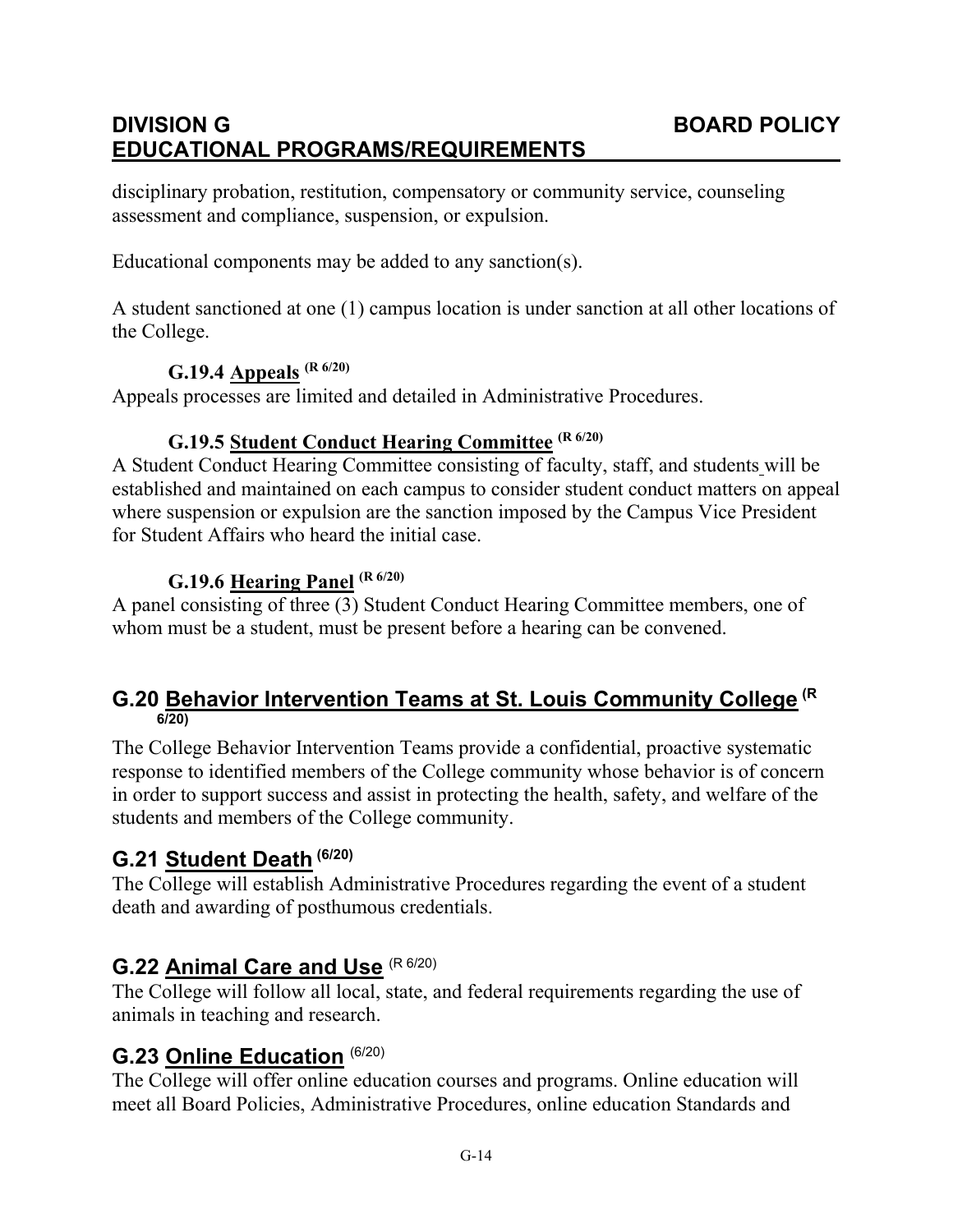# **DIVISION G BOARD POLICY EDUCATIONAL PROGRAMS AND REQUIREMENTS**

Guidelines, and academic requirements set forth by federal, state, and accrediting agencies. In addition, the College will adhere to nationally recognized best practices and quality standards.

# **G.24 Children on Campus** (6/20)

Students are not permitted to bring children to class nor should children be left unattended in halls, building offices or on campus.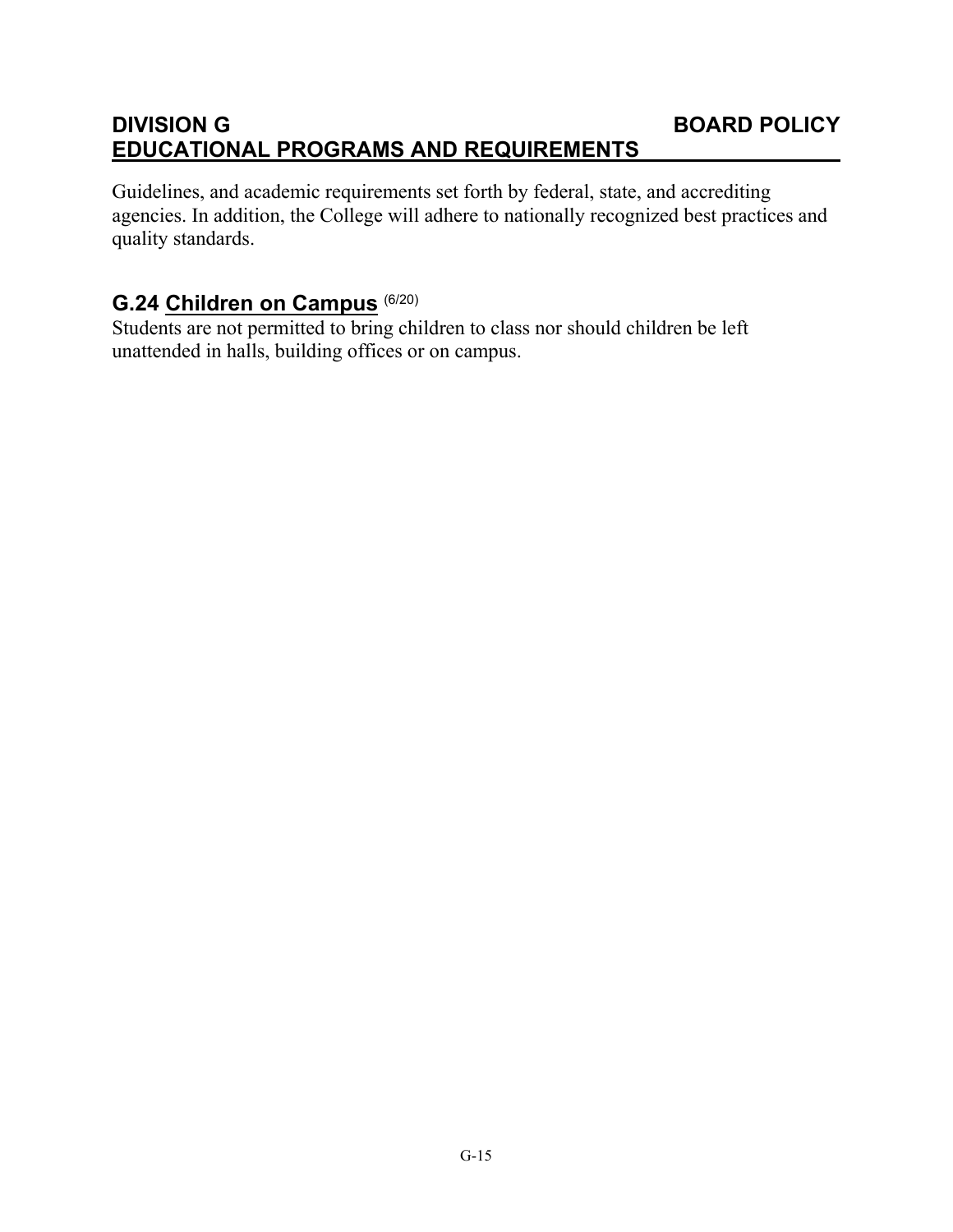# **H BUSINESS AND FINANCE**

# **H.1 Fiscal Year**(R 5/97)

The fiscal year for the College will begin on July 1 of each year and will end on June 30 of the next succeeding calendar year.

# **H.2 Fiscal Budget** (R 2/20)

The Chancellor will prepare, or cause to be prepared, an annual estimate of the income and revenue available for expenses to be incurred in the forthcoming fiscal year and will at the same time prepare or cause to be prepared an estimated budget for the operation of the College in the forthcoming fiscal year. The Board of Trustees shall hold a budget planning workshop by no later than May 1 of each year. Each report shall be submitted to the Board of Trustees for consideration by no later than June 1 of each year.

The Board of Trustees shall adopt a budget at the regularly scheduled Board meeting occurring in June of each year upon approval by a majority of all of the members of the Board of Trustees. The estimated budget will be divided into those specific subdivisions deemed necessary for fiscal control. Upon such approval, all sums and budgeted personnel lines set forth in the budget will be deemed appropriated for the purposes therein set out. No expenditure will be made, which is not authorized by the budget.

If the Board of Trustees fails to adopt a budget by the end of the fiscal year, it will thereafter appropriate on a monthly basis such funds as will be necessary to operate the College until a budget is adopted.

The budget may be amended after adoption only by a majority vote of all members of the Board of Trustees.

During the fiscal year, the Vice Chancellor for Finance and Administration, or their delegate(s), may approve transfers of unencumbered balances or portions thereof from the expenditure authorization of one department, cost center or other classification to another, as long as it does not exceed the total approved budget.

The following guidelines shall inform the budget preparation process:

- The estimated budget should include salary and benefit categories that do not exceed 75 percent of the total general operating budget;
- The estimated budget should include capital fund commitments that do not exceed 8 percent of the total general operating budget;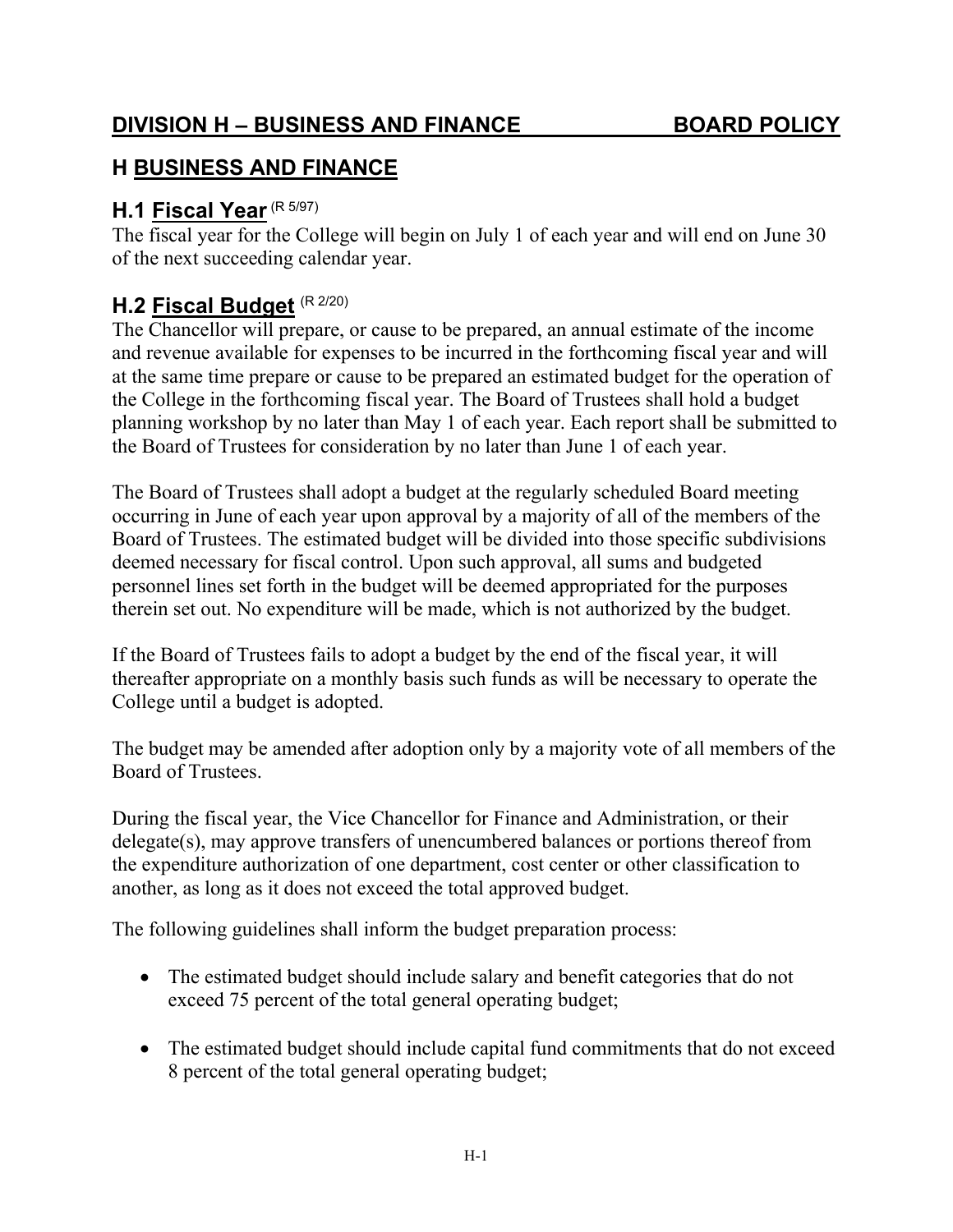• The estimated budget may include leasehold bond payments that do not exceed 5 percent of the total general operating budget.

# **H.2.1 Fiscal Stability** (R 2/20)

The College shall maintain an unrestricted, undesignated general operating fund balance of eight to twelve percent (8 to 12%) of the total general operating budget as approved by the Board of Trustees at the regularly scheduled June Board meeting. This targeted fund balance may be adjusted by the Board as necessary to address unforeseen financial constraints or allocation plans.

## **H.2.2 Financial Exigency** (R 2/20)

It is the responsibility of the Chancellor and the Board of Trustees to determine the necessity for a College-wide financial retrenchment arising from significant reduction in state funding, a significant decline in property tax revenues, and/or a significant downturn in enrollment. This determination of financial exigency and the appropriate response shall be developed through a collaborative process, with staff, faculty and administration represented, that considers appropriate reductions in expenses, changes to the budget, changes in the College's organization, retraining or cross-training of personnel, personnel transfer, reassignment or layoff.

# **H.3 Payment of Expenses** (R 4/03)

All expenses of the College will be paid using an authorized requisition process, properly approved payment documents, or an approved procurement card process. All requisitions and payment documents will be authorized by the approvers identified by management at each College location. The requisitions and payment documents will show the budget account against which the charge is being made.

# **H.4 Purchases of Less Than \$75,000** (R 2/20)

Purchases of \$75,000 or less may be approved by the Chancellor, Vice Chancellor for Finance and Administration, purchasing agent, or as delineated in Board Policy.

## **H.4.1 Purchases of Less Than \$5,000** (R 2/20)

Purchases of a single item or multiple items of equipment, supplies, sundries, maintenance and periodic service agreements, and non-realty leases with an aggregate dollar value of less than \$5,000 per transaction per department may be made by a cost center manager without competitive bidding.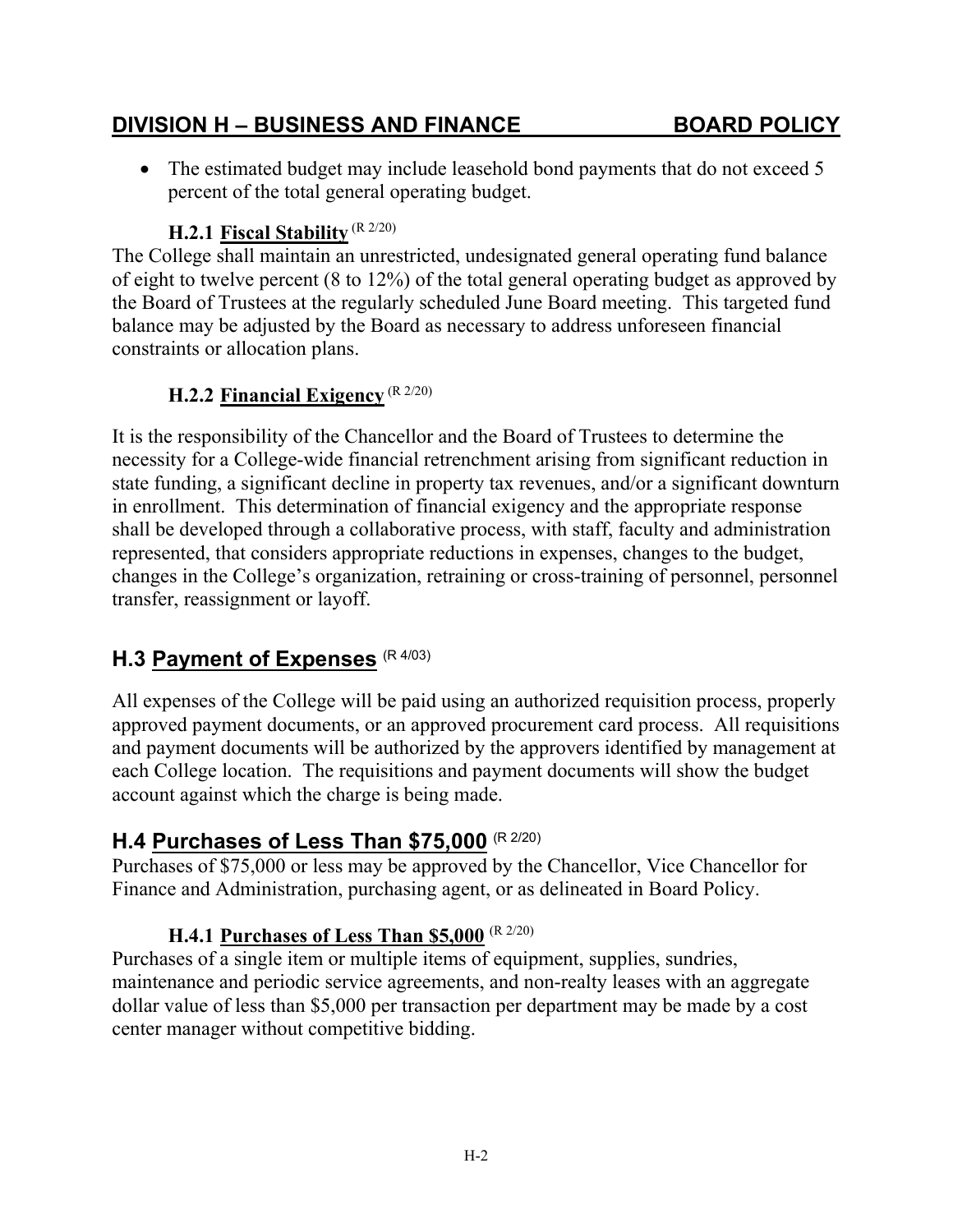purchasing agent after securing at least three informal bids.

#### will include public notice. Such transactions may be approved by the Chancellor, the Vice Chancellor for Finance and Administration, or the College's purchasing agent, and will be submitted for ratification at the next Board of Trustees regularly scheduled Board meeting.

maintenance and periodic service agreements, and non-realty leases, as well as the award of blanket contract agreements, with an aggregate dollar value in excess of \$25,000 but less than \$75,000 per transaction per department will be informally bid by the College's purchasing agent. The informal bid process utilized by the College's purchasing agent

**H.4.2 Purchases in Excess of \$5,000 but Less Than \$25,000** (R 2/20) Purchases of a single item or multiple items of equipment, supplies, sundries,

less than \$25,000 per transaction per department may be made by the Colleges

Purchases of a single item or multiple items of equipment, supplies, sundries,

**H.4.3 Purchases in Excess of \$25,000 but Less Than \$75,000** (R 2/20)

maintenance and periodic service agreements, and non-realty leases, as well as the award of blanket contract agreements, with an aggregate dollar value in excess of \$5,000 but

# **H.5 Purchases in Excess of \$75,000 / Formal Bids** (R 2/20)

Purchases of a single item or multiple items of equipment, supplies, sundries, maintenance and periodic service agreements and non-realty leases, as well as the award of blanket contract agreements with an aggregate dollar value in excess of \$75,000 / formal bids per transaction per department require formal bidding by the College's purchasing agent and submitted to the Board of Trustees for approval.

A formal bid requires that:

- advertisements will be placed in at least two newspapers, not less than one of which is of general circulation, on at least two separate occasions during two separate weeks;
- the bid will be issued in writing; the bid will be opened and read in public at a preannounced date, place and time.

The results of the bid process will be presented to the Board of Trustees for its approval before execution of any contract or *Purchase Order*.

# **H.6 Purchases in Excess of \$5,000 Involving Restricted Bid Lists** (R 2/20)

When a purchasing transaction exceeds \$5,000, and it can be demonstrated to be in the best interest of the College to restrict qualified bidders from participating in the process, the College's purchasing agent or a College officer will have a detailed explanation of the

#### **DIVISION H – BUSINESS AND FINANCE BOARD POLICY**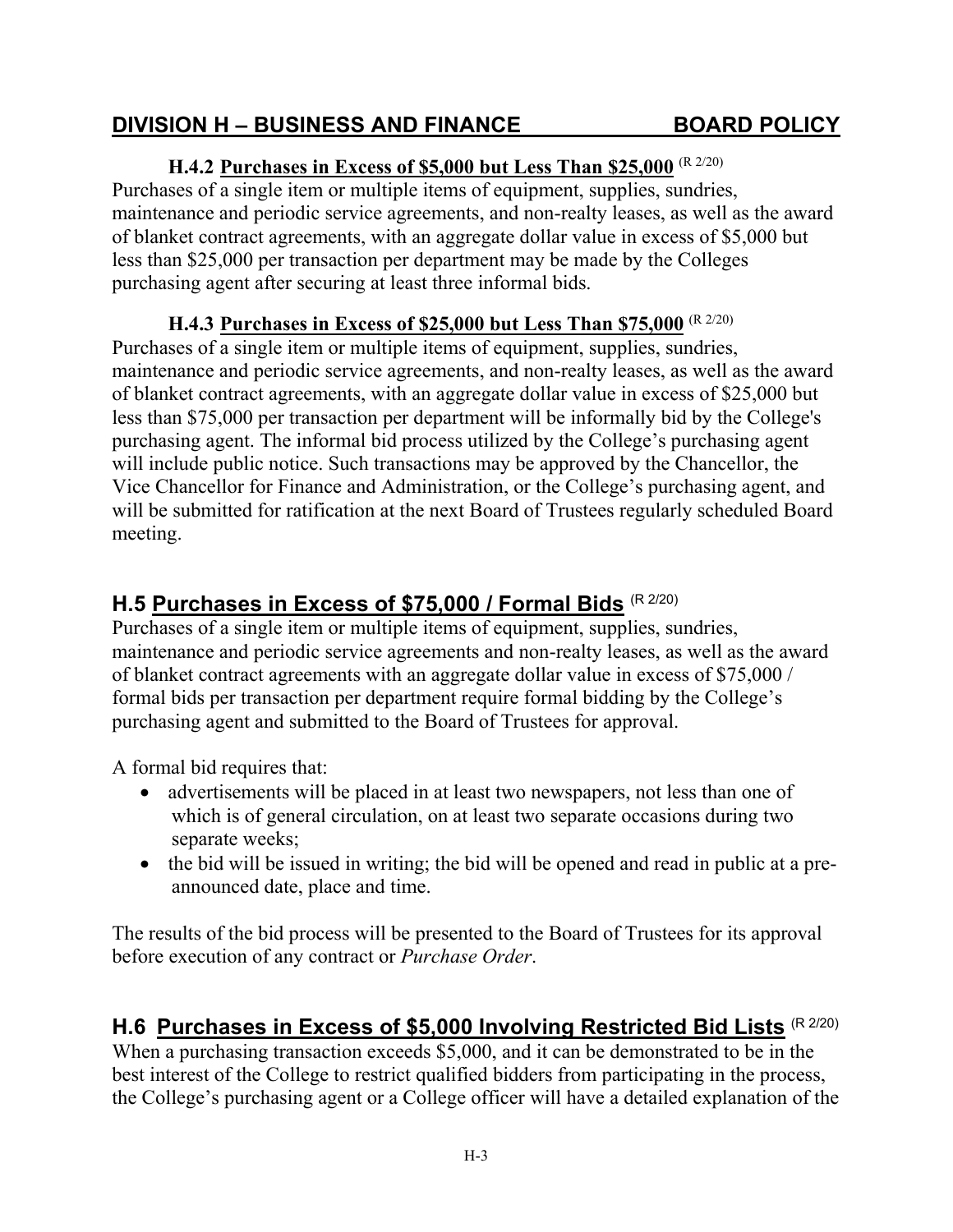need for this restriction prepared and placed on file with the records of the transaction. Examples of restricted purchases include, but are not limited to, the following:

- interface requirements with existing products;
- requirements of an external funding agency;
- requirements of a certifying agency;
- licensed or copyrighted materials such as books, periodicals, newspapers, trade journals and computer software products.

In some instances, the restriction may cause the elimination of all but one qualified bidder. If it can be documented that the goods and/or services required are available from a single source only, then the solicitation of either informal or formal bids may be waived. At the next regularly scheduled Board of Trustees Board meeting, the bid will be submitted for ratification. If the aggregate award amount is in excess of \$25,000 but less than \$75,000 of any contract or *Purchase Order*, such transactions may be approved by the Chancellor, the Vice Chancellor for Finance and Administration, or the College's purchasing agent. However, if the aggregate award amount is \$75,000 or greater, the bid must be submitted to the Board of Trustees for approval before execution of any contract or *Purchase Order*.

## **H.7 Minority-Owned Businesses and Women-Owned Businesses** (2/20)

The College will develop a program related to diversity in procurement of supplies and services. The program will be developed to encourage and increase participation of Minority-Owned Businesses (MBE) and Women-Owned Businesses (WBE) in College contracting and procurement and will include annual goals for both MBE and WBEs. The program goals will be presented to the Board of Trustees for approval annually by June 1 of each year. An annual report of progress towards annual goals will be presented annually to the Board of Trustees during the regularly scheduled meeting in August of each year.

# **H.8 Exempted Purchases**

#### **H.8.1 Emergency and Time-Sensitive Purchases** (R 2/20)

The Board of Trustees acknowledges that certain situations may arise when processing a request for purchase through normal channels may prove detrimental to the interests of the College. In such instances, College officers may take corrective action as required by the situation. Examples include, but are not limited to, the following:

 emergency replacement or repairs to College equipment and supplies due to systems failure, acts of nature or vandalism;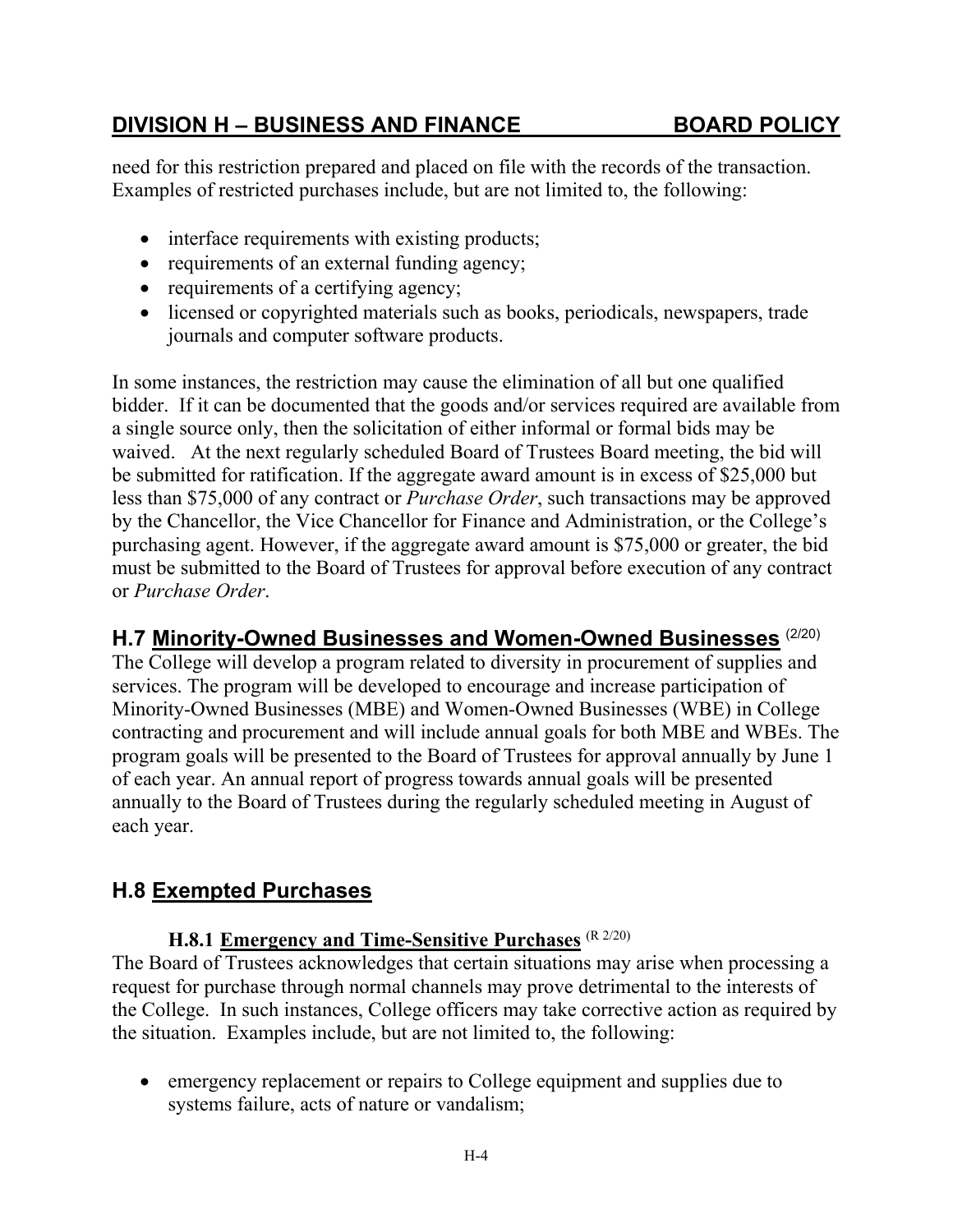- removal of hazardous materials or situations.
- critical, mission-sensitive, and/or time-sensitive acquisitions that support technology and/or instruction.

When the total amount expended exceeds the Board approval requirement level of \$75,000, College officers will submit a complete summary of expenditures and an explanation of the procurement to the Board of Trustees for its ratification at the next regularly scheduled Board meeting.

## **H.8.2 Purchase and/or Lease of Instructional Materials** (R 2/20)

Bookstore administration, Instructional Resources administration, Workforce Solutions Group and Continuing Education are authorized to purchase and/or lease instructional materials for use in educational programs. Competitive bidding and Board of Trustees approval requirements will be waived when these materials are stipulated by:

College faculty with appropriate administrative approval.

College faculty and library employees (for inclusion in the library collections to support the Instructional Resources program).

Coordinators, instructors or facilitators of Workforce Solutions Group or Continuing Education programs (for use in those programs).

Materials not stipulated by any of the above and purchases, which utilize the service of book jobbers and subscription agencies must be purchased in compliance with College policy governing all other purchases.

#### **H.8.3 Ratifications With and Without Prior Board Approval** (R 2/20)

When a College officer determines that following normal bid and Board of Trustees approval procedures would compromise the College's interest, the Board of Trustees must be informed of that determination and provided a rationale within twenty-four (24) hours of approval. The College's purchasing agent, Controller, or a College officer may then conduct a bid, proceed with an award and bring said award to the Board of Trustees for its ratification at the next regularly scheduled Board meeting. However, whenever possible, prior notice and permission to bid, award and bring for ratification should be obtained from the Board of Trustees in advance of the execution of contracts and/or *Purchase Orders*. In said cases, the Board of Trustees Chair shall be given notice prior to award.

# **H.9 Cooperative Contracts for Purchases** (R 2/20)

Any cooperative contracts established by: (1) the state of Missouri, (2) other public agency governed by the laws of the state of Missouri, or (3) any higher education compact or consortium governed by the laws of the state of Missouri may be used by the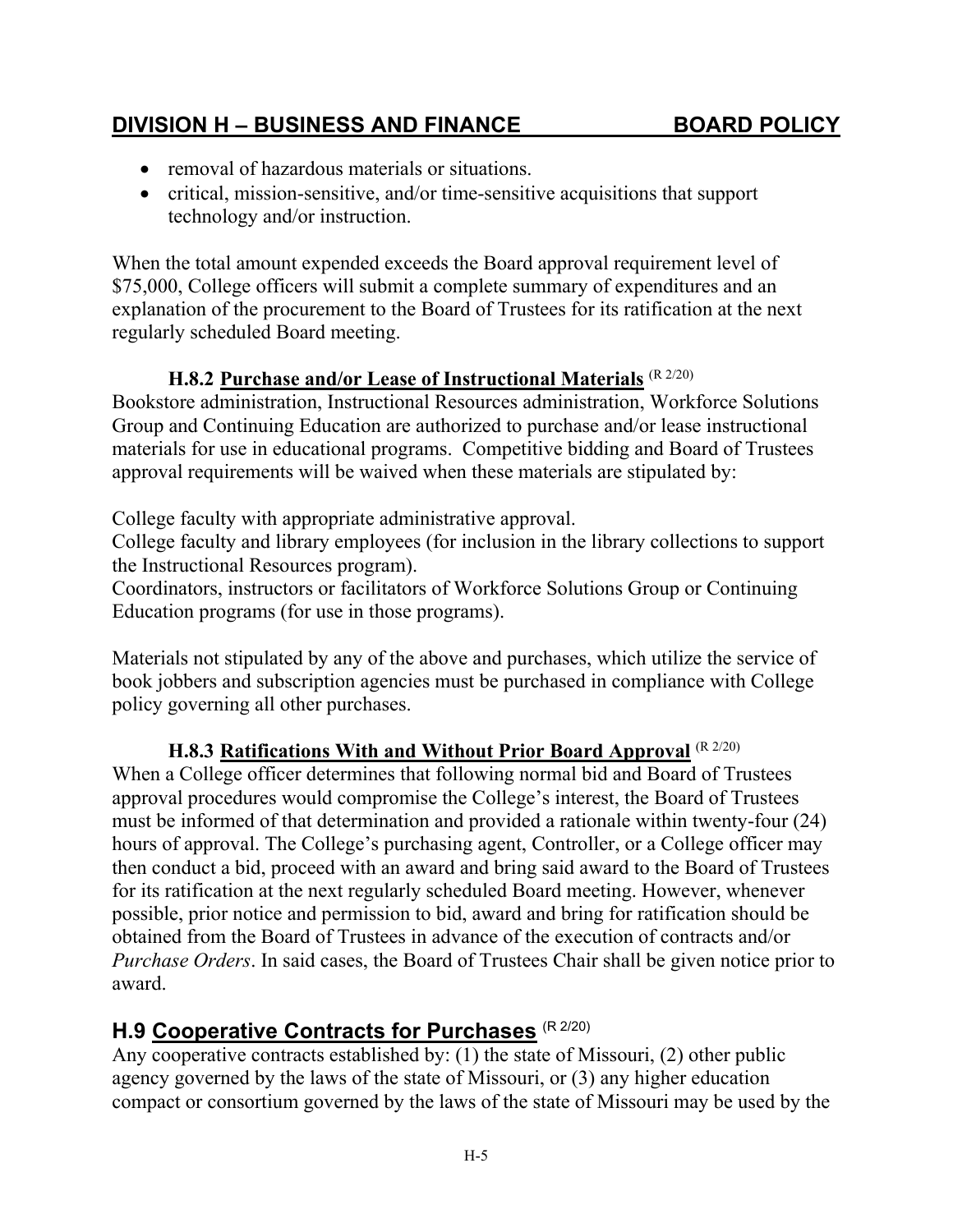College in lieu of competitive bidding for the purchase of equipment, supplies, sundries, non-realty leases, maintenance and periodic service agreements. Acquisitions of \$75,000 or more require prior Board of Trustees approval.

# **H.10 Failure to Obtain Three Competitive Bids** (R 2/20)

In the event that fewer than three responses to a bid are received and the interests of the College will be served by proceeding with an award, the College's purchasing agent or a College officer may proceed with an award to the lowest qualified responding bidder, provided:

- a. the number of bidders contacted constitutes a fair representation of the potential market; and
- b. non-responsive bidders are contacted to certify they received the original bid request; and
- c. a complete explanation of why a re-bid is not recommended is placed on file; and
- d. the lowest qualified bid is less than \$25,000.

In the event the lowest qualified bid exceeds \$25,000 and a re-bid is not recommended, items *a* through *c* should be included in any recommendation presented to the Board of Trustees for action.

# **H.11 Notification to Formal Bidders** (R 2/20)

All responding bidders on bids requiring Board of Trustees approval will be notified in writing of the College's recommendation. In addition, the College's administration will advise these bidders of the procedures to be followed in the event they wish to challenge the College's recommendation for award for any reason.

# **H.12 Change Orders** (R 2/20)

Any changes to the vendor recommended for award or to the material conditions of the award or to the award amount on *Purchase Order*s or blanket contract agreements previously approved by the Board of Trustees will be resubmitted for Board approval before any formal *Change Order* notice is issued. In the event that such changes involve less than a 10 percent increase, up to a maximum of \$75,000, in the total award amount, the Chancellor or Vice Chancellor for Finance and Administration are authorized to execute approval.

Changes to orders and contracts, which have been bid but have not previously been approved by the Board of Trustees may be executed by the purchasing agent, provided the changes do not increase the total award in excess of \$75,000.

Changes to orders, which have not previously been bid, may be requested by the ordering department, provided the change does not increase the total award in excess of \$5,000.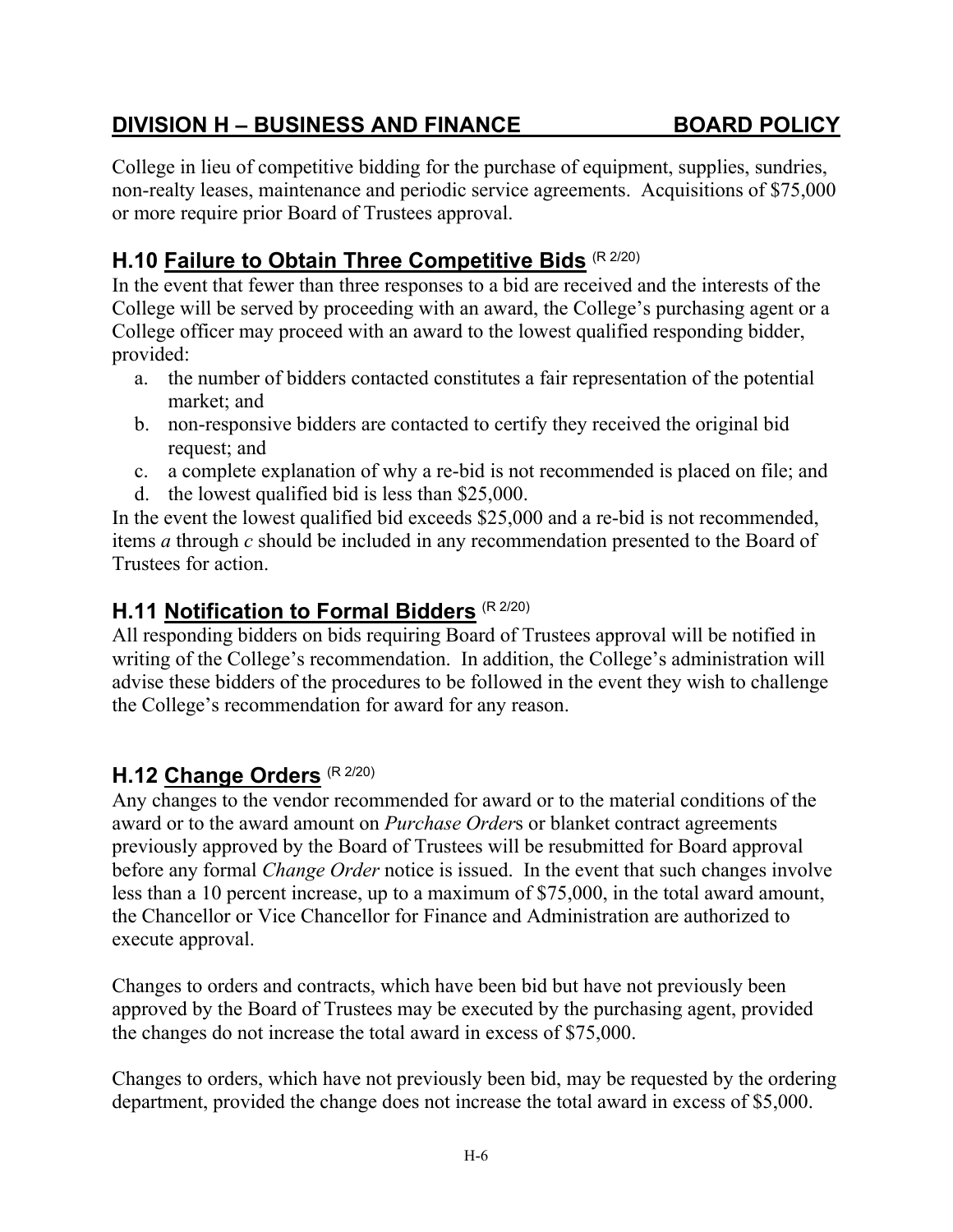# **H.13 Payments for Services Rendered** (R 2/20)

Cost Center managers are required to obtain approval of a College officer before the execution of a contract or purchase order agreement and before the commencement of said professional services when:

- service provider fees and all related costs of \$1,000 or more per engagement; and/or
- $\bullet$  that have a cumulative cost of \$1,000 or more per fiscal year.

Any activity, which exceeds \$5,000 per engagement must have Board of Trustees approval before the execution of any contract or Purchase Order agreement and commencement of said services. Any activity which causes the total annual cost of services with a single service provider to exceed \$10,000 per annum must have Board of Trustees approval before the execution of any contract or *Purchase Order* agreement and commencement of said services. Given the wide range of skills, talents and knowledge of current College employees, staff will be utilized when practical before seeking external consultant services.

A summary of all payments for services rendered will be submitted to the Board of Trustees for ratification on a semi-annual basis by January and August of each year.

# **H.14 Insurance Consultants** (R 6/02)

Insurance consultants will not be involved in the selling of insurance policies to the College. Bids will not be solicited from firms ineligible by reason of such involvement.

## **H.14.1 Insurance Broker** (R 6/16)

The College will use an insurance broker for the placement of certain insurance coverage. The broker will have the authority to represent the college in soliciting quotes for the renewals of the College insurance policies. The broker will present these quotes to the appropriate college administrator for review and the appropriate College approvals.

The insurance broker will be selected and approved in accordance with Board Policy.

# **H.15 License and Distribution Contracts** (R 6/02)

In those instances when a vendor refuses to allow the College's *Purchase Order* or contract document to solely govern a transaction(s) and requires that the College additionally sign a contract or license agreement as a condition of supplying a product or service, the College's purchasing agent or authorized employee may, on behalf of the College, sign a contract or agreement provided: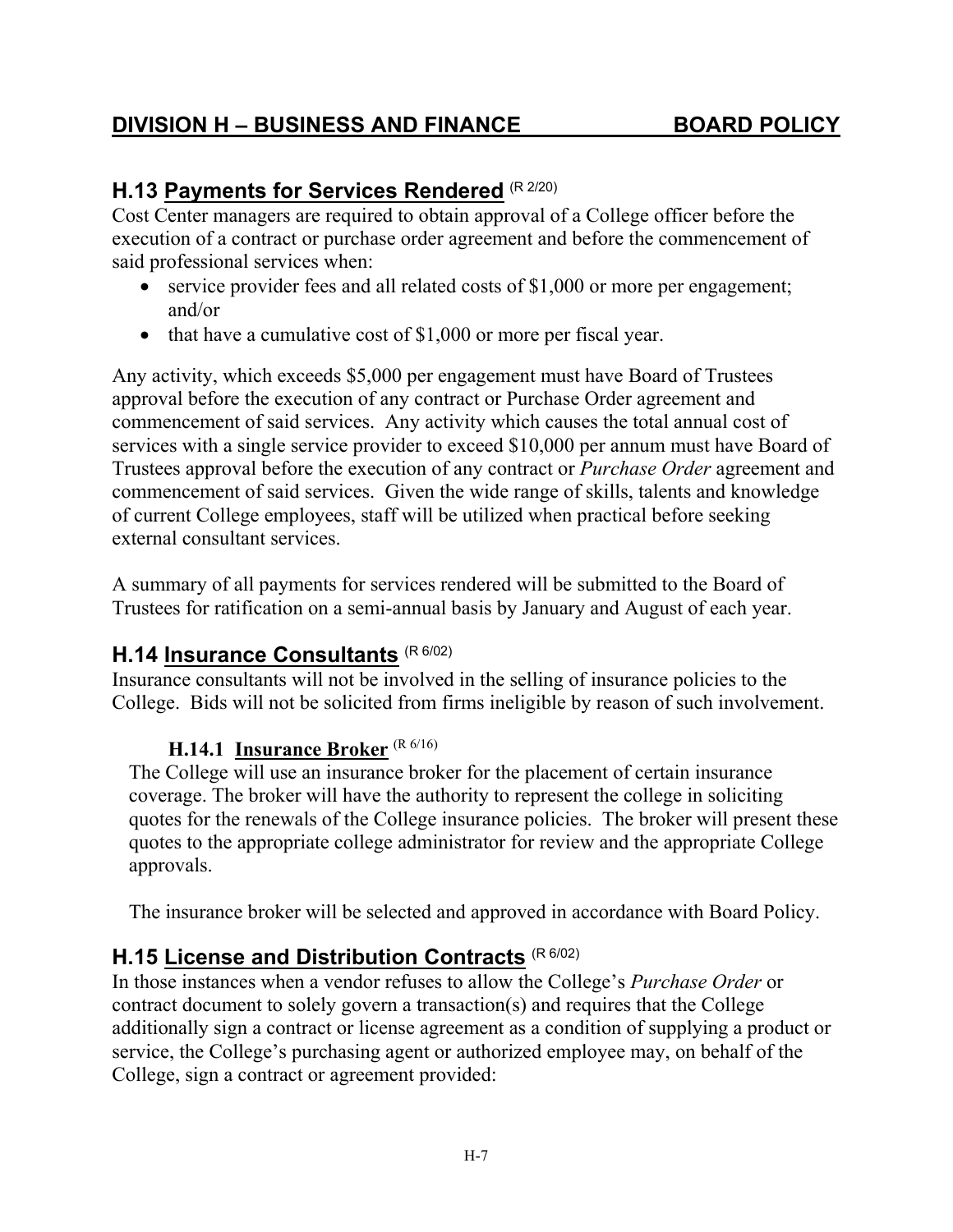- the terms and conditions of the vendor's contract do not surrender the sovereign rights of the College as a political subdivision of the state of Missouri; and
- the terms and conditions of the vendor's contract are reasonable, appropriate to the circumstances, and support the College's mission.

# **H.16 Continuing Education Programs** (R 2/20)

The Chancellor or College officer is authorized to contract with entities in order to conduct Continuing Education programs at off-site locations. The Chancellor or College officer is also authorized to contract for services necessary to conduct those off-site Continuing Education Programs, including, but not limited to, transportation, meals, facility rental, equipment fees and instructional fees.

- All Continuing Education program contracts and related expenditures will be reviewed and approved in advance by the Chancellor or a College officer.
- A summary of all Continuing Education program contracts and expenditures will be submitted to the Board of Trustees for ratification on a semi-annual basis by February and August of each year.

If the aggregate cost of any said contract obligates the College to expend more than \$75,000 in any one semester, a contract must be approved by the Board of Trustees before execution of said contract.

# **H.17 Fees and Fines** (2/20)

Each year the Board of Trustees will approve a schedule of all credit-hour based fees for the upcoming academic year. The Board of Trustees shall approve and publish the schedule by no later than April of each year, to go into effect the upcoming academic year beginning in the fall.

Annually, the Board of Trustees will also approve and publish other academic courserelated fees, fees for non-credit programs, fees for other services provided by the College, and fines.

#### **H.17.1 Senior Citizen Fee Reduction** (R 2/19)

Senior citizens who are residents of the St. Louis Community College District (those 60 years and older) may enroll in most credit and non‑credit courses of the College at a fifty percent (50 %) reduction in maintenance, student activity, and technology fees. Senior citizen registration may be subject to the following conditions:

- proof of age if requested;
- a maximum limit of the number of senior citizen reduced fee enrollments in any given class;
- exclusion of reduced fees for tours and travel courses.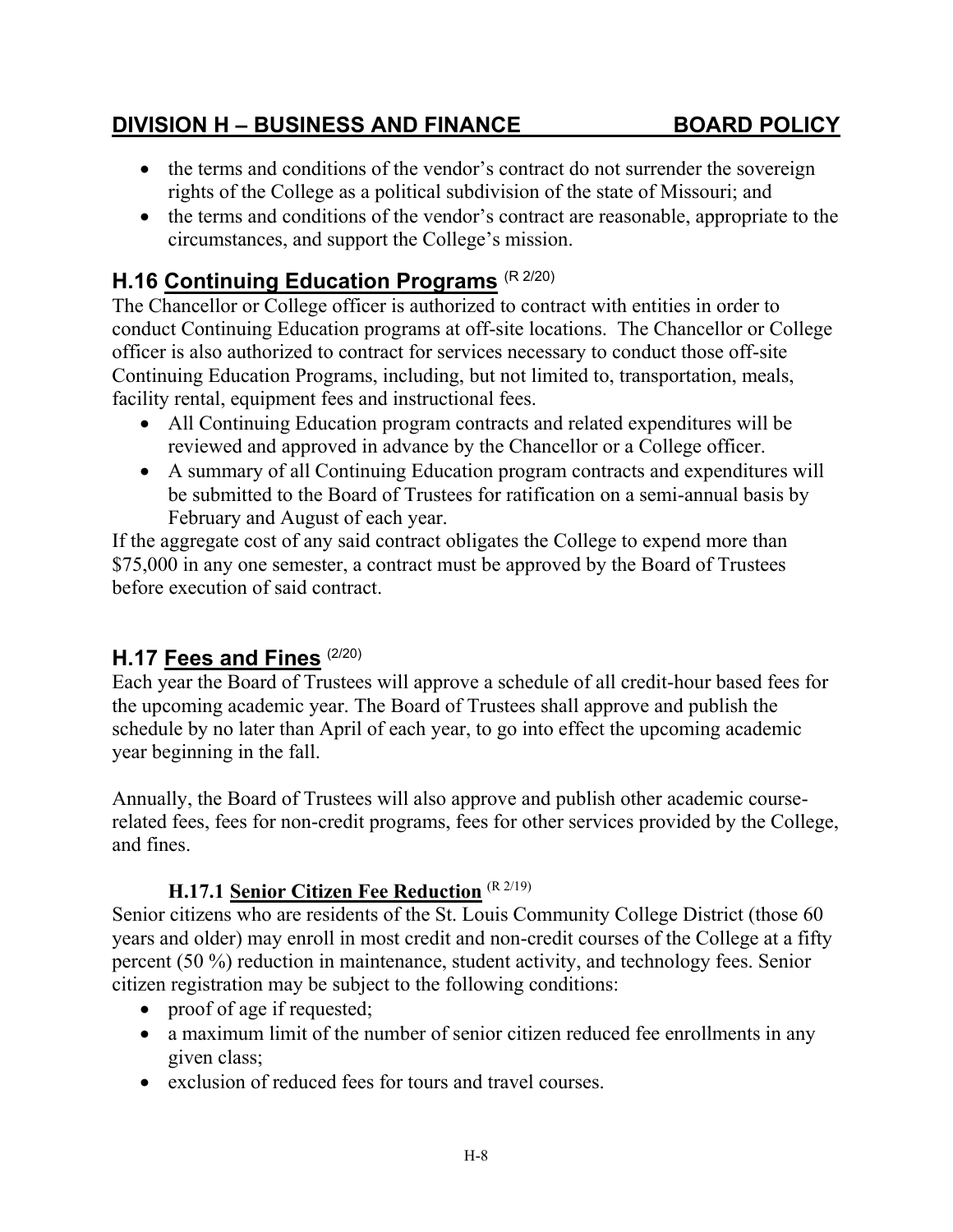# **H.17.2 Senior Citizen Scholarship** (R 6/16)

Missouri residents who are at least 65 years of age, on or before the first day of the semester of registration, will be awarded a scholarship to be exempt from maintenance fees when enrolling in courses on a space-available basis with the following conditions:

- proof of age required;
- satisfy all other College entrance requirements and prerequisites;
- scholarship may be utilized only on a space-available basis following enrollment of paying students;
- courses taken utilizing this scholarship benefit will be on a non-credit basis (for audit);
- Senior Processing Fee Credit Courses Registration fee will be \$15 assessed to the scholarship recipient per semester and is non-refundable;
- Senior Processing Fee Non-credit Courses Registration fee will be \$5 per course to a maximum of \$25 per semester and is non-refundable;
- student is responsible for other fees, such as materials, etc.

## **H.17.3 Delivery Out-Of-District** (R 2/20)

A variable fee has been established by the Board of Trustees based on unusual costs for delivering instruction out-of-district. This fee is calculated from projected costs and enrollment and is added to the applicable maintenance fee and other fees.

## **H.17.4 Dual Credit Maintenance and Service Fee Reduction** (R 2/20)

Dual credit maintenance and service fee reduction – students who are enrolled in public and private high schools in the St. Louis Community College district may enroll in dual credit courses offered by the College, and pay a credit hour maintenance fee to be determined and negotiated through dual credit course agreements with participating school districts.

Students must complete all College mandated procedures each semester in which they wish to participate in the dual credit program.

Dual Enrollment Maintenance Fee Reduction – Students qualifying for dual enrollment status may enroll in credit courses offered by the college at a fifty percent (50%) reduction in maintenance fees for which they are otherwise eligible.

## **H.17.5 Vehicle Registration** (R 2/20)

Vehicle parking tags are available through the College. The College is authorized to issue appropriate parking and traffic regulations. Violators of these regulations may receive disciplinary action, including fines and removal of vehicles.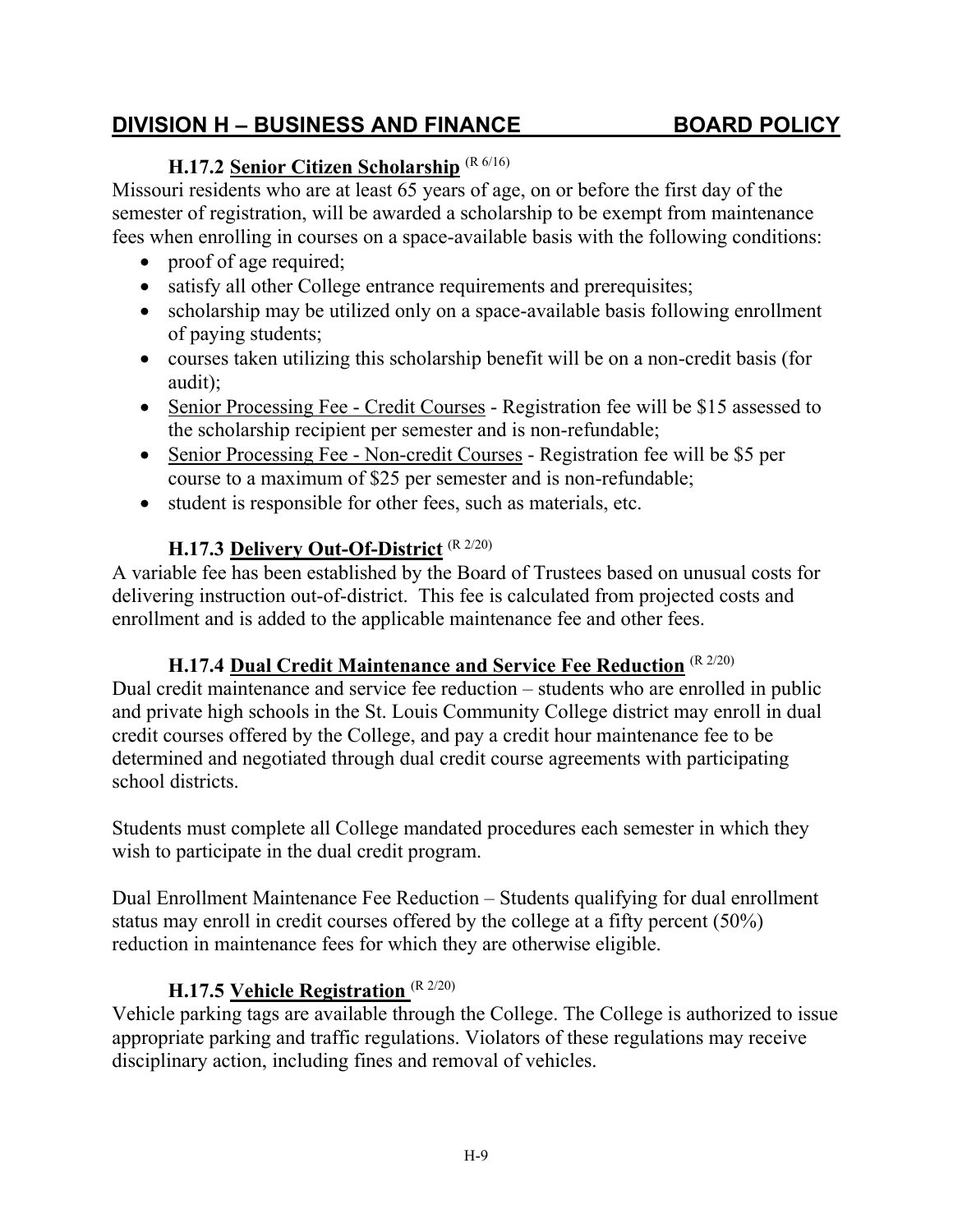# **H.17.6 Library Instructional Materials Charges** (R 6/16)

Any library borrower or borrowing library will be charged for any lost or damaged library books and instructional materials. For interlibrary loans, out-of-state libraries may be charged.

## **H.18 Refunds** (R 2/15)

Percentages to be refunded apply to total fees.

| <b>Length of Course</b> | 100% refund through | 80% refund through             | 50% refund through             | 0% refund through |
|-------------------------|---------------------|--------------------------------|--------------------------------|-------------------|
|                         | the end of the      | the end of the                 | the end of the                 | the end of the    |
| 16 weeks                | $1st$ wk of session | $2nd$ wk of session            | $3rd$ wk of session            | Session           |
| 12 to 15 weeks          | Week before session | 1 <sup>st</sup> wk of session  | $3rd$ wk of session            | Session           |
|                         | starts              |                                |                                |                   |
| 9 to 11 weeks           | Week before session | $1st$ wk of session            | $2nd$ wk of session            | <b>Session</b>    |
|                         | starts              |                                |                                |                   |
| 8 weeks                 | Week before session | $4th$ day of session           | $2nd$ wk of session            | Session           |
|                         | starts              |                                |                                |                   |
| 6 to 7 weeks            | Week before session | $3rd$ day of session           | $1st$ wk of session            | Session           |
|                         | starts              |                                |                                |                   |
| 4 to 5 weeks            | Week before session | $2nd$ day of session           | $1st$ wk of session            | Session           |
|                         | starts              |                                |                                |                   |
| 3 weeks                 | Week before session | 1 <sup>st</sup> day of session | $3rd$ day of session           | Session           |
|                         | starts              |                                |                                |                   |
| 2 weeks                 | Week before session | 1 <sup>st</sup> day of session | 2 <sup>nd</sup> day of session | Session           |
|                         | starts              |                                |                                |                   |
| 1 week                  | Week before session | 1 <sup>st</sup> day of session | None                           | Session           |
|                         | starts              |                                |                                |                   |

# **H.18.1 Refund of Fees (Courses of a Minimum of 15 Weeks Duration)** (R 2/20)

#### **H.18.2 Refund of Fees (Independent Study Courses)** (R 5/96)

Apply the preceding schedule within the contract period.

#### **H.18.3 Refund for Exceptional Circumstances** (2/20)

A student will receive a refund prorated according to the number of full weeks remaining in the semester when acceptable evidence of the necessity to withdraw because of exceptional circumstances is presented. The Campus President and Chief Academic Officer may authorize up to a full refund under exceptional circumstances.

# **H.18.4 Refund Policy Requirement, Title IV** (R 2/20)

HEA Title IV recipients who withdraw during an enrollment period for which they have been charged will be identified and refunds will be processed to comply with federal regulations.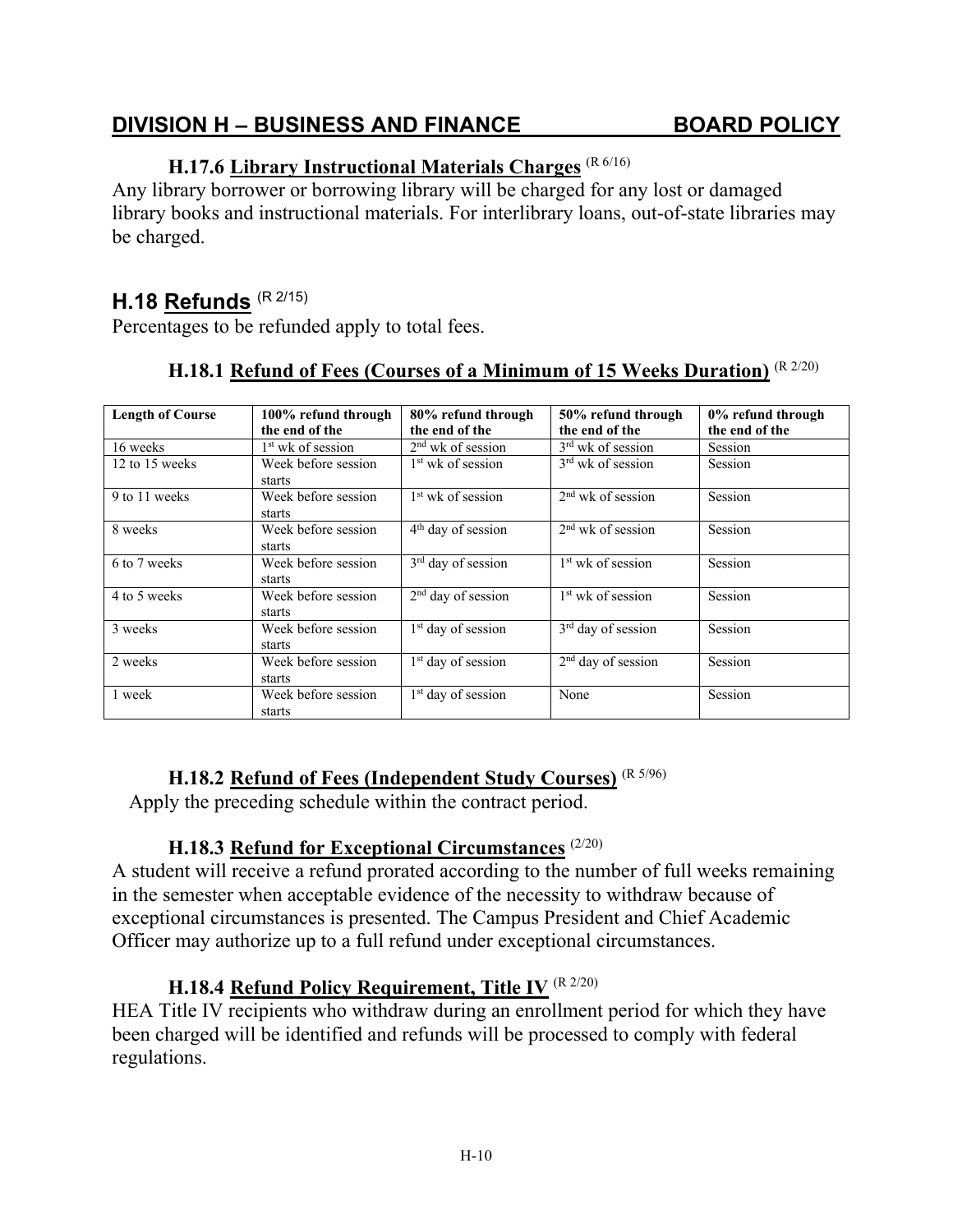|                                                                                         | (R9/17)<br>H.18.5 Refund of Fees (Continuing Education Non-credit Courses) |
|-----------------------------------------------------------------------------------------|----------------------------------------------------------------------------|
| Time of Official Withdrawal                                                             | Percentage Refund                                                          |
| Three Business days before the<br>First class meeting. Must be<br>submitted in writing. | $100\%$                                                                    |
| Two business days before the first<br>class meeting or after the class has<br>begun.    | None                                                                       |

Some special programs and classes may require a longer deadline for withdrawal. The deadline will be clearly printed in the course description.

#### Continuing Education Refund for Exceptional Circumstances

A student may receive either a full or partial refund for exceptional circumstances. Requests for refunds must be submitted in writing within 10 business days of class start date. Supporting documentation may be required. The request for refunds under exceptional circumstances will be reviewed and, where merited, approved by the Associate Vice Chancellor of Workforce Solutions.

## **H.19 Tax Rate** (R 2/20)

The Board of Trustees will set the tax rate of the College in an amount deemed necessary within state statutes to satisfy the budgetary needs of the College. The tax rate will be set by the Board of Trustees before November 1 of each year.

# **H.20 Investment of Funds** (R 12/01)

Scope

This policy applies to the investment of all operating funds of St. Louis Community College. Longer-term funds, including investments of employees' retirement funds and proceeds from certain bond issues, are covered by a separate policy.

#### 1. Pooling of Funds

Except for cash in certain restricted and special funds, St. Louis Community College will consolidate cash balances from all funds to maximize investment earnings. Investment income will be allocated to the various funds based on their respective participation and in accordance with generally accepted accounting principles.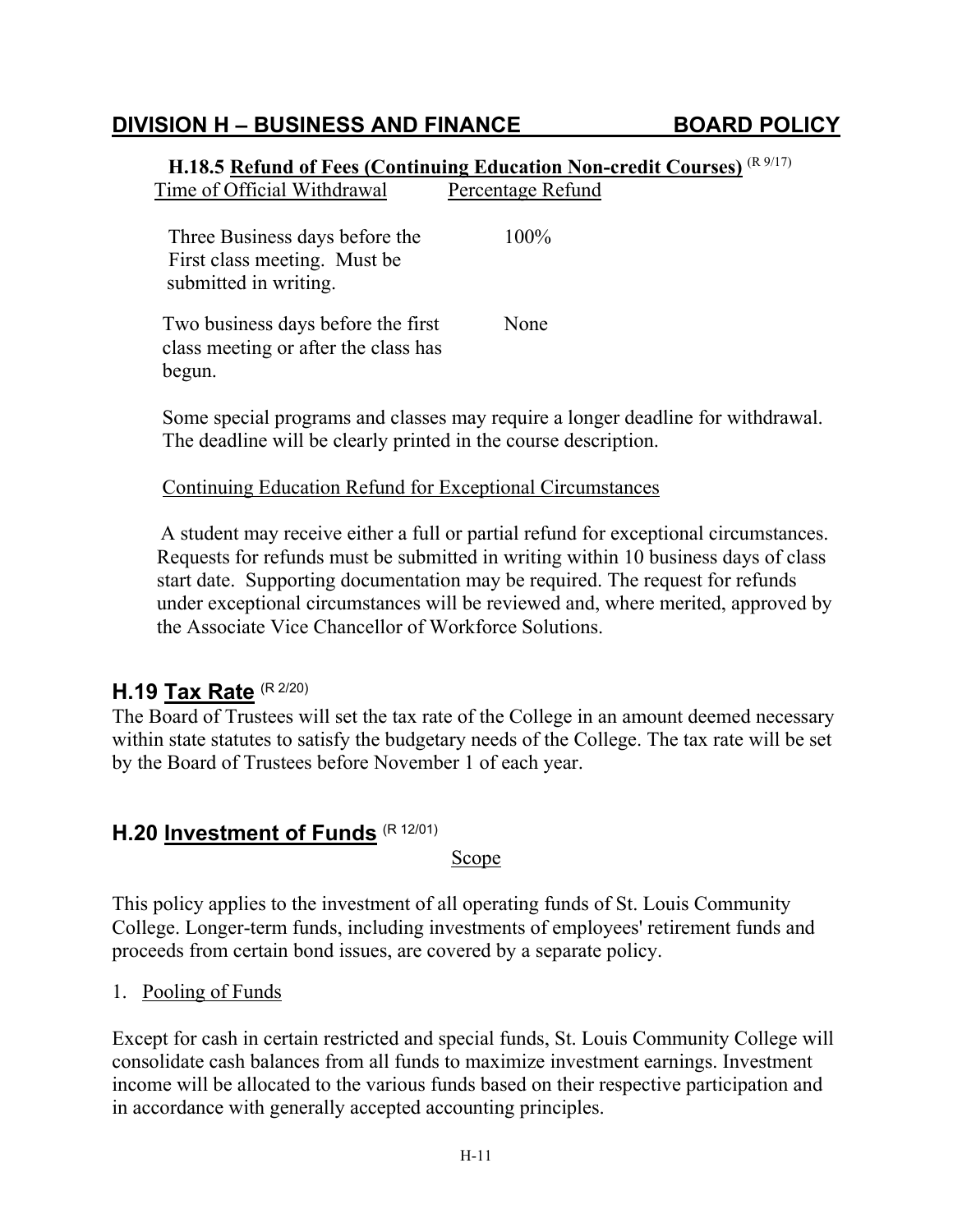#### 2. External Management of Funds

Investment through external programs, facilities and professionals operating in a manner consistent with this policy will constitute compliance.

#### **I. Suitable and Authorized Investments**

#### 1. Investment types

In accordance with and subject to restrictions imposed by current statutes, the following list represents the entire range of investments that St. Louis Community College will consider and which shall be authorized for the investments of funds by St. Louis Community College.

- a. United States Treasury Securities. St. Louis Community College may invest in obligations of the United States Government for which the full faith and credit of the United States are pledged for the payment of principal and interest.
- b. United States Agency Securities. St. Louis Community College may invest in obligations issued or guaranteed by any agency of the United States Government.
- c. Repurchase Agreements. St. Louis Community College may invest in contractual agreements between St. Louis Community College and commercial banks or primary government securities dealers. The purchaser in a repurchase agreement (repo) enters into a contractual agreement to purchase U.S. Treasury and government agency securities while simultaneously agreeing to resell the securities at predetermined dates and prices*.*
- d. Collateralized Public Deposits (Certificates of Deposit). Instruments issued by financial institutions which state that specified sums have been deposited for specified periods of time and at specified rates of interest. The certificates of deposit are required to be backed by acceptable collateral securities as dictated by state statute.
- e. Bankers' acceptances. Time drafts drawn on and accepted by a commercial bank, otherwise known as bankers' acceptances. St. Louis Community College may invest in bankers' acceptances issued by domestic commercial banks possessing the highest rating issued by Moody's Investor Services, Inc. or Standard and Poor's Corporation.
- f. Commercial paper. St. Louis Community College may invest in Commercial paper issued by domestic corporations, which has received the highest rating issued by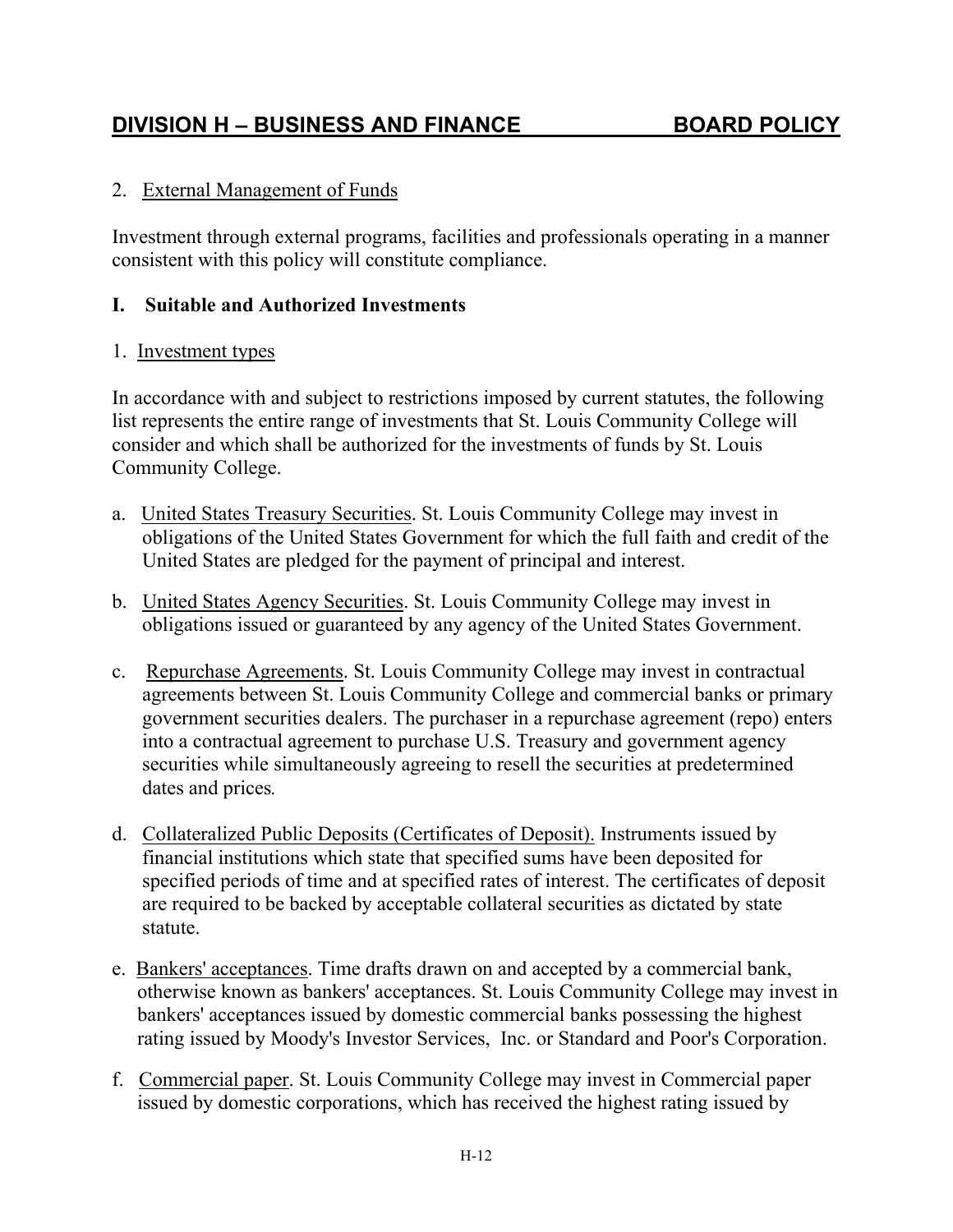Moody's Investor Services, Inc. or Standard and Poor's Corporation. Eligible paper is further limited to issuing corporations that have total commercial paper program size in excess of five hundred million dollars (\$500,000,000).

# **H.21 College Liability Insurance** (R 5/97)

The College will maintain coverage against liability of the College and its employees as allowed by law. Such coverage may be maintained through insurance or participation in the state public entity risk management fund.

To the extent of the covered risks and coverage limits, the College will defend and indemnify employees against liability for acts and omissions within the course and scope of their duties. The College will not defend or indemnify employees against their criminal or intentional wrongful acts or any liability for any acts or omissions that occur outside the course and scope of their duties.

The College reserves the right, in circumstances which the Board of Trustees deems appropriate, and following a majority vote of the whole thereof, to determine whether to defend and/or indemnify an employee in a proceeding brought against the employee alleging a loss not within the covered risks, resulting from an employee's act or omission that occurs within the course and scope of the employee's duties.

# **H.22 Product Endorsement** (R 2/20)

Any entity other than the College may not use the College's name, logo or trademark in any printed material or other media for endorsement of its products or company. Exceptions must be authorized by the Chancellor.

# **H.23 Debt Collection**

## **H.23.1 Taxpayer Refund** (R 2/20)

The College will participate through the Missouri Department of Revenue Debt Offset program to receive money that has been withheld from taxpayers who owe debts over \$25 to the College. The Controller's office will be responsible for administering collection procedures.

#### **H.23.2 Third Party Collection** (2/20)

The College may contract with third-party collection agencies for those debts that have not been resolved through direct contact with the debtor. Debts that are not successfully collected by one collection agency may be reassigned to another agency.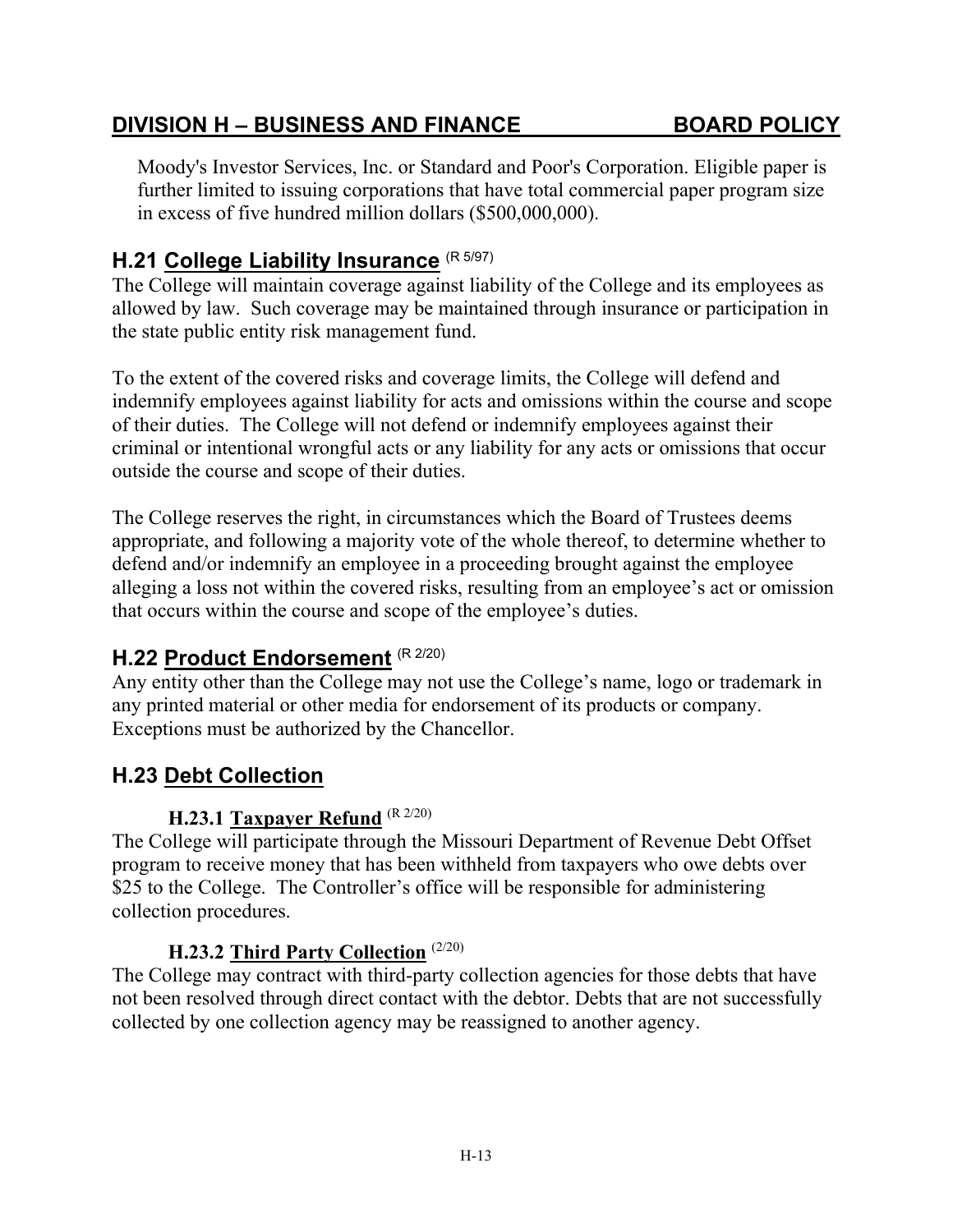# **H.23.3 Hearing** (R 220)

Debtors with a dispute regarding unpaid balances may request a hearing using the outlined process in the Administrative Procedures.

# **H.24 Surplus Property** (2/20)

When any unit of the College no longer needs an asset of the College, the Chancellor shall be authorized to solicit bids or sell to the general public. If the sale value of the asset is estimated to be greater than \$10,000 or more, or if it is real property, the Chancellor shall submit a recommendation to the Board of Trustees for action.

When any College property asset with an initial acquisition cost of greater than \$5,000 has reached its useful life expectancy and is no longer of any value to the College, the Chancellor shall submit a recommendation to the Board of Trustees to approve the disposal and write off of these assets from the College's inventory.

# **H.25 Control and Security of College Assets** (6/20)

The College shall develop and maintain controls to secure the College's assets, which includes but not limited to: internal auditing; financial relationships; cash processing and cash security; cash handling; and fixed assets, as outlined in Administrative Procedures.

# **H.26 Procurement Card** (6/20)

The College procurement card is provided to designated College employees and Board of Trustees members to facility online procurement and small purchases, to assist in emergency procurements, and to support College business travel.

Designated College employees and Board of Trustees members who complete and sign annually the College's Procurement Card Memorandum of Understanding may use the College procurement card for routine purchases not exceeding the bid limit requirement or circumventing the use of College contracts.

All employees and Board of Trustees members issued a procurement card shall take all reasonable measures to protect against damage, loss, theft or misuse. Any damage, loss, theft or misuse of the procurement cards must be reported to the Finance department immediately. Procurement cards shall not be used to purchase unauthorized items or items that do not benefit the College. Only the authorized employee or Board of Trustees member to whom the card is issued may use the procurement card.

Examples of inappropriate expenditures using procurement cards include, but are not limited to:

• Personal items.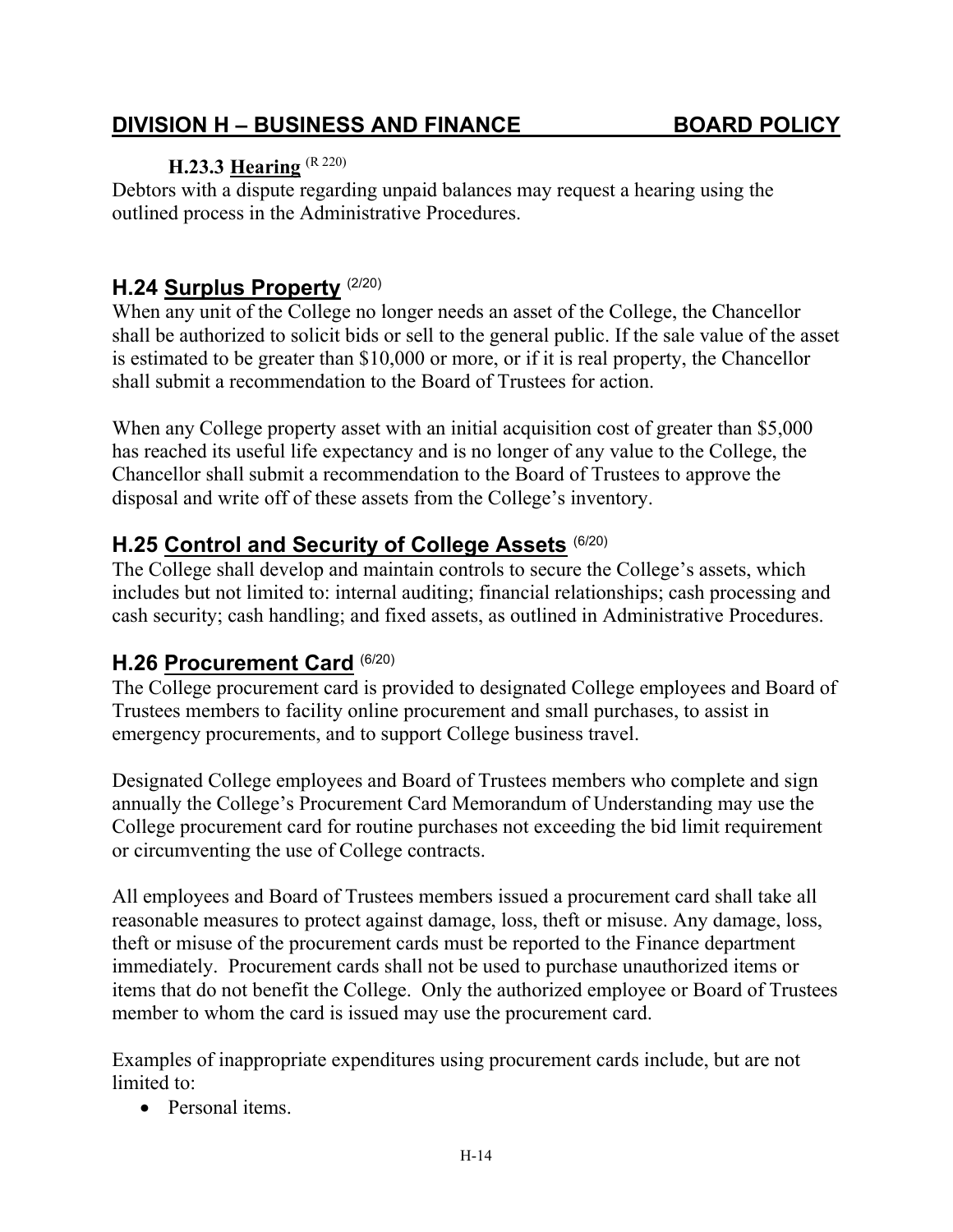- Cash advances.
- Alcoholic beverages.
- Tobacco products.
- Leaving a gratuity that exceeds 20 percent.
- Missouri Sales Tax.

Itemized receipts are required for all purchases on a procurement card. In rare circumstances, if an itemized receipt is not available, a signed document may be used as a substitute for purchases under \$50. Any employee or Board of Trustees member who does not provide required documentation shall reimburse the College.

The College is tax exempt and shall not pay Missouri sales or use tax to any vendor. An employee or Board of Trustees member charged Missouri sales or use tax shall reimburse the College such amount unless such sales or use tax is de minimis meaning its value is five (5) dollars or less. Non-business expenses or misuse of the procurement card is a personal liability that may result in disciplinary action up to and including termination.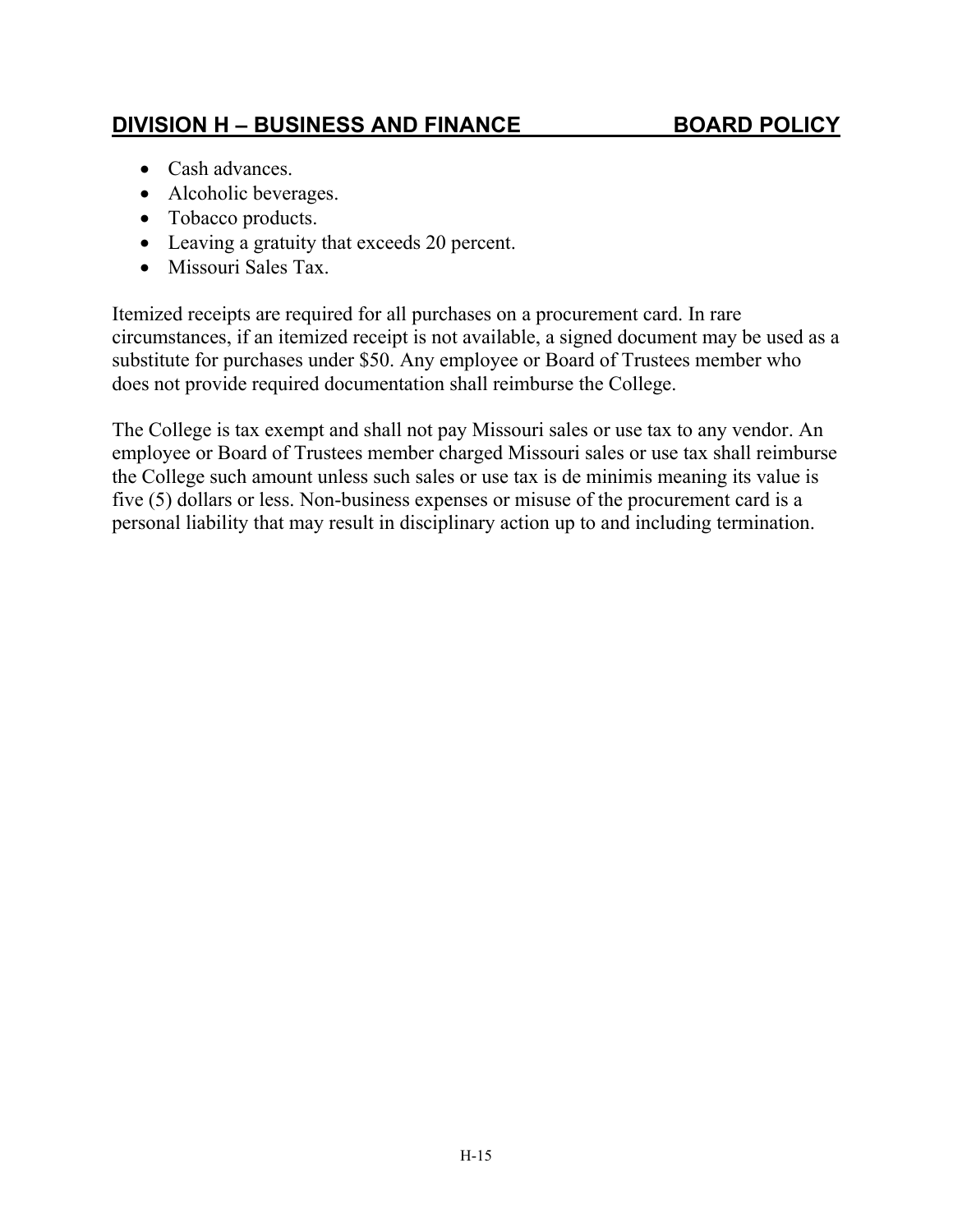# **I FACILITIES, CONSTRUCTION AND SERVICES**

# **I.1 Expenditures Under \$15,000** (R 2/20)

Expenditures for facilities-related services and/or materials under \$15,000 may be made by the Manager of Engineering and Design, or designee, without advertising or bidding.

# **I.2 Contracts in Excess of \$15,000 but Less Than \$25,000 (R 2/20)**

Facilities projects involving the expenditure of more than \$15,000 but less than \$25,000 for external services to be performed and/or materials or equipment to be furnished or installed may be made directly by the Manager of Engineering and Design, or designee, without public letting and without advertisement after three informal bids have been requested.

# **I.3 Contracts in Excess of \$25,000 but Less Than \$75,000** (2/20)

Facilities projects involving the expenditure of more than \$25,000 but less than \$75,000 for external services to be performed and/or materials or equipment to be furnished or installed may be made directly by Chancellor or Vice Chancellor for Finance and Administration, without public letting and without advertisement after three informal bids have been requested.

# **I.4 Contracts in Excess of \$75,000** (R 2/20)

# **I.4.1 Public Bidding/Final Acceptance** (R 2/20)

All contracts for facilities construction exceeding the amount of \$75,000 will be awarded by the Board of Trustees after public lettings. The Board of Trustees reserves the right to reject any or all bids. The bid which the Chancellor, or designee, in the exercise of their discretion, considers best under the circumstances may be recommended to the Board of Trustees.

# **I.4.2 Advertisements** (R 6/02)

The necessary specifications and drawings will be prepared for all such work, and bids will be solicited by advertisement. Advertisements will be run in a newspaper of general circulation in the city and county of St. Louis for at least two successive weeks, with such period of time between the publication of the final advertisement and the opening of bids as specified.

# **I.4.3 Contract Forms** (R 2/20)

All facilities contracts will be prepared and executed in accordance with the forms adopted by the Board of Trustees. The Board of Trustees hereby authorizes and directs the Chancellor, or designee, to execute facilities contracts and other documents following appropriate Board of Trustees action where required. Facilities contracts will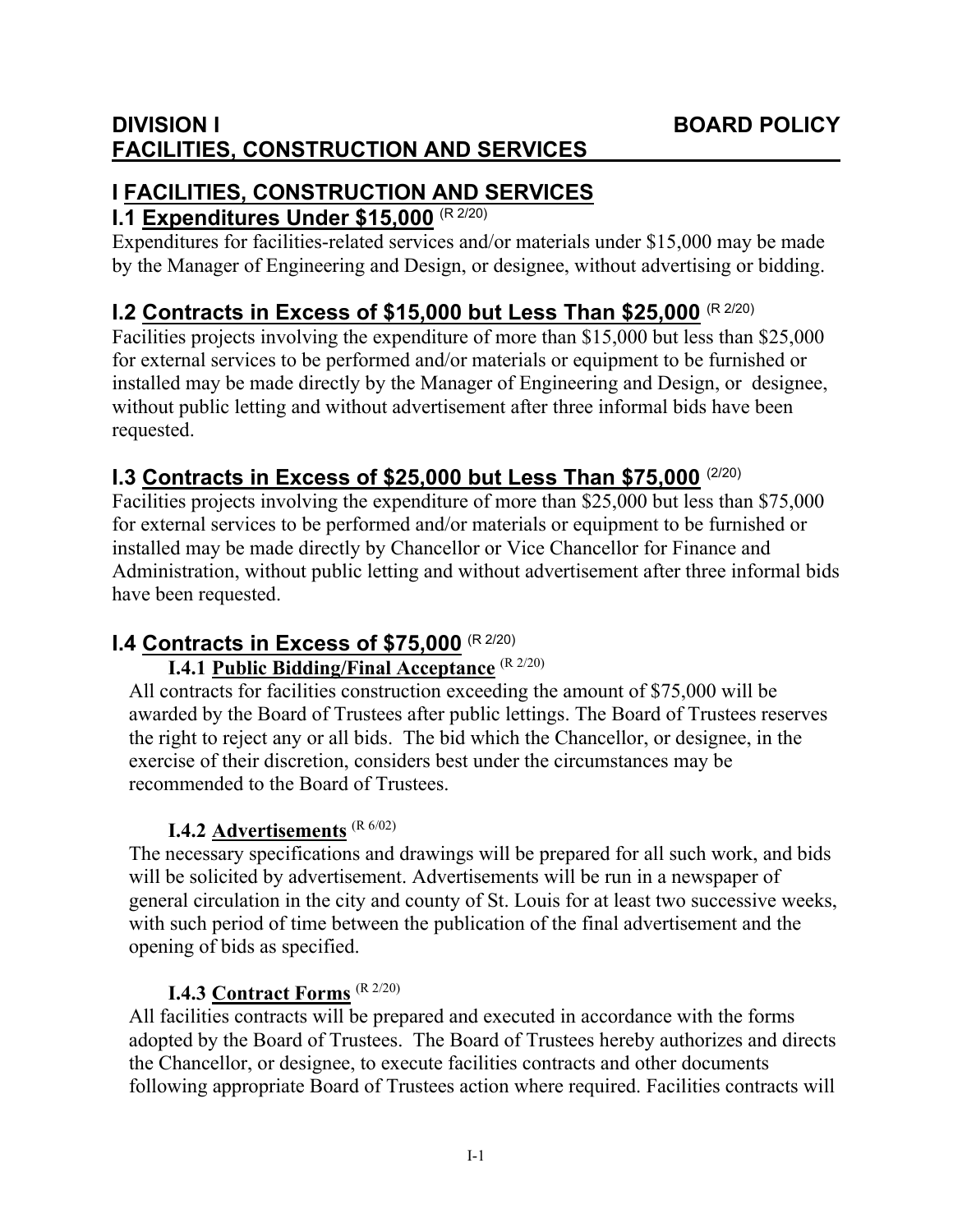include provisions to comply with College insurance requirements and all applicable laws.

# **I.4.4 Approval** (R 2/20)

Every contract made for the construction or improvement of any building will be written stating the consideration upon which it is made. Contracts in excess of \$75,000 will be approved by a majority of the whole Board of Trustees. Contracts under \$75,000 and within the Board of Trustees approved budget may be approved and executed by the Chancellor, or designee.

## **I.4.5 Bid Deposit for Contracts Over \$75,000** (R 2/20)

No bid for a contract exceeding \$75,000 will be considered unless accompanied by a certified check, or a bid bond prepared on a form acceptable to the College. Such check or bid bond will be in such amount as may be required in the bid specifications submitted, based upon the cost of the work as estimated in such specifications, and in no event shall be less than five (5%) percent of the amount of the bid.

## **I.4.6 Bids, Final** (R 3/10)

All bids will be deemed final, conclusive and unalterable, and no bid will be subject to correction or amendment for any error or miscalculation. No bid may be withdrawn before the close of the next regular meeting of the Board of Trustees after the opening of bids; and violation of this provision, or a failure or refusal upon the part of such bidder to comply with the award made to it, will forfeit to the College the bidder's deposit and render it liable to the College for all damages caused by reason of such breach of obligation, unless waived by the Board of Trustees.

# **I.4.7 Bids, How Deposited and Opened** (R 2/20)

All bids will be sealed and deposited by the bidders, in the designated locked box located in the Engineering and Design Office of the College Center of St. Louis Community College. The box containing such bids will be opened at the appointed hour and the bids read aloud. No bid(s) may be submitted after the appointed deadline. A list of bidders and the amounts of their several bids will be made. The bids will then be tabulated and submitted to the Board of Trustees at its next regularly scheduled Board of Trustees meeting for action thereon.

## **I.4.8 Performance Payment Bonds** (R 2/20)

Contracts exceeding \$75,000 will be accompanied by a performance and payment bond conditioned on the faithful performance of such contract, executed by the bidder and by a solvent surety company approved by the College. The amount of such bond will be at least equal to 100 percent of the contract price as security for the faithful performance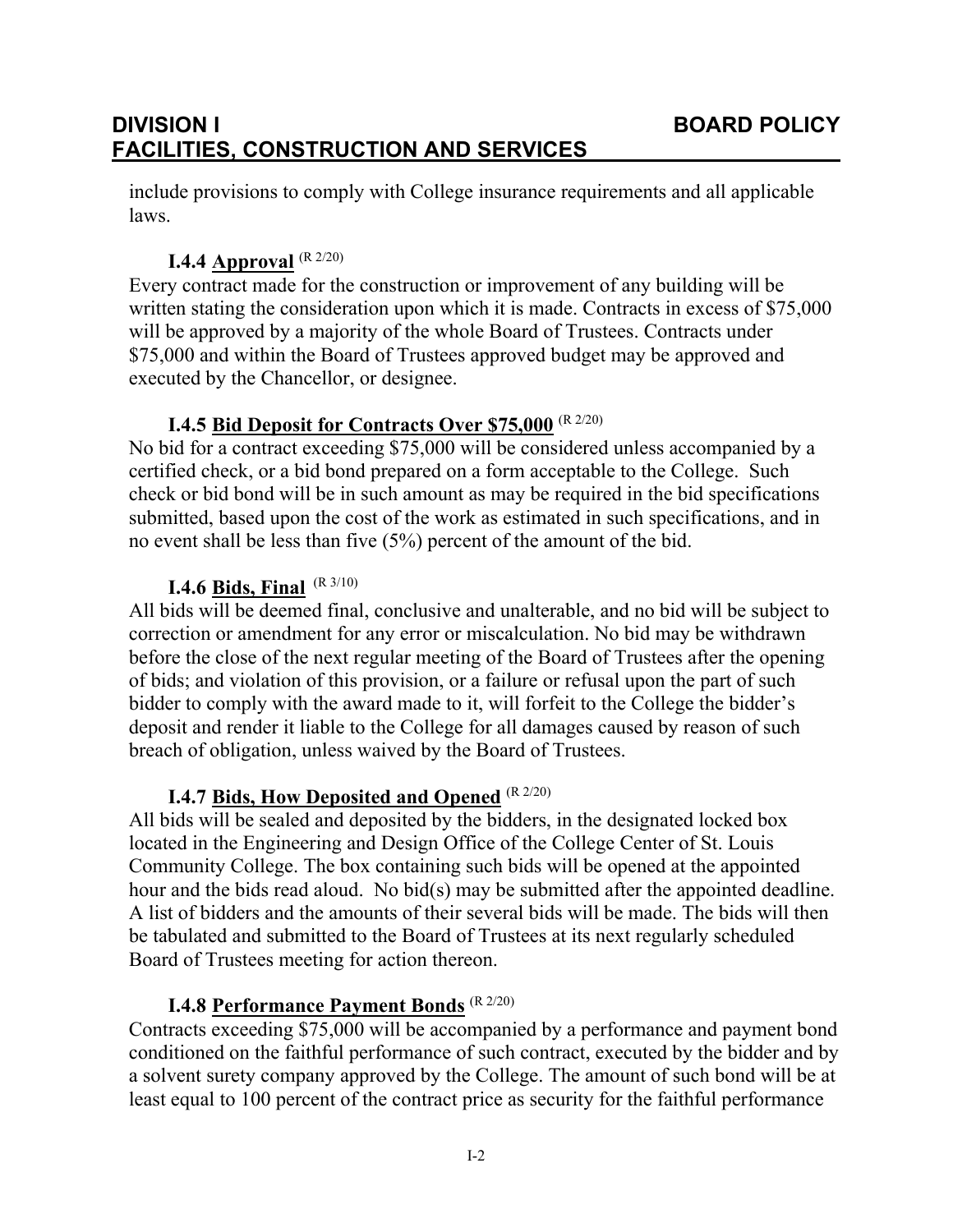of the project.

# **I.5 Minority-Owned Businesses and Women-Owned Businesses** (2/20)

The College will develop a program related to diversity in procurement of professional services and contracting. The program will be developed to encourage and increase participation of Minority-Owned Businesses (MBE) and Women-Owned Businesses (WBE) in College contracting and procurement and will include annual goals for both MBE and WBEs. The program goals will be presented to the Board of Trustees for approval annually by June 1 of each year. An annual report of progress towards annual goals will be presented annually to the Board of Trustees during the regularly scheduled meeting in August of each year.

# **I.6 Maintenance and/or Repair (M&R) Projects** (R 2/20)

## **I.6.1 Expenditures for M&R Projects Under \$15,000** (R 2/20)

Expenditures for M&R projects under \$15,000 may be made by the Manager of Engineering and Design, or designee, without advertising or bidding.

#### **I.6.2 Expenditures for M&R Projects Over \$15,000 but Less Than \$25,000** (R  $2/20$

M&R projects involving the expenditure of more than \$15,000 but less than \$25,000 for external services to be performed and/or materials or equipment to be furnished or installed may be made directly by the Manager of Engineering and Design, or designee, without public letting and without advertisement after three informal bids have been requested. M&R projects will comply with College insurance requirements. Extra work for M&R projects will be governed by change order policies.

#### **I.6.3 Expenditures for M&R Projects Over \$25,000 but Less Than \$75,000 (2/20)**

M&R projects involving the expenditure of more than \$25,000 but less than \$75,000 for external services to be performed and/or materials or equipment to be furnished or installed may be made directly by the Chancellor or Vice Chancellor for Finance and Administration, without public letting and without advertisement after three informal bids have been requested.

# **I.6.4 Expenditures for M&R Projects Over \$75,000** (R 2/20)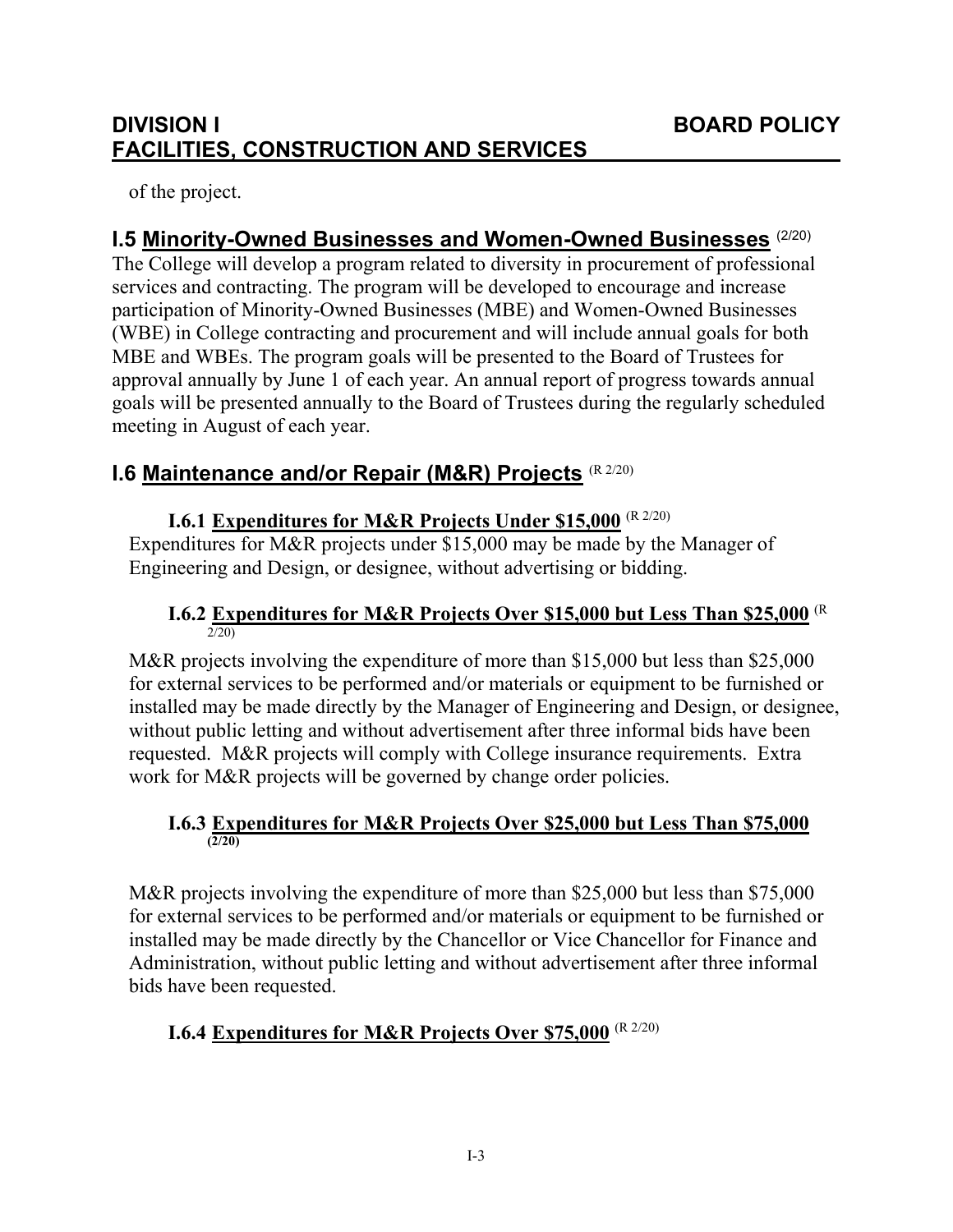Every contract made for M&R projects shall be written stating the consideration upon which it is made. M&R contracts in excess of \$75,000 will be approved by a majority of the whole Board of Trustees.

# **I.7 Emergency Repairs** (R 2/20)

The Chancellor or Vice Chancellor for Finance and Administration may contract for emergency repairs without prior Board of Trustees approval in the following circumstances:

- when College property has been damaged through fire, vandalism, windstorm, hail, earthquake, or other force majeure; or
- when College property has failed or broken down; and, as a result
- the safety of persons using the facility is in immediate jeopardy; or
- the facilities cannot be used for educational purposes and such use is immediately necessary to carry out the educational program.

The Chancellor, or Vice Chancellor for Finance and Administration may contract, after requesting at least three informal bids, for emergency repairs in an amount not to exceed \$150,000. Emergency repair contracts estimated to exceed \$75,000 will be secured by an appropriate performance/payment bond. Any such contract will be submitted for ratification or approval to the Board of Trustees at the next regularly scheduled Board meeting. In an emergency, the Chancellor or Vice Chancellor for Finance and Administration may, if necessary, enter into a time and material contract on a "not to exceed" basis to continue operation of a facility or to avoid additional damages to College property. The Chancellor shall notify the Board of Trustees within twenty-four (24) hours of executing an emergency repair contract.

# **I.8 Change Orders** (R 2/20)

#### **I.8.1 Change Order Conditions/Limits** (R 2/20)

All contracts will contain provisions in the general conditions for determining the charges or credits for changes in the work and for extra costs to the project. When a project requires a change order that is within the scope of the work, the change order may be issued according to the following conditions/limits:

• Any change order with an amount under five (5%) percent or \$25,000, whichever is greater, of the original contract amount may be authorized by the Manager of Engineering and Design.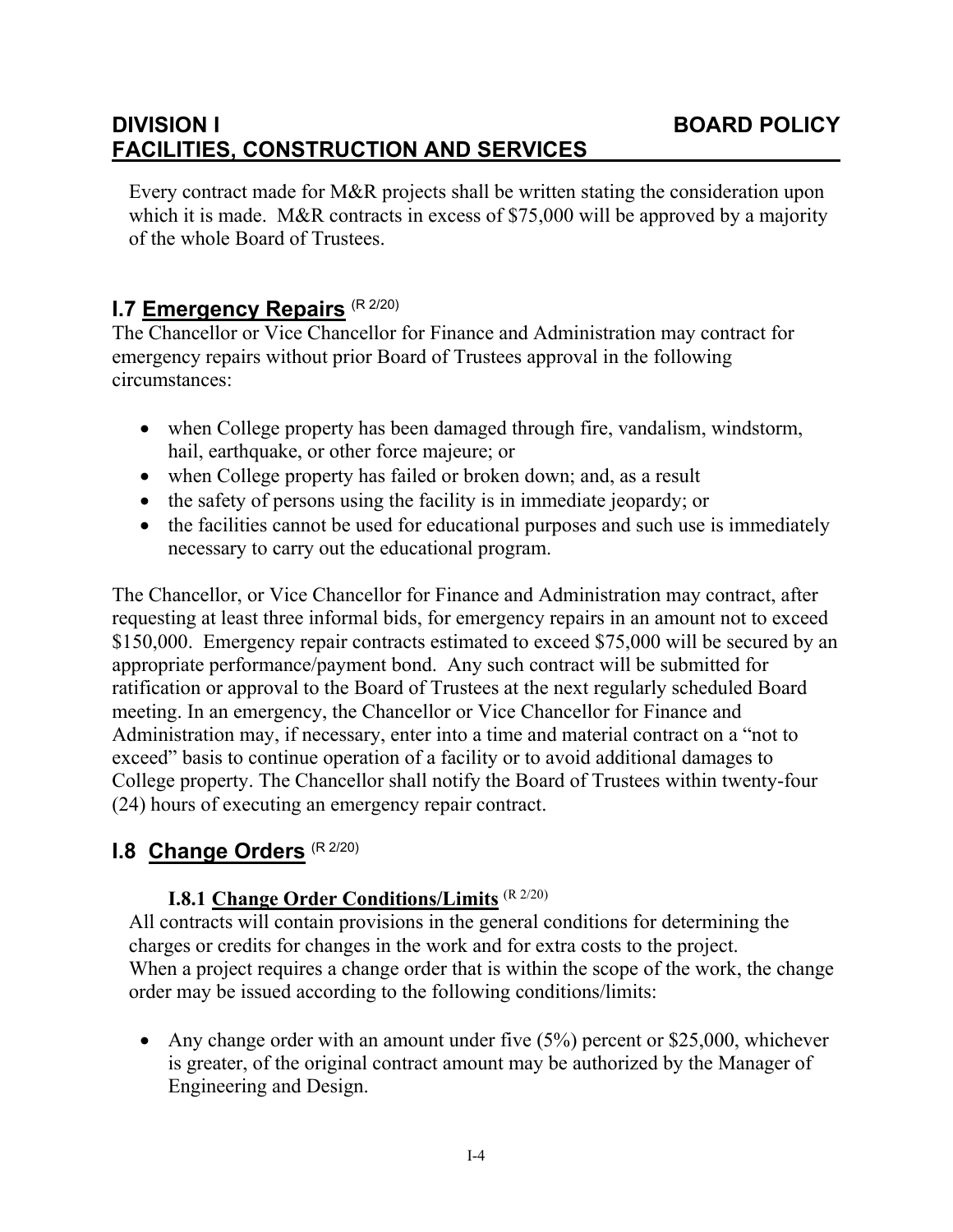- Any change order with an amount between five and ten  $(5\%$  to  $10\%)$  percent or \$75,000, whichever is greater, of the original contract amount may be authorized by the Chancellor or Vice Chancellor for Finance and Administration.
- Any change order with an amount over ten  $(10\%)$  percent or over \$75,000, whichever is greater, of the original contract amount will require the approval of the Board of Trustees.

"Scope of work" will mean work performed in accordance with bid plans and specifications and including work necessary for the contractor to perform in order to comply with the intent of the contract. No change order shall be authorized that exceeds the Board of Trustees approved budget total.

## **I.8.2 Change Orders Outside the Scope of Contract** (R 2/20)

Any change orders for work not within the scope of the contract, as scope of work is defined above, will be approved by the Board of Trustees before the authorization of said work; provided, however, that if the additional work is \$75,000 or less, the Chancellor or Vice Chancellor for Finance and Administration, may, if they deem such change order to be of an emergency nature, authorize said work to be performed.

# **I.9 Maintenance/Service Agreements** (R 2/20)

Maintenance and/or service agreements may be authorized by the College to assist in the routine maintenance and repair of College facilities. Such agreements will be issued on an annual or periodic basis for continuous service, maintenance, and/or care of facilities, systems, equipment, and/or grounds. Maintenance/service agreements may include any combination of labor, equipment and materials. Types of services may include custodial care, alarm monitoring, planned maintenance, inspection, calibration, adjustment, testing, routine repairs, replacement parts, materials, and other miscellaneous services. The normal bidding procedures shall be the same as for M&R Projects except maintenance/service agreements may be bid or negotiated with the original equipment manufacturer if required to maintain the integrity of the equipment.

Periodic maintenance/service agreements for the care of College facilities may be executed by the Manager of Engineering and Design for up to \$25,000 or by the Chancellor or Vice Chancellor for Finance and Administration in amounts up to \$75,000. Maintenance and repair agreements over \$75,000 will be submitted to the Board of Trustees for its review and action before issuance. Final terms and conditions for all maintenance/service agreements will be in written form and signed by both the College and vendor.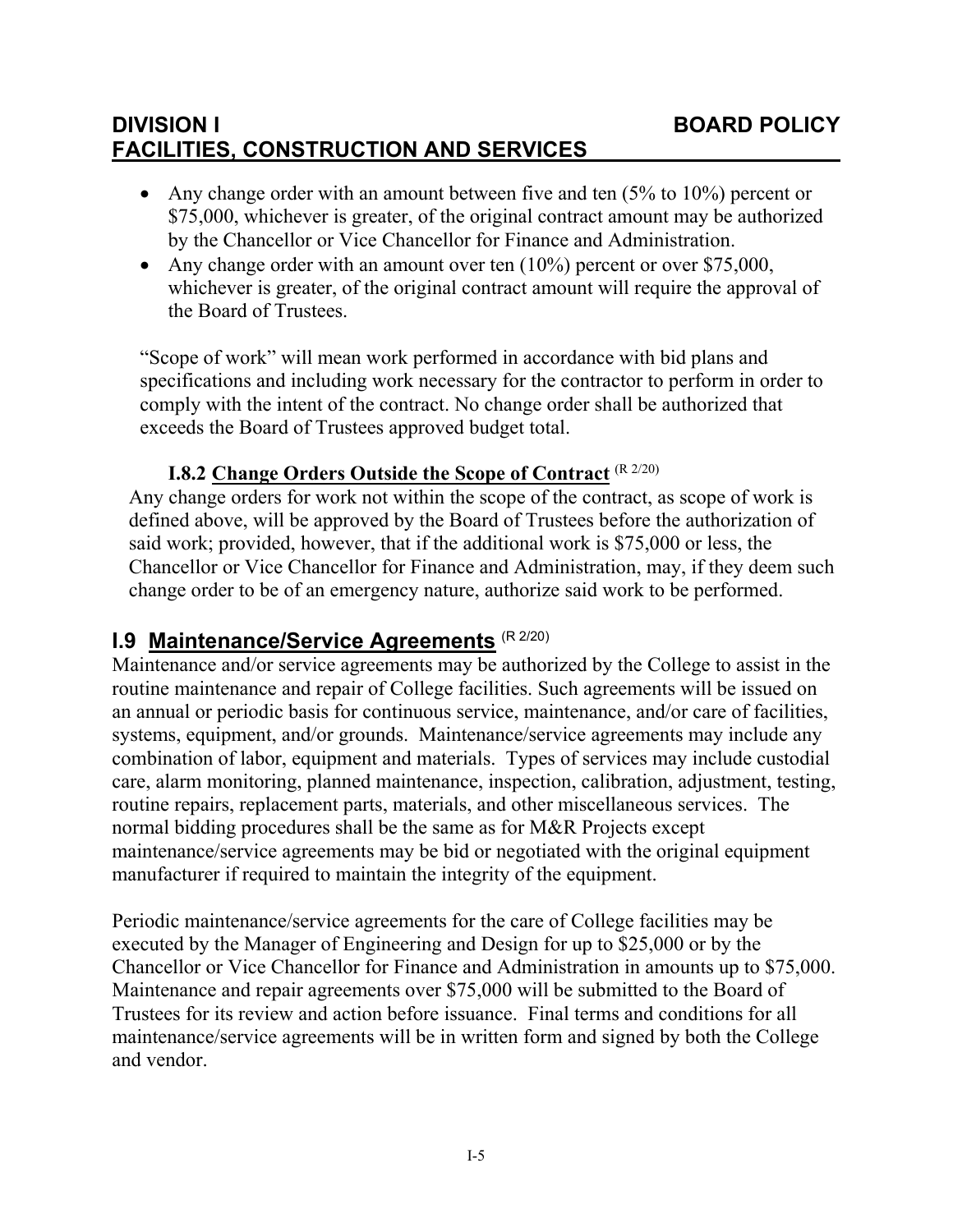# **I.10 Selection of Architectural and Engineering (A/E) Services for Physical Facilities Projects** (R 2/20)

The College will publicly announce all requirements for architectural and engineering services, and negotiate contracts for A/E services on the basis of demonstrated competence and qualifications for the type of professional services required and at fair and reasonable prices. This requirement applies to all A/E contracts over \$75,000. These A/E contracts will be submitted to the Board of Trustees for approval and signed by the Chancellor, or designee. A/E contracts for less than \$75,000 must be submitted to the Board of Trustees for ratification after execution of the contract by the Chancellor or Vice Chancellor for Finance and Administration, or designee at the next regularly scheduled Board of Trustees meeting.

# **I.11 College Police and Security Personnel** (R 2/20)

a. Reporting Crimes and Emergencies

Any student, employee or visitor who witnesses a criminal act, suspected criminal act or any other emergency occurring at any College location should, as soon as possible after such event, contact the College Police, Campus Vice President of Student Affairs, Campus President and Chief Academic Officer, or any other official of the College who has significant responsibility for student and College activities. All reports concerning such activities will be investigated thoroughly and promptly, and timely reports regarding the occurrence of crimes at any College location will be disseminated to members of the College community in accordance with applicable laws.

b. Security and Access to College Facilities

The College, in considering security and access to College facilities, has attempted to balance the need for convenience and accessibility with that of adequate security. To that end, most College facilities should generally be accessible to all students, employees and visitors during normal business hours. After normal business hours, access to College facilities may be restricted to students, employees and selected visitors, each of whom may be required to display proper identification upon request.

c. College Police Department Guidelines and Standards All College police officers and police department personnel are required to follow the guidelines and standards delineated by the police department. Violation of the guidelines and standards, Board Policy, or Administrative Procedures is grounds for disciplinary action, up to and including termination of employment.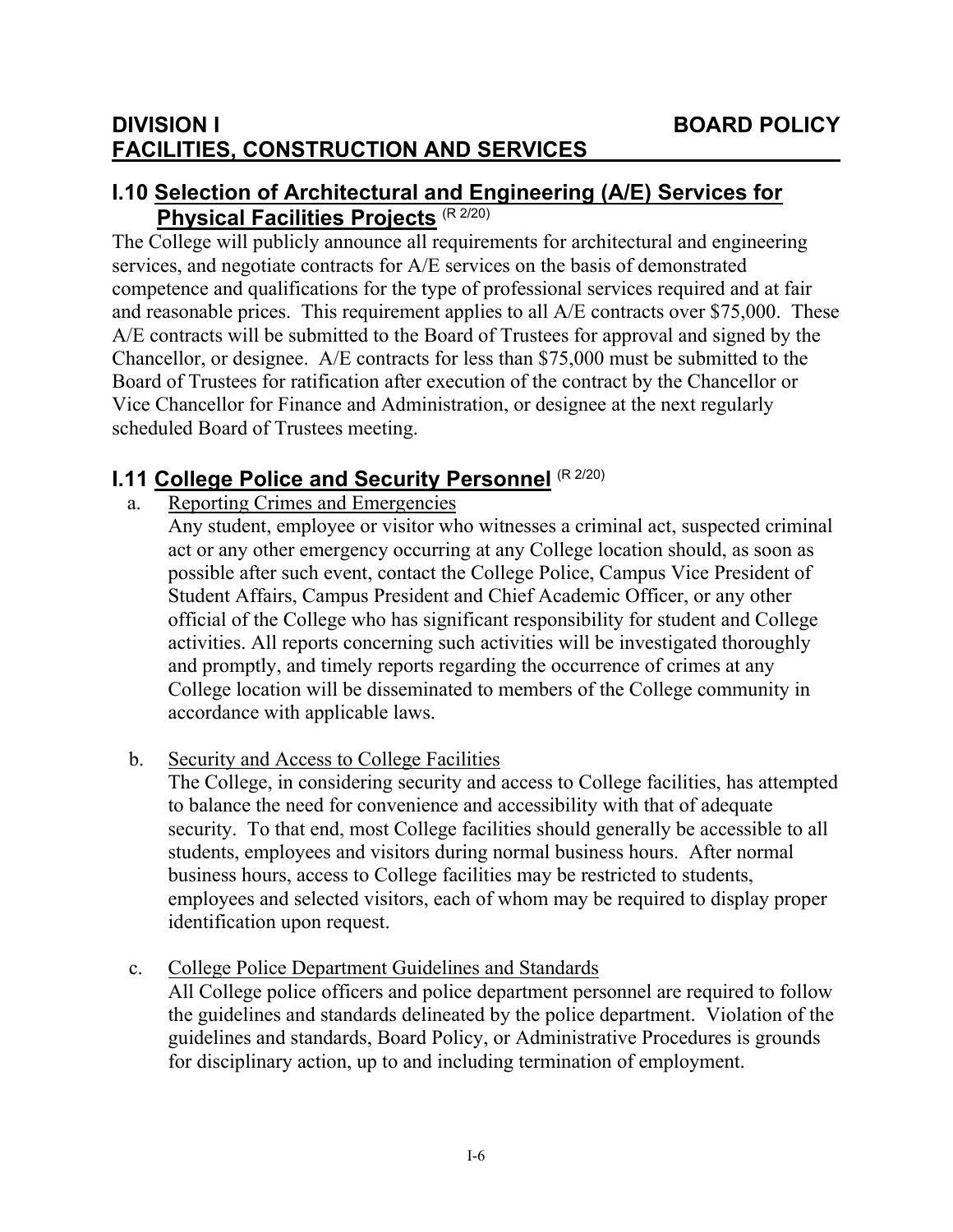# **I.12 Use of College Premises** (R 2/20)

The Board of Trustees authorizes the use of St. Louis Community College facilities for the open discussion of public issues, for meetings of community organizations and for civic, social or educational purposes, so long as such use does not interfere with the educational program of the College. The use of facilities must be approved by the Chancellor or appropriate College officer.

The College may charge user fees for the use of College facilities, and users must sign a facilities rental and indemnification agreement before using College facilities.

College property may not be used for commercial activities except when those activities are integrally related to College-sponsored programs and approved by a College officer.

# **I.13 Food Service Facilities** (R 2/20)

The College's food service facilities are provided for students, employees and approved activities. The hospitality studies facility may be used for serving groups of students, employees or guests when the activity is related to the mission of the College.

On special occasions, alcoholic beverages and food may be served on College property by appropriately licensed caterers, College employees or students, provided the occasion is a Foundation fundraiser, a College awards or retirement dinner, or a reception approved by a College officer; and no alcoholic beverage is served or consumed by or to any person under the age of 21.

# **I.14 Use of College Employees in Lieu of Contractors** (R 5/97)

The College may use its employees to alter, maintain and repair buildings, equipment or grounds without the letting of contracts.

# **I.15 Building Dedication Plaques**(R 2/20)

An appropriately worded and designed dedication plaque may be placed at the main entrance to the building (interior or exterior). The following information should be included on the plaque: Building Name (Includes name of main campus if dedicating a center.)

- A. Building Name (Includes name of main campus if dedicating a center.)
- B. Chancellor's Name and Title
- C. Campus President and Chief Academic Officer Name and Title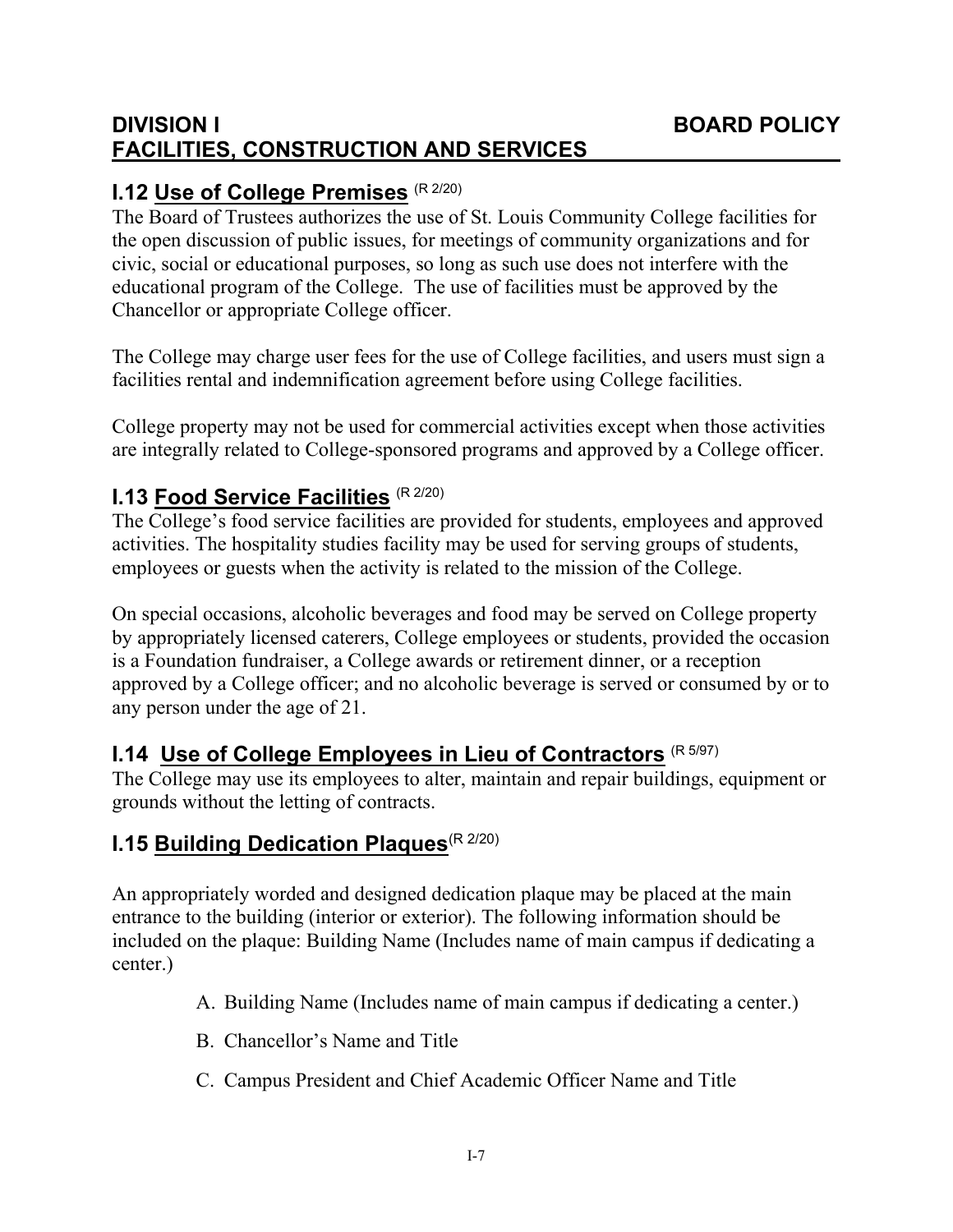- D. Board of Trustees Members' Names and Positions (Chair/Vice Chair/Trustee)
- E. Architect Name
- F. Contractor Name
- G. Year of Occupancy
- H. Option to include a graphic of either the campus logo or other theme/symbol/shape that is used in the building signage
- I. College Name

The plaque size should be determined by the building team in response to the location, materials, visibility and other signage on the project or campus.

Names and titles should be as they are at the time of building occupancy. In the case of an interim or temporary position holder at the time of occupancy, the name of that position should revert to the individual holding the full-time or permanent position at the time design or construction began.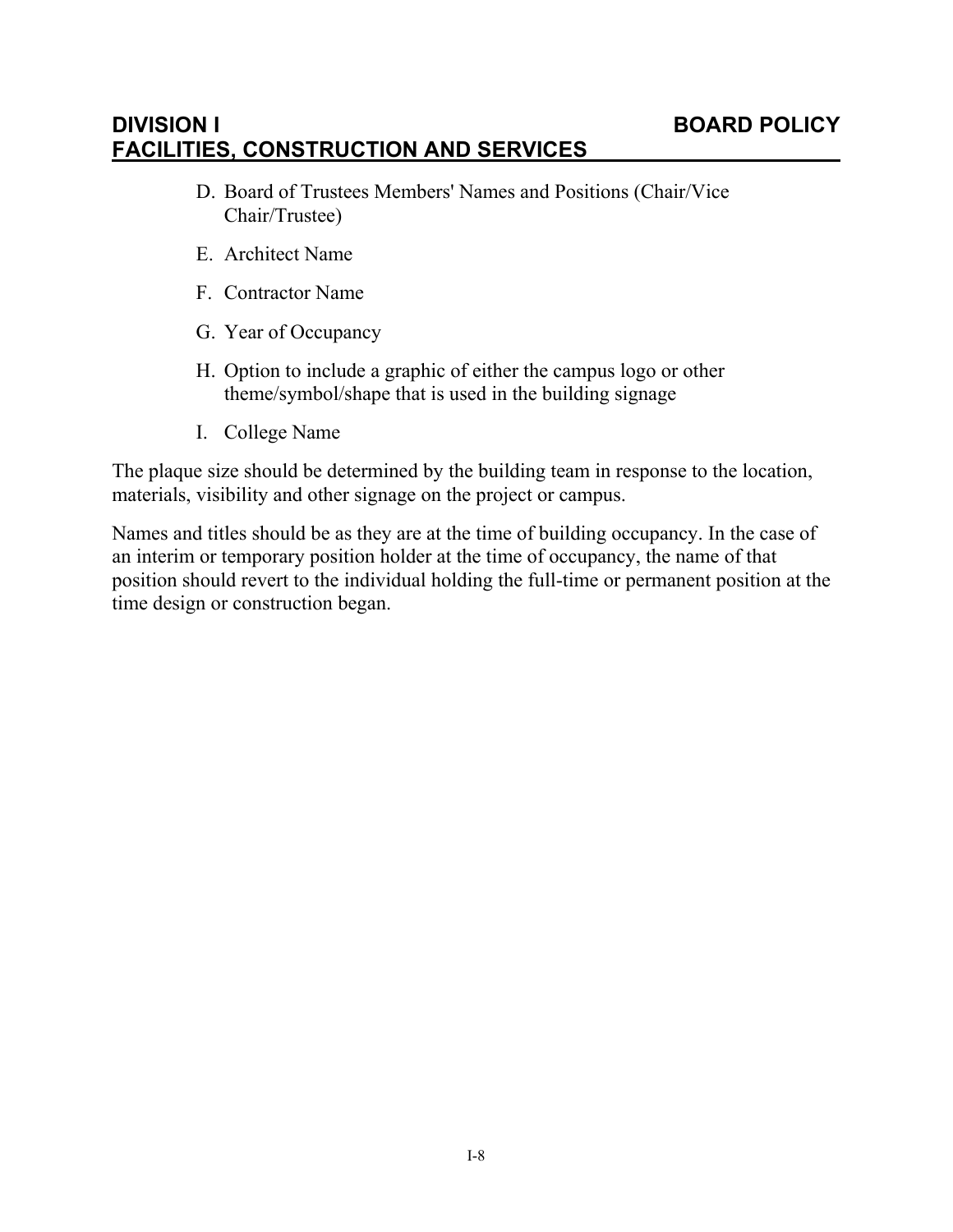# **DIVISION J BOARD POLICY INFORMATION TECHNOLOGY**

# **J INFORMATION TECHNOLOGY**

# **J.1 IT Standards and Guidelines** (R 2/20)

The authority for writing Information Technology (IT) standards and guidelines, will reside with the Chief Information Officer (CIO), with input from IT directors, associate directors and managers, as necessary.

St. Louis Community College IT takes reasonable and prudent measures to comply with applicable federal, state and local laws with regards to securing information systems. It is imperative that IT standards and guidelines be followed to protect the College's information systems.

# **J.2 Information Security (R 2/20)**

St. Louis Community College relies on data and information technology to fulfill its mission. The protection of these information systems is imperative to the College fulfilling its mission.

The College shall maintain an information security program that seeks to reasonably and appropriately protect the confidentiality, integrity, and availability of College information systems. The information security program shall implement safeguards to protect data and technology that take into consideration the laws and regulations that apply, as well as the value the College derives from this data with respect to the College's mission and strategic priorities.

Any system that stores, transmits, or processes College data shall be secured in a reasonable and appropriate manner consistent with Board Policies, Administrative Procedures, or IT standards and guidelines.

# **J.3 Responsible Use of Information and Technology** (R 2/20)

Users must use information systems in accordance with:

- 1. Applicable local, state, federal, and international laws and regulations.
- 2. The College's mission, vision, and values.
- 3. IT Security measures, including the responsibilities to:
	- Protect access to systems and data by ensuring it is restricted based on the needs of job function;
	- Protect systems and data from unauthorized modification;
	- Prevent the unauthorized disclosure of data;
	- Protect system and data availability and accessibility for authorized users;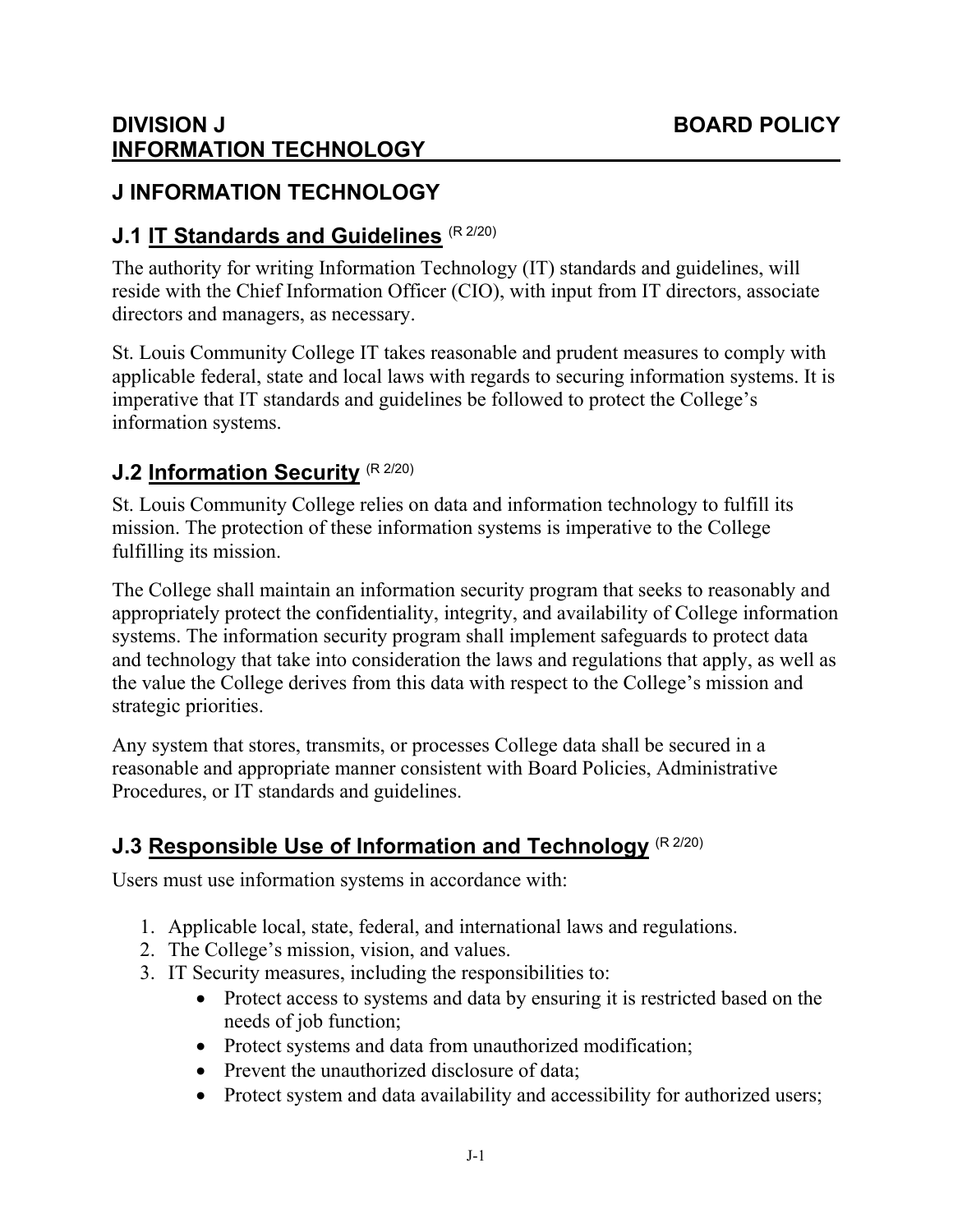# **DIVISION J BOARD POLICY INFORMATION TECHNOLOGY**

 Collect personal information for specified, explicit, and legitimate purposes.

All users must acknowledge and accept the responsible use of information and technology prior to initial access and on an annual basis.

## **J.3.1 Prohibited Activities** (R 2/20)

The following activities are prohibited:

- Sharing an individual's digital identity (user ID and password, or other authenticator);
- Disrupting the intended purpose of an information system;
- Violating copyright or patent protections, as well as licensing or other third-party agreements;
- Gaining unauthorized access to systems or data, or invading the privacy of another individual or entity;
- Using College information systems for personal gain, or promoting political campaigns or issues;
- Collecting personal information without an explicit, specific, and legitimate purpose;
- Other activities that compromise the confidentiality, integrity, or availability of an information system.

## **J.3.2 Incidental Personal Use** (R 2/20)

Information systems are provided for the furtherance of the College mission. Brief, incidental use of the College's telephones, computers, and other technology to attend to personal matters is permissible provided it does not interfere with an individual's work, departmental business, or educational use.

## **J.3.3 Privacy and Monitoring** (R 2/20)

All College owned information systems are subject to review. Information systems are monitored for reasons that include, but are not limited to, security, performance, backup, and trouble-shooting. The College reserves the right to monitor any information systems, for any legitimate business reason.